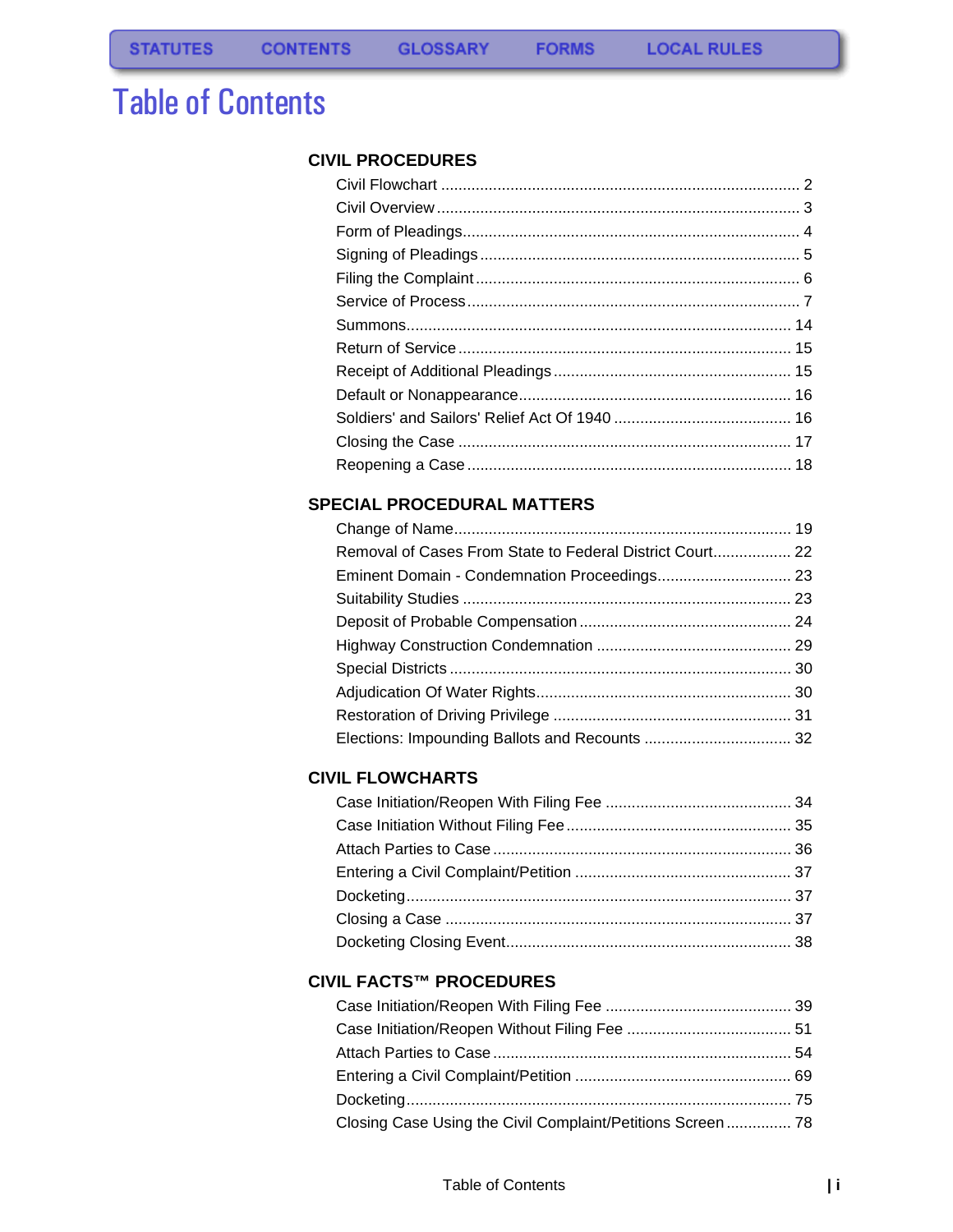### **FORMS**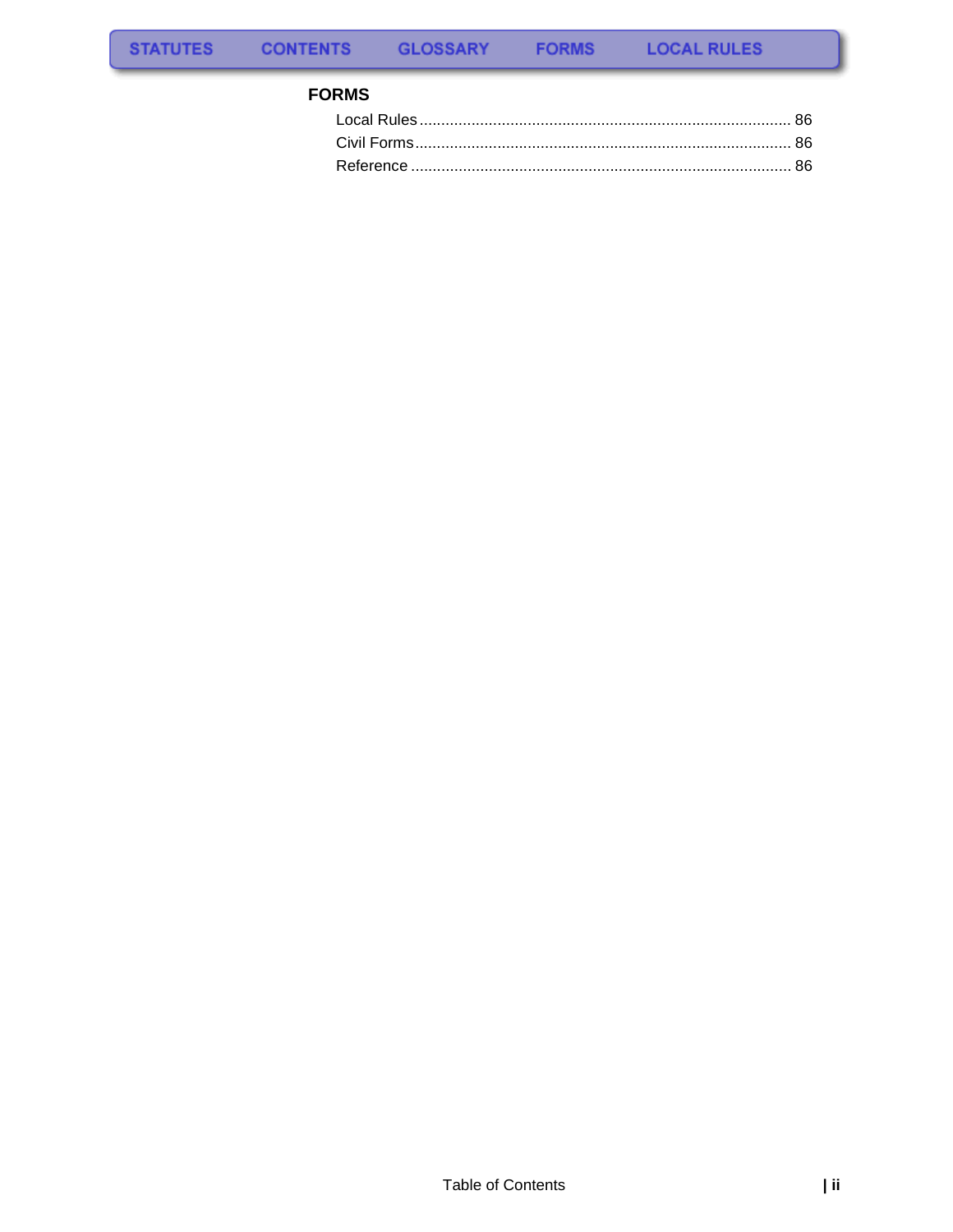# <span id="page-2-0"></span>Chapter 1: Civil Procedures

## In This Chapter:

In this chapter, you will find the clerical procedures for the following:

**• CIVIL CASES**

Civil cases involve the resolution of disputes usually by the payment of money from one party to another. Civil cases are initiated by the filing of a complaint by a party (plaintiff) with the clerk of the district court. The clerk issues the summons to the defendant who may then file an answer, cross-complaint, counterclaim or in some other way respond to the plaintiff's claim. As the issues in the case are developed, the court may be involved through the filing of motions.

When the case is ready for trial, the case is then set on the trial calendar and a trial is scheduled.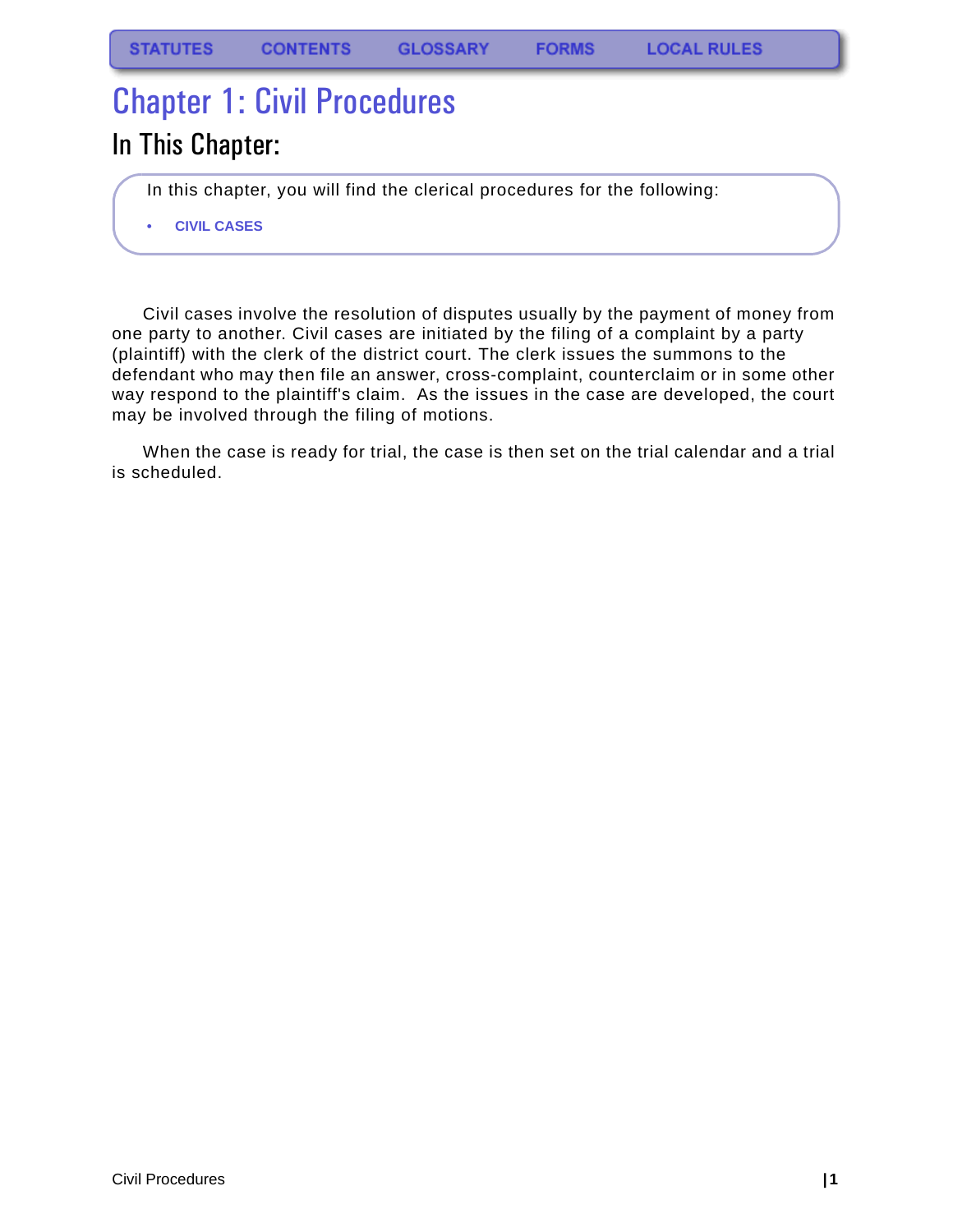**FORMS** 

## <span id="page-3-0"></span>Section 1-1: Civil Flowchart

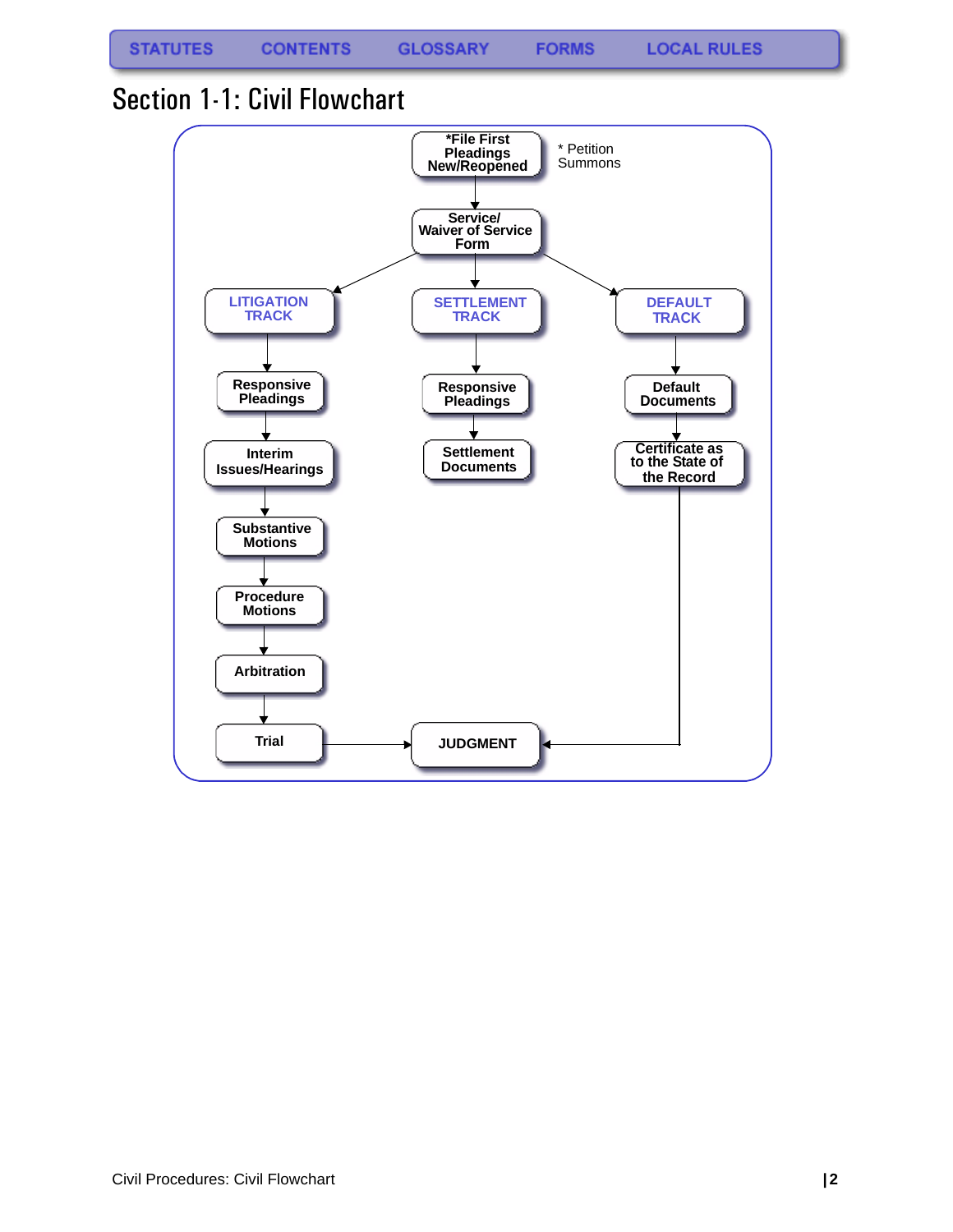与要

## <span id="page-4-0"></span>Section 1-2: Civil Overview

**CLERICAL DUTIES | CIVIL CASES**

- **1. \$\$\$**-Collect fee if required.
	- **\$\$\$**-Collect fee:
		- New Case
		- Reopen after 90 days of closing has elapsed,.



- Accept without fee:
	- Pleadings filed by governmental entity
	- Free process order and affidavit
	- Reopen within 90 days of closing, **RULE 1-099 NMRA**
- **2.** Review pleadings.
	- Check case caption and heading.
	- Check subscription-original signature, printed address and telephone number.
	- Check if new or reopened pleading.
	- Check required court documents.
- **3.** Open case in **FACTS™**.
	- Initiate a case using the Create New Case and Receipt screen.
		- **[CASE INITIATION/REOPEN WITH FILING FEE](#page-40-2)**.
	- Initiate a case using the Case Master screen.
		- **[CASE INITIATION/REOPEN WITHOUT FILING FEE](#page-52-1)**.
	- Attach Parties.
		- **[ATTACH PARTIES TO CASE](#page-55-1)**.
	- Enter case using the Civil Complaint/Petition screen.
		- **[ENTERING A CIVIL COMPLAINT/PETITION](#page-70-1)**.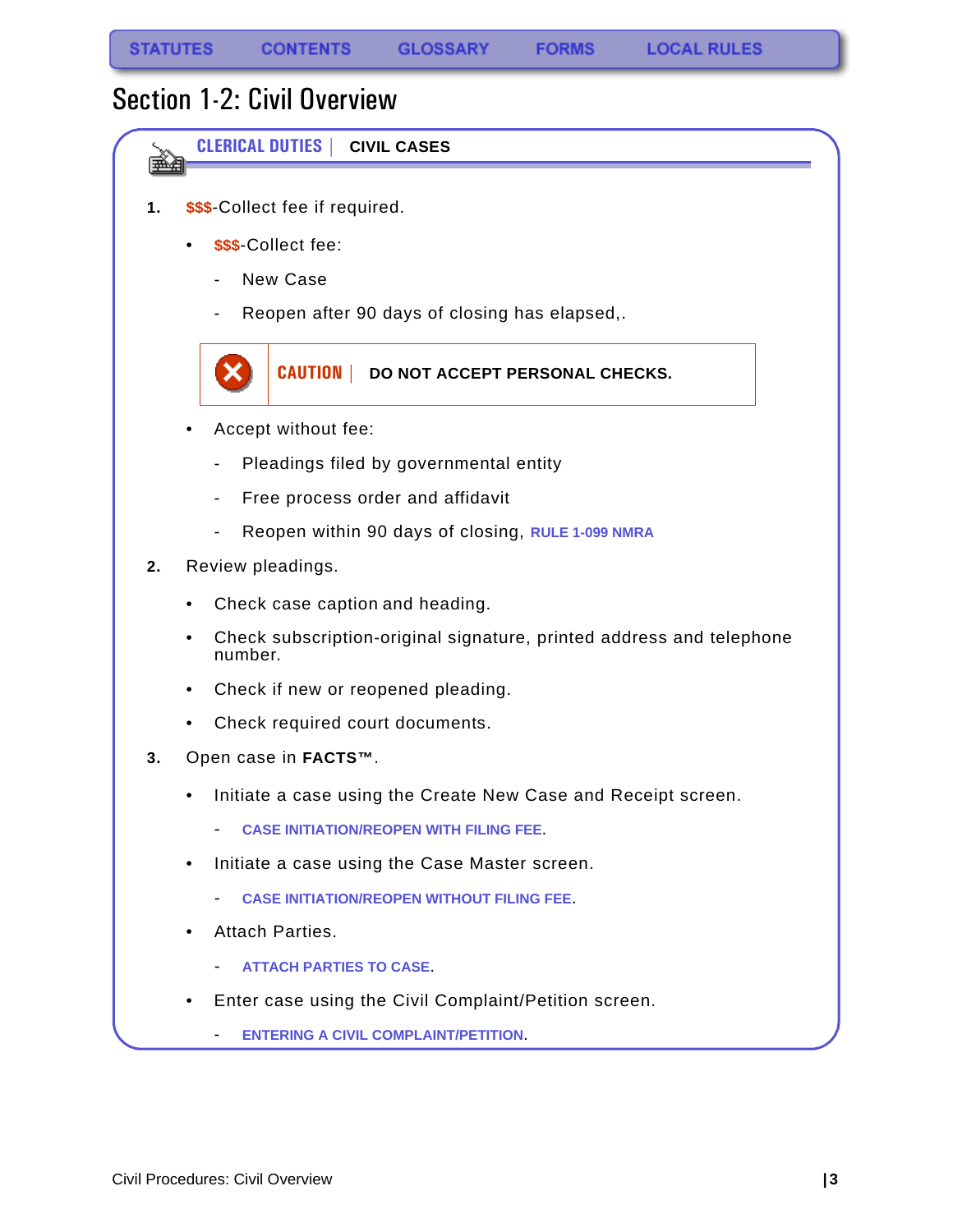**CLERICAL DUTIES | CIVIL CASES** ê (

- **4.** Docket Events using the Case Docket screen.
	- **[DOCKETING](#page-76-1)**.
- **5.** Close case using the Civil Complaint/Petition screen and add closing descriptive text using the Case Docket screen.
	- **[CLOSING CASE USING THE CIVIL COMPLAINT/PETITIONS SCREEN](#page-79-1)**.
	- **[DOCKETING](#page-76-1)**.

## <span id="page-5-0"></span>Section 1-3: Form of Pleadings

**RULE 1-010 NMRA**

| <b>Captions</b>   | Every pleading shall contain a caption<br>٠<br>setting forth the name of the court, the title<br>of the action, the file number, and a<br>designation as in Paragraph A of Rule 1-<br>007.<br>In the complaint the title of the action shall<br>include the names of all the parties, but in<br>other pleadings it is sufficient to state the<br>name of the first party on each side with an<br>appropriate indication of other parties.                                                                                                                                                                                                                                                                        |
|-------------------|------------------------------------------------------------------------------------------------------------------------------------------------------------------------------------------------------------------------------------------------------------------------------------------------------------------------------------------------------------------------------------------------------------------------------------------------------------------------------------------------------------------------------------------------------------------------------------------------------------------------------------------------------------------------------------------------------------------|
| <b>Paragraphs</b> | All averments of claim or defense shall be<br>٠<br>made in numbered paragraphs, the<br>contents of each of which shall be limited<br>as far as practicable to a statement of a<br>single set of circumstances; and a<br>paragraph may be referred to by number in<br>all succeeding pleadings.<br>Each claim founded upon a separate<br>transaction or occurrence and each<br>defense other than denials shall be stated<br>in a separate count or defense whenever a<br>separation facilitates the clear<br>presentation of the matters set forth.<br>Unless it is a necessary allegation of the<br>complaint, the complaint shall not contain<br>an allegation for damages in any specific<br>monetary amount. |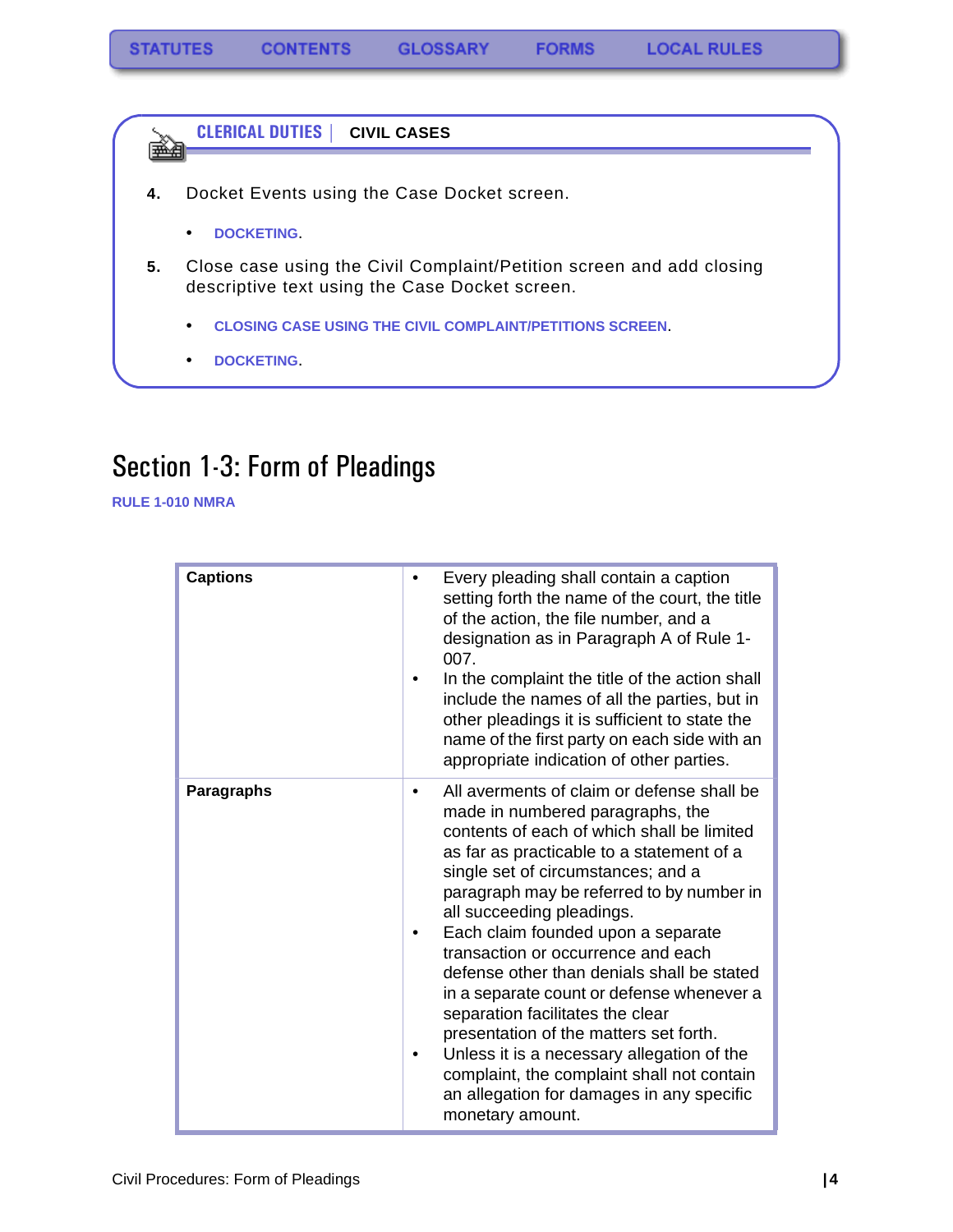| <b>STATUTES</b> |                 | <b>CONTENTS</b>                  |                        | <b>GLOSSARY</b>          | <b>FORMS</b> | <b>LOCAL RULES</b>                                                                                                                                                                                                                  |  |
|-----------------|-----------------|----------------------------------|------------------------|--------------------------|--------------|-------------------------------------------------------------------------------------------------------------------------------------------------------------------------------------------------------------------------------------|--|
|                 | <b>Exhibits</b> | <b>Adoption by Reference and</b> | $\bullet$<br>$\bullet$ | motion.<br>all purposes. |              | Statements in a pleading may be adopted<br>by reference in a different part of the same<br>pleading or in another pleading or in any<br>A copy of any written instrument which is<br>an exhibit to a pleading is a part thereof for |  |

# <span id="page-6-0"></span>Section 1-4: Signing of Pleadings

**RULE 1-011 NMRA** 

| Every pleading, motion and other paper of<br>a party represented by an attorney, shall<br>be signed by at least one attorney of<br>record in the attorney's individual name,<br>whose address and telephone number<br>shall be stated.<br>A party who is not represented by an<br>attorney shall sign the party's pleading,<br>motion or other paper and state the party's<br>address and telephone number.<br>Except when otherwise specifically<br>provided by rule or statute, pleadings need<br>not be verified or accompanied by affidavit.<br>The rule in equity that the averments of an<br>answer under oath must be overcome by<br>the testimony of two witnesses or of one<br>witness sustained by corroborating<br>circumstances is abolished. |
|-----------------------------------------------------------------------------------------------------------------------------------------------------------------------------------------------------------------------------------------------------------------------------------------------------------------------------------------------------------------------------------------------------------------------------------------------------------------------------------------------------------------------------------------------------------------------------------------------------------------------------------------------------------------------------------------------------------------------------------------------------------|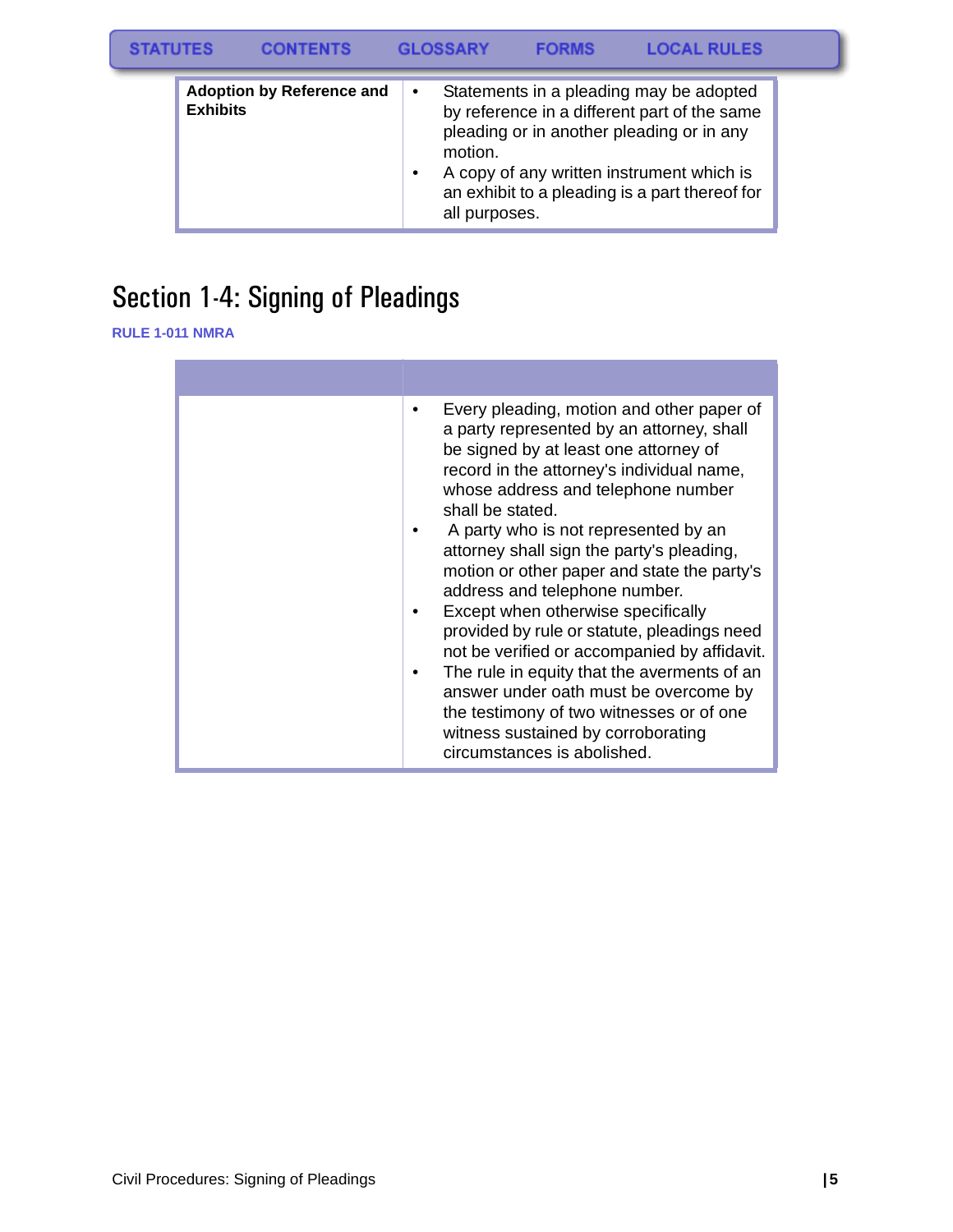| The signature of an attorney or party<br>constitutes a certificate by the signer that<br>the signer has read the pleading, motion or<br>other paper; that to the best of the signer's<br>knowledge, information and belief there is<br>good ground to support it; and that it is not<br>interposed for delay.<br>If a pleading, motion or other paper is<br>signed with intent to defeat the purpose of<br>this rule, it may be stricken as sham and<br>false and the action may proceed as<br>though the pleading or other paper had not<br>been served.<br>If a pleading, motion or other paper is not<br>signed, it shall be stricken unless it is<br>signed promptly after the omission is<br>called to the attention of the pleader or<br>movant.<br>For a willful violation of this rule, an<br>٠<br>attorney or party may be subjected to<br>appropriate disciplinary or other action.<br>Similar action may be taken if scandalous<br>or indecent matter is inserted. |
|-------------------------------------------------------------------------------------------------------------------------------------------------------------------------------------------------------------------------------------------------------------------------------------------------------------------------------------------------------------------------------------------------------------------------------------------------------------------------------------------------------------------------------------------------------------------------------------------------------------------------------------------------------------------------------------------------------------------------------------------------------------------------------------------------------------------------------------------------------------------------------------------------------------------------------------------------------------------------------|
| A "signature" means an original signature,<br>a copy of an original signature, a computer<br>generated signature or any other signature<br>otherwise authorized by law.                                                                                                                                                                                                                                                                                                                                                                                                                                                                                                                                                                                                                                                                                                                                                                                                       |

# <span id="page-7-0"></span>Section 1-5: Filing the Complaint

**RULE 1-003 NMRA**

| A civil action is commenced by filing a<br>complaint with the court.<br>Upon the filing of the complaint, the clerk<br>shall endorse thereon the time, day, month<br>and year that it is filed. |
|-------------------------------------------------------------------------------------------------------------------------------------------------------------------------------------------------|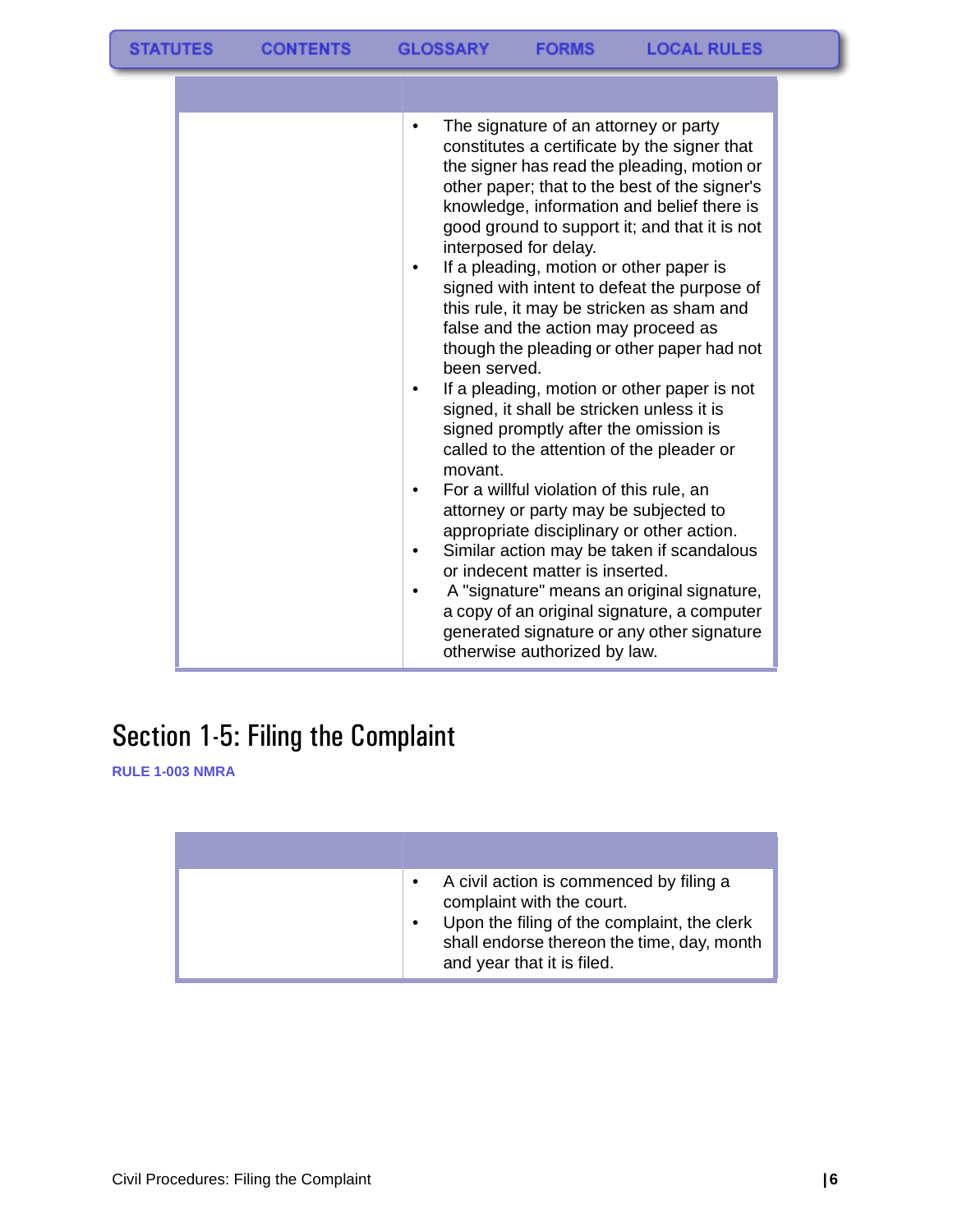**FORMS** 

## <span id="page-8-0"></span>Section 1-6: Service of Process

**RULE 1-004 NMRA**

п

| <b>Issuance of Summons</b><br><b>RULE 1-004 A. NMRA</b>                     | Upon the filing of the complaint, the clerk<br>$\bullet$<br>shall forthwith issue a summons and<br>deliver it for service.<br>Upon the request of the plaintiff, separate<br>$\bullet$<br>or additional summons shall issue against<br>any defendants.<br>Any defendant may waive the issuance or<br>service of summons.                                                                                                                                                                                                                                                                                                                                                                                                                                                                                                                                                                                                                                                                |
|-----------------------------------------------------------------------------|-----------------------------------------------------------------------------------------------------------------------------------------------------------------------------------------------------------------------------------------------------------------------------------------------------------------------------------------------------------------------------------------------------------------------------------------------------------------------------------------------------------------------------------------------------------------------------------------------------------------------------------------------------------------------------------------------------------------------------------------------------------------------------------------------------------------------------------------------------------------------------------------------------------------------------------------------------------------------------------------|
| <b>Execution and Form of</b><br><b>Summons</b><br><b>RULE 1-004 B. NMRA</b> | The summons shall be signed by the clerk,<br>issued under the seal of the court, be directed<br>to the defendant, and must contain:<br>A direction that the defendant serve a<br>responsive pleading or motion<br>within thirty (30) days after service of the<br>summons, and file the same, all as<br>provided by law, and a notice that unless<br>the defendant so serves and files a<br>responsive pleading or motion, the plaintiff<br>will apply to the court for the relief<br>demanded in the complaint;<br>The name of the court in which the action<br>is brought, the name of the county in which<br>the complaint is filed, the docket number of<br>the case, the name of the first party on<br>each side, with an appropriate indication of<br>the other parties, and the name of each<br>party to whom the summons is directed;<br>The name and address of the plaintiff's<br>attorney, if any, shall be shown on every<br>summons, otherwise the plaintiff's<br>address. |
| <b>Service of Copy</b><br>RULE 1-004 C. NMRA                                | A copy of the summons with copy of<br>۰<br>complaint attached shall be served<br>together.<br>The plaintiff shall furnish the person<br>making service with such copies as are<br>necessary.                                                                                                                                                                                                                                                                                                                                                                                                                                                                                                                                                                                                                                                                                                                                                                                            |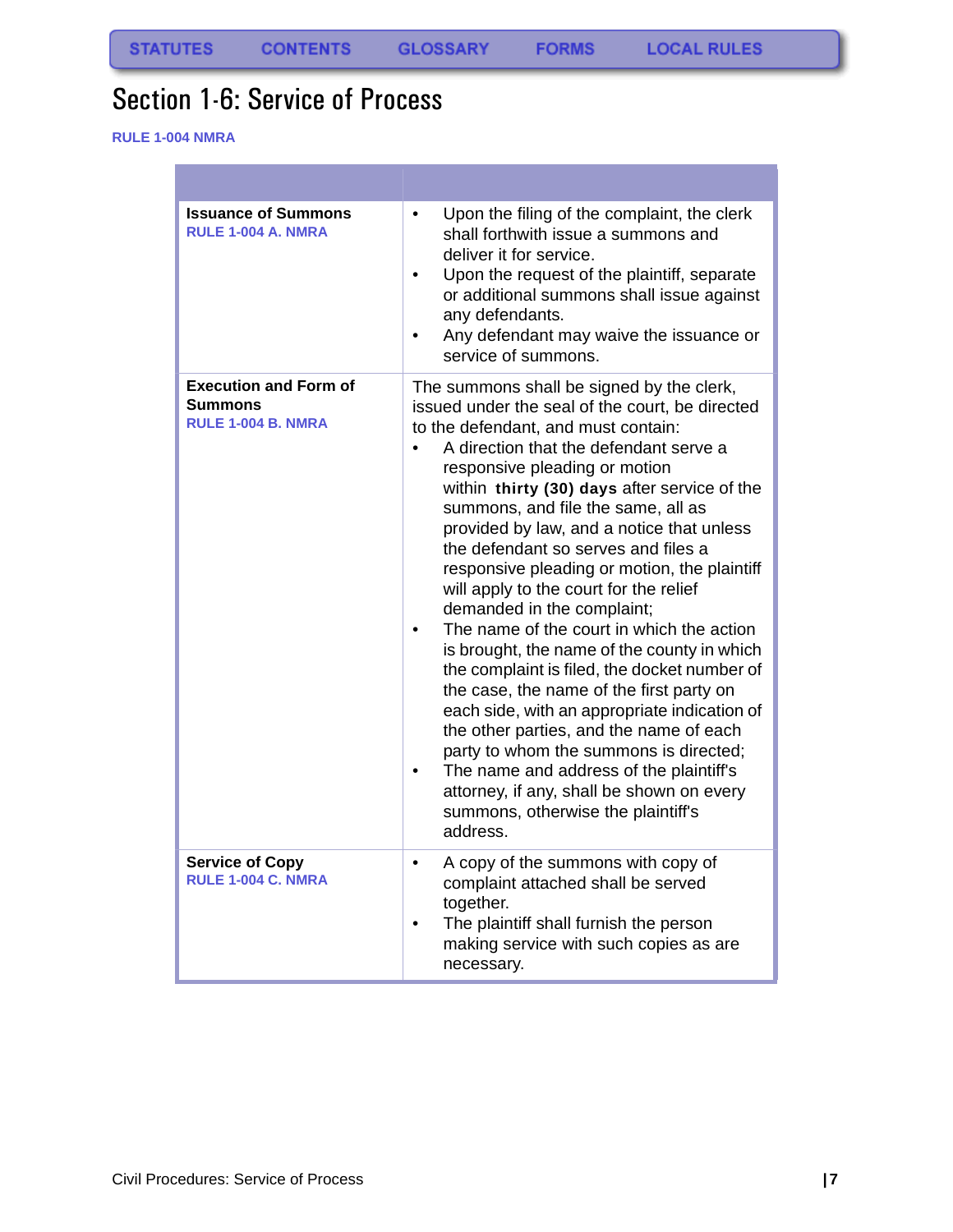| <b>Who May Serve</b><br><b>Summonses</b><br>RULE 1-004 D. NMRA | In civil actions any process may be served by<br>the sheriff of the county where the defendant<br>may be found, or by any other person who is<br>over the age of eighteen (18) years and not a<br>party to the action, except for writs of<br>attachment, writs of replevin, and writs of<br>habeas corpus, which shall be served by any<br>person not a party to the action over the age of<br>eighteen (18) years who may be especially<br>designated by the court to perform such<br>service, or by the sheriff of the county where<br>the property or person may be found. |
|----------------------------------------------------------------|--------------------------------------------------------------------------------------------------------------------------------------------------------------------------------------------------------------------------------------------------------------------------------------------------------------------------------------------------------------------------------------------------------------------------------------------------------------------------------------------------------------------------------------------------------------------------------|
| <b>Service by Mail</b><br><b>RULE 1-004 E. NMRA</b>            | A summons and complaint may be served<br>upon a defendant of any class referred to in<br>Subparagraph (1) or (2) of Paragraph F of this<br>rule by mailing a copy of the summons and of<br>the complaint (by first-class mail, postage<br>prepaid) to the person to be served, together<br>with two (2) copies of a notice and<br>acknowledgement conforming with the form<br>set out below and a return envelope, postage<br>prepaid, addressed to the sender.                                                                                                                |

### **TIME LIMIT | SUMMONS: SERVICE BY MAIL, RULE 1-004 E. NMRA**

- If no acknowledgement of service under this subdivision of this rule is received by the sender within **twenty (20) days** after the date of mailing, service of such summons and complaint shall be made by a person authorized by Paragraph D of this rule, in the manner prescribed by Subparagraph (1) or (2) of Paragraph F of this rule.
- Unless good cause is shown for not doing so, the court shall order the payment of the costs of personal service by the person served if such person does not complete and return within **twenty (20) days** after mailing the notice and acknowledgement of receipt of summons.

 $112$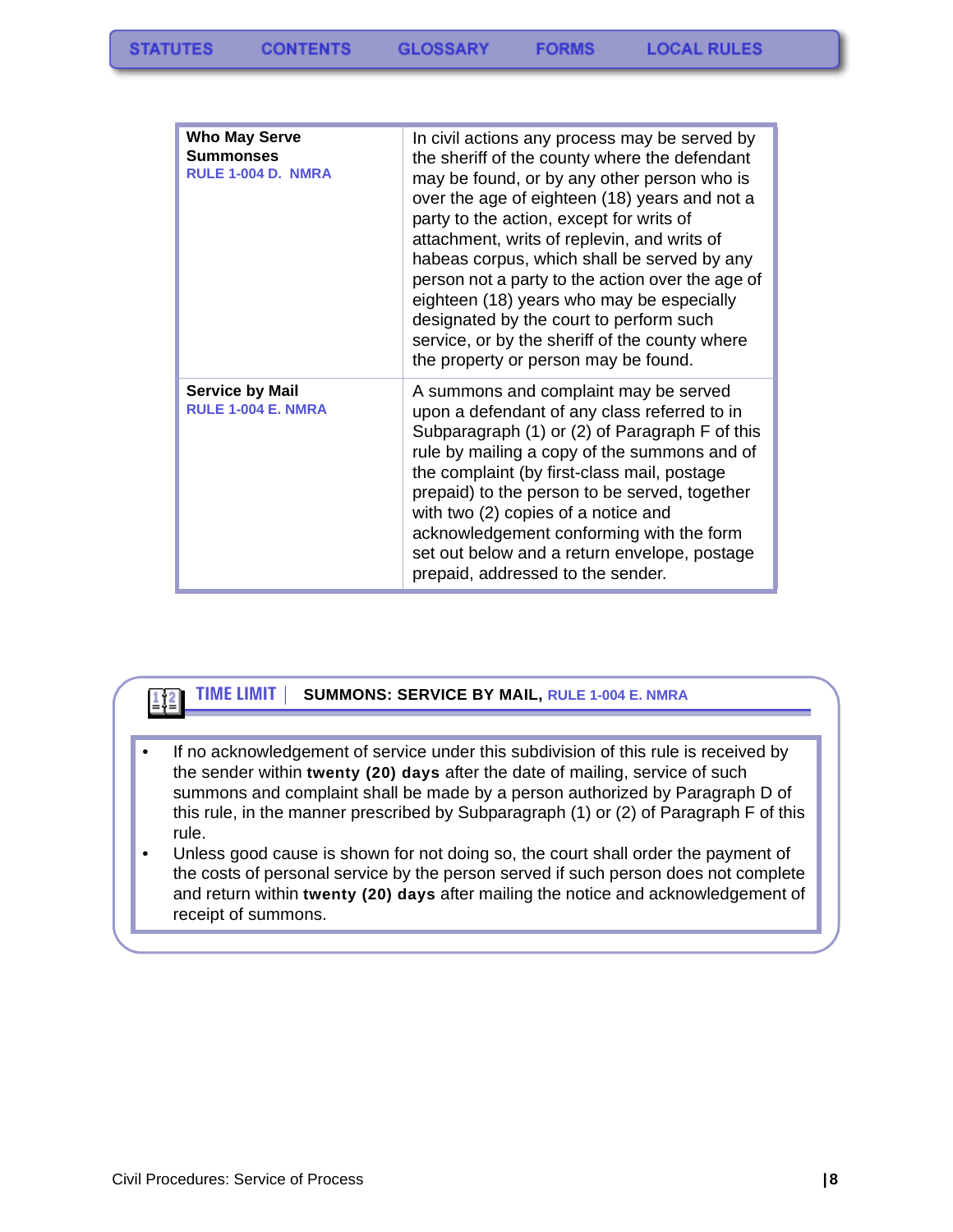| <b>Service of Summons</b> | Service shall be made as follows:<br>Upon an individual other than a minor or<br>an incapacitated person by delivering a<br>copy of the summons and of the complaint<br>to the individual personally; or if the<br>individual refuses to receive such, by<br>leaving same at the location where the<br>individual has been found;<br>And if the individual refuses to receive<br>such copies or permit them to be left, such<br>action shall constitute valid service.<br>If the individual is absent, service may be<br>made by delivering a copy of the process<br>or other papers to be served to some<br>person residing at the usual place of<br>abode of the defendant who is over the<br>age of fifteen (15) years; and<br>If there is no such person available or<br>willing to accept delivery, then service may<br>be made by posting such copies in the<br>most public part of the defendant's<br>premises and by mailing to the defendant<br>at defendant's last known mailing address<br>copies of the process. |
|---------------------------|------------------------------------------------------------------------------------------------------------------------------------------------------------------------------------------------------------------------------------------------------------------------------------------------------------------------------------------------------------------------------------------------------------------------------------------------------------------------------------------------------------------------------------------------------------------------------------------------------------------------------------------------------------------------------------------------------------------------------------------------------------------------------------------------------------------------------------------------------------------------------------------------------------------------------------------------------------------------------------------------------------------------------|

**CAUTION | POSTING AND DUE PROCESS**

Please note that when a complaint and summons are posted in order to satisfy due process, that the plaintiff must also mail to the defendant a copy of the complaint and summons.

Ø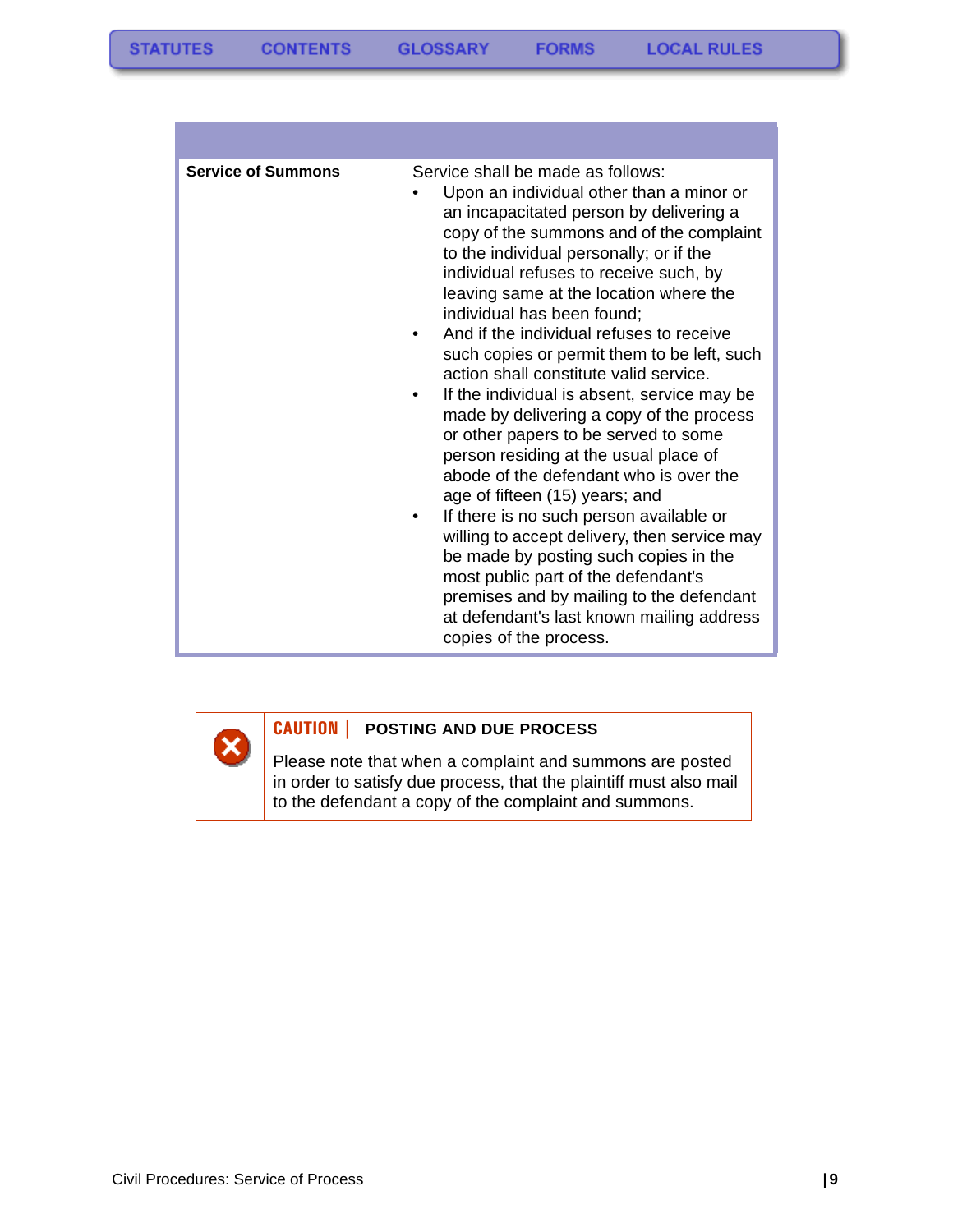| <b>Return of Service</b><br><b>RULE 1-004 G. NMRA</b> | The person serving the process shall<br>make proof of service thereof to the court<br>promptly and in any event within the time<br>during which the person served must<br>respond to the process.<br>When service is made by the sheriff (or a<br>deputy) of the county in New Mexico, proof<br>thereof shall be by certificate; and when<br>made by a person other than a sheriff (or a<br>deputy) of a New Mexico county, proof<br>thereof shall be made by affidavit.<br>If service is made under Paragraph E of<br>this rule, return shall be made by the<br>sender's filing with the court the<br>acknowledgement received pursuant to<br>such paragraph.<br>Where service within the state includes<br>mailing, the return shall state the date and<br>place of mailing.<br>Failure to make proof of service shall not |
|-------------------------------------------------------|------------------------------------------------------------------------------------------------------------------------------------------------------------------------------------------------------------------------------------------------------------------------------------------------------------------------------------------------------------------------------------------------------------------------------------------------------------------------------------------------------------------------------------------------------------------------------------------------------------------------------------------------------------------------------------------------------------------------------------------------------------------------------------------------------------------------------|
|                                                       | affect the validity of service.                                                                                                                                                                                                                                                                                                                                                                                                                                                                                                                                                                                                                                                                                                                                                                                              |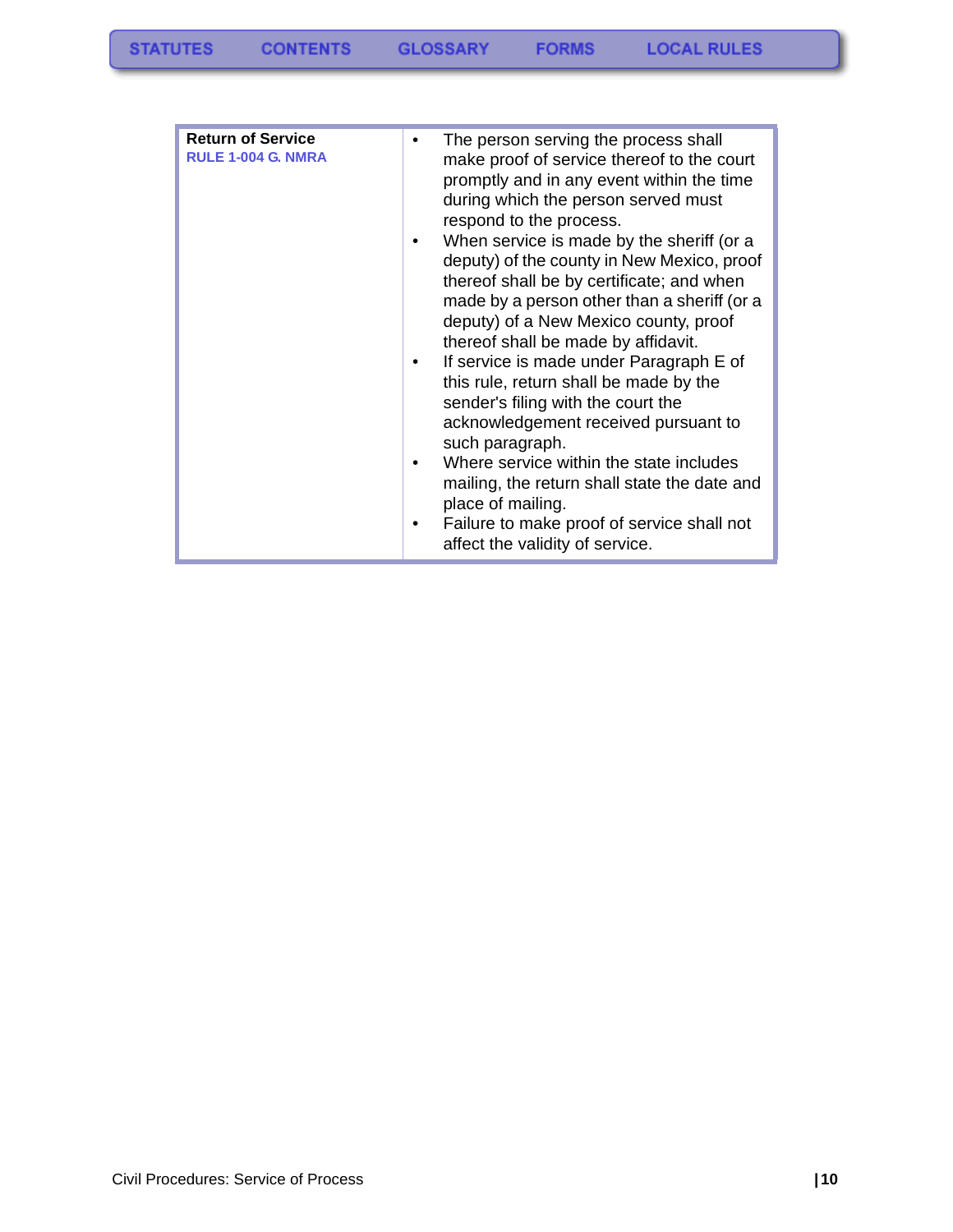| <b>Service by Publication</b><br><b>RULE 1-004 H. NMRA</b> | In actions where the relief sought does not<br>require personal service and the party to be<br>served is so situated that process cannot be<br>personally served upon the party within the<br>state, or in situations where the party to be<br>served is a New Mexico resident who, by<br>deliberate concealment to avoid service of<br>process, has effectively prevented service on<br>the party in the manner provided in Paragraph<br>F of this rule, service by publication shall be as<br>follows:<br>In any such action or proceeding, the clerk<br>of the court shall cause to be issued a<br>notice of the pendency of the action or<br>proceeding upon the filing by plaintiff, the<br>plaintiff's agent or attorney, of a sworn<br>pleading or affidavit stating that any<br>defendant (whether an individual,<br>corporation, partnership or association):<br>resides or has gone out of the state; or is<br>concealed within the state; or,<br>In appropriate cases, is deliberately<br>concealed to avoid service of process and<br>thereby has effectively prevented service<br>on the party; or the party's whereabouts<br>cannot be discovered after due inquiry and<br>search has been made; or,<br>Is in any manner situated so that the<br>process cannot be served upon the party<br>in the State of New Mexico. |
|------------------------------------------------------------|---------------------------------------------------------------------------------------------------------------------------------------------------------------------------------------------------------------------------------------------------------------------------------------------------------------------------------------------------------------------------------------------------------------------------------------------------------------------------------------------------------------------------------------------------------------------------------------------------------------------------------------------------------------------------------------------------------------------------------------------------------------------------------------------------------------------------------------------------------------------------------------------------------------------------------------------------------------------------------------------------------------------------------------------------------------------------------------------------------------------------------------------------------------------------------------------------------------------------------------------------------------------------------------------------------------------------------------|
| <b>Affidavit of Residence</b><br><b>RULE 1-004 I. NMRA</b> | When the residence of the defendant in the<br>cases mentioned in Paragraph H of this rule is<br>known to the affiant, it shall be stated in the<br>affidavit; and if the residence is not known, that<br>fact shall be stated.                                                                                                                                                                                                                                                                                                                                                                                                                                                                                                                                                                                                                                                                                                                                                                                                                                                                                                                                                                                                                                                                                                        |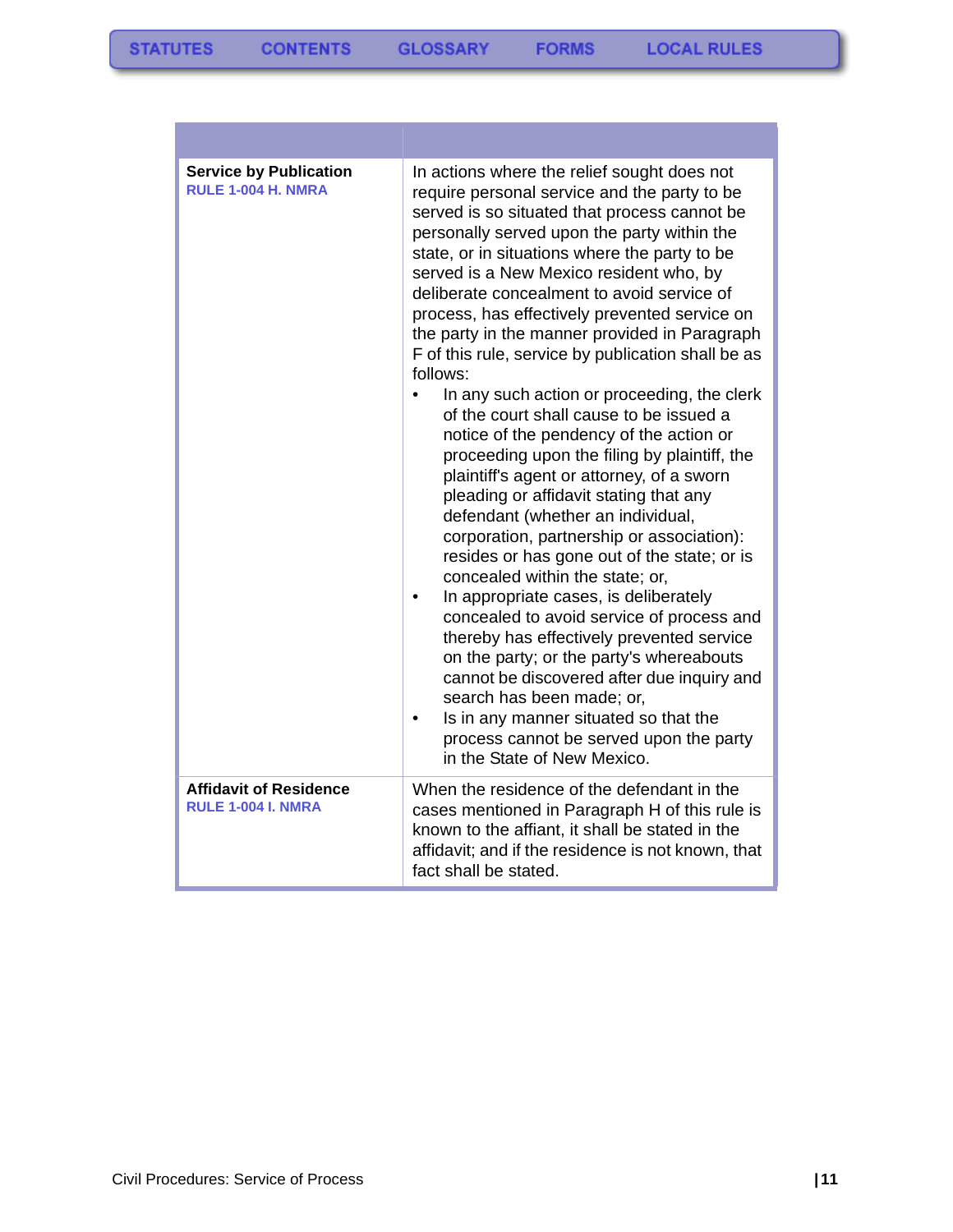#### **TIME LIMIT | AFFIDAVIT OF RESIDENCE, RULE 1-004 I. NMRA**  $\frac{1}{2}$

When the residence of any defendant is known, the plaintiff, the plaintiff's agent or attorney, shall, not less than **thirty-five (35) days** before rendition of final judgment or decree in the cause, deposit a copy of the summons and complaint in the post office, postage prepaid, directed to the defendant at the defendant's place of residence as stated in the affidavit or pleading.

| <b>Affidavit of Residence</b><br><b>RULE 1-004 I. NMRA</b>   | Proof of mailing shall be made by affidavit of<br>the person mailing such copies, filed in the<br>cause.                                                                                                  |
|--------------------------------------------------------------|-----------------------------------------------------------------------------------------------------------------------------------------------------------------------------------------------------------|
| <b>Service Outside of State</b><br><b>RULE 1-004 I. NMRA</b> | Personal service of a copy of the summons<br>and of the complaint out of the state shall be<br>equivalent to service by publication and<br>mailing as provided for by Paragraphs H and I<br>of this rule. |

#### **TIME LIMIT | SERVICE OF SUMMONS OUTSIDE OF STATE, RULE 1-004 J. NMRA**   $\left| \frac{1}{2} \right|$

- The defendant so served shall be required to respond as required by law on or before **thirty (30) days** from the date of service.
- Return of such service shall be made by affidavit of the person making same.

| Alias Process.<br><b>RULE 1-004 K. NMRA</b> | When any process has not been returned, or<br>has been returned without service, or has been<br>improperly served, it shall be the duty of the<br>clerk, upon the application of any party to the<br>suit, to issue other process as the party<br>applying may direct. |
|---------------------------------------------|------------------------------------------------------------------------------------------------------------------------------------------------------------------------------------------------------------------------------------------------------------------------|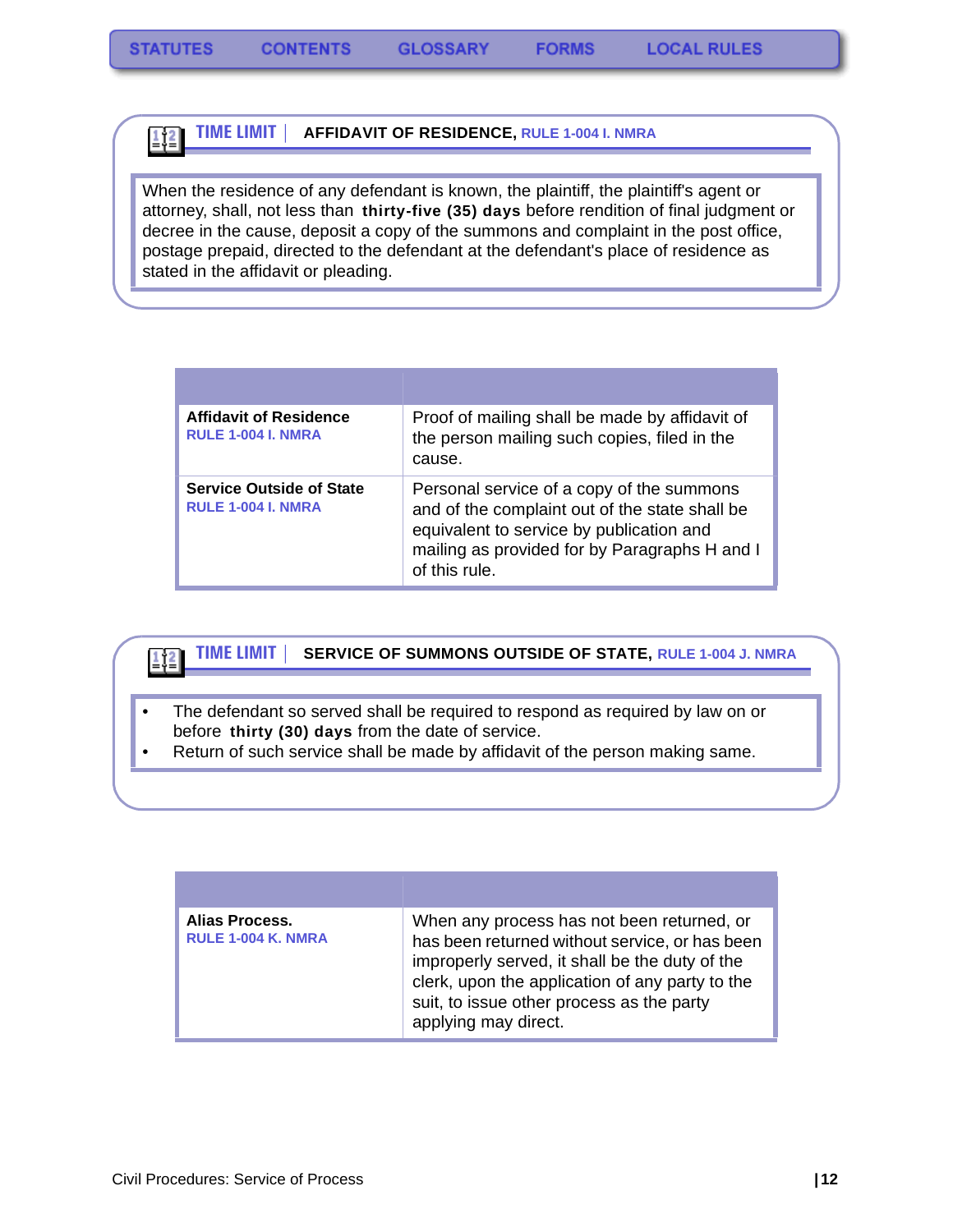| <b>Approved Manner of</b><br><b>Service</b><br>RULE 1-004 L. NMRA | Upon motion, without notice, and showing by<br>affidavit that service cannot reasonably be<br>made as otherwise provided by this rule, the<br>court may order service by any method or<br>combination of methods, including publication,<br>that is reasonably calculated under all the<br>circumstances to apprise the defendant of the<br>existence and pendency of the action and to<br>afford a reasonable opportunity to appear and<br>defend. |
|-------------------------------------------------------------------|-----------------------------------------------------------------------------------------------------------------------------------------------------------------------------------------------------------------------------------------------------------------------------------------------------------------------------------------------------------------------------------------------------------------------------------------------------|
| <b>Applicable Statute</b><br><b>RULE 1-004 M. NMRA</b>            | Where no provision is made in these rules for<br>service of process, process shall be served as<br>provided for by any applicable statute.                                                                                                                                                                                                                                                                                                          |
| <b>Definitions</b><br><b>RULE 1-004 N. NMRA</b>                   | Wherever the terms "summons," "process,"<br>"service of process" or similar terms are used,<br>such shall include the summons, complaint<br>and any other papers required to be served.                                                                                                                                                                                                                                                             |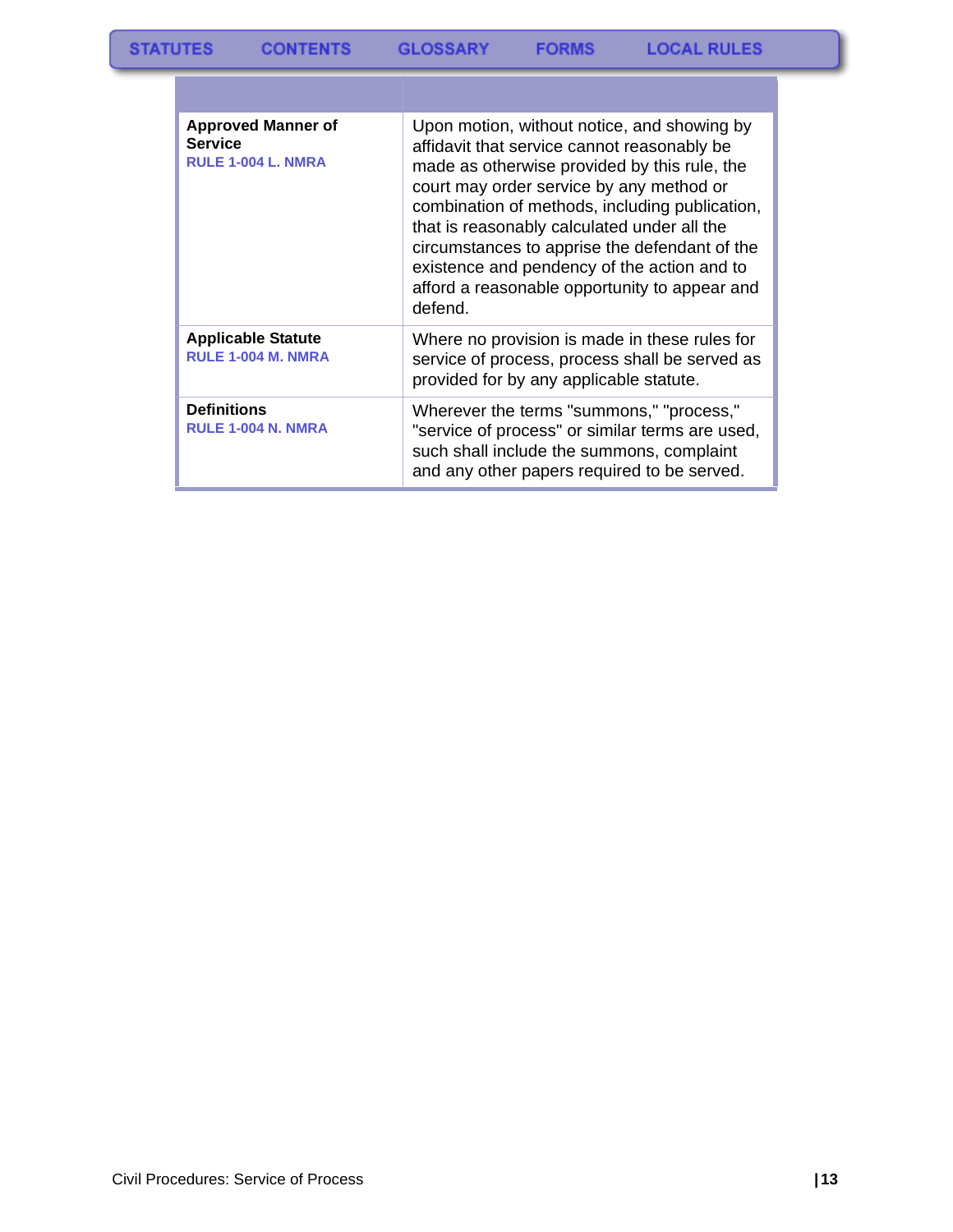**FORMS** 

<span id="page-15-0"></span>

| STATE OF NEW MEXICO<br>IN THE DISTRICT COURT<br>_______ JUDICIAL DISTRICT                                             |                                                                                                                                                                                                                                                                                                           |
|-----------------------------------------------------------------------------------------------------------------------|-----------------------------------------------------------------------------------------------------------------------------------------------------------------------------------------------------------------------------------------------------------------------------------------------------------|
|                                                                                                                       |                                                                                                                                                                                                                                                                                                           |
| VS.                                                                                                                   | No. _____________________                                                                                                                                                                                                                                                                                 |
| _____________________________, Defendant                                                                              |                                                                                                                                                                                                                                                                                                           |
|                                                                                                                       | <b>SUMMONS</b>                                                                                                                                                                                                                                                                                            |
| THE STATE OF NEW MEXICO                                                                                               |                                                                                                                                                                                                                                                                                                           |
| <b>GREETINGS:</b><br>file the same, all as provided by law.<br>the complaint.<br>Attorney or attorneys for plaintiff: | You are hereby directed to serve a pleading or motion in response to<br>the complaint within thirty (30) days after service of this summons, and<br>You are notified that, unless you serve and file a responsive pleading<br>or motion, the plaintiff will apply to the court for the relief demanded in |
| Address of attorneys for plaintiff:<br>(or of plaintiff, if no attorney)                                              |                                                                                                                                                                                                                                                                                                           |
| seal of the district court of ____________________ County, this<br>Clerk<br>Deputy                                    | ____________<br>___________ judicial district court of the State of New Mexico, and the                                                                                                                                                                                                                   |
|                                                                                                                       |                                                                                                                                                                                                                                                                                                           |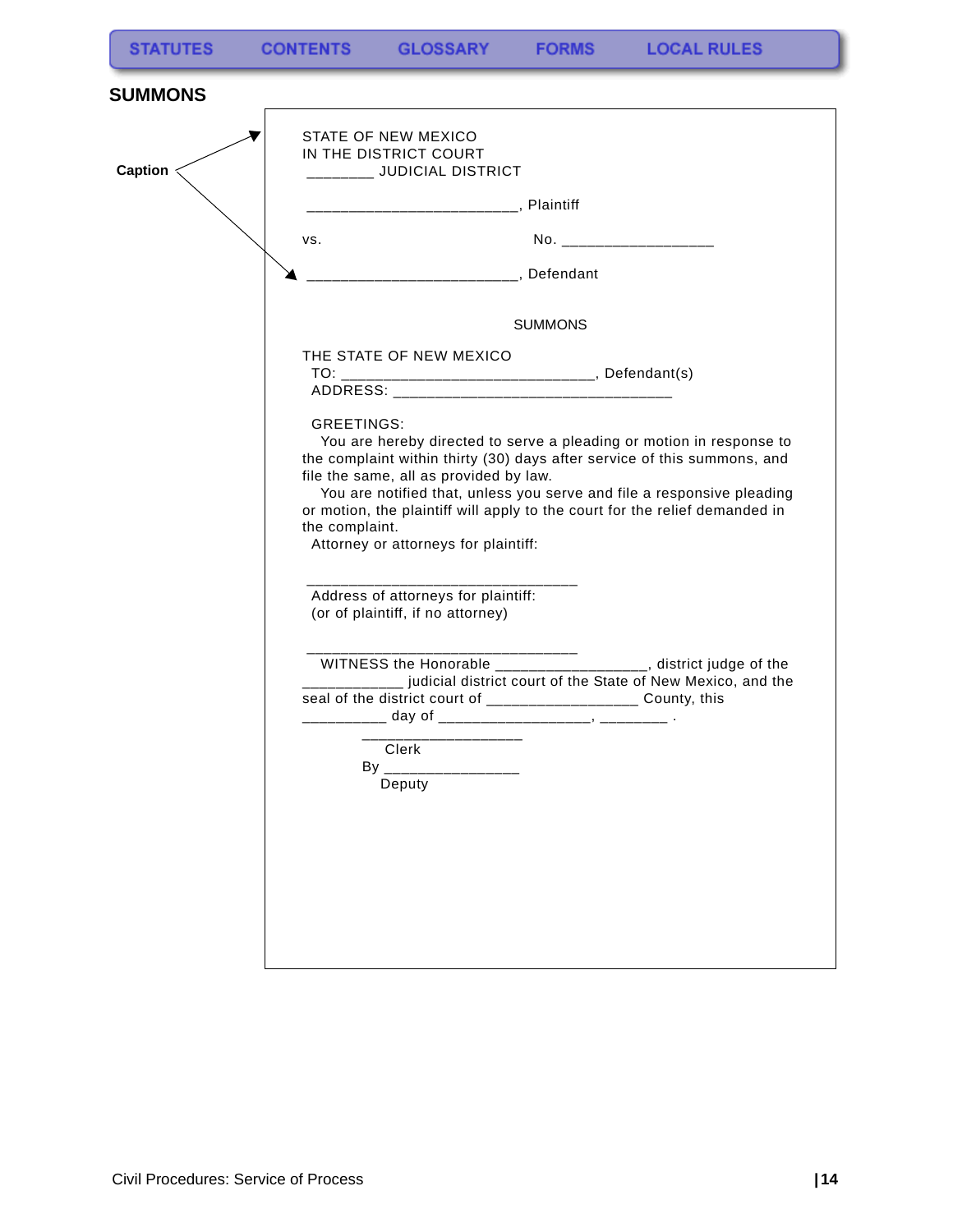**FORMS** 

#### <span id="page-16-0"></span>**RETURN OF SERVICE**

|                                                                                                                                                                 | RETURN                                                                                                                                                                                                                                                                                                                                                                                      |
|-----------------------------------------------------------------------------------------------------------------------------------------------------------------|---------------------------------------------------------------------------------------------------------------------------------------------------------------------------------------------------------------------------------------------------------------------------------------------------------------------------------------------------------------------------------------------|
| STATE OF NEW MEXICO<br>COUNTY OF ______________<br>Summons in said County on the __________ day of                                                              | $\lambda$<br>SS.<br>I, being duly sworn, on oath, say that I am over the age of eighteen<br>(18) years and not a party to this lawsuit, and that I served the within                                                                                                                                                                                                                        |
| copy of Complaint attached, in the following manner:<br>(check one box and fill in appropriate blanks)<br>and residing at the usual place of abode of Defendant | _________________, _______, by delivering a copy thereof, with<br>[ ] to Defendant ____________________ (used when Defendant<br>receives copy of Summons or refuses to receive Summons)<br>[] to ___________________, a person over fifteen (15) years of age<br>_______________, who at the time of such service was absent                                                                |
| therefrom.<br>process for Defendant _________________<br>______________<br>incompetent person)                                                                  | [ ] by posting a copy of the Summons and Complaint in the most public<br>part of the premises of Defendant ___________________ (used if no<br>person found at dwelling house or usual place of abode)<br>[] to __________________, an agent authorized to receive service of<br>[ ] to __________________, (parent) (guardian) of Defendant<br>______ (used when Defendant is a minor or an |
| subdivision)<br>Fees: The Research                                                                                                                              | (title of person authorized to receive service) (used when Defendant is<br>corporation or association subject to a suit under a common name, a<br>land grant board of trustees, the State of New Mexico or any political                                                                                                                                                                    |
|                                                                                                                                                                 | Signature of Person Making Service                                                                                                                                                                                                                                                                                                                                                          |
| *Subscribed and sworn to                                                                                                                                        | Title (if any)<br>before me this ___________ day of ___________________, _______                                                                                                                                                                                                                                                                                                            |
| Judge, Notary or Other Officer<br>Authorized to Administer Oaths                                                                                                |                                                                                                                                                                                                                                                                                                                                                                                             |
| <b>Official Title</b>                                                                                                                                           | *If service is made by the sheriff or a deputy sheriff of a New Mexico<br>county, the signature of the sheriff or deputy sheriff need not be                                                                                                                                                                                                                                                |

## <span id="page-16-1"></span>Section 1-7: Receipt of Additional Pleadings

After the complaint is filed and summonses have been issued, the defendant may file a responsive pleading, such as, an Answer or Response. The responsive pleading is the defendant's answer to the plaintiff's claim. In answering the complaint, the defendant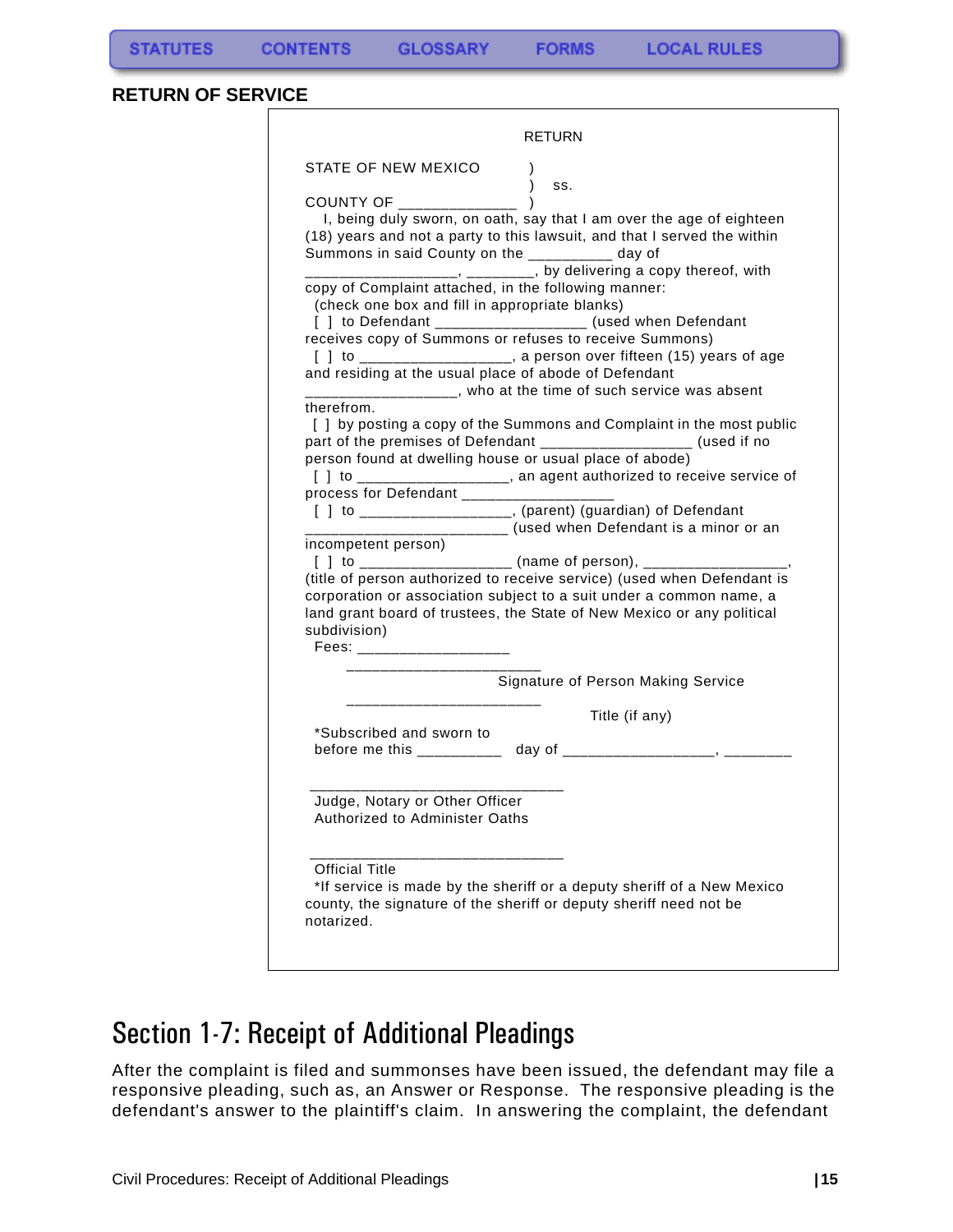may file a cross-complaint or a counterclaim in which damages are sought. Upon filing of an answer, the case becomes a contested case. **RULE 1-007 TO 1-009 NMRA** 

After the filing of the complaint and answer, additional pleadings may be filed. These may be cross-claims, counterclaims, third-party complaints, amended complaints, jury demands, motions or other pleadings.



## <span id="page-17-0"></span>Section 1-8: Default or Nonappearance

If the defendant does not respond to the complaint, the plaintiff may request that a default judgment be entered against the defendant. See judgment section of the manual.

## <span id="page-17-1"></span>Section 1-9: Soldiers' and Sailors' Relief Act Of 1940

The Soldiers' and Sailors' Civil Relief Act of 1940, as amended, is a federal law providing for the suspension of legal proceedings and transactions that may prejudice the civil rights of a service person during the person's wartime military service and for a specified time thereafter. See, 50 U.S.C. App. § 501 et seq. (1990) (Act codified with laws of a temporary and emergency nature relating to war and national defense, including amendments through September 15, 1990.) The Act defines "military service" to include active duty and the training that precedes active duty. The relief provided in the Act applies to draftees and reservists called to active duty. The Act applies whenever the United States is at war. The Act provides the following relief:

| If the plaintiff moves for a default judgment<br>$\bullet$<br>during time of war, the plaintiff must file an<br>affidavit that the defendant is not in military<br>service before judgment can be entered; if<br>the defendant is in military service, the<br>court can appoint counsel to represent his/<br>her interest. |
|----------------------------------------------------------------------------------------------------------------------------------------------------------------------------------------------------------------------------------------------------------------------------------------------------------------------------|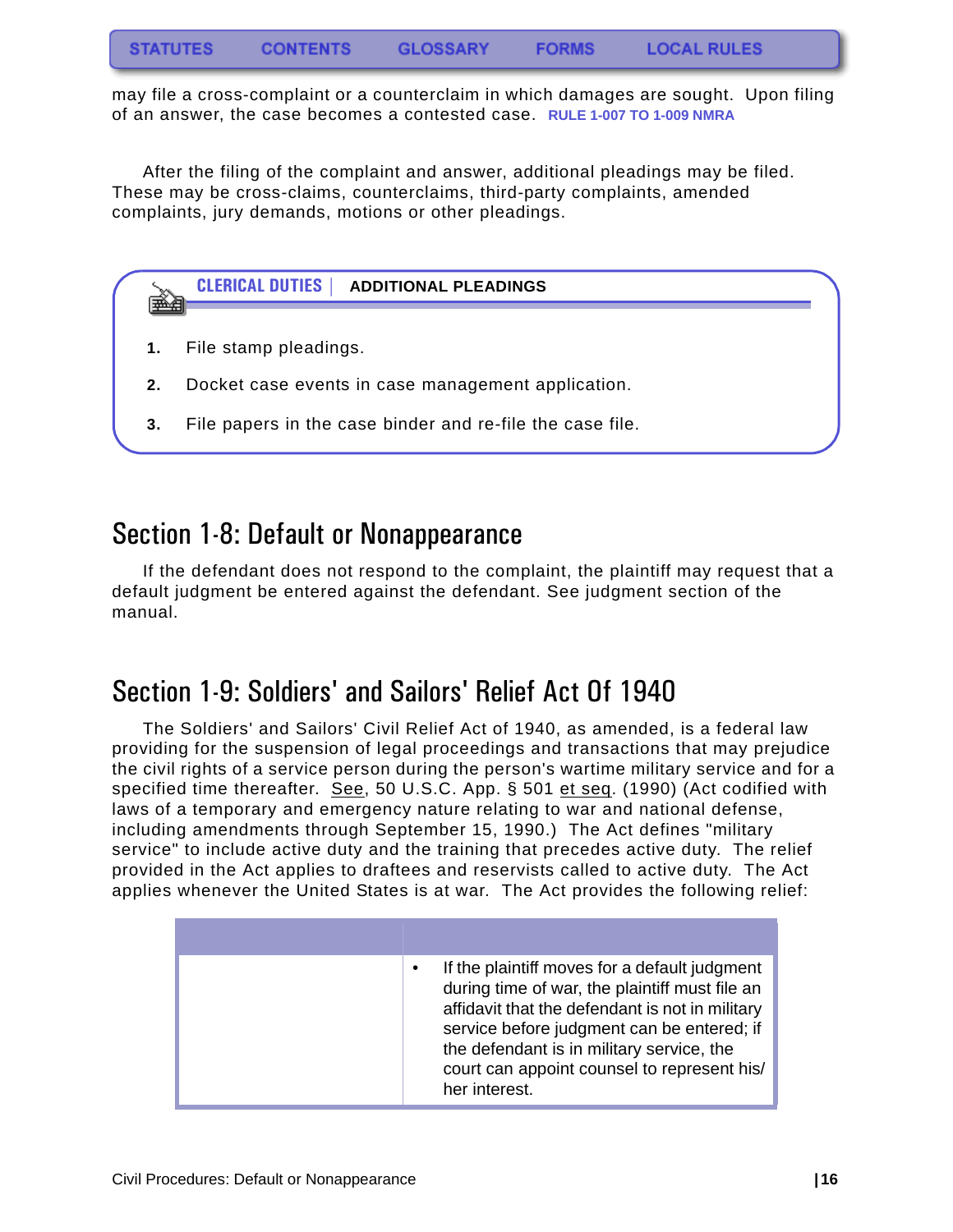**CLERICAL DUTIES | SOLDIERS' AND SAILORS' RELIEF ACT** しゃくら しょうしょう

• Follow in-house procedures for staying an action as a result of the Soldiers' and Sailors' Relief Act.

|  |         | <b>SECOND</b>   MOTIONS, LR 2-123                                      |
|--|---------|------------------------------------------------------------------------|
|  | $\odot$ | Follow in-house procedure for filing motions pursuant to LR 2-<br>123. |

## <span id="page-18-0"></span>Section 1-10: Closing the Case

After trial is completed or the case is otherwise disposed of, the clerk must carry out appropriate procedures to fulfill the orders of the court pertaining to the case.

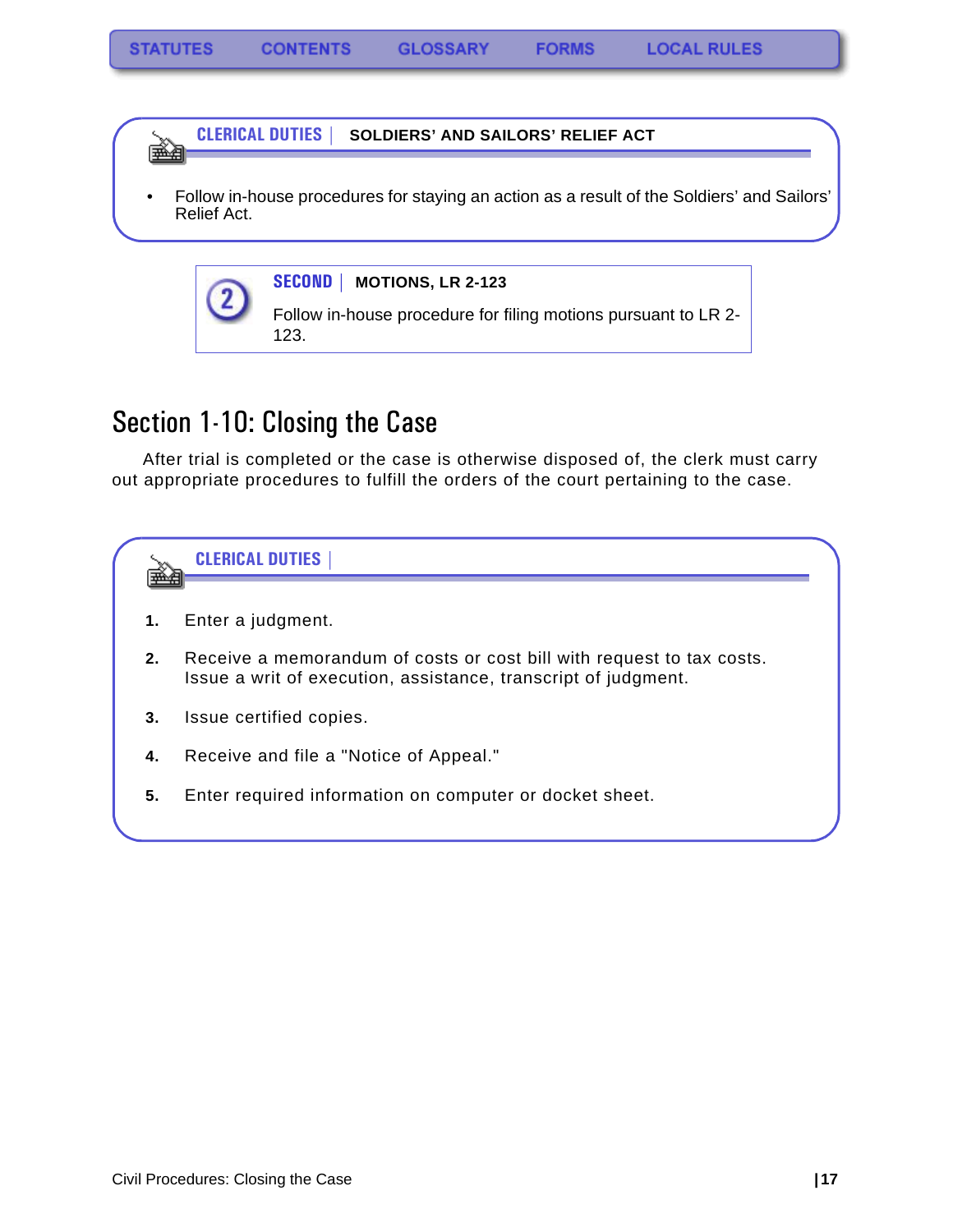$\frac{1}{2}$ 

## <span id="page-19-0"></span>Section 1-11: Reopening a Case

**TIME LIMIT | REOPENING A CASE**

A reopened case means the filing of any request for judicial action **ninety (90) days** or more after the final disposition of the case.

| <b>Docket Fees for Reopening</b><br><b>RULE 1-099 NMRA</b> | No docket fee shall be charged:<br>For filing any paper within ninety (90)<br>days after the final disposition of the case;<br>If a docket fee has been previously paid or<br>$\bullet$<br>waived in the case, for filing a stipulated<br>order or other request for action which may<br>be performed by the clerk of the court<br>pursuant to these rules, even if further<br>action may be required by the judge;<br>For the filing of a motion to correct a<br>٠<br>mistake in the judgment, order or record;<br>or<br>If a docket fee has been previously paid or<br>٠<br>waived in the case, for filing a motion to<br>enforce a child support order. |
|------------------------------------------------------------|------------------------------------------------------------------------------------------------------------------------------------------------------------------------------------------------------------------------------------------------------------------------------------------------------------------------------------------------------------------------------------------------------------------------------------------------------------------------------------------------------------------------------------------------------------------------------------------------------------------------------------------------------------|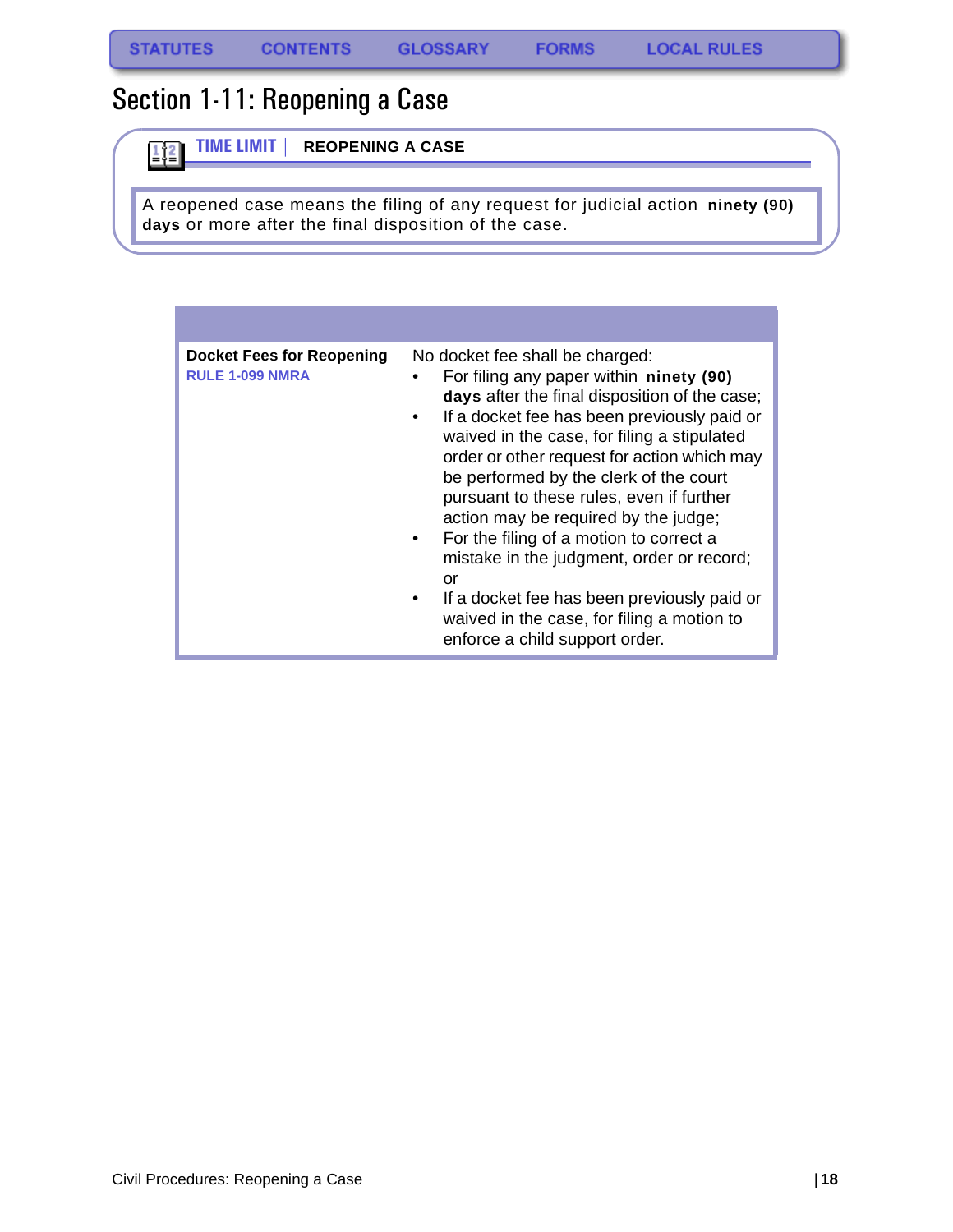# <span id="page-20-0"></span>Chapter 2: Special Procedural Matters

# <span id="page-20-1"></span>Section 2-1: Change of Name

| <b>Name Change</b>                                    | Any resident of this state over the age of<br>fourteen (14) years may, upon petition to the<br>district court of the district in which the<br>petitioner resides and upon filing the notice<br>required with proof of publication, if no<br>sufficient cause is shown to the contrary, have<br>his name changed or established by order of<br>the court.                                                                                                                                                                                                                                   |
|-------------------------------------------------------|--------------------------------------------------------------------------------------------------------------------------------------------------------------------------------------------------------------------------------------------------------------------------------------------------------------------------------------------------------------------------------------------------------------------------------------------------------------------------------------------------------------------------------------------------------------------------------------------|
| Minor Under the Age of<br>Fourteen (14)               | The parent or guardian of any resident of<br>this state under the age of fourteen (14)<br>years may, upon petition to the district<br>court of the district in which the petitioner<br>resides and upon filing the notice required<br>with proof of publication, if no sufficient<br>cause is shown to the contrary, have the<br>name of his child or ward changed or<br>established by order of the court.<br>When residents under the age of fourteen<br>(14) years petition the district court for a<br>name change, the required notice shall<br>include notice to both legal parents. |
| <b>Entry of Order and Filing</b><br>with County Clerk | The order shall be entered at length upon the<br>record of the court, and a copy of the order,<br>duly certified, shall be filed in the office of the<br>county clerk of the county in which the person<br>resides.                                                                                                                                                                                                                                                                                                                                                                        |
| <b>Recording of Name Change</b>                       | The county clerk shall record the same in a<br>record book to be kept by him for that purpose.                                                                                                                                                                                                                                                                                                                                                                                                                                                                                             |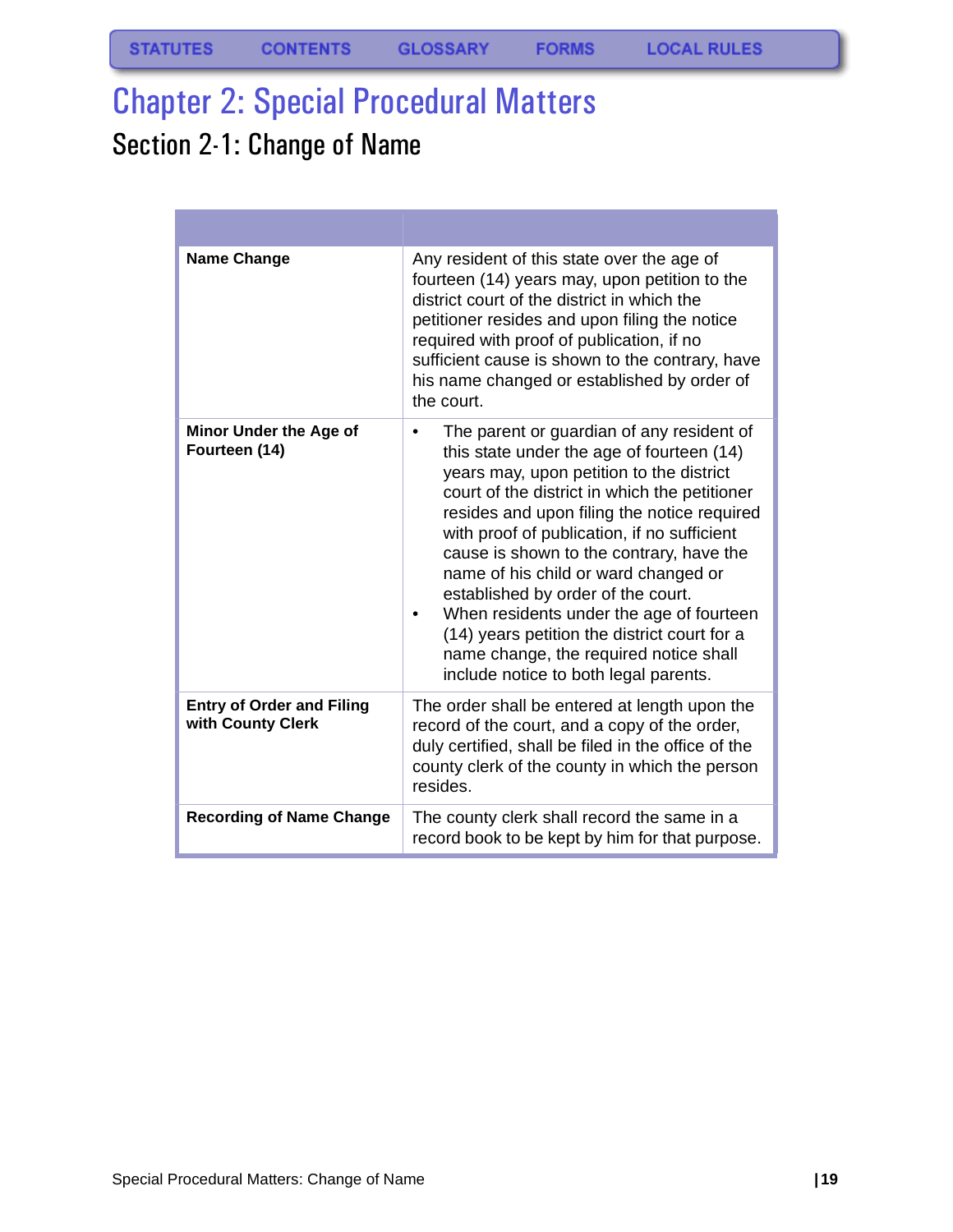**CLERICAL DUTIES | NAME CHANGE PROCEDURE**

- **1. \$\$\$**-Collect civil filing fee if required.
	- **\$\$\$**-Collect fee

医动物

New Case.

### **CAUTION | DO NOT ACCEPT PERSONAL CHECKS.**

- Accept without fee:
	- Free process order and affidavit.
- **2.** Review pleadings.
	- Check **CASE CAPTION** and **HEADING**.
	- Check **VERIFICATION** and confirm notary.
	- Check required court documents, (for example, Petition for Name Change, Affidavit of Publication, Request for Hearing, Notice of Change of Name, Order for Change of Name). This list is not all inclusive.
- **3.** Open case in **FACTS™**.
	- Initiate a case using the Create New Case and Receipt screen,
		- See **[CASE INITIATION/REOPEN WITH FILING FEE](#page-40-2)**.
	- Initiate a case using the Case Master screen.
		- See **[CASE INITIATION/REOPEN WITHOUT FILING FEE](#page-52-1)**.
	- Attach Parties.
		- See **[ATTACH PARTIES TO CASE](#page-55-1).**
	- Enter case using the Civil Complaint/Petition screen.
		- See **[ENTERING A CIVIL COMPLAINT/PETITION](#page-70-1)**.
- **4.** Docket Events using the Case Docket screen.
	- See **[DOCKETING](#page-76-1)**.
- **5.** Close case using the Civil Complaint/Petition screen and add closing descriptive text using the Case Docket screen.
	- See **[CLOSING CASE USING THE CIVIL COMPLAINT/PETITIONS SCREEN](#page-79-1)**.
	- See **[DOCKETING](#page-76-1)**.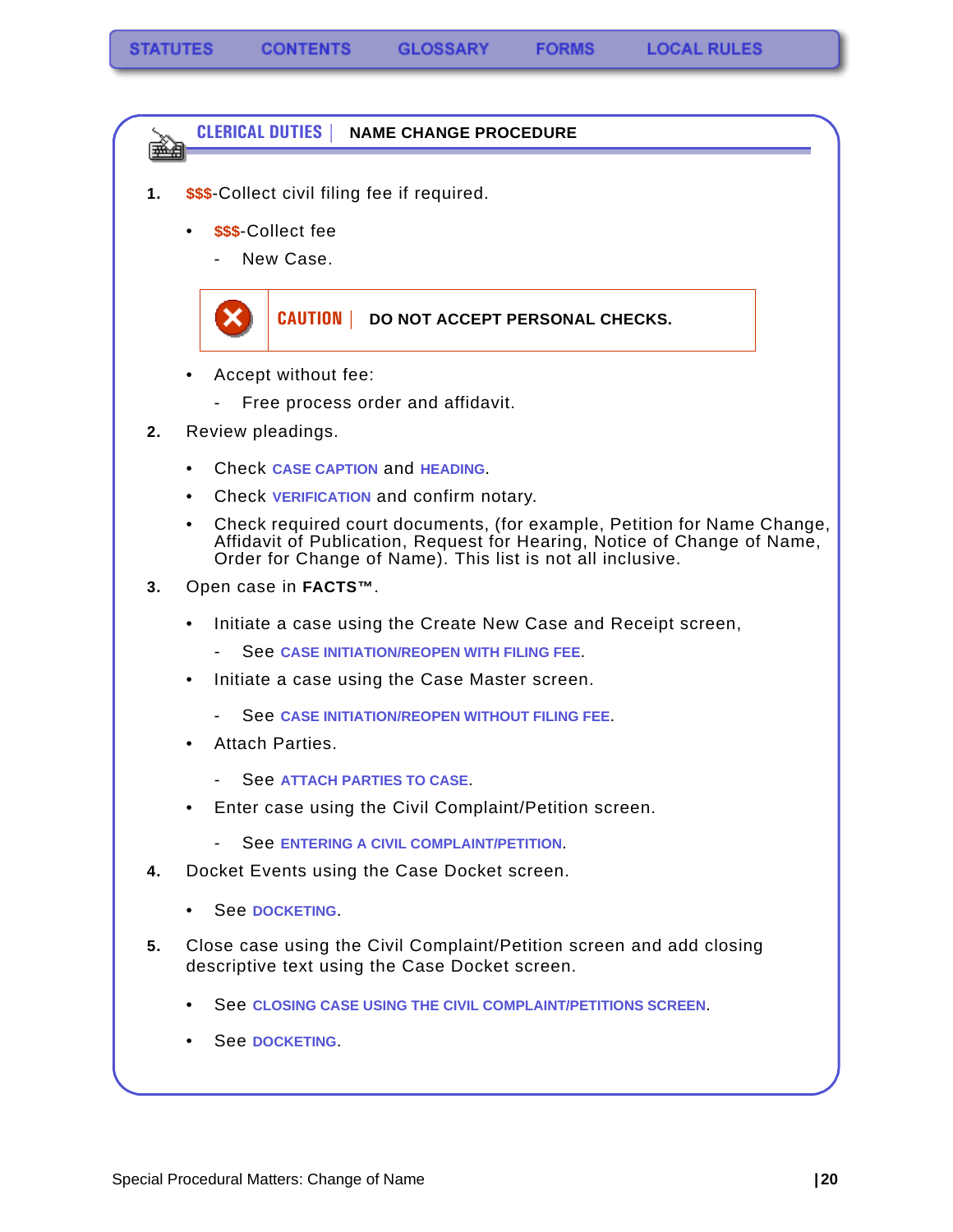**FORMS** 

| <b>Caption</b> | STATE OF NEW MEXICO<br>COUNTY OF ___________                                                                               |  |
|----------------|----------------------------------------------------------------------------------------------------------------------------|--|
|                | NO. ________________.                                                                                                      |  |
|                | IN THE MATTER OF A PETITION<br>FOR CHANGE OF NAME OF                                                                       |  |
| Heading        | PETITION FOR CHANGE OF NAME                                                                                                |  |
|                | Comes now the Petitioner, ____________________, pursuant to NMSA 1978,<br>Section 40-80-1, et seq., and states as follows: |  |
|                | 1. Petitioner is a resident of Santa Fe, Rio Arriba or Los Alamos Counties,<br>State of New Mexico.                        |  |
|                | 2. Petitioner is over the age of fourteen years.                                                                           |  |
|                | 3. Petitioner requests a change of name to: _______________________ for                                                    |  |
|                | WHEREFORE, Petitioner prays this Court for its order granting a<br>change of name as requested.                            |  |
|                |                                                                                                                            |  |
|                |                                                                                                                            |  |
|                |                                                                                                                            |  |
|                | <b>VERIFICATION</b>                                                                                                        |  |
|                | I HAVE READ THIS PETITION FOR CHANGE OF NAME AND IT IS TRUE TO<br>THE BEST OF MY KNOWLEDGE AND BELIEF.                     |  |
|                | Signature of Petitioner<br>Date                                                                                            |  |
|                | Sworn to before me this ______ day of __________________, 200__.                                                           |  |
|                | My commission expires:__________                                                                                           |  |
|                | Notary Public                                                                                                              |  |
|                |                                                                                                                            |  |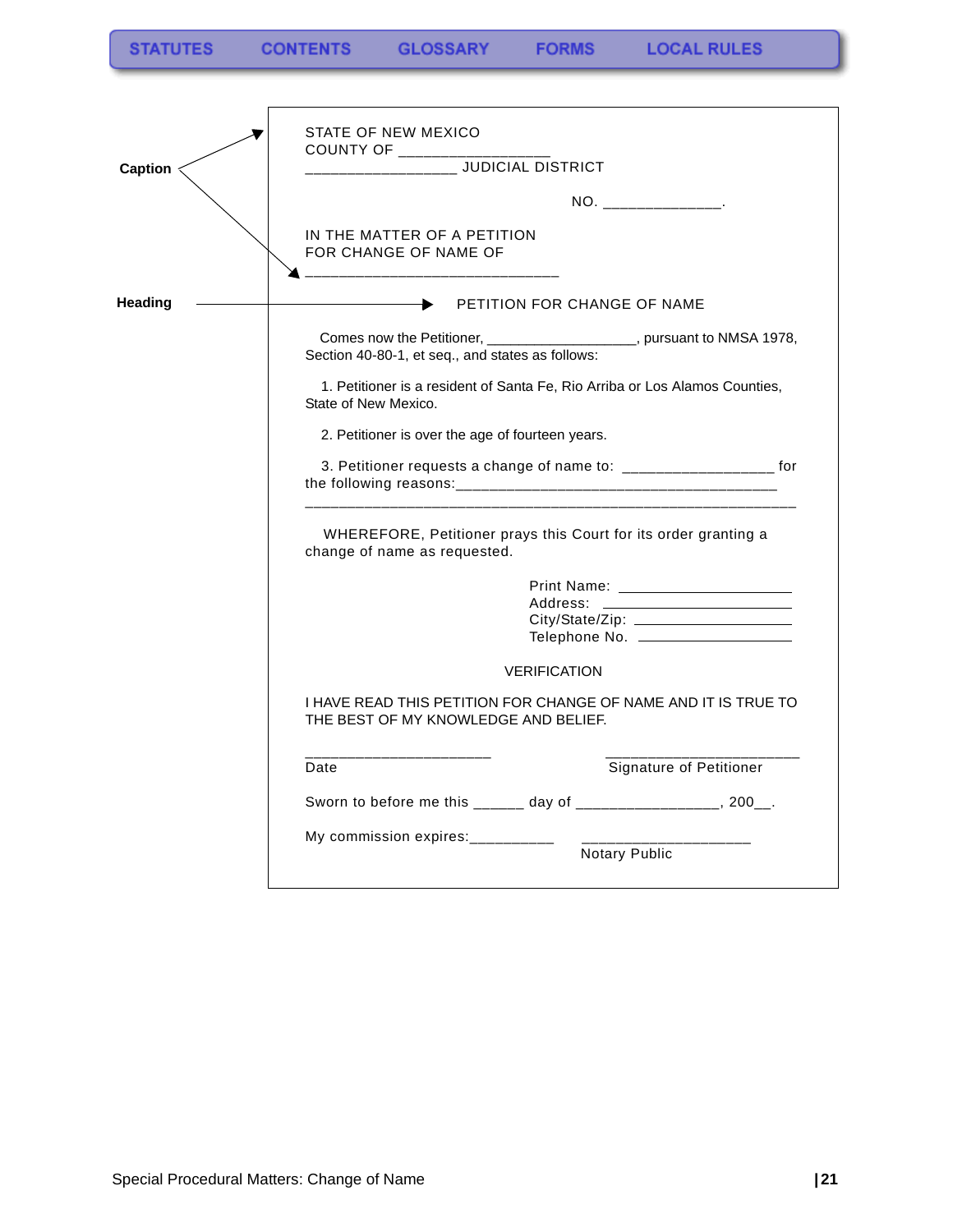## <span id="page-23-0"></span>Section 2-2: Removal of Cases From State to Federal District Court

|         | <b>U.S. DISTRICT COURT</b>                                                                                                                                                                                                                                                                                                                                            |
|---------|-----------------------------------------------------------------------------------------------------------------------------------------------------------------------------------------------------------------------------------------------------------------------------------------------------------------------------------------------------------------------|
| Removal | Removal From State Court. A party removing<br>an action under 28 U.S.C. § 1446 must file with<br>the Clerk legible copies of records and<br>proceedings from the state court action within<br>thirty (30) calendar days after filing notice of<br>removal. The expense of obtaining and filing<br>copies may be taxed as costs in the<br>action.(D.N.M.LR-Cv 81.1(a)) |
| Remand  | Remand to State Court or Other Forum. When<br>an action is remanded, the Clerk will transmit<br>to the state court administrator or appropriate<br>official in another forum, the court file and a<br>certified copy of the order of remand.<br>(D.N.M.LR-Cv 81.1(b)).                                                                                                |

#### **TIME LIMIT | NOTICE, RULE 1-081 A. NMRA** 国

- Whenever a cause was removed from a district court to a United States court and thereafter remanded, judgment by default shall not be entered therein until the expiration of **ten (10) days** after service of notice upon defendants that the order remanding such cause has been filed.
- Within such time the defendants may move or plead as they might have done had such cause not been removed.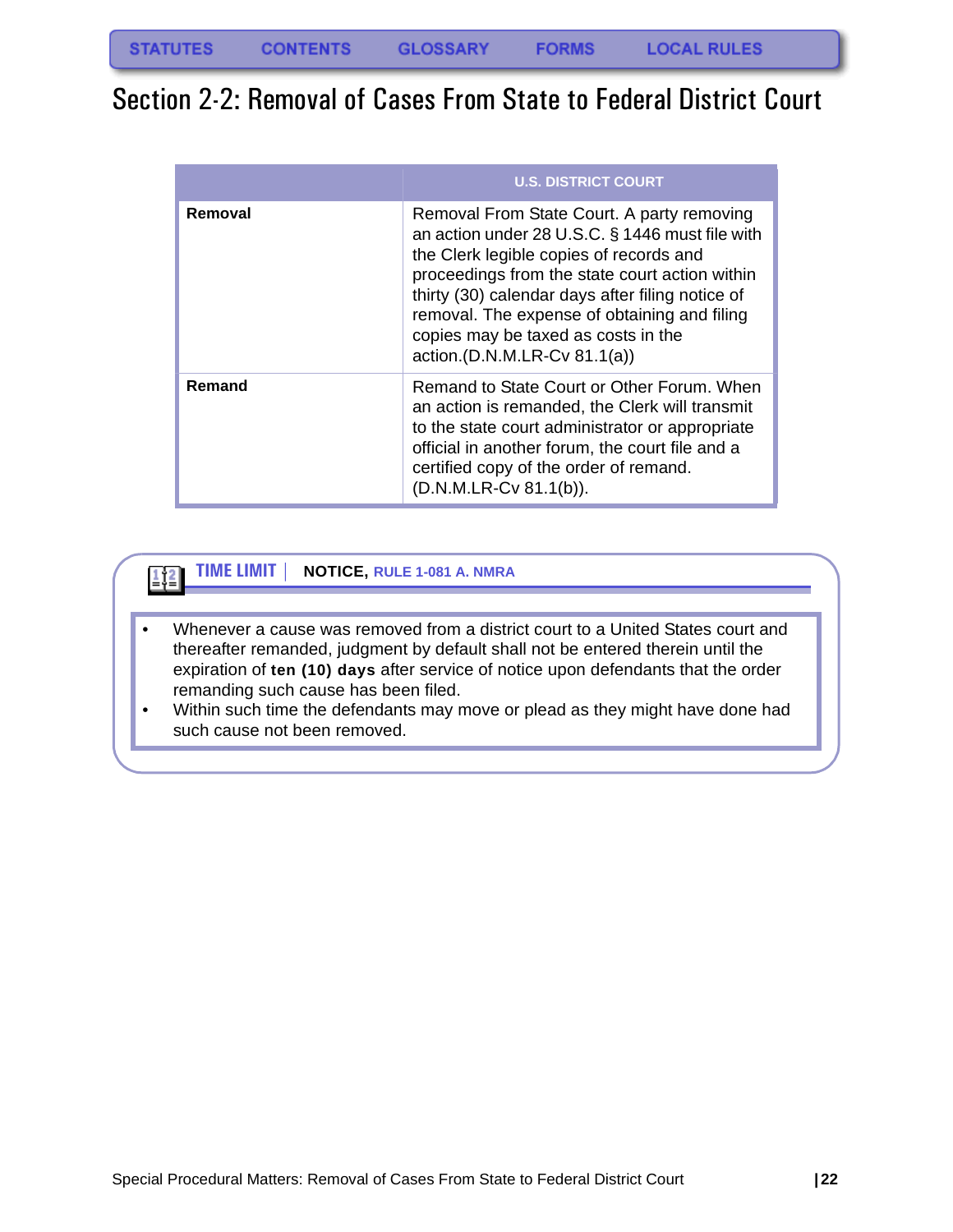**CLERICAL DUTIES |** 

eman partido por la provincia de la provincia de la provincia de la provincia de la provincia de la provincia <br>De la provincia de la provincia de la provincia de la provincia de la provincia de la provincia de la provinci<br>

- **1.** Receive Notice of Removal from federal court.
- **2.** Close case upon removal to federal court.
- **3.** Copy court file and certified copy of removal.
- **4.** Follow in-house procedure regarding mailing the court file, retention of records, and billing attorneys for copies.
- **5.** If case remanded from federal court, reopen case and proceed as in other civil cases.
- **6.** The notice of remand does not specifically direct the clerk of the district court to give notice of remand. The attorneys shall give notice.

## <span id="page-24-0"></span>Section 2-3: Eminent Domain - Condemnation Proceedings **SUITABILITY STUDIES**

<span id="page-24-1"></span>**NMSA 1978, § 42A-1-8**

| <b>Court Order</b> | If the condemnor is unable to secure the<br>written consent of the condemnee pursuant to<br>Section 42A-1-8 NMSA 1978 and, if<br>applicable, any other person known to be in<br>actual physical occupancy of the property, he<br>may apply to the court in the county where the<br>property to be entered is located for an order<br>permitting entry. |
|--------------------|--------------------------------------------------------------------------------------------------------------------------------------------------------------------------------------------------------------------------------------------------------------------------------------------------------------------------------------------------------|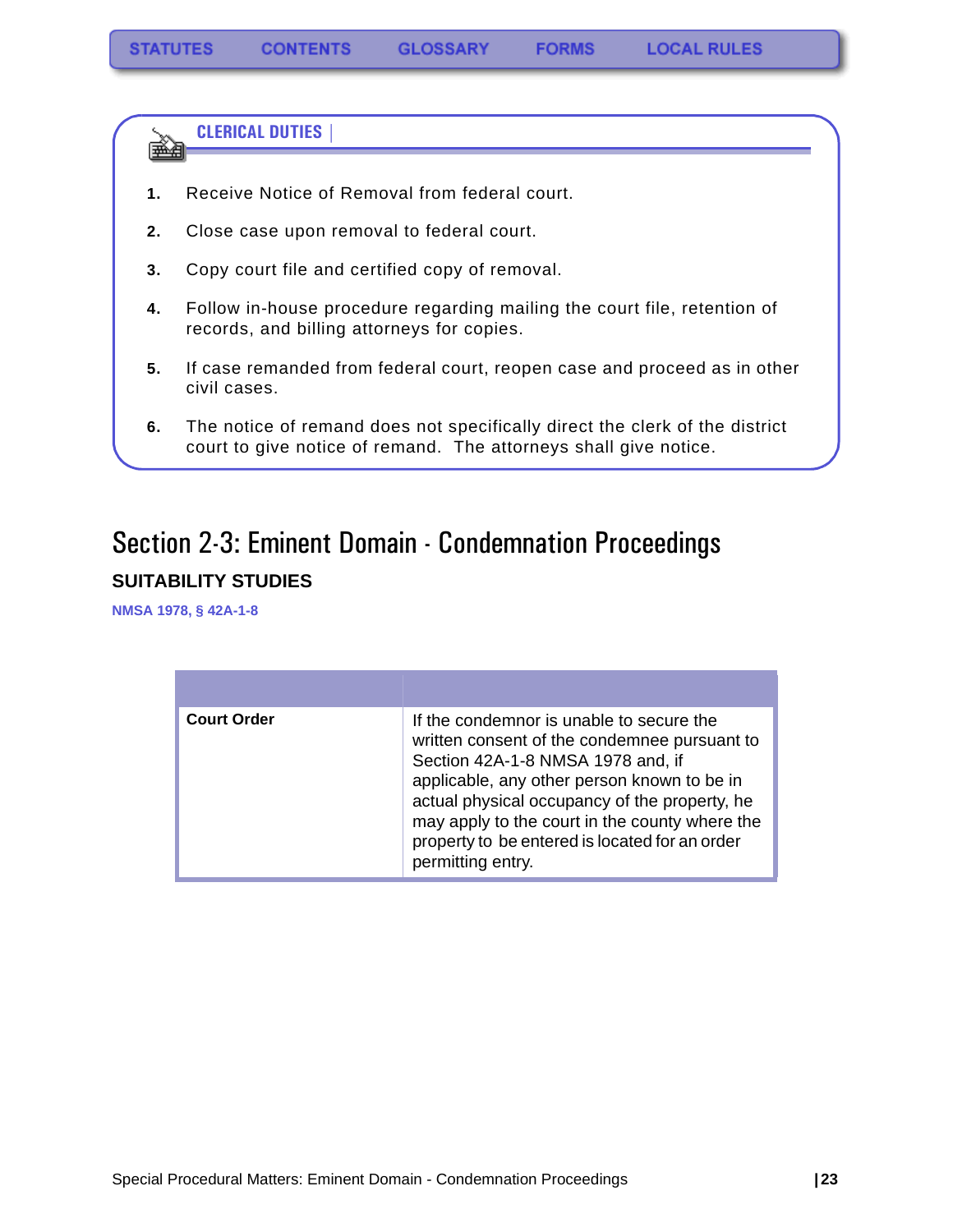| After notice by the condemnor to the<br>٠<br>condemnee and, if applicable, any other<br>person known to be in actual physical<br>occupancy of the property and unless<br>good cause to the contrary is shown, the<br>court shall make its order permitting and<br>describing the purpose of the entry and<br>setting forth a description of the property<br>and the nature and scope of activities the<br>court determines are reasonably<br>necessary to accomplish the purposes of<br>the proposed taking and authorized to be<br>made upon the property.<br>The order may include terms and<br>conditions with respect to the time, place<br>and manner of entry and authorized<br>activities upon the property which will<br>facilitate the purpose of the entry and<br>minimize damage, hardship and burden,<br>and may require a deposit pursuant to<br>Section 42A-1-10 NMSA 1978. |
|-------------------------------------------------------------------------------------------------------------------------------------------------------------------------------------------------------------------------------------------------------------------------------------------------------------------------------------------------------------------------------------------------------------------------------------------------------------------------------------------------------------------------------------------------------------------------------------------------------------------------------------------------------------------------------------------------------------------------------------------------------------------------------------------------------------------------------------------------------------------------------------------|
| The condemnor shall have delivered any<br>٠<br>order issued by the court to the<br>condemnee, if known and, if applicable,<br>any other person known to be in actual<br>occupancy of the property personally or by<br>registered mail or certified mail, return<br>receipt requested.                                                                                                                                                                                                                                                                                                                                                                                                                                                                                                                                                                                                     |

### <span id="page-25-0"></span>**DEPOSIT OF PROBABLE COMPENSATION**

**NMSA 1978, § 42A-1-10**

| <b>Probable Compensation</b><br>Amount | An order permitting entry under Section 42A-1-<br>9 NMSA 1978 shall include a determination by<br>the court of the probable amount that will fairly<br>compensate the condemnee and any other<br>person in actual physical occupancy of the<br>property for damages, if any, for physical injury<br>to the property and for substantial interference<br>with possession or use of the property found<br>likely to be caused by the entry and activities<br>authorized by the order, and may require the<br>condemnor to deposit with the court before<br>entry that amount or a surety bond in that<br>amount from a surety acceptable to the court. |
|----------------------------------------|------------------------------------------------------------------------------------------------------------------------------------------------------------------------------------------------------------------------------------------------------------------------------------------------------------------------------------------------------------------------------------------------------------------------------------------------------------------------------------------------------------------------------------------------------------------------------------------------------------------------------------------------------|
|----------------------------------------|------------------------------------------------------------------------------------------------------------------------------------------------------------------------------------------------------------------------------------------------------------------------------------------------------------------------------------------------------------------------------------------------------------------------------------------------------------------------------------------------------------------------------------------------------------------------------------------------------------------------------------------------------|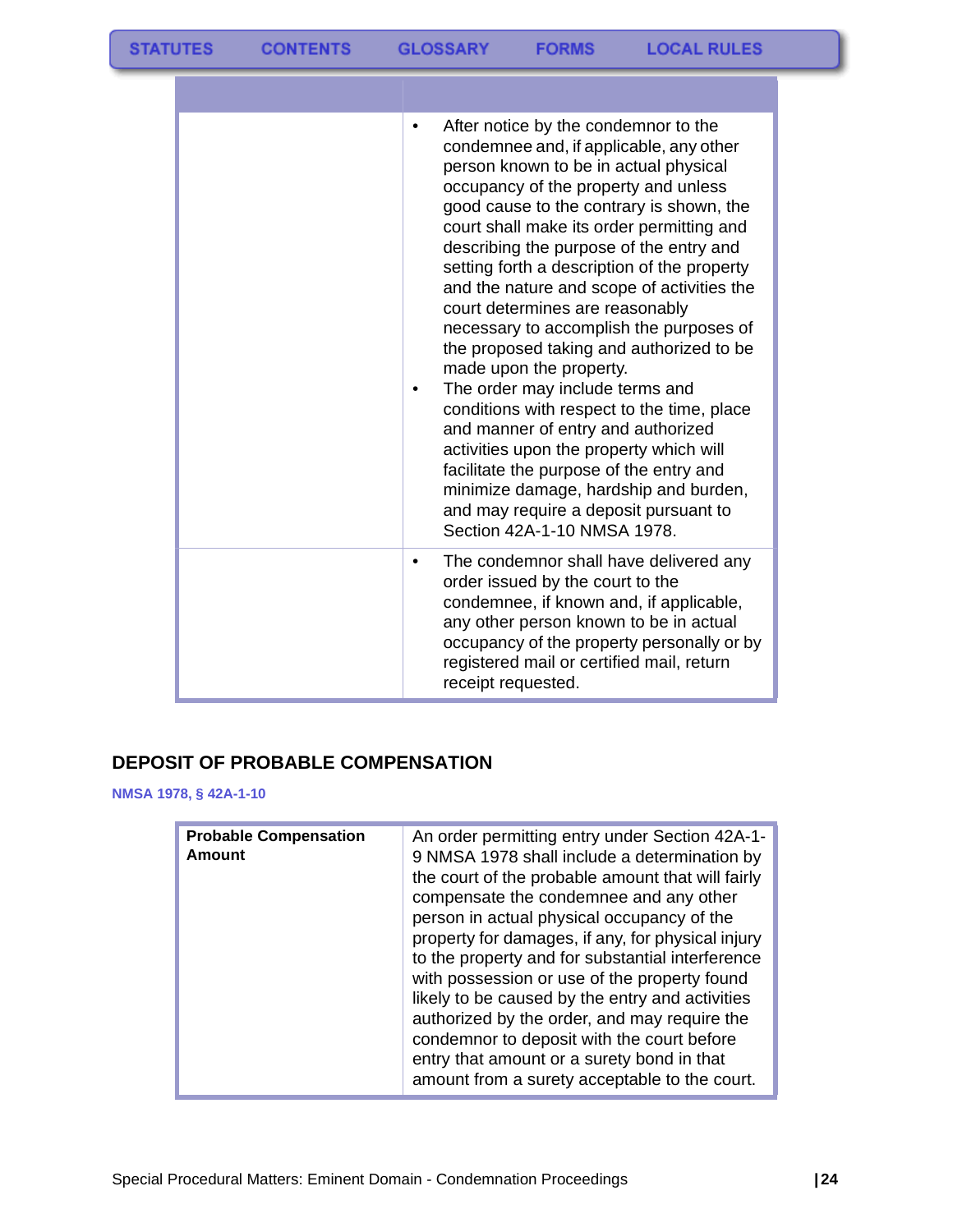#### **STATUTES CONTENTS GLOSSARY FORMS LOCAL RULES**

| <b>Interest Bearing Account</b> | If a deposit is required, such funds shall be<br>$\bullet$<br>deposited in an interest-bearing account at<br>an institution acceptable to the court.<br>Interest on such deposit shall accrue for<br>$\bullet$<br>the benefit of the condemnor. |
|---------------------------------|-------------------------------------------------------------------------------------------------------------------------------------------------------------------------------------------------------------------------------------------------|
| <b>Deposit</b>                  | Any amount deposited shall be retained on<br>deposit until released by the court.                                                                                                                                                               |
| <b>Surety Bonds</b>             | Surety bonds shall remain in effect until the<br>surety is released by the court.                                                                                                                                                               |

#### **TIME LIMIT | NOTICE, NMSA 1978 § 42A-1-14**  $\frac{1}{2}$

If notice of a hearing or any other matter pursuant to Sections 42A-1-3 through 42A-1-12 NMSA 1978 is required, except for specific notice requirements as otherwise provided, notice shall be given:

- By mailing a copy thereof at least **ten (10) days** before the time set for the hearing or determination of other matters by certified, registered or ordinary first-class mail addressed to the person being notified;
- By service of a copy thereof at least **ten (10) days** before the time set for the hearing or determination of other matters upon the person being notified in the manner provided by the Rules of Civil Procedure for the District Courts for service of summons and complaint; or
- If the address or name of any person is not known and cannot be ascertained by reasonable diligence, by publishing a copy thereof at least **once a week for two (2) consecutive weeks**, in a newspaper of general circulation in the county in which the hearing is to be held, the last publication of which is to be at least **five (5) days** before the time set for the hearing.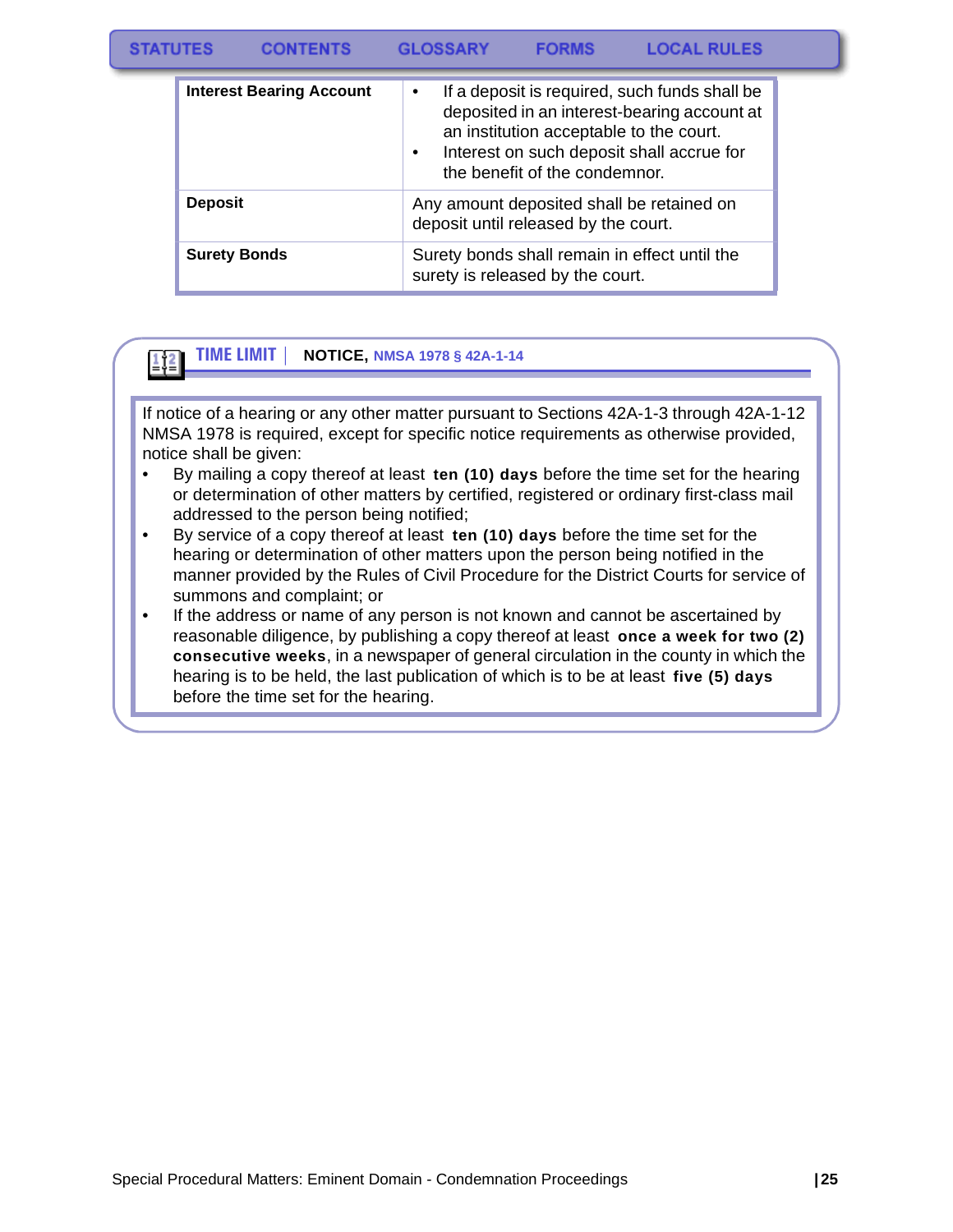| <b>Petition</b>               | Unless otherwise specifically provided by law,<br>if property is sought to be appropriated for<br>public use by a person authorized to acquire<br>property pursuant to the laws of New Mexico,<br>and the condemnor and the condemnee<br>cannot agree to the transfer of the property or<br>interest in question, the condemnor may file a<br>petition with the court of the county where the<br>property or any part thereof lies; provided<br>however, the petition shall not include any<br>property which is not contiguous to property to<br>be condemned in the county of the court's<br>jurisdiction.                                                                                                                                                                                                                                                                                                                                                                                                                                                                                                                                                                                                                                                                                                                                                |
|-------------------------------|-------------------------------------------------------------------------------------------------------------------------------------------------------------------------------------------------------------------------------------------------------------------------------------------------------------------------------------------------------------------------------------------------------------------------------------------------------------------------------------------------------------------------------------------------------------------------------------------------------------------------------------------------------------------------------------------------------------------------------------------------------------------------------------------------------------------------------------------------------------------------------------------------------------------------------------------------------------------------------------------------------------------------------------------------------------------------------------------------------------------------------------------------------------------------------------------------------------------------------------------------------------------------------------------------------------------------------------------------------------|
| <b>Notice of Condemnation</b> | Upon filing a petition in condemnation in the<br>district court, the clerk shall issue and give<br>notice of condemnation which shall contain:<br>A copy of the petition and the appraisal, if<br>one was prepared, pursuant to NMSA<br>1978, § 42A-1-5;<br>The title of the action;<br>The name or designation of the court and<br>$\bullet$<br>the county in which the action is brought<br>as well as the case number;<br>A direction that the condemnee appear<br>٠<br>and answer to the petition within thirty (30)<br>days after service of notice, and a<br>statement that unless the condemnee<br>appears and answers, the petitioner will<br>apply to the court for the relief demanded<br>in the petition;<br>The name and address of the petitioner's<br>٠<br>attorney shall appear on every notice; and<br>A general statement of the nature of the<br>action and a general description of the<br>property involved in the action.<br>If the condemnor in his/her petition<br>requests an order of immediate<br>possession, notice of such request shall<br>be incorporated in the notice.<br>If an appraisal has been prepared<br>pursuant to NMSA 1978, § 42A-1-5, the<br>condemnor shall file a copy of it at the time<br>the petition is filed and shall deposit with<br>the clerk of the court the amount<br>determined by the appraisers. |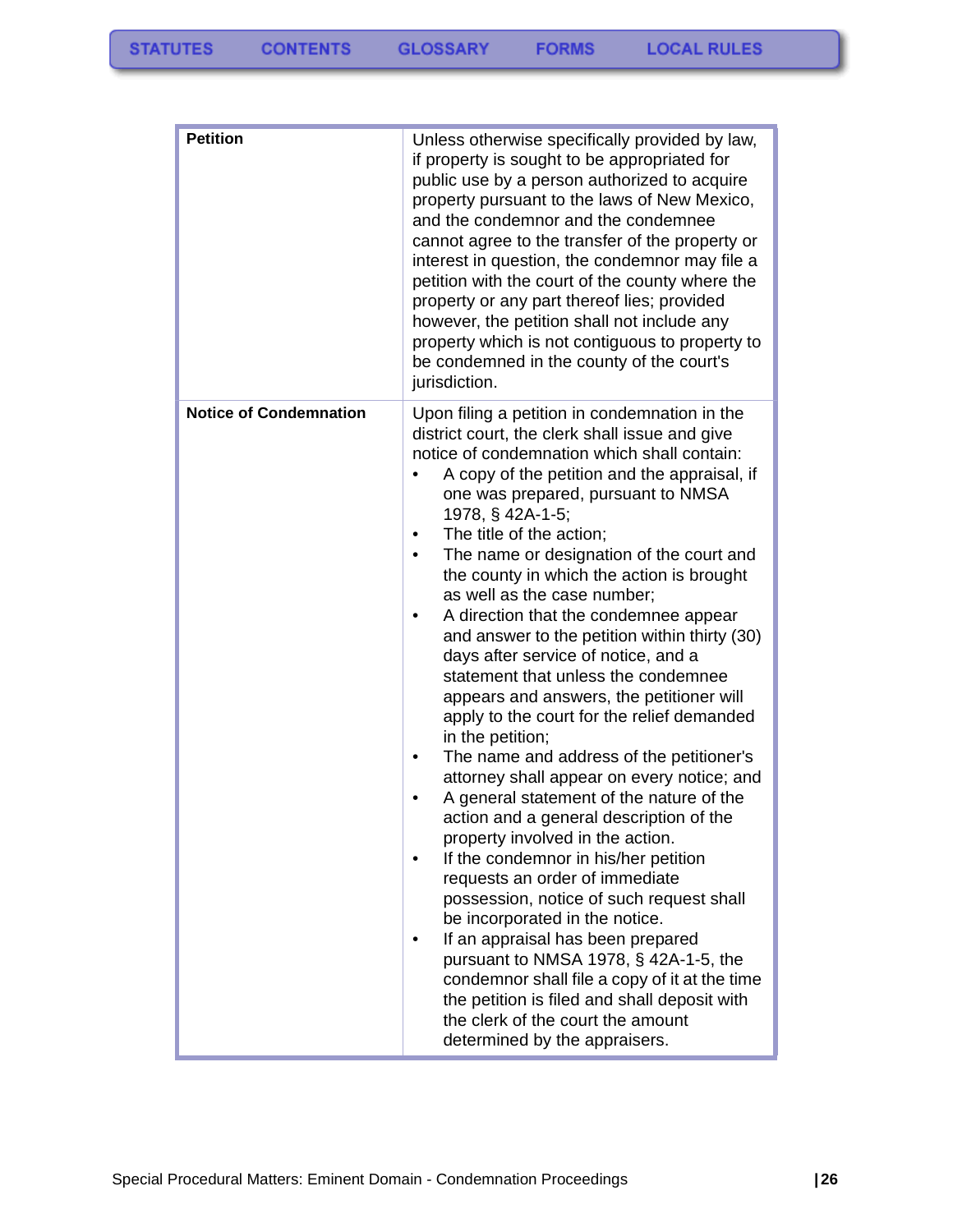| <b>TATUTES</b> | <b>CONTENTS</b>       | <b>GLOSSARY</b><br><b>LOCAL RULES</b><br><b>FORMS</b>                                                                                                                                                                                                                                                                                                                                                                                                                                                                                                                                                                                                                                                                                                                                                                                                                                                                                                                                                                                                                                                                                                                       |
|----------------|-----------------------|-----------------------------------------------------------------------------------------------------------------------------------------------------------------------------------------------------------------------------------------------------------------------------------------------------------------------------------------------------------------------------------------------------------------------------------------------------------------------------------------------------------------------------------------------------------------------------------------------------------------------------------------------------------------------------------------------------------------------------------------------------------------------------------------------------------------------------------------------------------------------------------------------------------------------------------------------------------------------------------------------------------------------------------------------------------------------------------------------------------------------------------------------------------------------------|
| <b>Report</b>  | NMSA 1978, § 42A-1-14 | Upon the filing of the report of the<br>٠<br>commissioners prepared pursuant to<br>Section 42A-1-19 NMSA 1978, the clerk of<br>the court shall notify the attorneys of<br>record for all of the parties to such<br>proceeding who have entered<br>appearances or, if not represented by<br>attorney, all parties who have entered<br>appearances at their respective post office<br>addresses of record, of the filing of the<br>report.<br>Failure to give notice as provided in this<br>٠<br>section or failure to receive the notice shall<br>not operate to extend the time for filing the<br>exceptions to the report of the<br>commissioners.<br>The report of the commissioners may be<br>$\bullet$<br>reviewed by the court in which the<br>proceedings are had, on written<br>exceptions filed in the clerk's office by<br>either or any party within thirty (30) days<br>after the time of the filing of the report in<br>the clerk's office.<br>The court shall either confirm the report or<br>٠<br>order a second appraisal either by the<br>commissioners already appointed or by<br>three other qualified commissioners to be<br>appointed for that purpose. |
| <b>Trial</b>   |                       | If no issues other than compensation are<br>$\bullet$<br>raised, the court shall render a final<br>judgment awarding the property to the<br>condemnor contingent upon payment of<br>the awarded compensation to the<br>condemnee.<br>In all other cases, the court shall render<br>٠<br>final judgment upon decision of all<br>contested questions of law and fact.                                                                                                                                                                                                                                                                                                                                                                                                                                                                                                                                                                                                                                                                                                                                                                                                         |

#### **TIME LIMIT | TRIAL, NMSA 1978, § 42A-1-21**  $\mathbf{E}$

Within **twenty (20) days** after the filing of the petition if an appraisal has been prepared pursuant to Section 42A-1-5 NMSA 1978 or after the final confirmation of the report of the commissioners, a party may demand trial of any issues remaining in the cause. The cause shall be tried de novo, and unless waived, the parties shall be entitled to a trial by jury.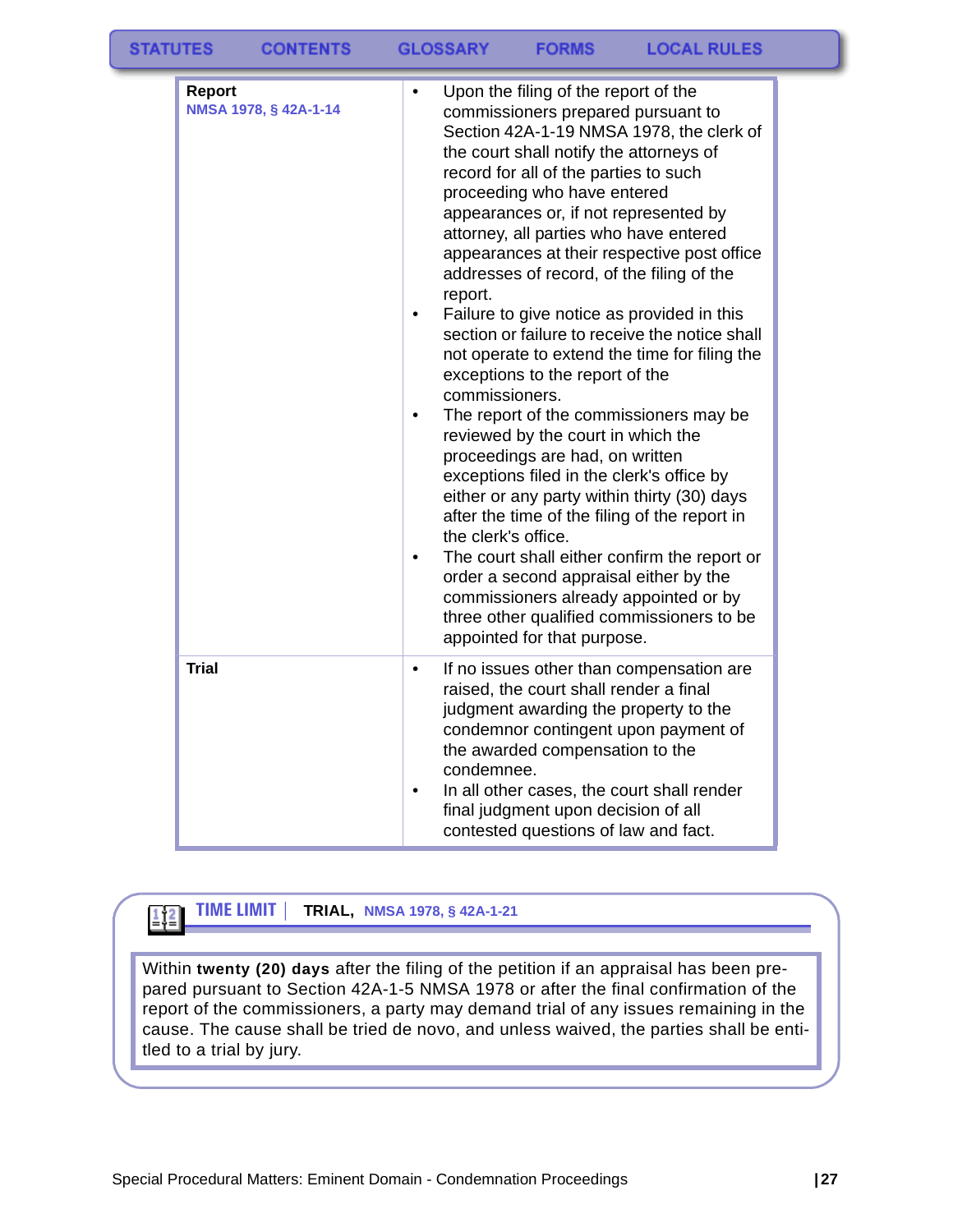| <b>Proof of Payment</b> | After the condemnor has made payment in<br>full to the clerk of the district court in<br>accordance with the judgment in the<br>condemnation action, the clerk shall certify<br>upon the judgment that payment has been<br>made.<br>A copy of the judgment showing payment<br>shall be recorded in the office of the county<br>clerk of the county in which the property is<br>located, and thereupon the title or interest<br>in the property affected shall vest in the<br>condemnor.<br>If the condemnor is a governmental entity,<br>a copy of the judgment shall be filed with<br>the county assessor who shall remove<br>such property from the tax rolls. |
|-------------------------|------------------------------------------------------------------------------------------------------------------------------------------------------------------------------------------------------------------------------------------------------------------------------------------------------------------------------------------------------------------------------------------------------------------------------------------------------------------------------------------------------------------------------------------------------------------------------------------------------------------------------------------------------------------|

and the state of the state of the state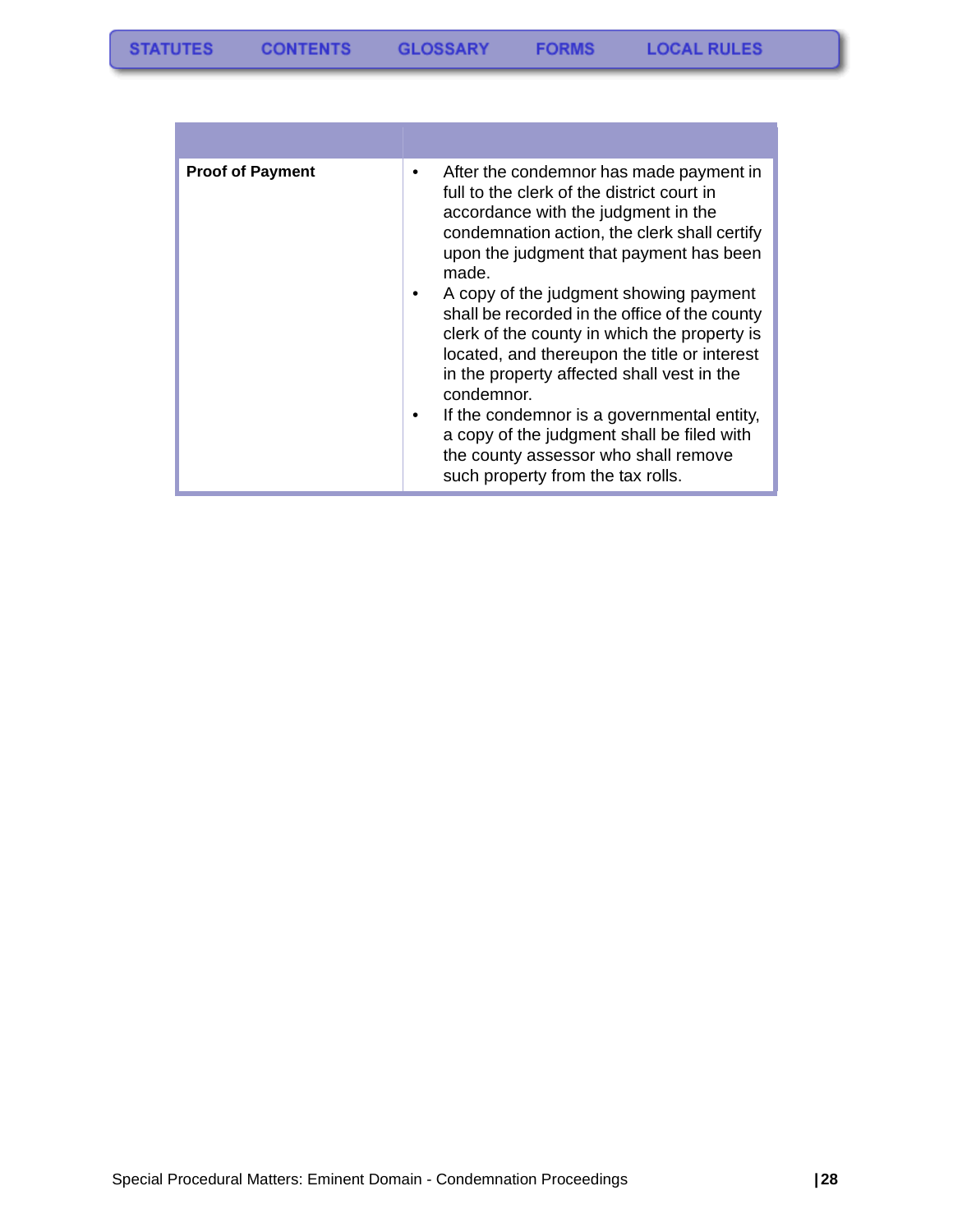# 医动物 **1. \$\$\$**-Collect fee if required. • **\$\$\$**-Collect fee: New Case. **CAUTION | DO NOT ACCEPT PERSONAL CHECKS.**

**CLERICAL DUTIES | CONDEMNATION**

- Accept without fee:
	- State of New Mexico or one of its political subdivisions.
	- Free process order and affidavit.
- **2.** File petition as in other civil cases.
- **3.** Certify payment voucher.
- **4.** Receipt for and invest deposits as described in the Money Management Section.
- **5.** Upon the filing of the report of commissioners, the clerk shall notify the attorneys of record for all of the parties who have entered their appearances, or if not represented by attorney, all parties who have entered appearances of record at their post office addresses of record.
- **6.** On request after judgment, certify that payment has been made and returned to attorney for filing with the county clerk. **NMSA 1978 § 42A-1-20**
- **7.** Disburse any funds held in the registry of the court as ordered by the court.
- **8.** Proceed and close like other civil cases.

## <span id="page-30-0"></span>Section 2-4: Highway Construction Condemnation

**NMSA 1978, §§ 42-2-1 TO 42-2-24**

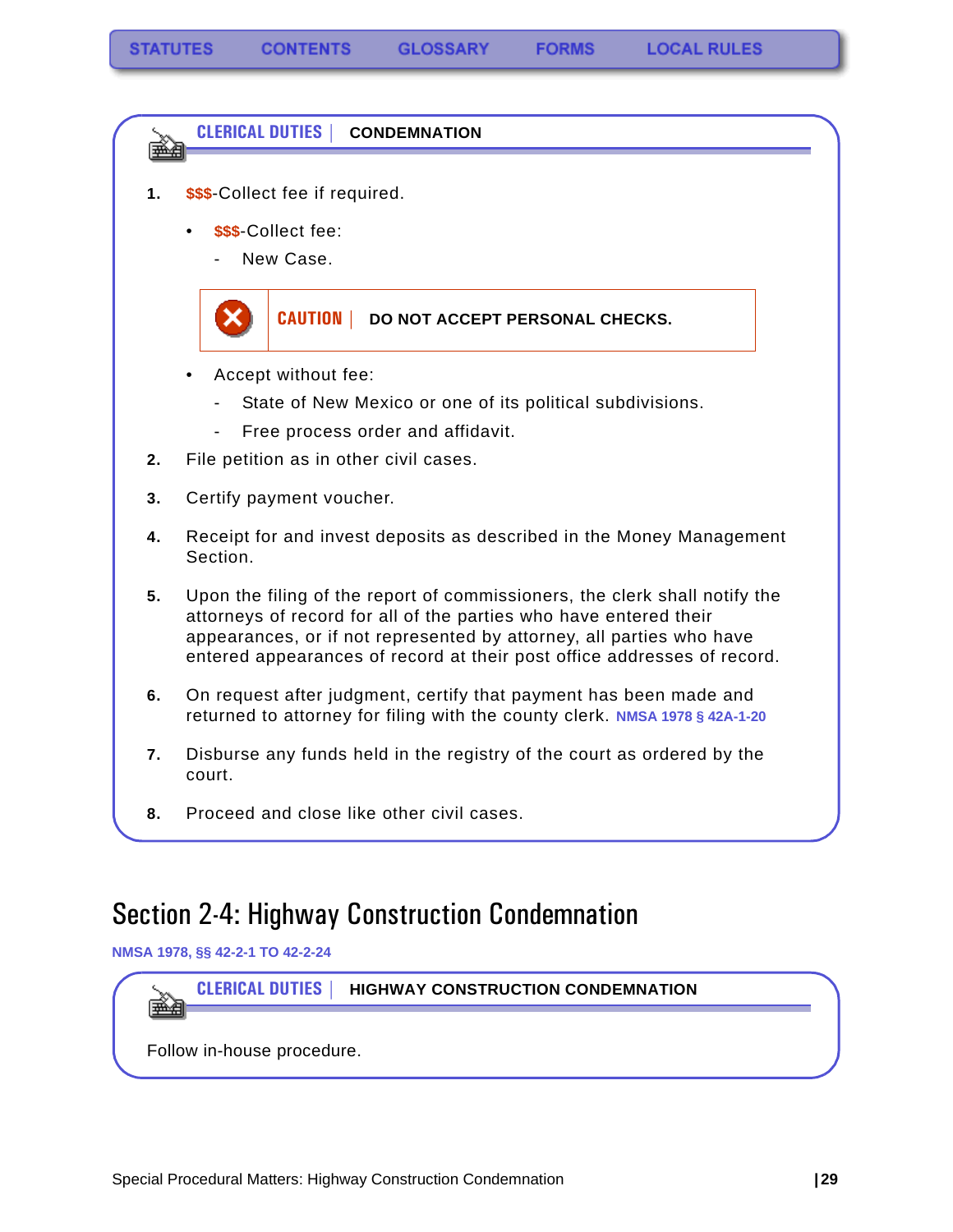## <span id="page-31-0"></span>Section 2-5: Special Districts

Suits filed under the headings below are not common filings. The statutes set forth specific duties for the clerk of the court such as notices of suit, election notices and filing of decrees.

| <b>Water and Sanitation</b><br><b>Districts</b>                                           | (NMSA 1978, §§ 73-21-5 TO -54)    |
|-------------------------------------------------------------------------------------------|-----------------------------------|
| <b>Artesian Conservancy</b><br><b>Districts, Ditches and</b><br><b>Drainage Districts</b> | (NMSA 1978, §§ 73-1-1 TO -60)     |
| <b>Flood Control Districts</b>                                                            | (NMSA 1978, §§ 72-16-1 TO -70)    |
| <b>Ditches or Acequias</b>                                                                | (NMSA 1978, §§ 73-2-1 TO 73-2-64) |
| <b>Drainage Districts</b>                                                                 | (NMSA 1978, §§ 73-6-1 TO -44)     |



**CAUTION | SPECIAL DISTRICTS**

Refer to the statutes when cases are filed under the above headings.

## <span id="page-31-1"></span>Section 2-6: Adjudication Of Water Rights

**NMSA 1978, § 72-4-19**



Follow in-house procedure.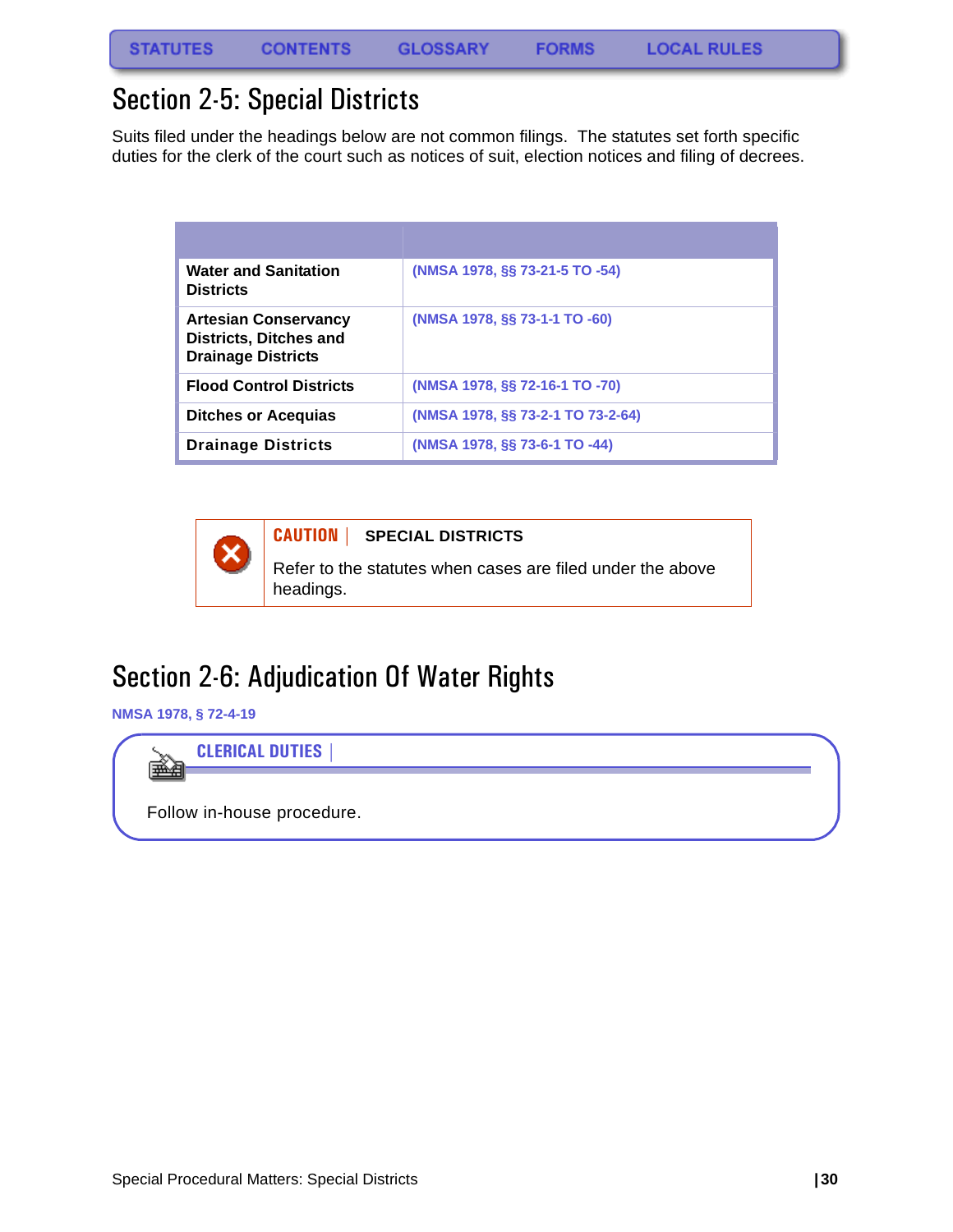## <span id="page-32-0"></span>Section 2-7: Restoration of Driving Privilege

| Ten years after being so convicted for the<br>$\bullet$<br>third time, the person may apply to any<br>district court of this state for restoration of<br>the license, and the court, upon good<br>cause being shown, may order restoration<br>of the license applied for; provided that the<br>person has not been subsequently<br>convicted of driving a motor vehicle while<br>under the influence of intoxicating liquor or<br>drug in the ten-year period prior to his<br>request for restoration of his license.<br>Upon issuance of the order of restoration,<br>$\bullet$<br>a certified copy shall immediately be<br>forwarded to the division, and if the person<br>is otherwise qualified for the license<br>applied for, the three previous convictions<br>shall not prohibit issuance of the license<br>applied for.<br>Should the person be subsequently once<br>$\bullet$<br>convicted of driving a motor vehicle while<br>under the influence of intoxicating liquor or<br>drug, the division shall revoke his license<br>for five years, after which time he may<br>apply for restoration of his license as<br>provided in this subsection; (see NMSA<br>1978, §66-5-5(D)). |
|---------------------------------------------------------------------------------------------------------------------------------------------------------------------------------------------------------------------------------------------------------------------------------------------------------------------------------------------------------------------------------------------------------------------------------------------------------------------------------------------------------------------------------------------------------------------------------------------------------------------------------------------------------------------------------------------------------------------------------------------------------------------------------------------------------------------------------------------------------------------------------------------------------------------------------------------------------------------------------------------------------------------------------------------------------------------------------------------------------------------------------------------------------------------------------------------|
| The law does provide an opportunity to a<br>$\bullet$<br>person who has been denied a driver's<br>license under this law.<br>It says that after you have gone five years<br>٠<br>without getting a conviction for DWI, you<br>may go to district court and try to convince<br>a judge that the Motor Vehicle Division<br>should consider your application for a<br>driver's license without reference to the<br>three previous DWI convictions.<br>This is called a Petition for Order of<br>Restoration.                                                                                                                                                                                                                                                                                                                                                                                                                                                                                                                                                                                                                                                                                   |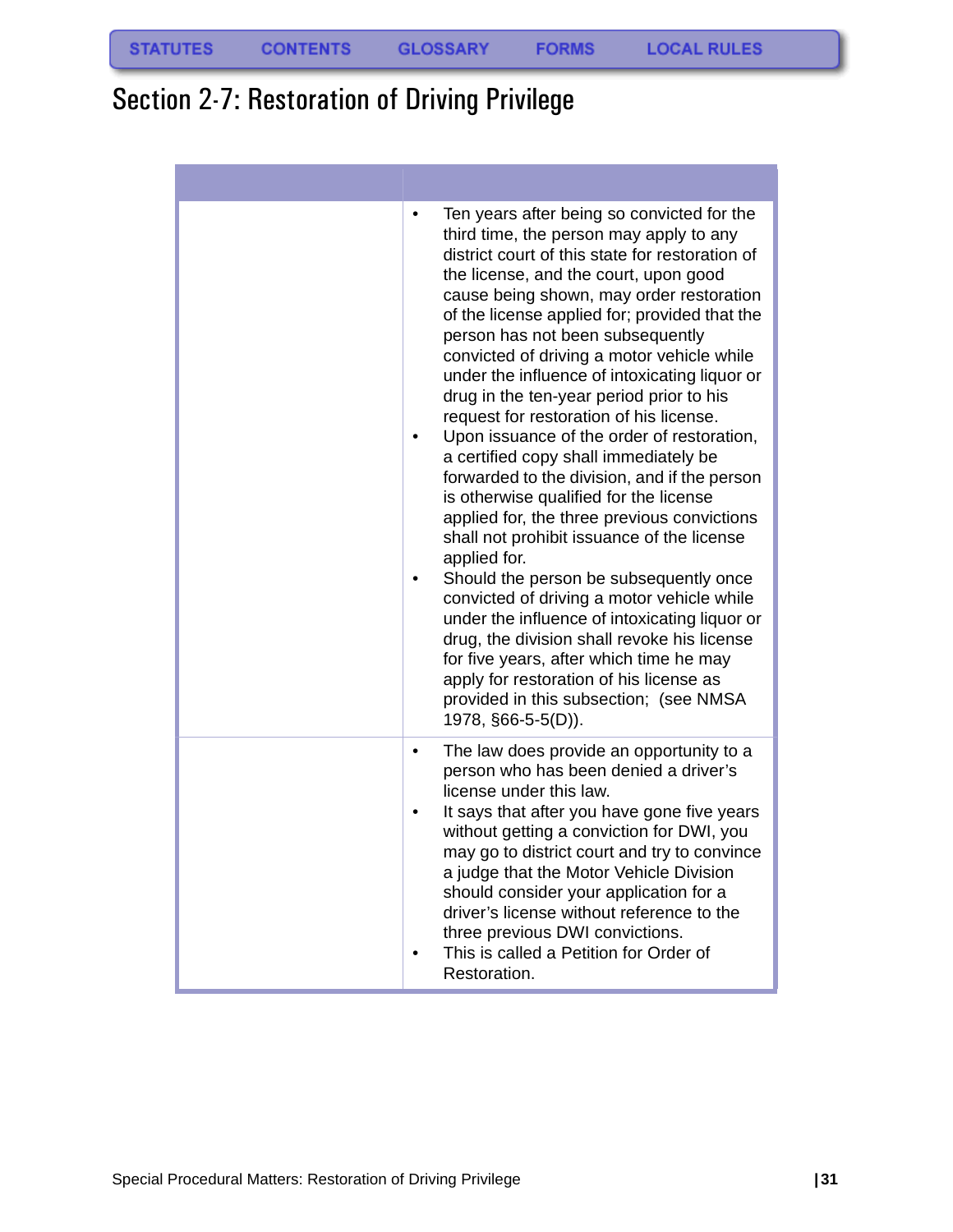



## <span id="page-33-0"></span>Section 2-8: Elections: Impounding Ballots and Recounts

**NMSA 1978, §§ 1-14-1 TO 1-14-21**

| <b>Impounding Ballots</b><br>NMSA 1978, § 1-14-9      | Any candidate in an election may petition<br>$\bullet$<br>the district court for an order impounding<br>ballots in one or more precincts within<br>which he is a candidate.<br>The action shall be brought in the district<br>court for the county in which the precincts<br>are located.<br>The petition shall state what specific items<br>of ballots are requested to be impounded.<br>Upon receipt of the petition, along with a<br>cash deposit of twenty-five dollars (\$25.00)<br>per precinct, the court shall issue an order<br>of impoundment.    |
|-------------------------------------------------------|-------------------------------------------------------------------------------------------------------------------------------------------------------------------------------------------------------------------------------------------------------------------------------------------------------------------------------------------------------------------------------------------------------------------------------------------------------------------------------------------------------------------------------------------------------------|
| <b>Access and Termination</b><br>NMSA 1978, § 1-14-11 | The party petitioning the court for the<br>٠<br>original order of impoundment may by<br>motion to the court request an order<br>allowing the party or his attorney access to<br>and inspection of any items impounded.<br>The court shall enter its order allowing<br>access and inspection under conditions<br>set by the court that will assure adequate<br>safeguarding of the impounded items.<br>The order shall, if requested by the<br>petitioner, allow for the copying or<br>reproduction of any items by and at the<br>expense of the petitioner. |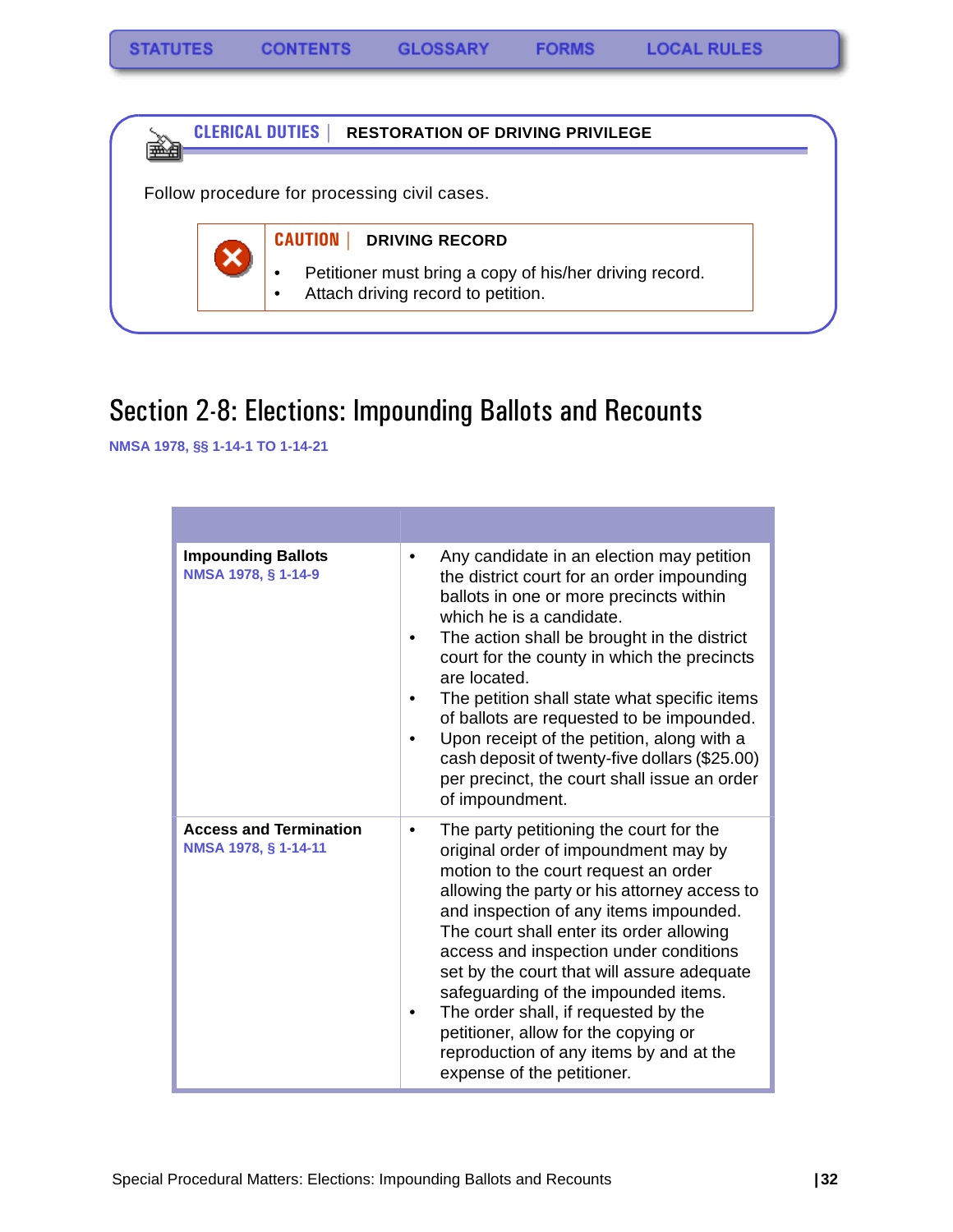#### **TIME LIMIT | ACCESS TO BALLOTS**   $\frac{1}{2}$

- **Ten (10) days** from the date of the original order of impoundment or, if an order granting access and inspection has been entered, **ten (10) days** after that order, the order of impoundment shall automatically terminate unless the court extends the time for good cause shown.
- The court shall in all cases order the impoundment of ballots terminated no later than **thirty (30) days** after the entry of the original order of impoundment.

| <b>Termination of Order</b><br>NMSA 1978, § 1-14-11   | Upon the termination of an impoundment of<br>ballots, the items impounded shall be delivered<br>by the district court clerk to the person that<br>would have been entitled to the possession of<br>the items under the Election Code [this<br>chapter] if there had been no impoundment.<br>(NMSA 1978, §1-14-11).                                                                                                                                                                                |
|-------------------------------------------------------|---------------------------------------------------------------------------------------------------------------------------------------------------------------------------------------------------------------------------------------------------------------------------------------------------------------------------------------------------------------------------------------------------------------------------------------------------------------------------------------------------|
| <b>Disposition of Deposit</b><br>NMSA 1978, § 1-14-12 | If the petitioner shall successfully<br>prosecute an election content [contest] or<br>recount proceeding that results in a<br>change in his favor, the court shall refund<br>to him the deposit required under Section<br>1-14-9 NMSA 1978 less any amount<br>expended for guarding and preserving the<br>impounded ballots.<br>In all other cases, there shall be no refund.<br>Any amounts not refunded shall be<br>transmitted to the state treasurer for credit<br>to the state general fund. |

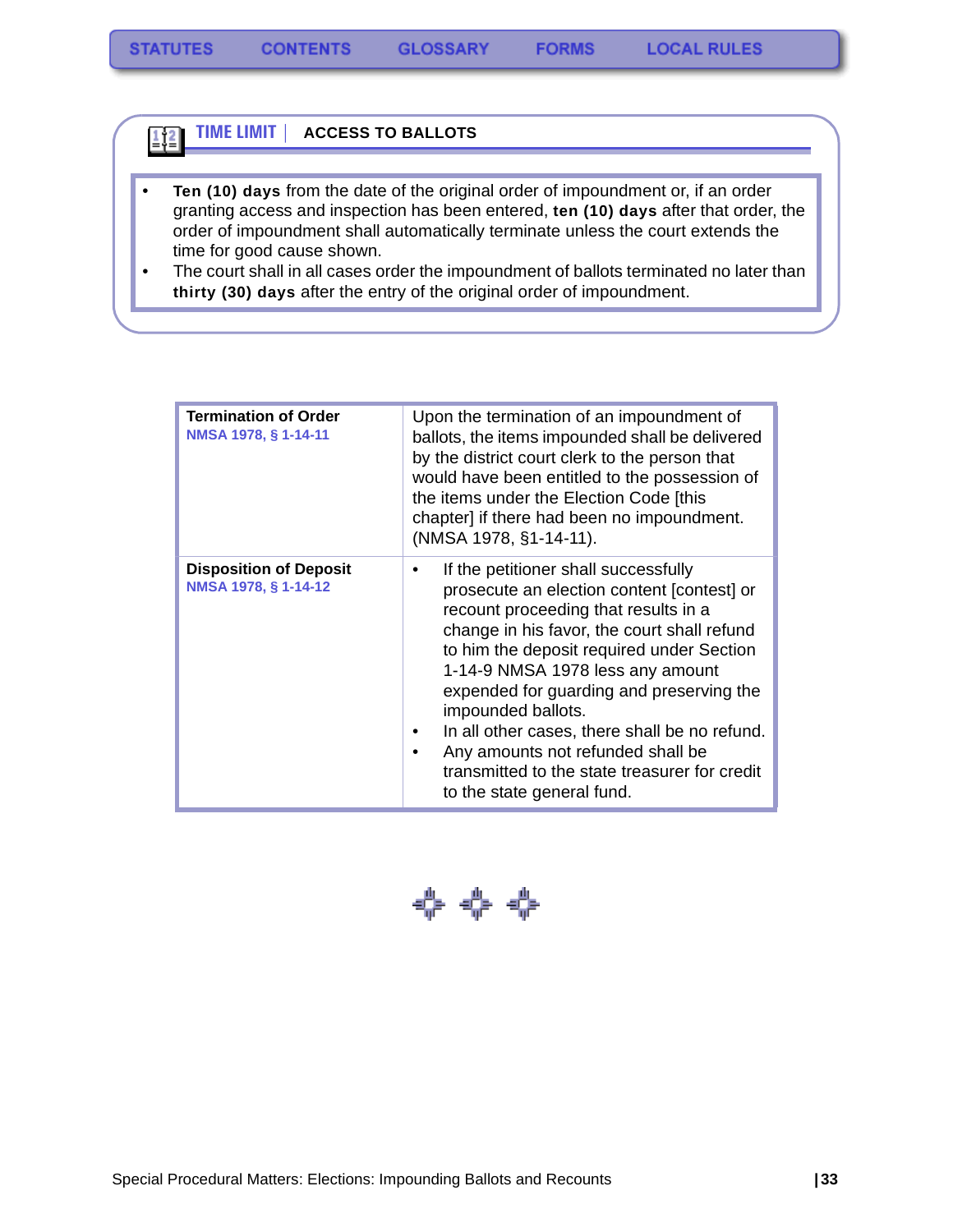# <span id="page-35-0"></span>Chapter 3: Civil Flowcharts

<span id="page-35-1"></span>Section 3-1: Case Initiation/Reopen With Filing Fee



### **CAUTION | SEARCHING**

- Do not create new parties for participants who may already be in the database, for example, insurance companies.
- Search for those parties or keep a list of frequently used parties.
- Adding participants who may already be in the database slows the system down.



×

### **CAUTION | MULTIPLE CHECKS**

You may receive multiple checks if the filing fee increases or if someone pays with multiple money orders.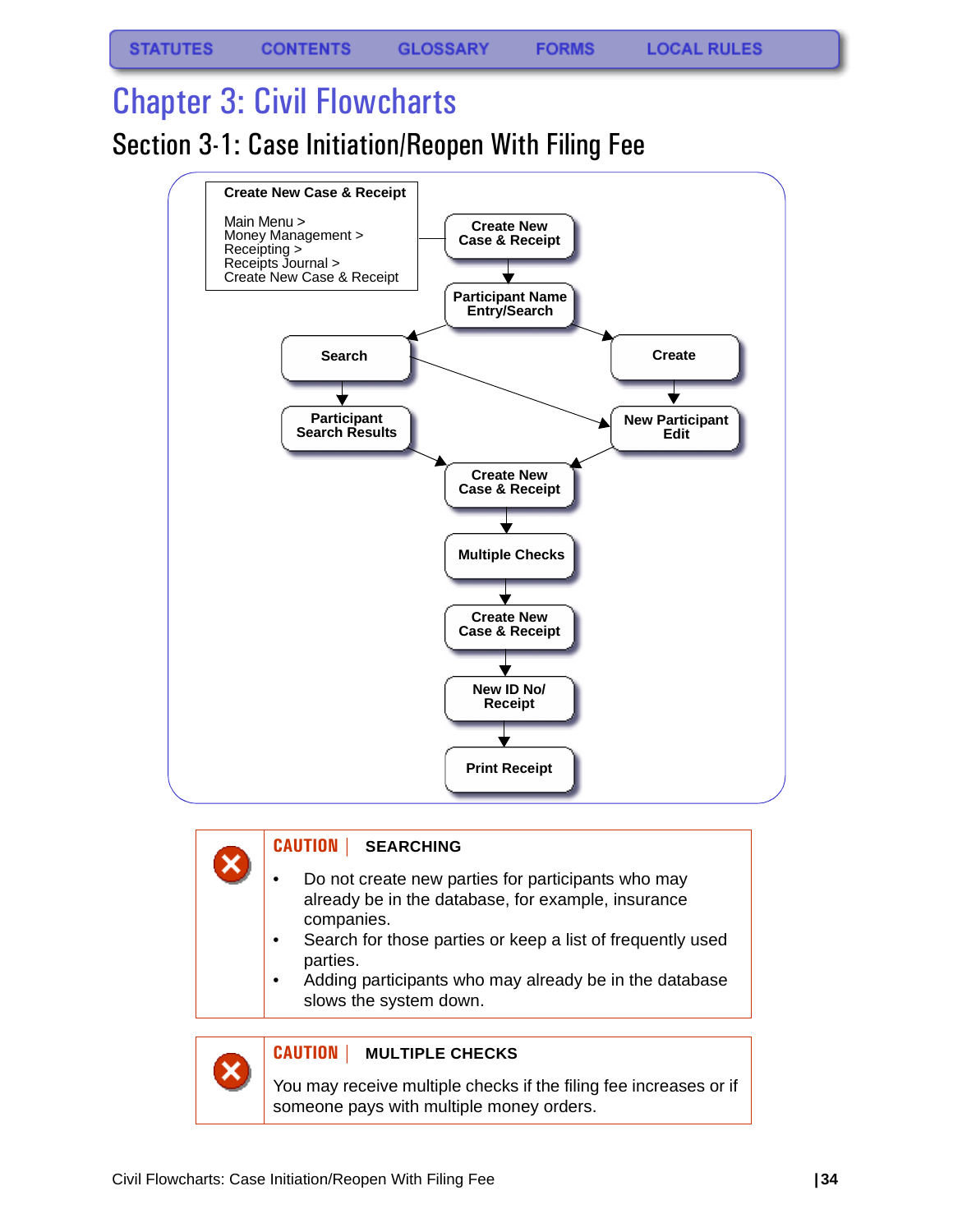

# Section 3-2: Case Initiation Without Filing Fee

| <b>Case Master</b>                              |                    |  |
|-------------------------------------------------|--------------------|--|
| Main Menu ><br>Case Management ><br>Case Master | <b>Case Master</b> |  |
|                                                 |                    |  |

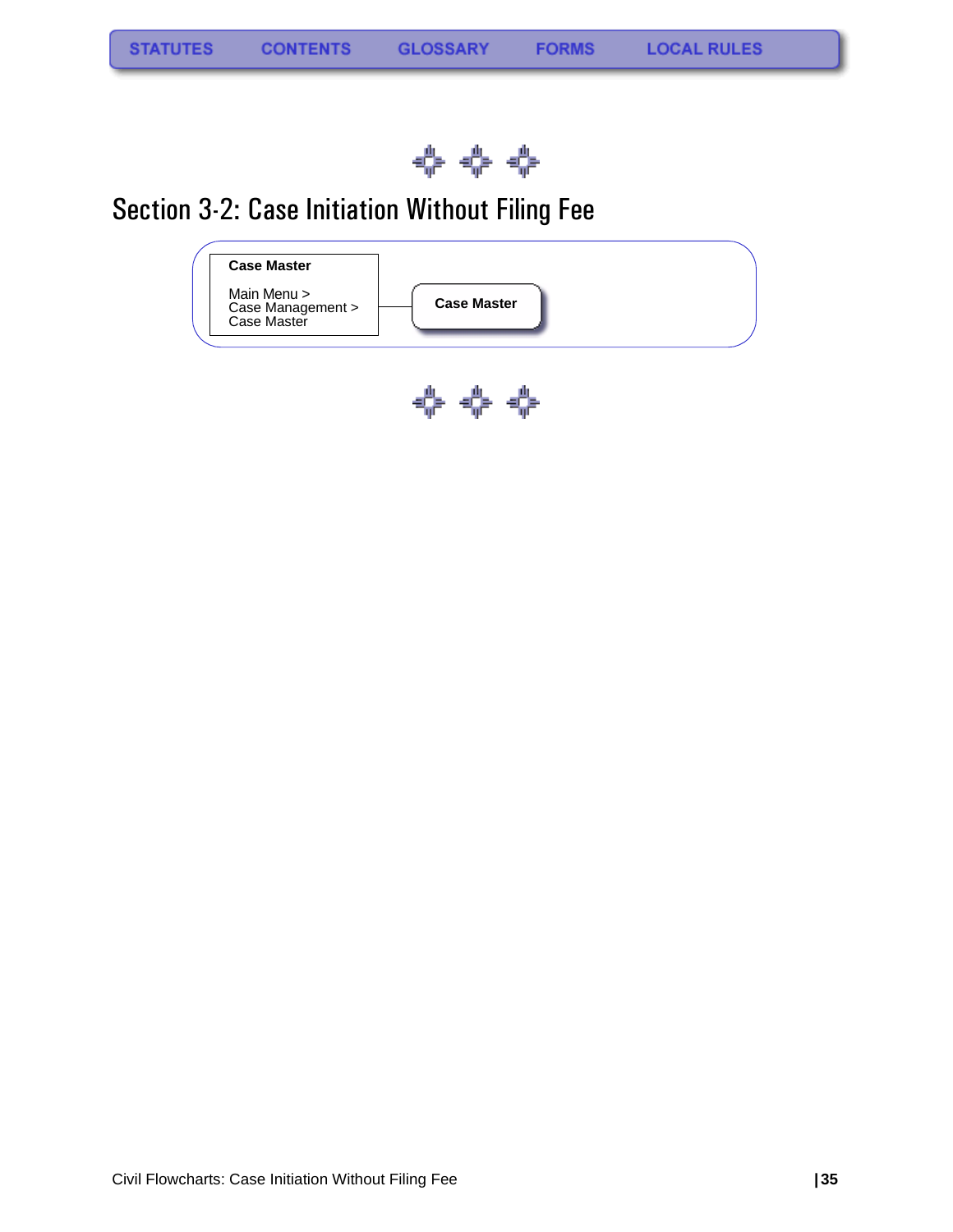**FORMS** 

### Section 3-3: Attach Parties to Case



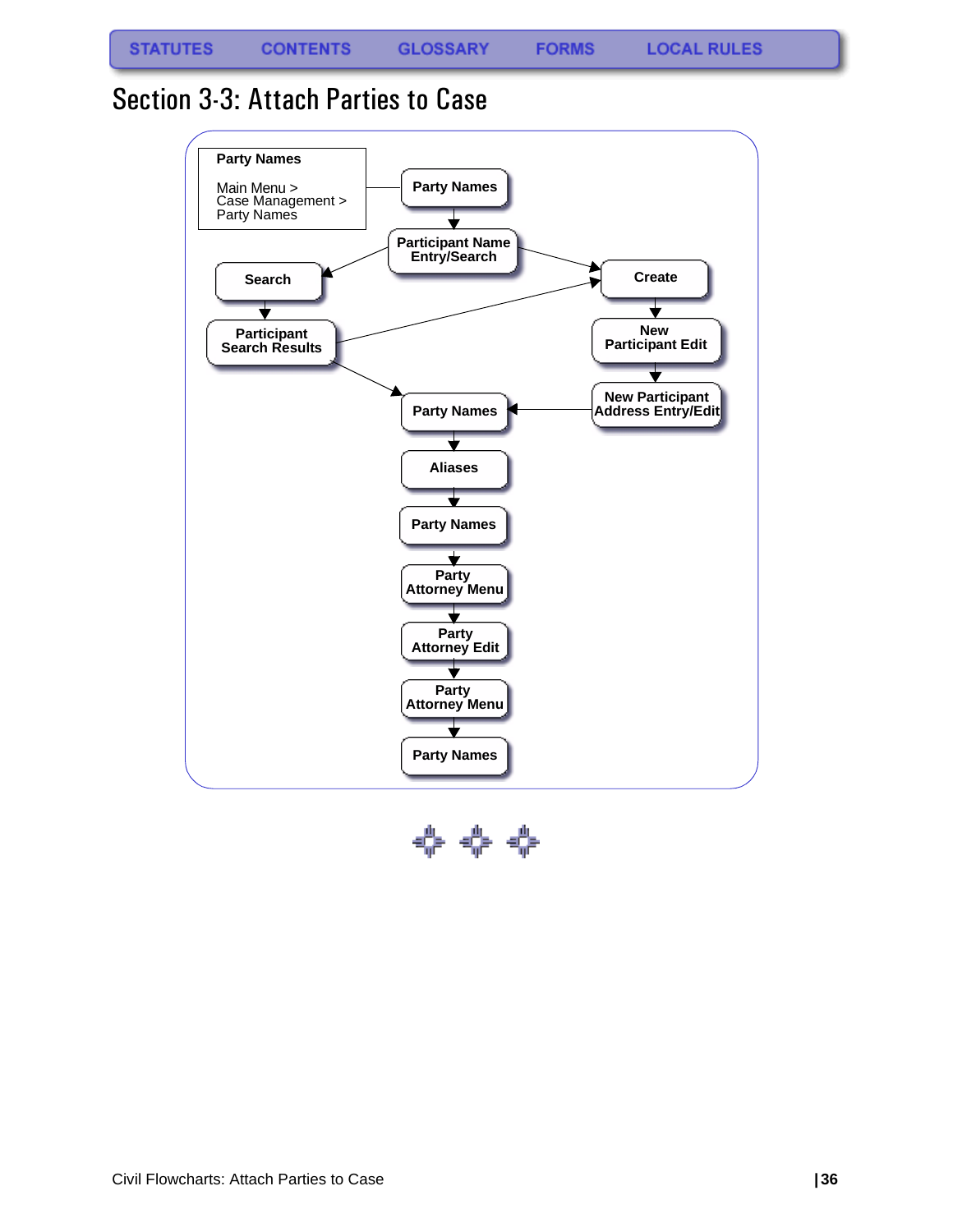## Section 3-4: Entering a Civil Complaint/Petition



0-0-0-

# Section 3-5: Docketing



**Figure 3-5:** Docketing



## Section 3-6: Closing a Case



特 特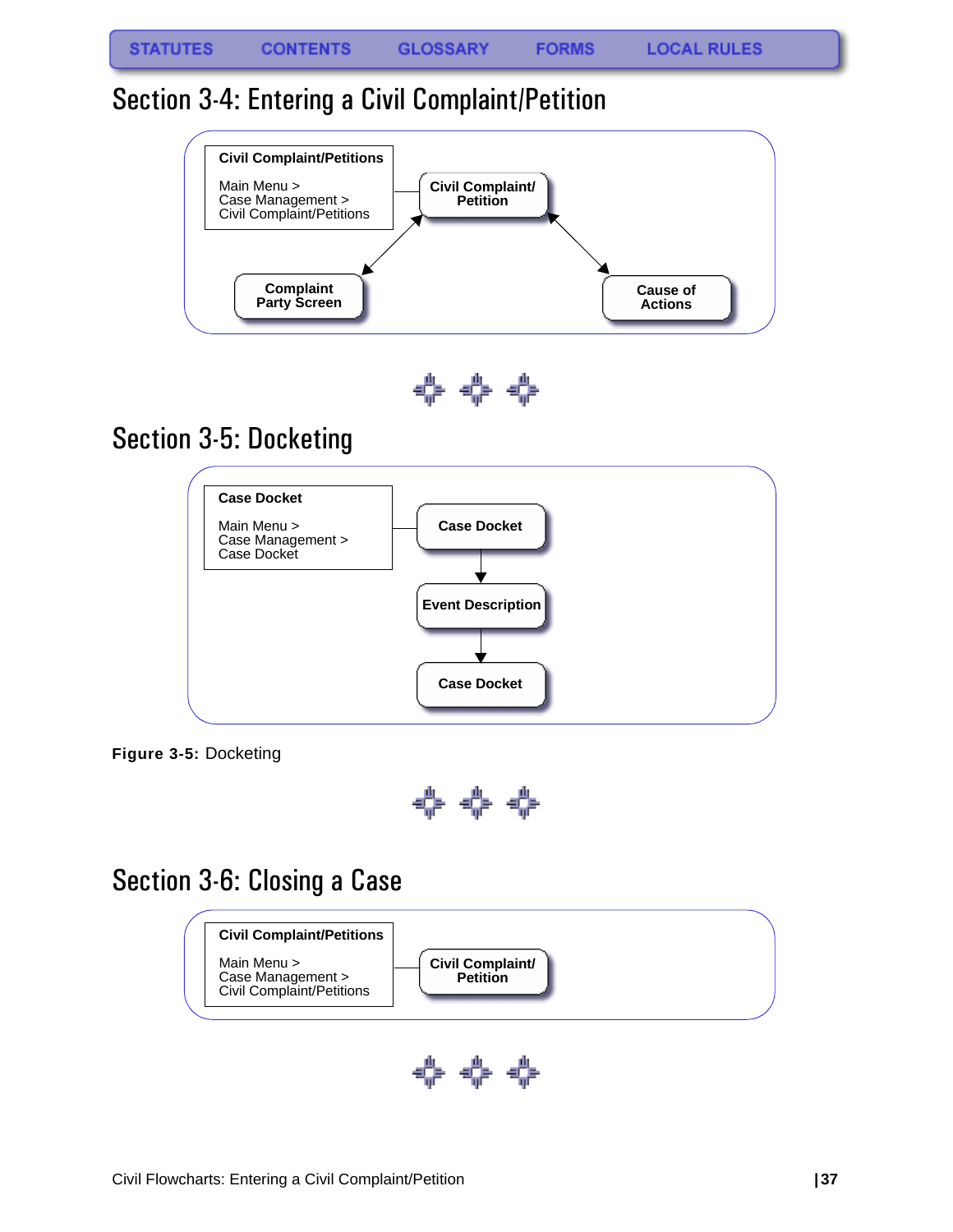**FORMS** 

# Section 3-7: Docketing Closing Event

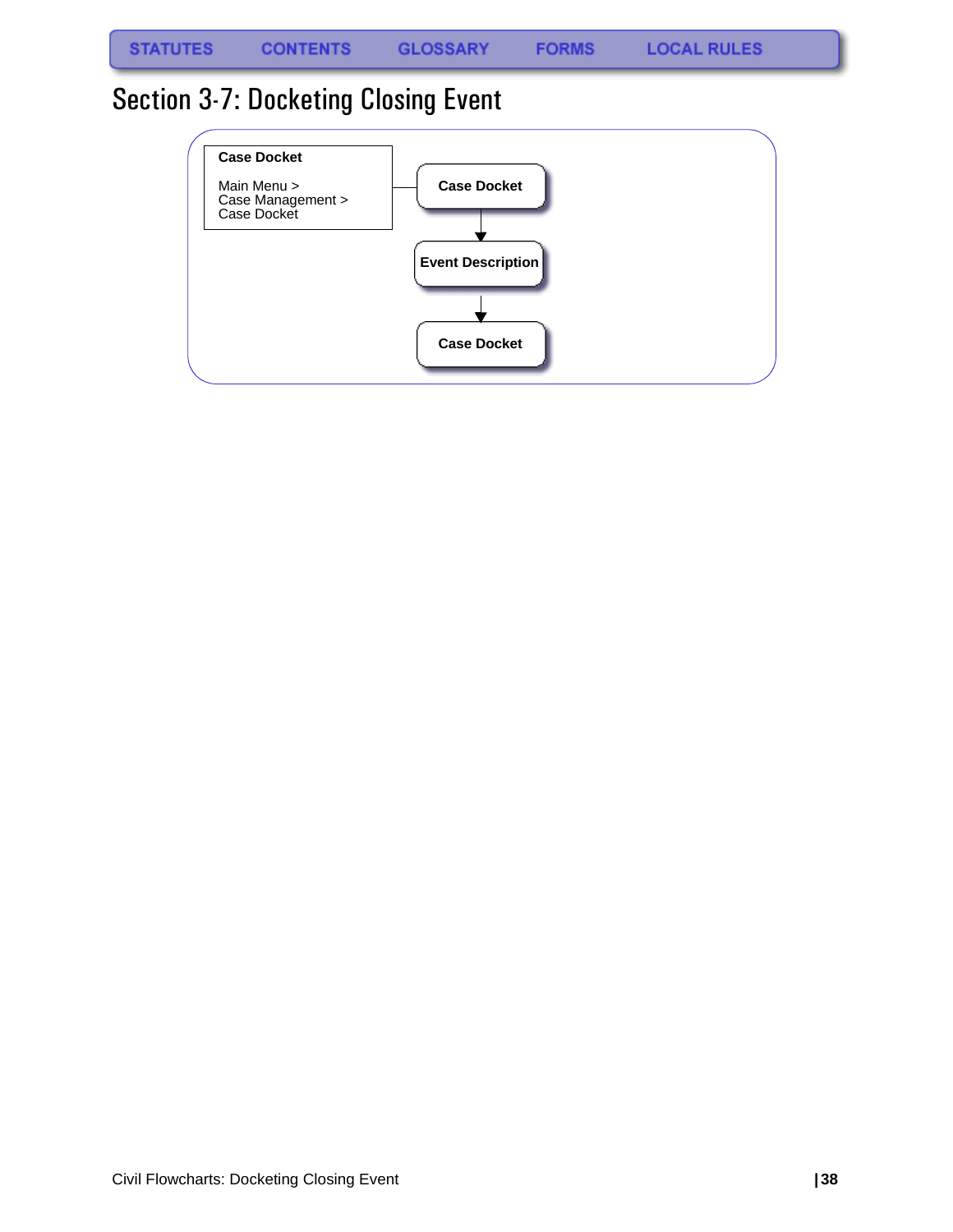# Chapter 4: Civil FACTS™ Procedures

## Section 4-1: Case Initiation/Reopen With Filing Fee

- **MAIN MENU** >
- **MONEY MANAGEMENT** >
- **RECEIPTING** >
- **RECEIPTS JOURNAL** >
- **CREATE NEW CASE & RECEIPT**. The Create New Case & Receipt screen will appear. **(FIGURE: 4-1.1)**

| Part. ID                                                                   |  |  |  |  |  |  |  |
|----------------------------------------------------------------------------|--|--|--|--|--|--|--|
|                                                                            |  |  |  |  |  |  |  |
|                                                                            |  |  |  |  |  |  |  |
|                                                                            |  |  |  |  |  |  |  |
|                                                                            |  |  |  |  |  |  |  |
|                                                                            |  |  |  |  |  |  |  |
| Total:<br>Case: SMITH J US ACME INSURANCE CO<br><b>TORT AUTO</b><br>\$0.00 |  |  |  |  |  |  |  |
| Judge:<br>Receipt Date: 03-04-2002                                         |  |  |  |  |  |  |  |
| Pay From Suspense?(Y/N): N<br>Suspense Account ID:                         |  |  |  |  |  |  |  |
|                                                                            |  |  |  |  |  |  |  |
| Requestor:<br>Suspense Amount:<br>Payor Part. ID:<br>Create                |  |  |  |  |  |  |  |
| Memo Text:                                                                 |  |  |  |  |  |  |  |
|                                                                            |  |  |  |  |  |  |  |
|                                                                            |  |  |  |  |  |  |  |
|                                                                            |  |  |  |  |  |  |  |
| More Checks (Y/N)?:                                                        |  |  |  |  |  |  |  |
|                                                                            |  |  |  |  |  |  |  |
|                                                                            |  |  |  |  |  |  |  |
|                                                                            |  |  |  |  |  |  |  |
|                                                                            |  |  |  |  |  |  |  |
|                                                                            |  |  |  |  |  |  |  |

**Figure 4-1.1:** Create New Case & Receipt

| <b>FIELD NAMES</b>                                              | <b>INSTRUCTIONS</b>                                |
|-----------------------------------------------------------------|----------------------------------------------------|
| Crt<br>(Default-D for District)                                 |                                                    |
| Loc<br>(Default-four digit location<br>code, for example, 0101) |                                                    |
| Cat                                                             | Enter appropriate case category, CV or SL,<br>etc. |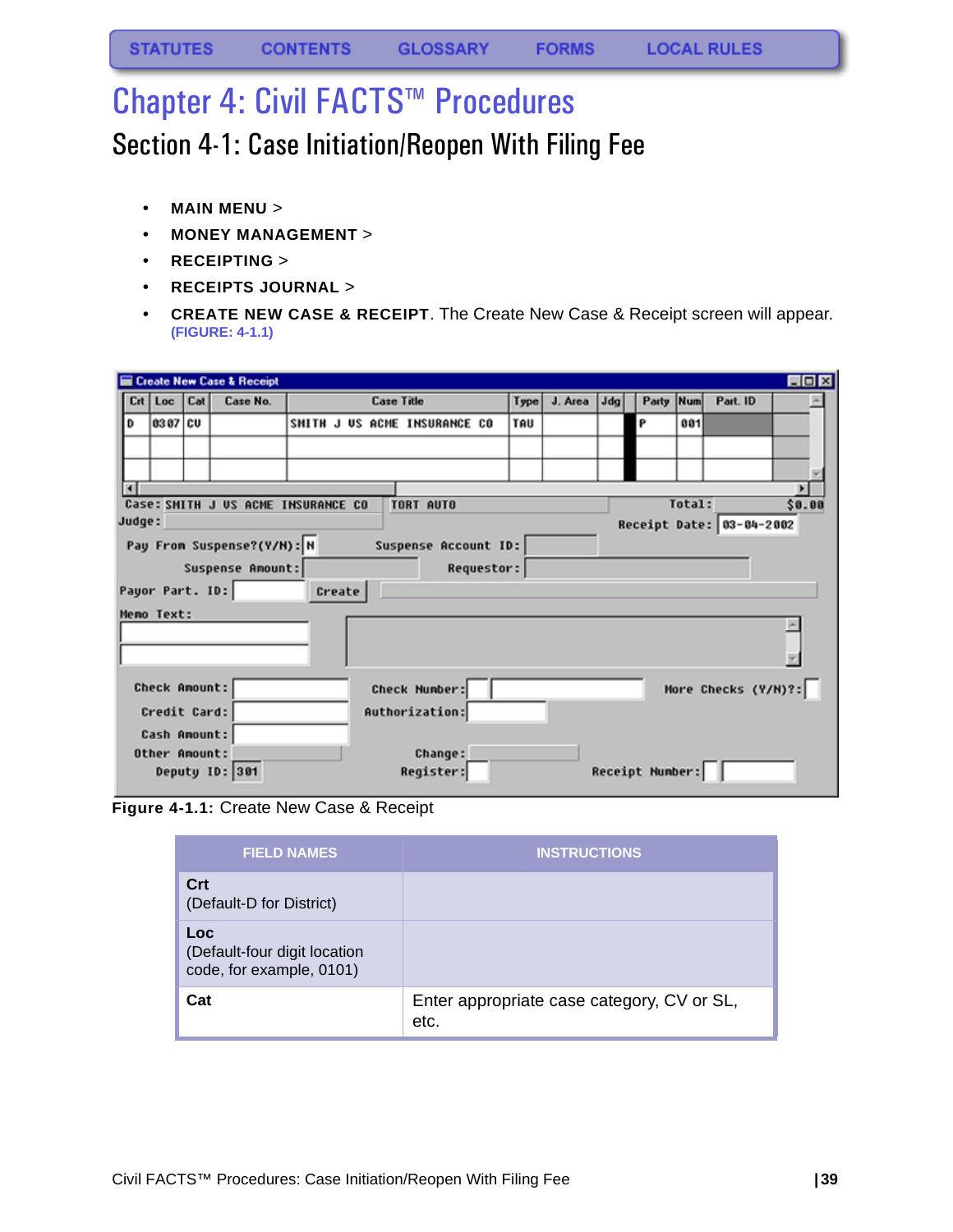| <b>FIELD NAMES</b> | <b>INSTRUCTIONS</b>                                                                                                                                                                                         |
|--------------------|-------------------------------------------------------------------------------------------------------------------------------------------------------------------------------------------------------------|
| Case No.           | If this is a new case, <b>ENTER</b> through this<br>٠<br>field and FACTS ™ will ask: "Do you want<br>to enter a new Case?" or<br>If this is a reopening, enter the appropriate<br>$\bullet$<br>case number. |
| <b>Case Title</b>  | Enter Case Title (SMITH J VS ACME<br>٠<br>INSURANCE CO).<br>Press ENTER.                                                                                                                                    |



#### **CAUTION | NO PUNCTUATION**

Do not add punctuation to Case Title, "VS" NOT "VS."

|   | Crt Loc Cat | Case No. | <b>Case Title</b>                   |            |  |     |     | Type J. Area JJdg Party Num Part. ID |  |
|---|-------------|----------|-------------------------------------|------------|--|-----|-----|--------------------------------------|--|
| D | 8387 CU     |          | <b>SMITH J US ACME INSURANCE CO</b> | <b>TAU</b> |  | ם ו | 881 |                                      |  |
|   |             |          |                                     |            |  |     |     |                                      |  |
|   |             |          |                                     |            |  |     |     |                                      |  |

**Figure 4-1.2:** Create New Case & Receipt

| Enter Case Type from the list below.<br>$\blacksquare$ Type |  |
|-------------------------------------------------------------|--|
|-------------------------------------------------------------|--|

| <b>TYPE</b> | <b>DESCRIPTION</b>                            | <b>TYPE</b> | <b>DESCRIPTION</b>                         |
|-------------|-----------------------------------------------|-------------|--------------------------------------------|
| <b>APP</b>  | Civil Appeals                                 | <b>MMS</b>  | <b>Miscellaneous Civil</b>                 |
| <b>ENV</b>  | <b>Environmental Issues</b>                   | <b>OTH</b>  | Other                                      |
| <b>KDM</b>  | Contract/Debt Money Due                       | <b>RES</b>  | <b>Real Estate</b>                         |
| <b>KSL</b>  | <b>Student Loans</b>                          | TAU         | <b>Tort Auto</b>                           |
| <b>LCA</b>  | Lower Court Appeal                            | <b>TMP</b>  | <b>Tort Malpractice/Product Liability</b>  |
| <b>LRA</b>  | <b>Driver's License Restoration</b>           | TRT         | Tort                                       |
| <b>MAO</b>  | Miscellaneous Administrative<br><b>Orders</b> | <b>VSO</b>  | Civil Violation of Statutes/<br>Ordinances |

| J. Area. |                                                                                        |
|----------|----------------------------------------------------------------------------------------|
| Jdg.     | FACTS™ randomly assigns a judge.                                                       |
| Party    | Enter Party Type (generally new cases will<br>be P for Plaintiff) from the list below. |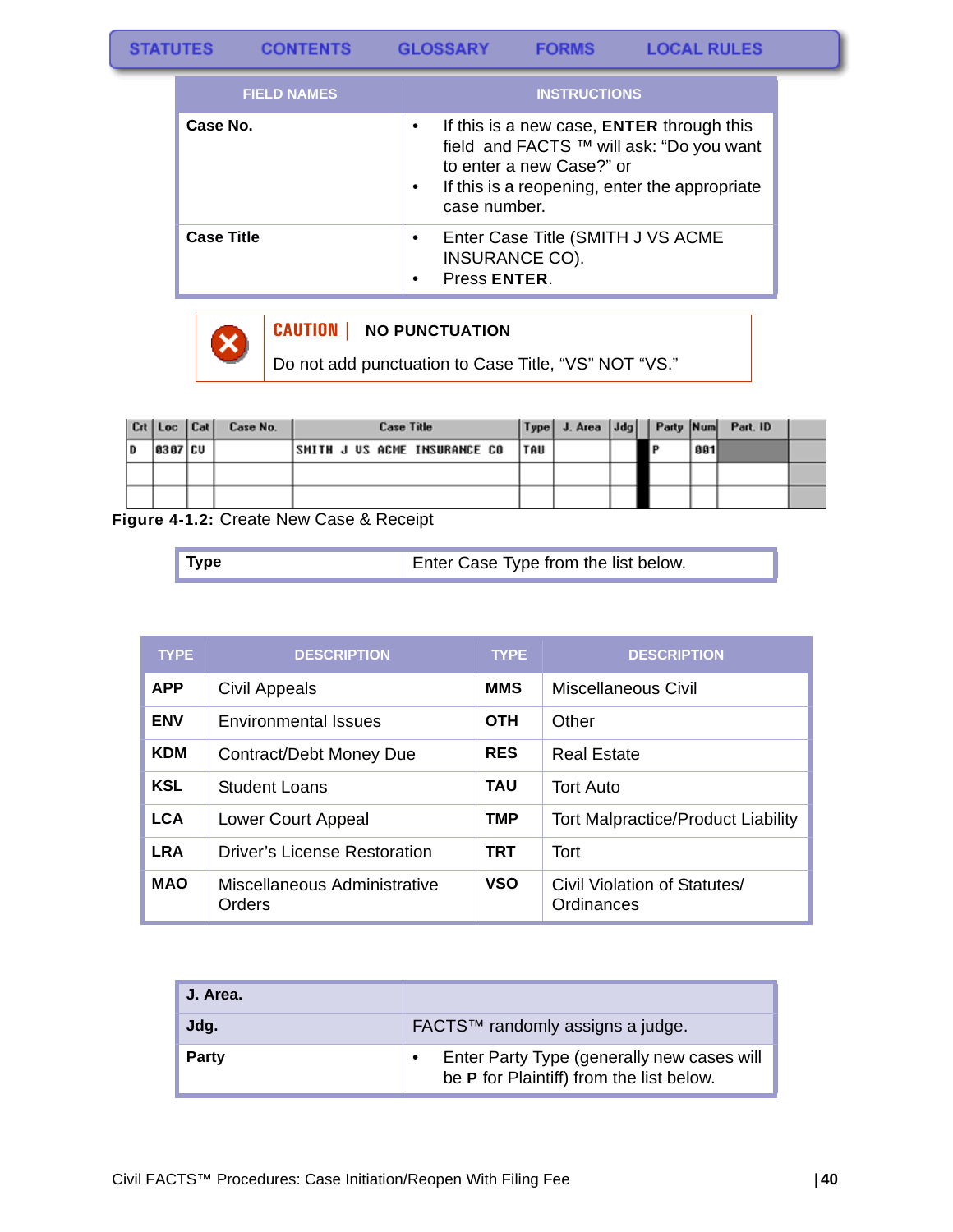| <b>AP</b> | Applicant           | <b>PP</b> | <b>Plaintiff Appellant</b> |
|-----------|---------------------|-----------|----------------------------|
| <b>DP</b> | Defendant Appellant | <b>PT</b> | Petitioner                 |
|           | <b>Plaintiff</b>    |           |                            |

| <b>Num</b>      | FACTS™ assigns Party Number.                                                                                                                      |
|-----------------|---------------------------------------------------------------------------------------------------------------------------------------------------|
| <b>PART ID.</b> | Enter Participant ID if you know it or<br>Press ENTER.<br>The Participant Name Entry / Search<br>$\bullet$<br>screen will pop-up. (FIGURE: 4-1.3) |

| Last: SMITH          |                                          |      |         |  |
|----------------------|------------------------------------------|------|---------|--|
| First: JORDAN        | Middle:                                  |      | Suffix: |  |
| Identification: SSN: |                                          |      |         |  |
| Date of Birth:       | Within                                   | days |         |  |
| Full: SMITH JORDAN   |                                          |      |         |  |
|                      | Identification: 1: STATE TRACKING NUMBER |      |         |  |

**Figure 4-1.3:** Participant Name Entry / Search

| Person?        | If the Participant is a person, enter Y.<br>If the Participant is a business or<br>governmental entity, enter N.<br>If the participant is a person, the cursor will<br>move to the last name field,<br>If not, the cursor will move to the Full field.<br>$\bullet$ |
|----------------|---------------------------------------------------------------------------------------------------------------------------------------------------------------------------------------------------------------------------------------------------------------------|
| Date of Birth: | Optional                                                                                                                                                                                                                                                            |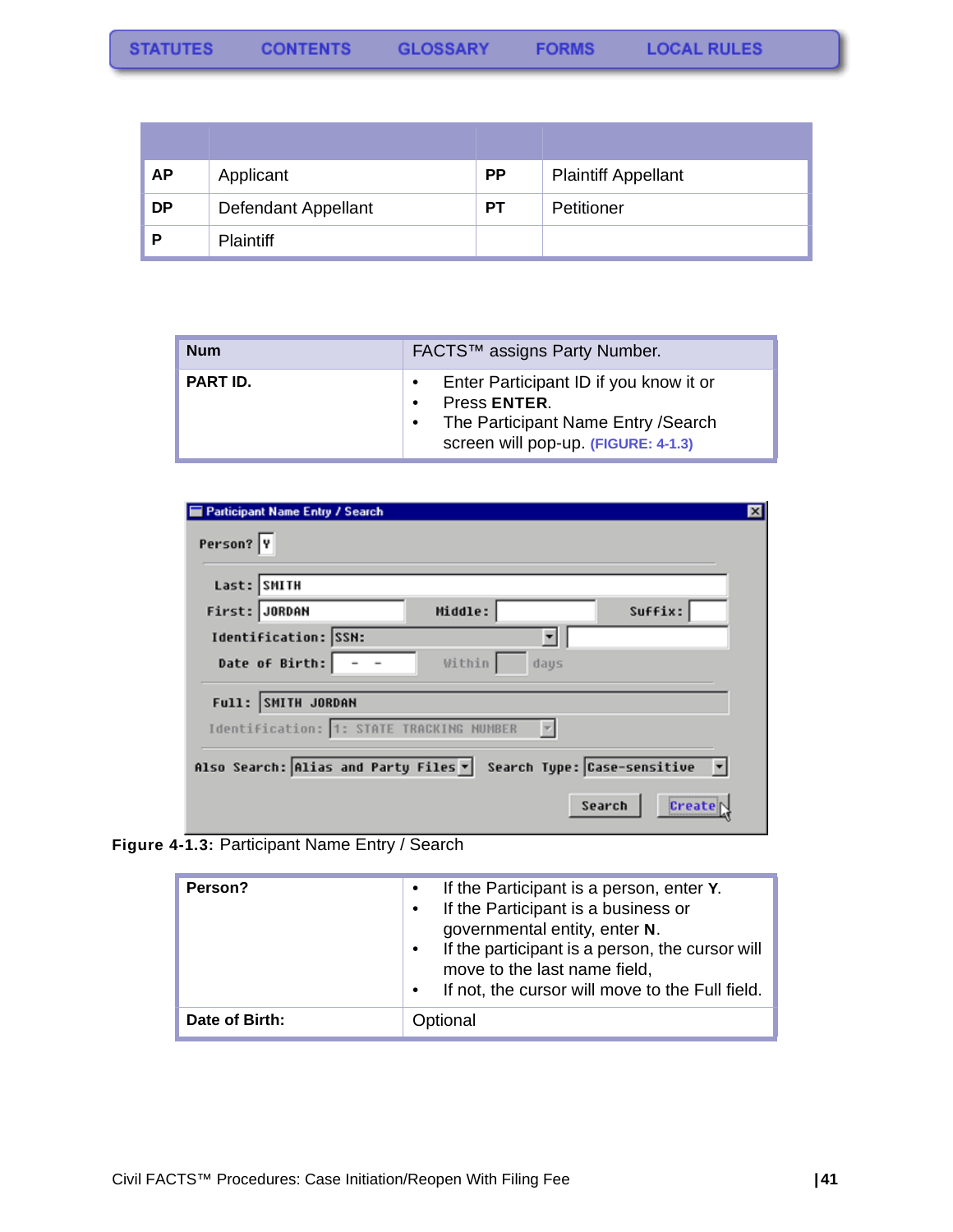| <b>STATUTES</b> |      | <b>CONTENTS</b>                 | <b>GLOSSARY</b> |                                 | <b>FORMS</b>           | <b>LOCAL RULES</b>                                                                                                                                                                                                               |  |  |
|-----------------|------|---------------------------------|-----------------|---------------------------------|------------------------|----------------------------------------------------------------------------------------------------------------------------------------------------------------------------------------------------------------------------------|--|--|
|                 | Full |                                 | ٠<br>٠          | state agency.<br>entered above. |                        | If the Participant is not a person, the cursor<br>will automatically move to this field so you<br>can enter the name of the business or<br>If the Participant is a person, FACTS™ will<br>populate this field from the name data |  |  |
|                 |      | <b>Search Button (Optional)</b> | ٠               |                                 | this button to search. | If there is a chance that this participant is<br>already in the database (for example, an<br>insurance company, a bank, etc.), click on                                                                                          |  |  |

|  | A message box may appear that states:      |
|--|--------------------------------------------|
|  | "There are participant(s) on the system    |
|  | who match your criteria. Would you like to |
|  | choose among them?" Click on the YES       |
|  | button.                                    |
|  | The Derticipent Coareb sergen will non up  |

• The Participant Search screen will pop-up. **[\(FIGURE: 4-1.4\)](#page-44-0)**

### **CAUTION | INDENTIFIER NECESSARY**

X

If you do not have an identifier, such as, a social security number, date of birth or driver's license number, click on the **CREATE** button instead of searching.

| <b>CAUTION</b><br><b>SEARCHING</b>                                                                                                                                                                                                                                                        |
|-------------------------------------------------------------------------------------------------------------------------------------------------------------------------------------------------------------------------------------------------------------------------------------------|
| Do not create new parties for participants who may<br>already be in the database, for example, insurance<br>companies.<br>Search for those parties or keep a list of frequently used<br>parties.<br>Adding participants who may already be in the database<br>٠<br>slows the system down. |

| <b>Create Button</b> | When this button is clicked, the New             |  |  |
|----------------------|--------------------------------------------------|--|--|
|                      | Participant Edit screen pops-up. (FIGURE: 4-1.5) |  |  |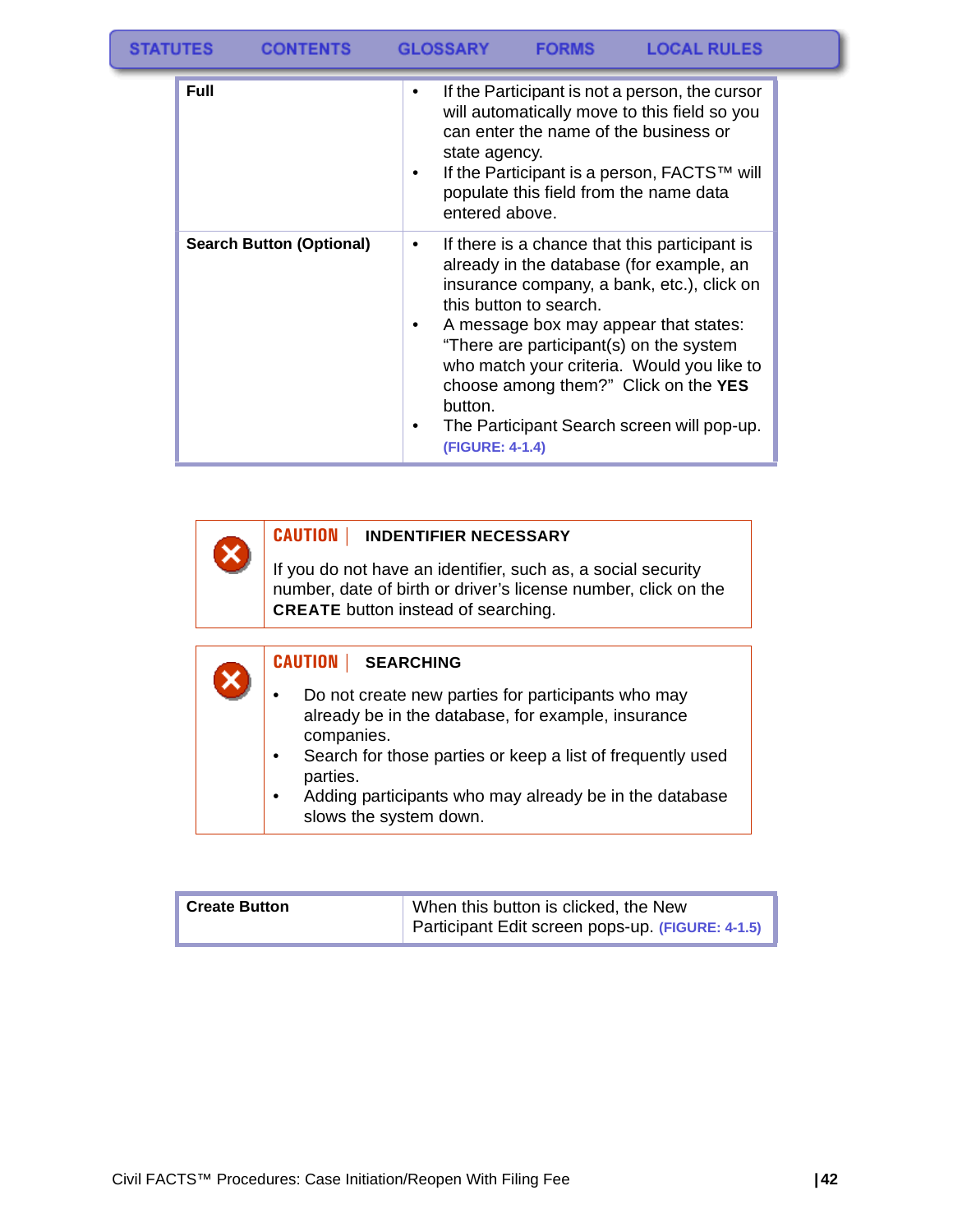#### **SECOND | DO NOT SEARCH**

- Check for Participant ID number on Participant List before creating a new participant.
	- Do not search; click the **CREATE** button.
	- After clicking, FACTS™ defaults to the New Participant edit screen. **(FIGURE: 4-1.5)**
	- **Skip the section on search results**; it does not apply to the Second Judicial District.

| <b>E</b> Participant Search Results                     |  |                |            |                  |                       |  |
|---------------------------------------------------------|--|----------------|------------|------------------|-----------------------|--|
| The following participants match the given search crit: |  |                |            |                  |                       |  |
| <b>Participant Name</b>                                 |  | Part. ID       | <b>SSN</b> | <b>DL Number</b> | <b>STATE TRACKIN-</b> |  |
| <b>SMITH JORDAN A</b>                                   |  | <b>Y 32146</b> | 111335555  |                  |                       |  |
| ISMITH JORDAN A                                         |  | <b>Y 32147</b> | 222446666  |                  |                       |  |

<span id="page-44-0"></span>**Figure 4-1.4:** Participant Search Result

| <b>Search Results</b> | Use the down arrow to highlight the<br>$\bullet$<br>appropriate participant.<br>Press ENTER to select the matching<br>$\bullet$<br>participant. |
|-----------------------|-------------------------------------------------------------------------------------------------------------------------------------------------|
|                       | If search result is negative, FACTS™ defaults<br>to the New Participant Edit screen. (FIGURE: 4-<br>1.5)                                        |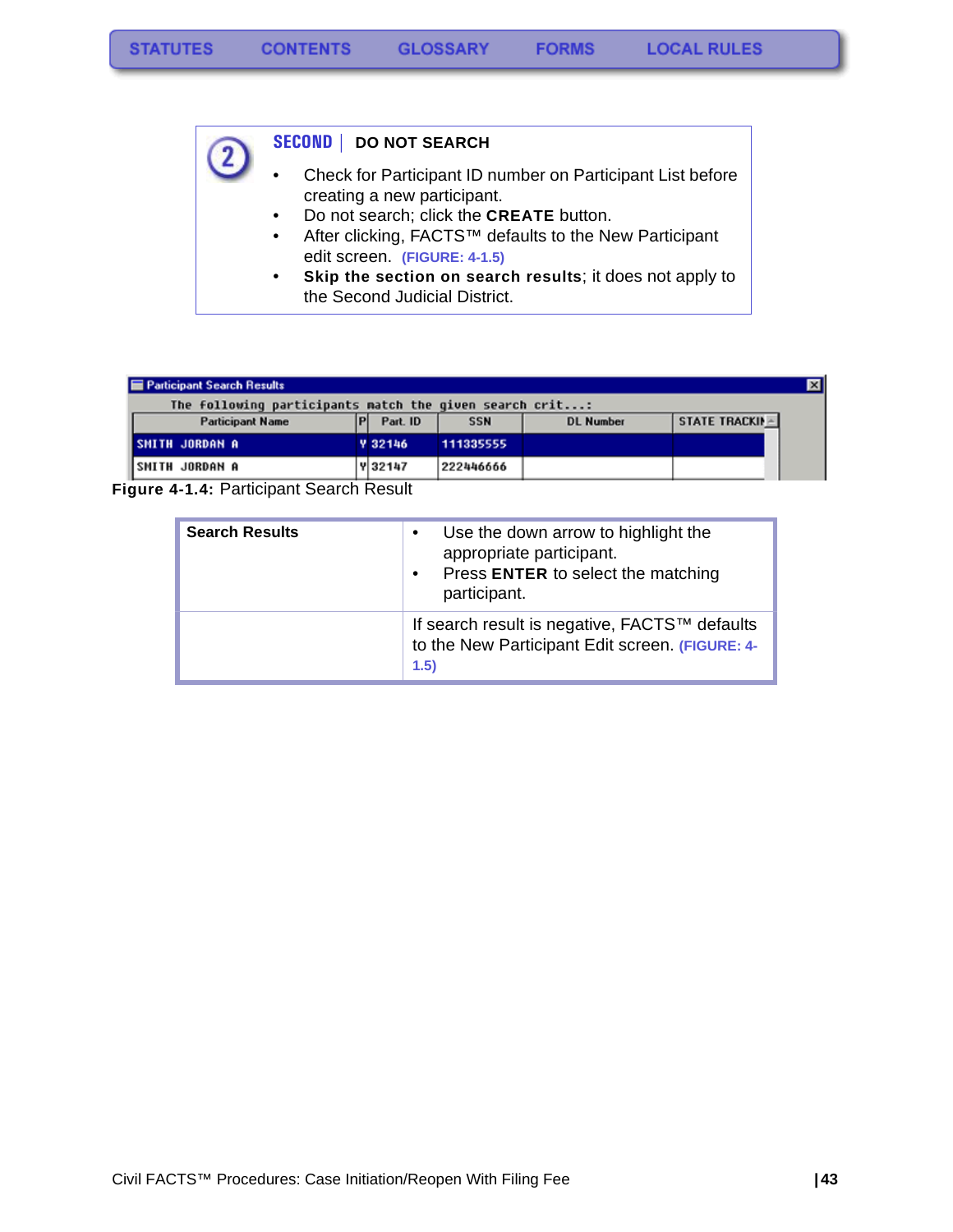**STATUTES** 

| New Participant Edit                                 |                            |           | EDX                         |
|------------------------------------------------------|----------------------------|-----------|-----------------------------|
|                                                      | New Participant            | Person? Y |                             |
| Last: SMITH                                          |                            |           | Sex:<br>DOB:                |
| First: JORDAN                                        | Middle: A                  | Suffix:   | SSN:                        |
| Full: SMITH JORDAN A                                 |                            |           | <b>Drivers License No.:</b> |
| -Alternate ID's:                                     |                            |           |                             |
| Address Information:<br>Correspondence Address Type: | Delivery Method:           |           |                             |
| PT Party Address                                     | P<br><b>Postal Service</b> |           |                             |
| Current Address                                      |                            |           | Edit                        |

**Figure 4-1.5:** New Participant Edit

| $\mathbf 2$ | <b>CAUTION   POPULATED DATA</b>                                                                                                                                      |
|-------------|----------------------------------------------------------------------------------------------------------------------------------------------------------------------|
|             | Please note that the data entered on the Participant Name<br>Entry/Search screen will appear on this screen.<br>Enter through the fields that are already populated. |

| Person:      | If the Participant is a person, enter Y.<br>٠<br>If the Participant is a business or<br>٠<br>governmental entity, enter N, . |
|--------------|------------------------------------------------------------------------------------------------------------------------------|
| Last:        | Enter the person's last name.<br>٠<br>Press ENTER.<br>٠                                                                      |
| <b>First</b> | Enter the person's first name.<br>٠<br>Press ENTER.<br>$\bullet$                                                             |
| Middle:      | Enter the person's middle name.<br>٠<br>Press ENTER.<br>٠                                                                    |
| Suffix:      | This field supports the entry of suffixes<br>٠<br>such as: JR, SR, III, MD, PHD, etc.<br>Press ENTER.<br>٠                   |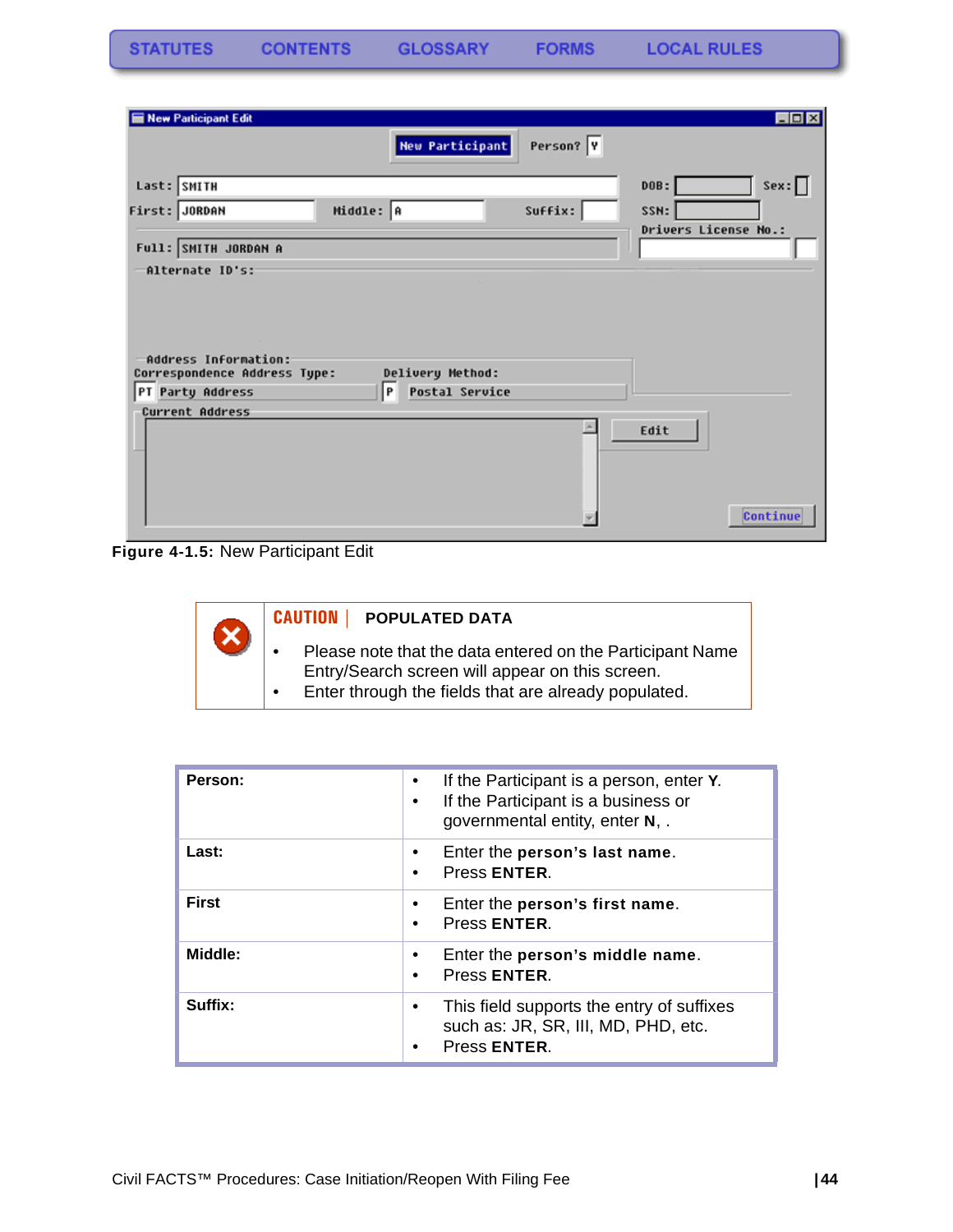**FORMS** 

**CAUTION | DO NOT PUNCTUATE: "JR" NOT "JR."**

| <b>Continue Button</b><br>$\bullet$ | Click on the <b>CONTINUE</b> button to create a<br>new Participant ID.<br>The user will be taken back up a level to<br>the Create New Case & Receipt screen.<br>FACTS™ will return the cursor to the Part.<br>ID field in the Create New Case & Receipt<br>screen. (FIGURE: 4-1.6) |
|-------------------------------------|------------------------------------------------------------------------------------------------------------------------------------------------------------------------------------------------------------------------------------------------------------------------------------|
|-------------------------------------|------------------------------------------------------------------------------------------------------------------------------------------------------------------------------------------------------------------------------------------------------------------------------------|

|   | Crt Loc Cat | Case No. | Part. ID | Party Name          | Event | <b>Event Code / Description</b> |
|---|-------------|----------|----------|---------------------|-------|---------------------------------|
| D | 8387 CU     |          |          | <b>SMITH JORDAN</b> | 184   | PMT: CIVIL FILING W/ ARBIT      |
|   |             |          |          |                     |       |                                 |
|   |             |          |          |                     |       |                                 |

**Figure 4-1.6:** Create New Case & Receipt

### **CAUTION | SCREEN PRINTS**

- If you do not know the correct payment event code, ask your supervisor.
- Please note that district courts have different filing fees for the same case category.
- The screen prints throughout this section may not reflect the filing fee or payment event code your court uses.

| Part ID.                      | <b>TAB</b> through this field to populate.                                                 |
|-------------------------------|--------------------------------------------------------------------------------------------|
| <b>Party Name</b>             | This field will default to the name of the<br>participant that you entered.                |
| Event                         | Enter the appropriate event code for new case<br>filing fee.                               |
| <b>Event Code/Description</b> | FACTS™ will automatically populate this field<br>with description of the above event code. |

|    | $ $ Crt $ $ Loc $ $ Cat $ $ | Case No. | # Units | Amount   | Assess Event | <b>Assessment</b> |           | <b>Stat</b> | Stat. Date $ FTy $ |  |
|----|-----------------------------|----------|---------|----------|--------------|-------------------|-----------|-------------|--------------------|--|
| ID | 10307   CU                  |          |         | \$122.00 | 284          | \$122.00          | <b>IP</b> |             | 03-04-2002 N       |  |
|    |                             |          |         |          |              |                   |           |             |                    |  |
|    |                             |          |         |          |              |                   |           |             |                    |  |
|    |                             |          |         |          |              |                   |           |             |                    |  |

**Figure 4-1.7:** Create New Case & Receipt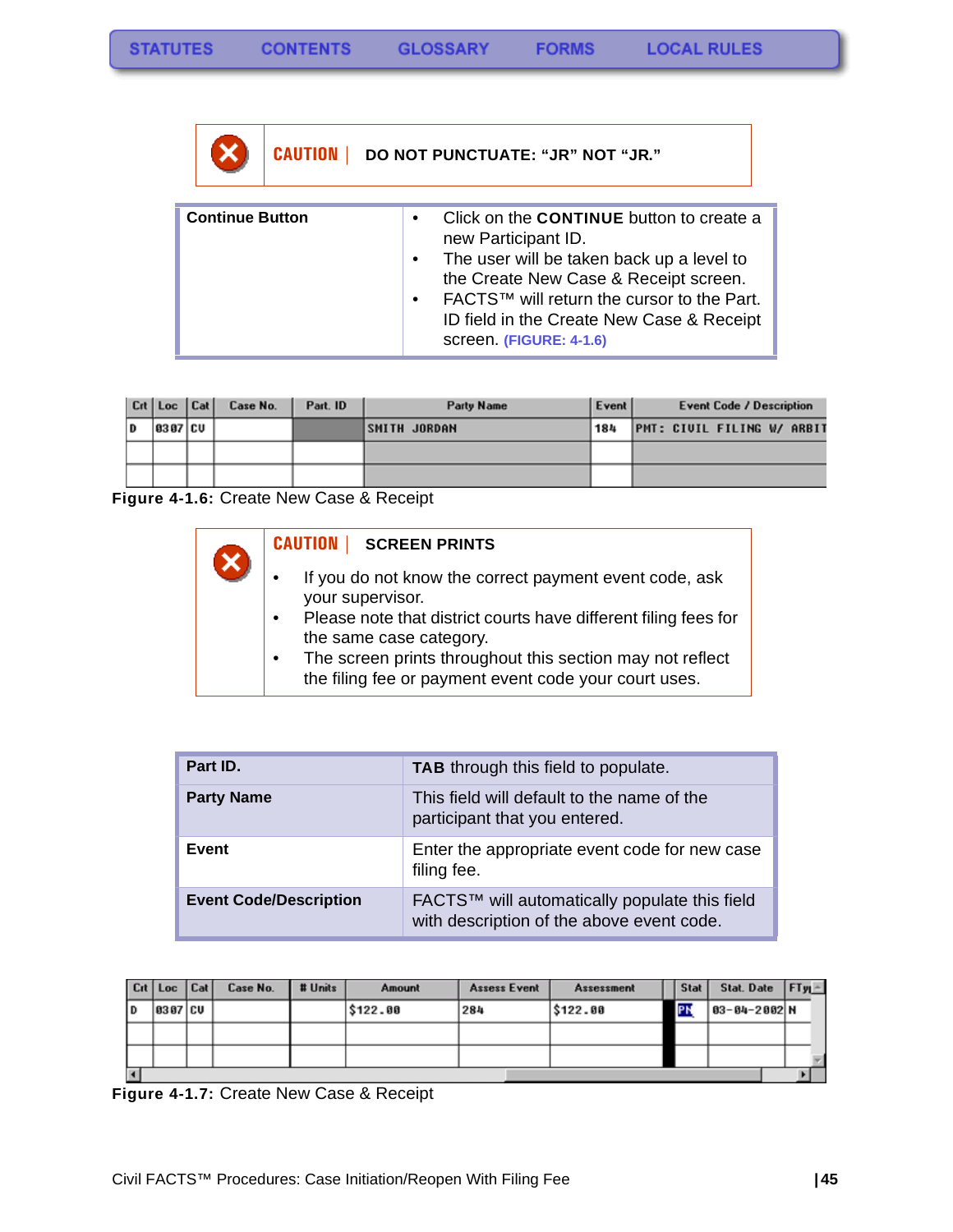| # Units                                    |                                                                                                                                                                                                                                                   |
|--------------------------------------------|---------------------------------------------------------------------------------------------------------------------------------------------------------------------------------------------------------------------------------------------------|
| Amount                                     | FACTS™ will enter default amount based<br>$\bullet$<br>on the event code you entered above.<br>Press ENTER.                                                                                                                                       |
| <b>Assess Event</b>                        |                                                                                                                                                                                                                                                   |
| <b>Assessment</b>                          |                                                                                                                                                                                                                                                   |
| Stat.<br>(Default PN)                      |                                                                                                                                                                                                                                                   |
| Stat. Date<br>(Default current date)       |                                                                                                                                                                                                                                                   |
| <b>FType</b><br>(Default N)                |                                                                                                                                                                                                                                                   |
| <b>File Date</b><br>(Default current date) | <b>F6:</b> Press F6 and the cursor will move to<br>$\bullet$<br>the Receipt Date field of the screen.<br><b>F5:</b> If the party is paying another fee, for<br>٠<br>example, a jury fee, then press F5 to add<br>this event on the line provided. |



### **CAUTION | F7 TO DELETE EXTRA LINE**

- It is easy to press **ENTER** too many times and to find the cursor on the next line.
- If this happens press **F7** and you will delete the **extra line**.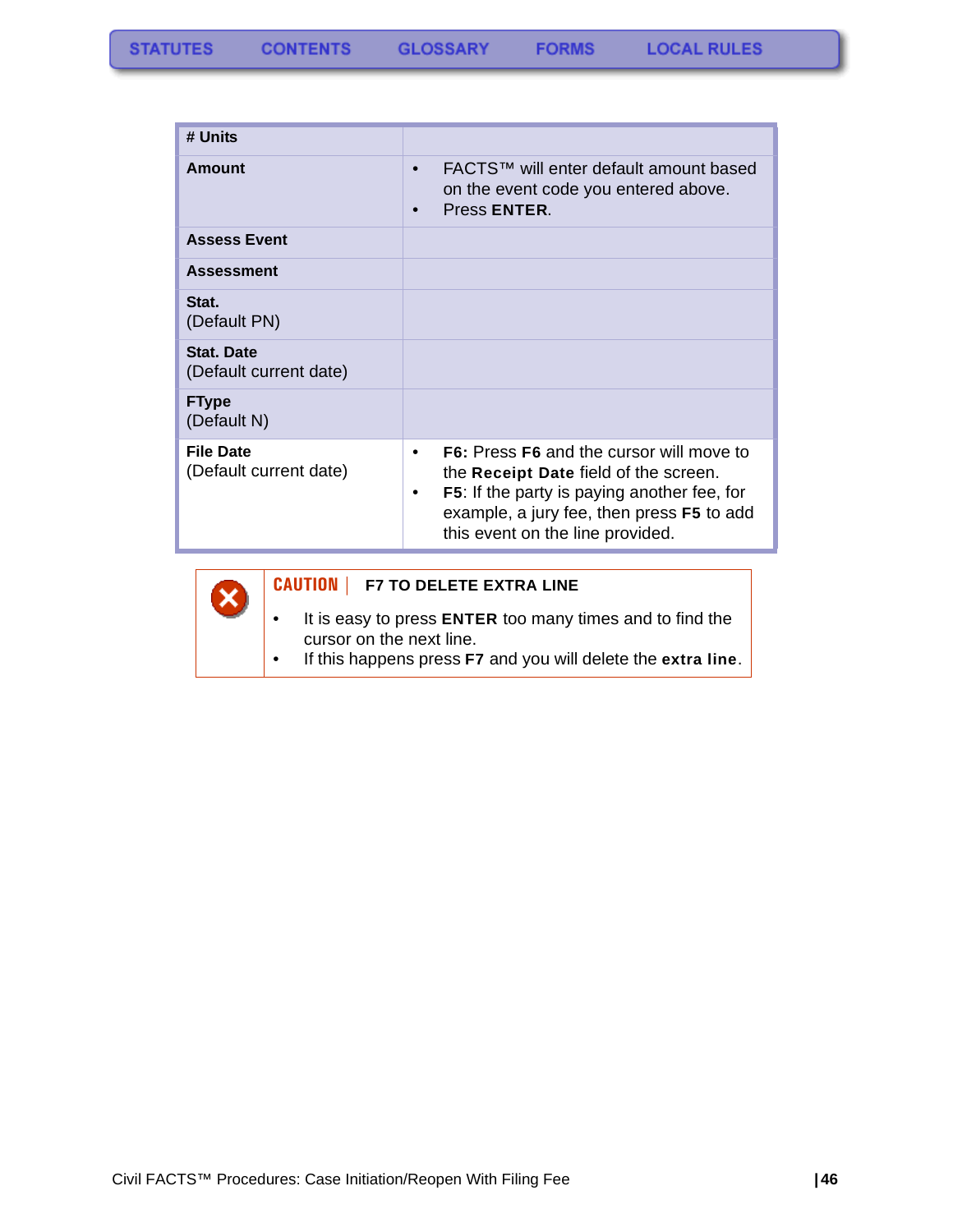| <b>TATUTES</b> | <b>CONTENTS</b> | <b>GLOSSARY</b> | <b>FORMS</b> |
|----------------|-----------------|-----------------|--------------|
|----------------|-----------------|-----------------|--------------|

|   |                                                                              |  | Create New Case & Receipt  |        |                         |                               |  |      |                             |       |                       | L回× |
|---|------------------------------------------------------------------------------|--|----------------------------|--------|-------------------------|-------------------------------|--|------|-----------------------------|-------|-----------------------|-----|
|   | Crt   Loc   Cat                                                              |  | Case No.                   | Amount | <b>Assess Event</b>     | Assessment                    |  | Stat | Stat. Date                  | FType | <b>File Date</b>      |     |
| D | 0307   CU                                                                    |  | 009900052                  | .00    | 284                     | \$122.00                      |  | PN   | $03 - 04 - 2002$ N          |       | $03 - 04 - 2002$      |     |
|   |                                                                              |  |                            |        |                         |                               |  |      |                             |       |                       |     |
|   |                                                                              |  |                            |        |                         |                               |  |      |                             |       |                       |     |
|   |                                                                              |  |                            |        |                         |                               |  |      |                             |       |                       |     |
|   | Total:<br>\$122.00<br>Case: SMITH J US ACME INSURANCE CO<br><b>TORT AUTO</b> |  |                            |        |                         |                               |  |      |                             |       |                       |     |
|   |                                                                              |  | Judge: ROBERT E ROBLES     |        |                         |                               |  |      | Receipt Date: 03-04-2002    |       |                       |     |
|   |                                                                              |  | Pay From Suspense?(Y/H): N |        | Suspense Account ID:    |                               |  |      |                             |       |                       |     |
|   |                                                                              |  | Suspense Amount:           |        |                         | Requestor:                    |  |      |                             |       |                       |     |
|   |                                                                              |  | Payor Part. ID: 24971      | Edit   | JONES & ASSOC PC        |                               |  |      |                             |       |                       |     |
|   |                                                                              |  |                            |        | <b>Httorney Address</b> |                               |  |      |                             |       |                       |     |
|   | Memo Text:                                                                   |  |                            |        |                         | 14141 SOUTHWEST FRWY STE 1530 |  |      |                             |       |                       |     |
|   |                                                                              |  |                            |        | SUGAR LAND, TX 77478    |                               |  |      |                             |       |                       |     |
|   |                                                                              |  |                            |        |                         |                               |  |      |                             |       |                       |     |
|   |                                                                              |  |                            |        |                         |                               |  |      |                             |       |                       |     |
|   |                                                                              |  | Check Amount: \$122.00     |        | Check Number: B 54218   |                               |  |      |                             |       | More Checks (Y/N)?: N |     |
|   |                                                                              |  | Credit Card: \$0.00        |        | Authorization:          |                               |  |      |                             |       |                       |     |
|   |                                                                              |  | Cash Amount: \$0.00        |        |                         |                               |  |      |                             |       |                       |     |
|   | Other Amount:                                                                |  |                            |        |                         | <b>Change: \$0.00</b>         |  |      |                             |       |                       |     |
|   |                                                                              |  | Deputy ID: 301             |        | Register: 1             |                               |  |      | Receipt Number: A 888886783 |       |                       |     |

**Figure 4-1.8:** Create New Case & Receipt

 $\overline{\textbf{x}}$ 

| <b>Receipt Date</b><br>(Default-current date) | <b>ENTER</b> through this field.                                                                                                                         |
|-----------------------------------------------|----------------------------------------------------------------------------------------------------------------------------------------------------------|
| <b>Pay from Suspense</b>                      | <b>ENTER</b> through this field.                                                                                                                         |
| Payor Part ID.                                | When appropriate, delete Petitioner ID,<br>input Attorney Participant ID.<br>To make the receipt out to the Petitioner,<br>tab twice through this field. |

#### **CAUTION | ATTORNEY PARTICIPANT ID**

- Please use the **Attorney Participant ID** number.
- Do not use the **Attorney Code** number.
- You will enter inaccurate information (someone else's Participant ID) if you use the **Attorney Code** number in this field.

| <b>Memo Text</b> | Enter appropriate text for your district. |
|------------------|-------------------------------------------|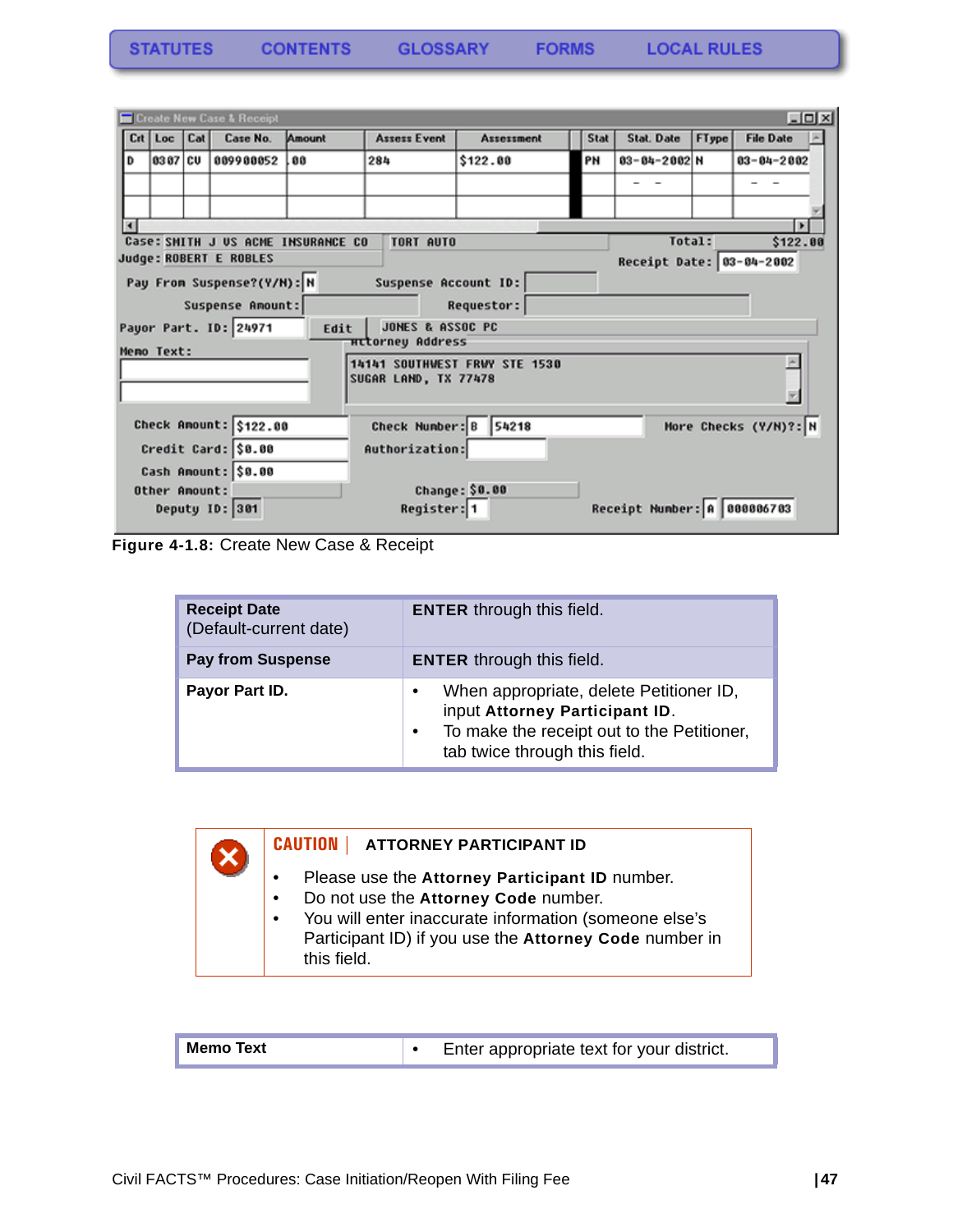

#### **CAUTION | THE TEXT DOES NOT WRAP TO THE NEXT LINE. PRESS ENTER TO GO TO THE NEXT LINE.**

| <b>Check Amount</b> | ٠<br>$\bullet$<br>$\bullet$ | Enter amount of check.<br>If this field becomes populated, the cursor<br>will skip to the Check Number field.<br>Otherwise, the cursor will advance to the<br>Credit Card field.                               |
|---------------------|-----------------------------|----------------------------------------------------------------------------------------------------------------------------------------------------------------------------------------------------------------|
| <b>Check Number</b> | ٠<br>$\bullet$<br>٠         | This field has two parts, the check type<br>and the check number.<br>The check number part of the field can fit<br>traveler's checks and money order<br>numbers.<br>The choices for check type are as follows: |



#### **CAUTION | PERSONAL CHECKS ARE NOT ACCEPTED IN NEW MEXICO DISTRICT COURTS.**

| в   | <b>Business Check</b>   |
|-----|-------------------------|
| CC  | Cashier's Check         |
| MO  | Money Order             |
| PO. | <b>Postal Order</b>     |
| TC. | <b>Traveler's Check</b> |

| <b>E</b> Multiple Checks | I - IOI              |
|--------------------------|----------------------|
| Amount:                  | <b>Check Number:</b> |
| Amount:                  | <b>Check Number:</b> |
| Amount:                  | <b>Check Number:</b> |
| Amount:                  | <b>Check Number:</b> |

**Figure 4-1.9:** Multiple Checks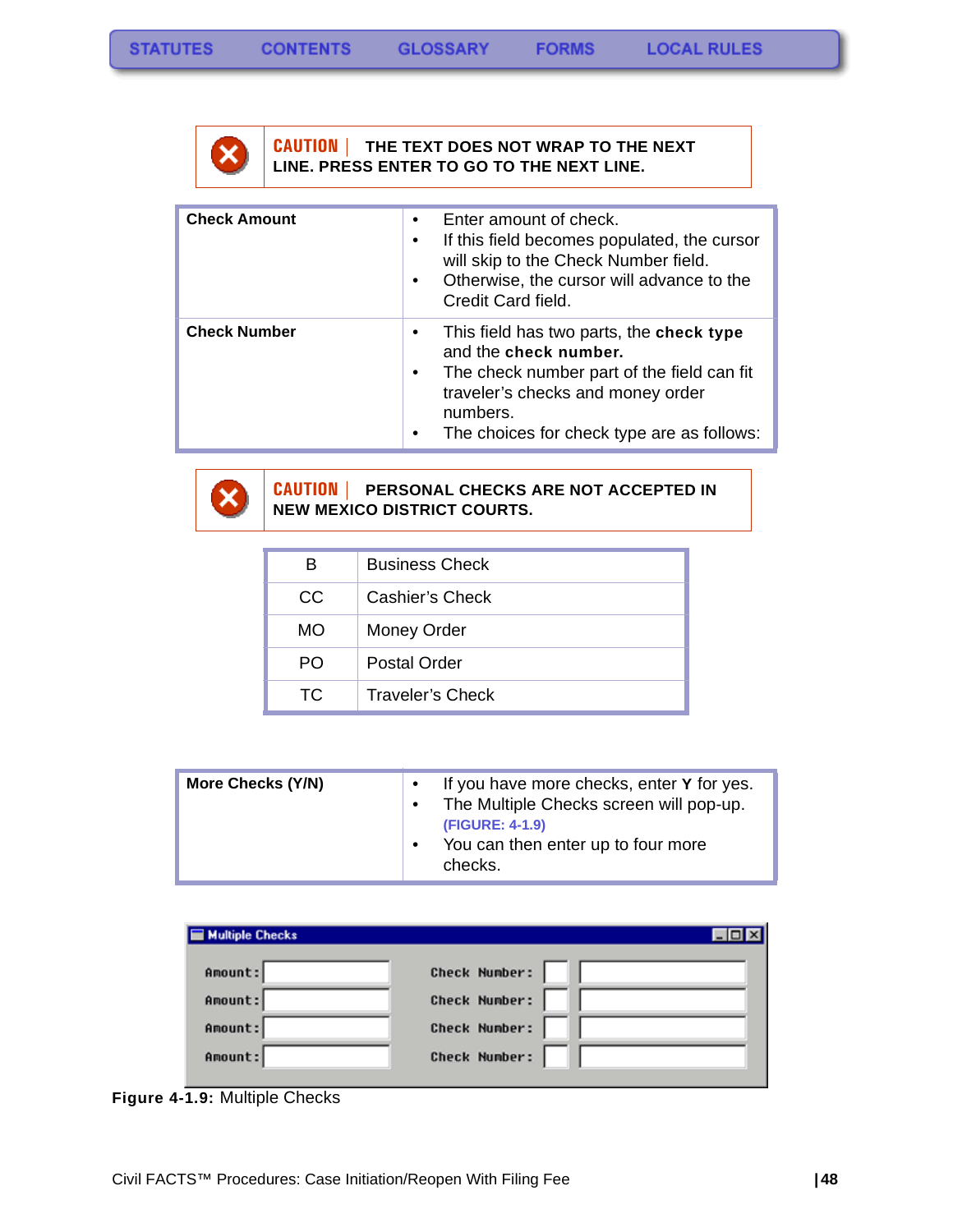|  | <b>TATUTES</b> | <b>CONTENTS</b> | <b>GLOSSARY</b> | <b>FORMS</b> |
|--|----------------|-----------------|-----------------|--------------|
|--|----------------|-----------------|-----------------|--------------|

|                                                                              | $\Box$ o $\Box$<br>Create New Case & Receipt          |     |                            |        |                             |                       |      |                             |       |                       |  |
|------------------------------------------------------------------------------|-------------------------------------------------------|-----|----------------------------|--------|-----------------------------|-----------------------|------|-----------------------------|-------|-----------------------|--|
|                                                                              | $Crt$ Loc                                             | Cat | Case No.                   | Amount | <b>Assess Event</b>         | Assessment            | Stat | <b>Stat. Date</b>           | FType | <b>File Date</b>      |  |
| D                                                                            | 0307   CU                                             |     | 009900052                  | 88     | 284                         | \$122.00              | PN   | $03 - 04 - 2002$ N          |       | $03 - 04 - 2002$      |  |
|                                                                              |                                                       |     |                            |        |                             |                       |      |                             |       |                       |  |
|                                                                              |                                                       |     |                            |        |                             |                       |      |                             |       |                       |  |
|                                                                              |                                                       |     |                            |        |                             |                       |      |                             |       |                       |  |
| Total:<br>Case: SMITH J US ACME INSURANCE CO<br><b>TORT AUTO</b><br>\$122.00 |                                                       |     |                            |        |                             |                       |      |                             |       |                       |  |
|                                                                              | Judge: ROBERT E ROBLES<br>Receipt Date: 03-04-2002    |     |                            |        |                             |                       |      |                             |       |                       |  |
|                                                                              |                                                       |     | Pay From Suspense?(Y/H): N |        | Suspense Account ID:        |                       |      |                             |       |                       |  |
|                                                                              |                                                       |     | Suspense Amount:           |        |                             | <b>Requestor:</b>     |      |                             |       |                       |  |
|                                                                              |                                                       |     | Payor Part. ID: 24971      | Edit   | <b>JONES &amp; ASSOC PC</b> |                       |      |                             |       |                       |  |
|                                                                              | Memo Text:                                            |     |                            |        | <b>Httorney Address</b>     |                       |      |                             |       |                       |  |
|                                                                              | 14141 SOUTHWEST FRWY STE 1530<br>SUGAR LAND, TX 77478 |     |                            |        |                             |                       |      |                             |       |                       |  |
|                                                                              |                                                       |     |                            |        |                             |                       |      |                             |       |                       |  |
|                                                                              |                                                       |     | Check Amount: \$122.00     |        | Check Number: B 54218       |                       |      |                             |       | More Checks (Y/N)?: N |  |
|                                                                              |                                                       |     | Credit Card: \$0.00        |        | Authorization:              |                       |      |                             |       |                       |  |
|                                                                              |                                                       |     | Cash Amount: \$0.00        |        |                             |                       |      |                             |       |                       |  |
|                                                                              | Other Amount:                                         |     |                            |        |                             | <b>Change: \$0.00</b> |      |                             |       |                       |  |
|                                                                              |                                                       |     | Deputy ID: 301             |        | Register: 1                 |                       |      | Receipt Number: A 888886783 |       |                       |  |

**Figure 4-1.10:** Create New Case & Receipt

| <b>Credit Card</b>                                                     | Not used at this time.                                                                                                                                                                                                                                                    |  |
|------------------------------------------------------------------------|---------------------------------------------------------------------------------------------------------------------------------------------------------------------------------------------------------------------------------------------------------------------------|--|
| <b>Authorization</b>                                                   |                                                                                                                                                                                                                                                                           |  |
| <b>Cash Amount</b>                                                     | Enter the amount of cash collected.                                                                                                                                                                                                                                       |  |
| <b>Deputy ID</b>                                                       | This will default to the Deputy ID of the user<br>who is currently logged on the computer.                                                                                                                                                                                |  |
| Register                                                               | Enter the number of the register that you are<br>using.                                                                                                                                                                                                                   |  |
| <b>Receipt Number</b>                                                  | The receipt number field has two parts.<br>٠<br>In the first box, enter the appropriate<br>$\bullet$<br>receipt prefix (this indicates the bank<br>account where the money will go) and<br>In the second box, FACTS™ will assign a<br>$\bullet$<br>number to the receipt. |  |
| <b>Completing the Create a</b><br><b>New Case &amp; Receipt Screen</b> | Upon entry of the receipt prefix, FACTS™<br>randomly assigns:<br>A new case number when appropriate,<br>٠<br>A judge, (FIGURE: 4-1.11).                                                                                                                                   |  |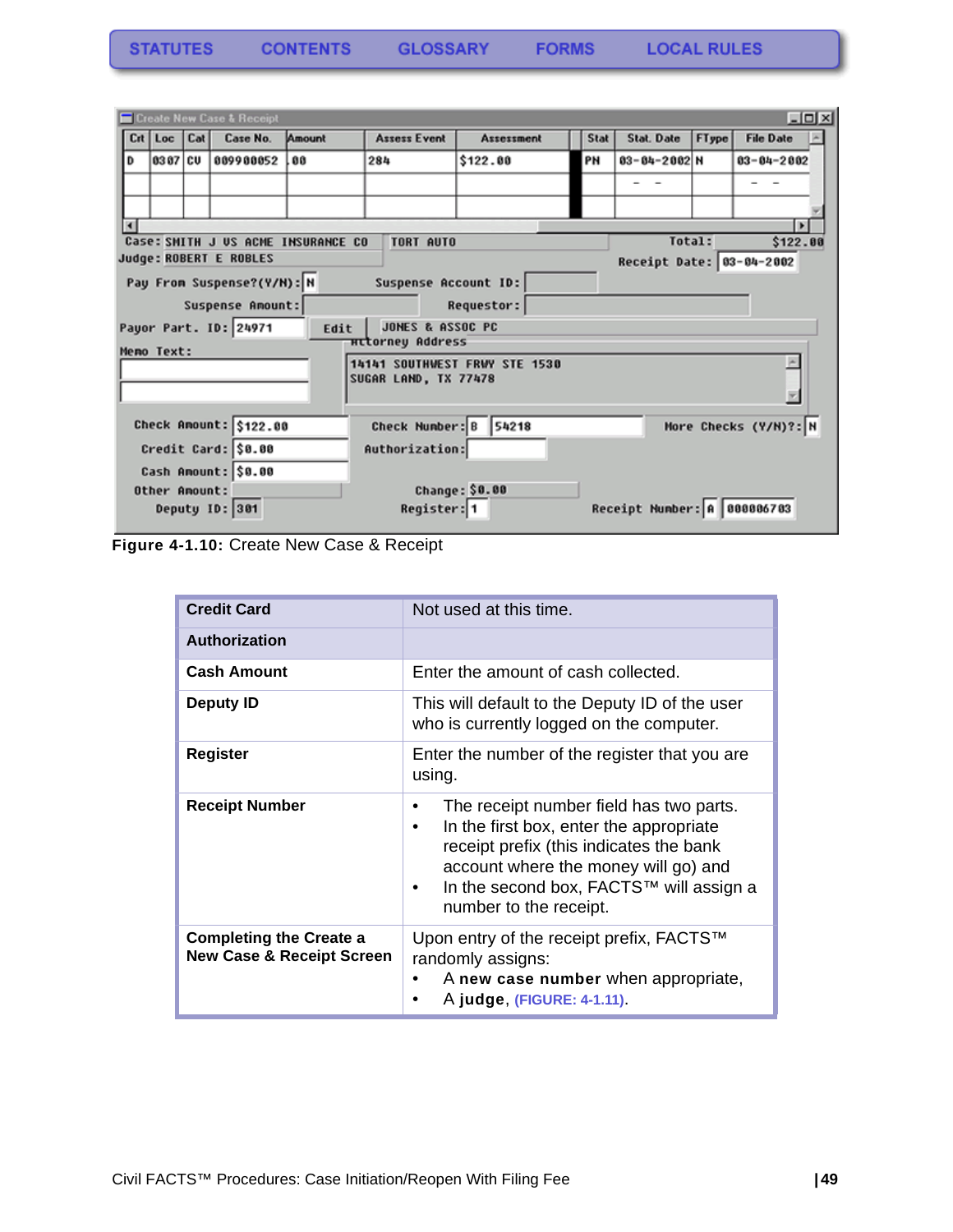



| <b>Completing the Create a</b><br><b>New Case &amp; Receipt Screen</b> | $\bullet$ | A new <b>Participant ID number</b> (if the party<br>is a new participant), |
|------------------------------------------------------------------------|-----------|----------------------------------------------------------------------------|
|                                                                        |           | A receipt number (FIGURE: 4-1.12),<br>Click OK.                            |

| FACTS Version 5 for Windows                                    |  |
|----------------------------------------------------------------|--|
| The following participants were created with this transaction: |  |
| 32168: SMITH JORDAN                                            |  |
| Receipt A-000006703 created.                                   |  |
| <b>OK</b>                                                      |  |

**Figure 4-1.12:** 

| <b>Completing the Create a</b><br><b>New Case &amp; Receipt Screen</b> | FACTS™ gives the user the option of<br>printing the receipt, and saves ALL the<br>data. |
|------------------------------------------------------------------------|-----------------------------------------------------------------------------------------|
|------------------------------------------------------------------------|-----------------------------------------------------------------------------------------|

| <b>PRINTER DIALOG BOX</b> |  | Click the <b>PRINT</b> button. |
|---------------------------|--|--------------------------------|
|                           |  | Click OK or press ENTER.       |

\*\*\*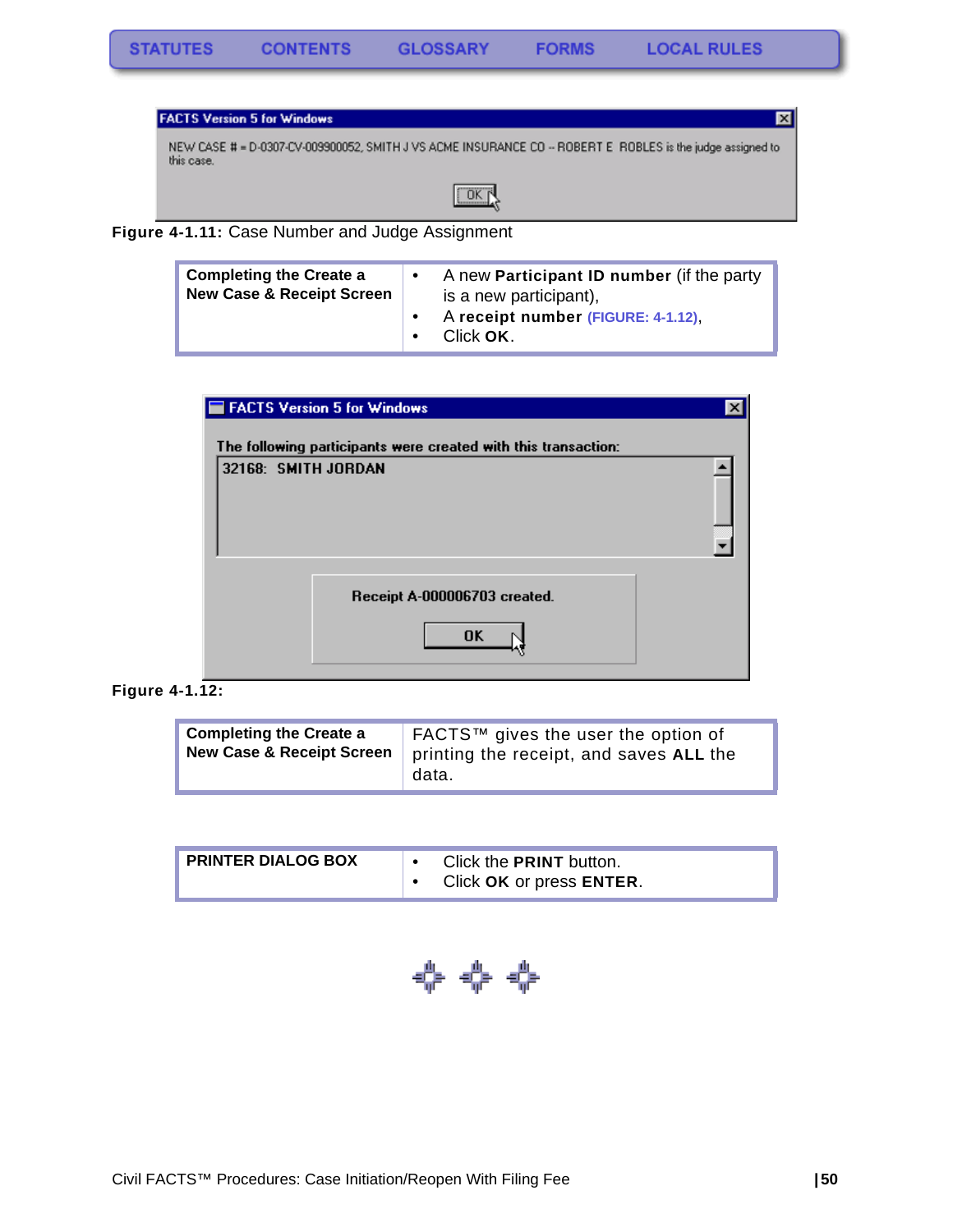## Section 4-2: Case Initiation/Reopen Without Filing Fee

Initiating a new case **WITHOUT** a filing fee.

- **MAIN MENU** >
- **CASE MANAGEMENT** >
- **CASE MASTER**. The Case Master screen will appear. **(FIGURE: 4-2.1)**

| Case Master                  |                                                                    |                                                          | $\Box$ olx |
|------------------------------|--------------------------------------------------------------------|----------------------------------------------------------|------------|
|                              | Case Number: 0 0307 CV 0009900053                                  |                                                          |            |
|                              | Case Status: PN PN PENDING                                         | Status Date: 03-05-2002                                  |            |
| Type of Filing: N NEW FILING |                                                                    | Filing Date: 03-05-2002                                  |            |
|                              | Title: STATE US SMITH B                                            | <b>Caption:</b>                                          |            |
|                              | Case Type: RES REAL ESTATE                                         |                                                          |            |
| Jurisdiction Area:           |                                                                    | Sealed/Expunged Case? N                                  |            |
|                              | Judge: RR0 ROBERT E ROBLES                                         |                                                          |            |
|                              | $Refiled?$ N<br>Alt. Case Ref.                                     | Original Court:                                          |            |
|                              | Consolidated with Other Cases?   Transferred case?   Prev. Case #: |                                                          |            |
| Criminal/Traffic             |                                                                    |                                                          |            |
| <b>Prosecutor:</b>           |                                                                    | Uictim? (Y/N):                                           |            |
| LEA Case #:                  |                                                                    | Appear By: $\vert$ - -<br>Arresting Agency:              |            |
| Citation Issued?             |                                                                    | Citation Signed?   Vehicle Type:   Owner Responsibility? |            |
| Civil                        |                                                                    |                                                          |            |
|                              | Will Date: $\vert - - \vert$                                       | Child Support Payments Required?                         |            |
|                              |                                                                    |                                                          |            |
|                              | <b><i><u>Uieu Schedule</u></i></b>                                 | $Save \ \ \triangleright$<br>Related Cases               |            |
|                              |                                                                    |                                                          |            |

**Figure 4-2.1:** Case Master

| <b>FIELD NAME</b>                                                    | <b>INSTRUCTIONS</b>                                                                                                                                                    |
|----------------------------------------------------------------------|------------------------------------------------------------------------------------------------------------------------------------------------------------------------|
| <b>Case Number:</b>                                                  | FACTS™ will enter default Court and Location<br>Codes.                                                                                                                 |
| Court<br>(Default-D for District)                                    |                                                                                                                                                                        |
| Location<br>(Default-four digit location<br>code, for example, 0101) |                                                                                                                                                                        |
| Category                                                             | Enter appropriate case category, CV or<br>٠<br>SL, etc.<br>Press ENTER.<br>٠                                                                                           |
| <b>Number</b>                                                        | FACTS ™ will ask: "Do you want to enter a<br>٠<br>new Case?"<br>Press <b>ENTER</b> or<br>٠<br>Click on <b>YES</b> to indicate that you want to<br>٠<br>add a new case. |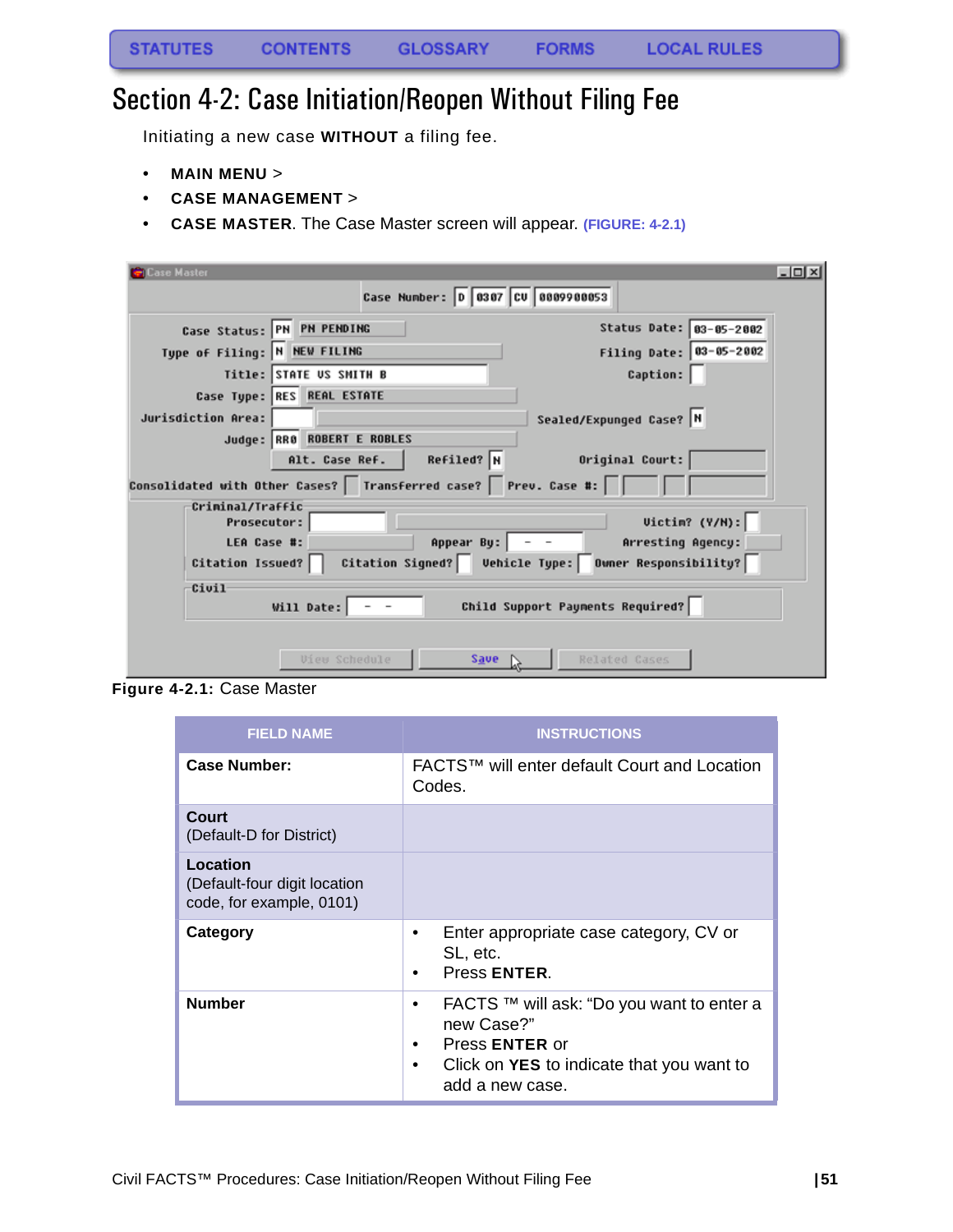#### **STATUTES GLOSSARY LOCAL RULES CONTENTS FORMS**

| <b>FIELD NAME</b>                                | <b>INSTRUCTIONS (CONTINUED)</b>                                                                     |
|--------------------------------------------------|-----------------------------------------------------------------------------------------------------|
| <b>Case Status:</b><br>(Default PN for Pending)  | Press ENTER.                                                                                        |
| <b>Status Date:</b><br>(Default-current date)    | Press <b>ENTER</b> or<br>٠<br>Delete and enter appropriate date.<br>٠                               |
| <b>Type of Filing</b><br>(Default N for New)     | Press ENTER.                                                                                        |
| <b>Filing Date:</b><br>(Default to current date) | Press <b>ENTER</b> or<br>٠<br>Delete and enter appropriate date.                                    |
| <b>Title</b>                                     | Enter Case Title from opening pleading<br>٠<br>(ACME INSURANCE CO VS SMITH B).<br>Press ENTER.<br>٠ |
| <b>Case Type</b>                                 | Enter appropriate Case Type from the list<br>below:                                                 |

| <b>APP</b> | Civil Appeals                          | <b>OTH</b> | Other                                      |
|------------|----------------------------------------|------------|--------------------------------------------|
| <b>ENV</b> | <b>Environmental Issues</b>            | <b>RES</b> | <b>Real Estate</b>                         |
| <b>KDM</b> | Contract/Money Due                     | TAU        | <b>Tort Auto</b>                           |
| <b>KSL</b> | <b>Student Loans</b>                   | TMP        | <b>Tort Malpractice/Product Liability</b>  |
| <b>LRA</b> | License Revocation Appeals             | TRT        | Tort                                       |
| <b>MAO</b> | Miscellaneous Administrative<br>Orders | <b>VSO</b> | Civil Violation of Statutes/<br>Ordinances |
| <b>MMS</b> | Miscellaneous Civil                    |            |                                            |

Cause of Action for OTH-Other Case Type

| <b>OCD</b> | Corporate Dissolution,<br><b>Shareholder Suits</b> | <b>OWC</b> | <b>Worker's Compensation (Reopen)</b><br>Only) |
|------------|----------------------------------------------------|------------|------------------------------------------------|
| <b>ODM</b> | <b>Other Damages</b>                               | <b>KBK</b> | <b>Breach of Contract</b>                      |
| <b>ODR</b> | <b>Declatory Relief</b>                            | <b>KBW</b> | <b>Breach of Warranty</b>                      |
| <b>OEC</b> | <b>Election Contests</b>                           | <b>KDM</b> | Debt and Money Due                             |
| <b>OIJ</b> | Injunction/Not Contract/Tort                       | <b>KEQ</b> |                                                |
| <b>OIN</b> | Interpleader                                       | <b>KMS</b> | <b>Contract Miscellaneous</b>                  |
| <b>OMS</b> | Miscellaneous Other                                | <b>KRA</b> | Replevin Attachment                            |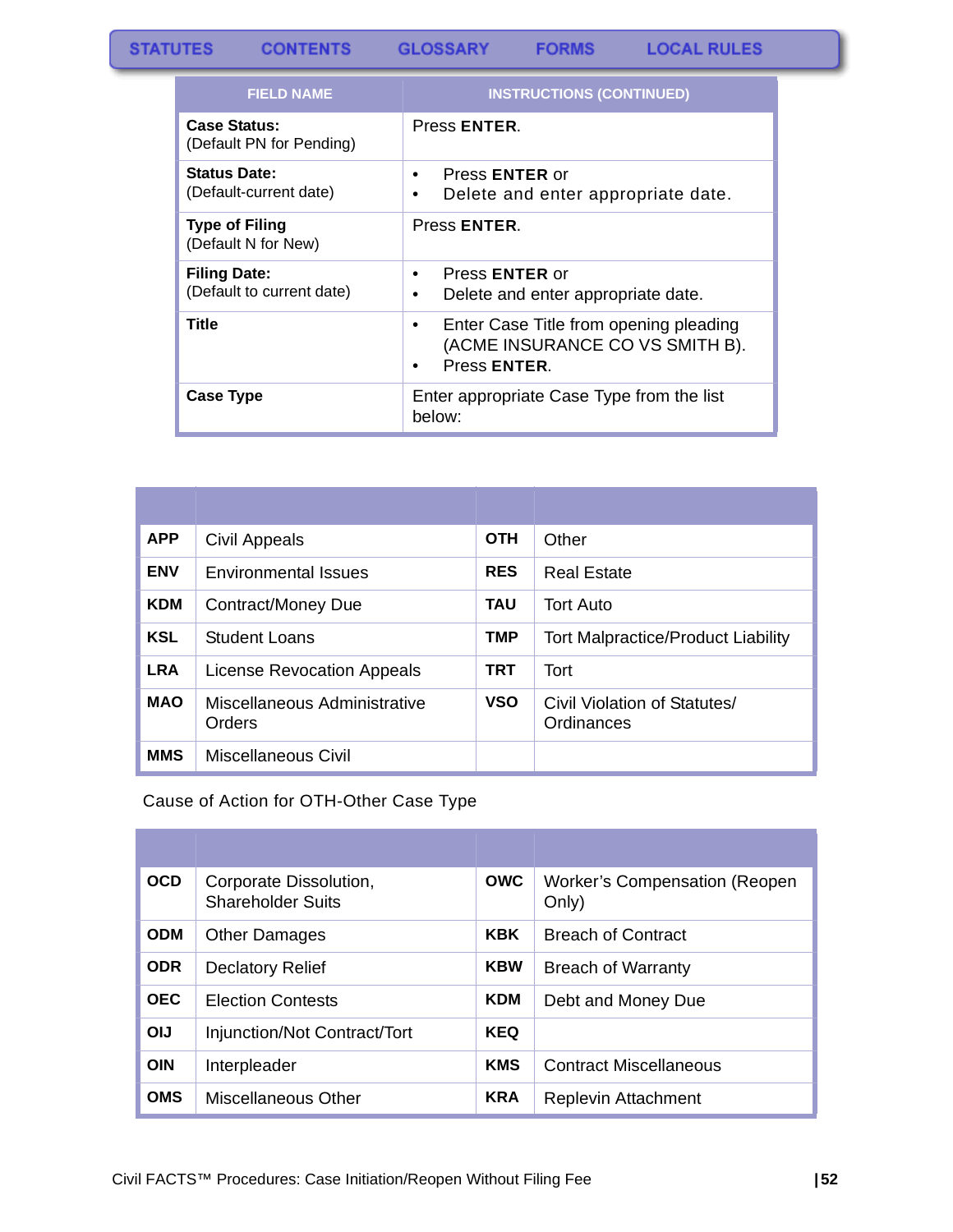| <b>Save Button</b> | Click button or press ENTER.<br>$\bullet$<br>Mouse click on SAVE button.<br>$\bullet$<br>The system will generate new case<br>$\bullet$<br>number and assign a judge;<br>Screen prompt will show case number and<br>$\bullet$<br>judge assignment; press ENTER key to<br>save data.<br>A message box will appear that states data<br>$\bullet$<br>has been saved.<br>Press ENTER or click OK.<br>$\bullet$ |
|--------------------|------------------------------------------------------------------------------------------------------------------------------------------------------------------------------------------------------------------------------------------------------------------------------------------------------------------------------------------------------------------------------------------------------------|
|                    |                                                                                                                                                                                                                                                                                                                                                                                                            |

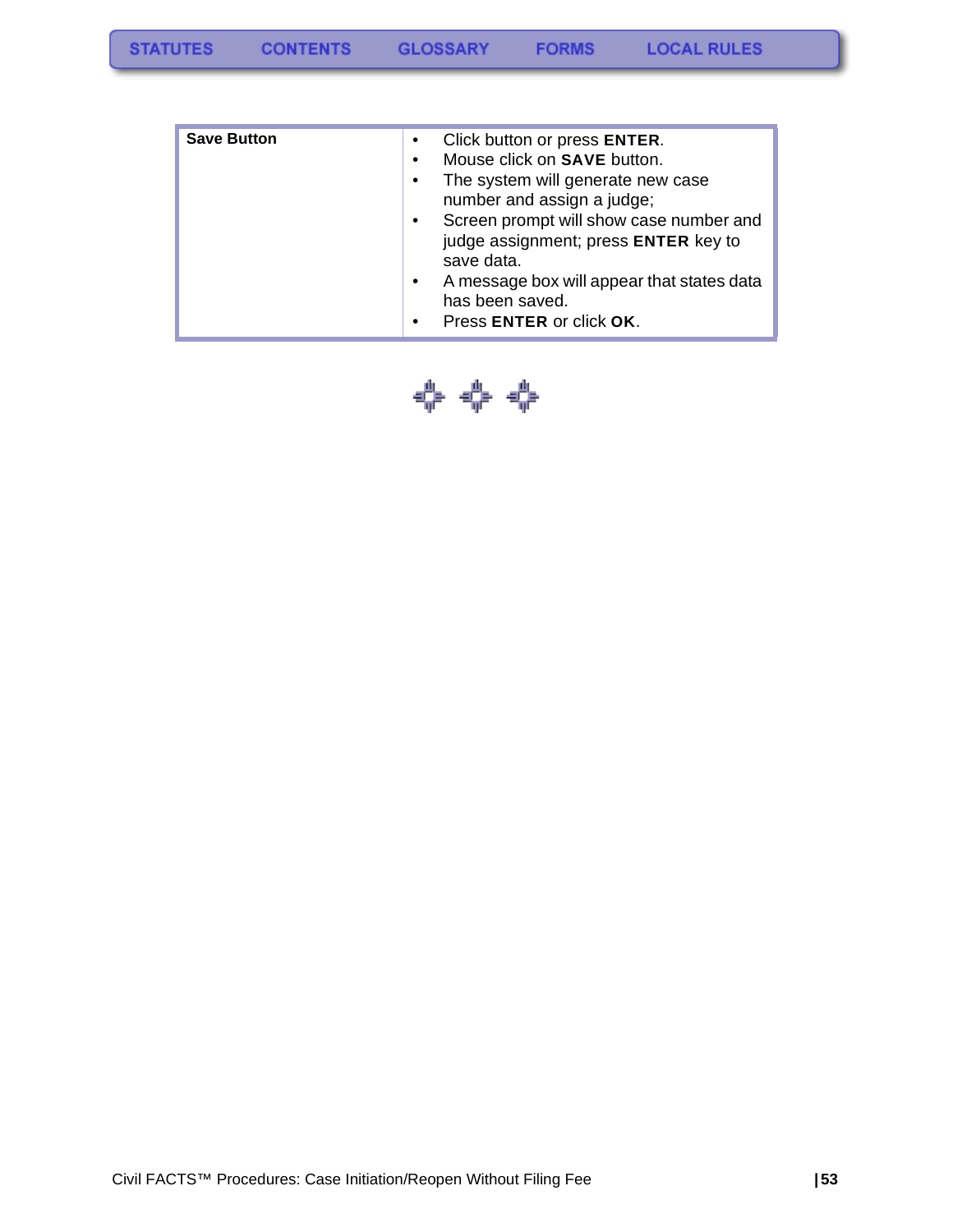### Section 4-3: Attach Parties to Case

After the case has been initiated, the **PARTY NAMES** screen will automatically pop-up or can be accessed by making the following menu choices:

- **MAIN MENU** >
- **CASE MANAGEMENT** >
- **PARTY NAMES**. The Party Names screen will appear. **(FIGURE: 4-3.1)**

| <b>Party Names</b>     |                  |                                                                                   |                                        |           | $\Box$ olx          |
|------------------------|------------------|-----------------------------------------------------------------------------------|----------------------------------------|-----------|---------------------|
| Party Type/No.: D      | 11               | Case Number: 0 0307 CV 0009900053 STATE US SMITH B<br><b>SHITH BROOKE</b><br>Edit | Party Status/Date: A 83-85-2002 ACTIVE |           |                     |
| Participant ID:        |                  |                                                                                   |                                        |           |                     |
| Person?  Y             | Last Name: SMITH |                                                                                   |                                        |           |                     |
|                        | First: BROOKE    |                                                                                   | Middle:                                | Suffix:   |                     |
|                        |                  | Full Name: SMITH BROOKE                                                           |                                        |           |                     |
| Birth Date: 06-29-1962 |                  | Juvenile? N                                                                       |                                        |           | SSN: 987-65-4321    |
| Height:                | Feet             | Inches<br>$Sex:$ F                                                                |                                        | Weight:   | Lbs                 |
| Origin:                |                  | Eye:                                                                              |                                        | Hair:     |                     |
| Ending Date:           |                  | Driver License:                                                                   |                                        | State:    |                     |
| Date of Death:         |                  | Filing Address: PT 1                                                              |                                        |           | Edit                |
| Alias Name? N          | Edit             | Attorney? Y                                                                       | Edit                                   | Military? |                     |
| In Custody?            |                  | Security Required?<br><b>Restricted?</b>                                          | Interpreter:                           |           |                     |
|                        |                  |                                                                                   | <b>Save</b>                            |           | This is a new partu |

**Figure 4-3.1:** Party Names

| <b>FIELD NAMES</b>                                                                      | <b>INSTRUCTIONS</b>                                                                                                               |
|-----------------------------------------------------------------------------------------|-----------------------------------------------------------------------------------------------------------------------------------|
| Case Number:<br>(Default-last case number, if<br>coming from the Case Master<br>screen) | If you are beginning a new session or need to<br>enter data from a different case, enter the<br>Category and Number for the case. |
| Court<br>(Default-D for District)                                                       |                                                                                                                                   |
| Location<br>(Default-four digit location<br>code, for example, 0101)                    |                                                                                                                                   |
| Category                                                                                | Enter category, CV.                                                                                                               |
| <b>Number</b>                                                                           | Enter case number.                                                                                                                |
| <b>Party Type:</b>                                                                      | Enter appropriate party type from the list<br>below.                                                                              |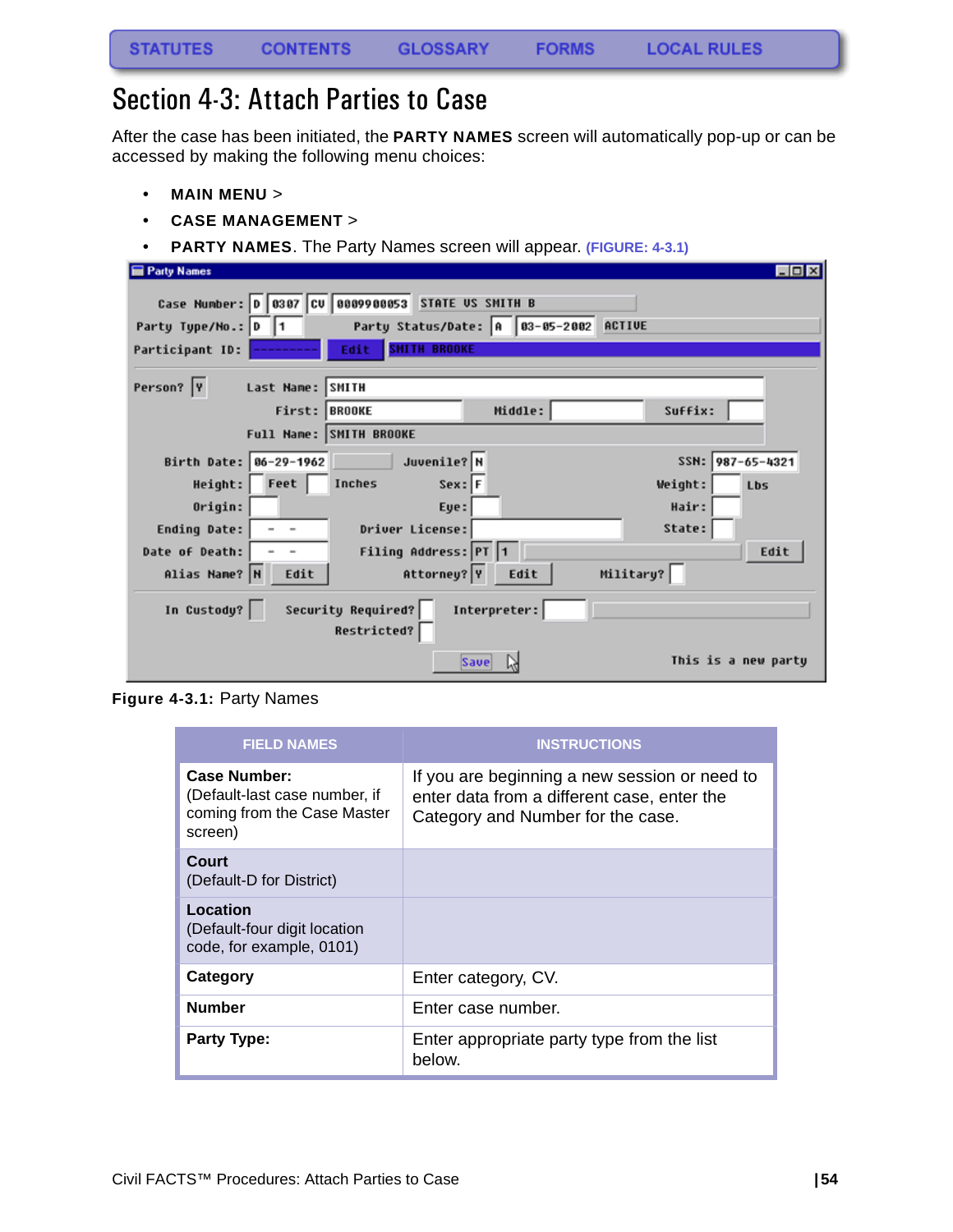| АP        | Applicant                    | PE        | <b>Plaintiff Appellee</b>        |
|-----------|------------------------------|-----------|----------------------------------|
| <b>CD</b> | <b>Counter Defendant</b>     | ΡI        | <b>Plaintiff in Intervention</b> |
| CL        | <b>Counter Claimant</b>      | PP        | <b>Plaintiff Appellant</b>       |
| <b>CP</b> | <b>Counter Plaintiff</b>     | РT        | Petitioner                       |
| D         | Defendant                    | <b>RC</b> | Receiver                         |
| DE        | Defendant Appellee           | RE        | In Matter of                     |
| DI        | Def. in Intervention         | RS        | Respondent                       |
| DP        | Defendant Appellant          | SF        | <b>Settlement Facilitator</b>    |
| FD        | 4th Party Defendant          | SM        | <b>Special Master</b>            |
| <b>FP</b> | 4th Party Plaintiff          | TD        | 3rd Party Defendant              |
| GL        | <b>Guardian Ad Litem</b>     | ΤP        | 3rd Party Plaintiff              |
| IN        | Interpleader                 | XD        | <b>Cross Defendant</b>           |
| IP        | <b>Involuntary Plaintiff</b> | <b>XP</b> | Cross Plaintiff                  |
| IT        | <b>Interested Party</b>      |           |                                  |
| P         | <b>Plaintiff</b>             |           |                                  |

| Party No.:                                  | FACTS™ will assign party number.                                                                                                                                                                                                                       |  |  |
|---------------------------------------------|--------------------------------------------------------------------------------------------------------------------------------------------------------------------------------------------------------------------------------------------------------|--|--|
| <b>Party Status</b>                         | Enter "A" (active) and press ENTER.<br>٠                                                                                                                                                                                                               |  |  |
| <b>Party Date</b><br>(Default-current date) | <b>ENTER</b> through or delete and type correct<br>date.<br>Press ENTER.<br>٠                                                                                                                                                                          |  |  |
| <b>Participant ID:</b>                      | In this field, the user can enter a<br>$\bullet$<br>Participant ID number and press TAB.<br>If the user does not have a Participant ID<br>Number for the participant, press ENTER<br>and the Party Name / Entry screen will<br>pop-up. (FIGURE: 4-3.2) |  |  |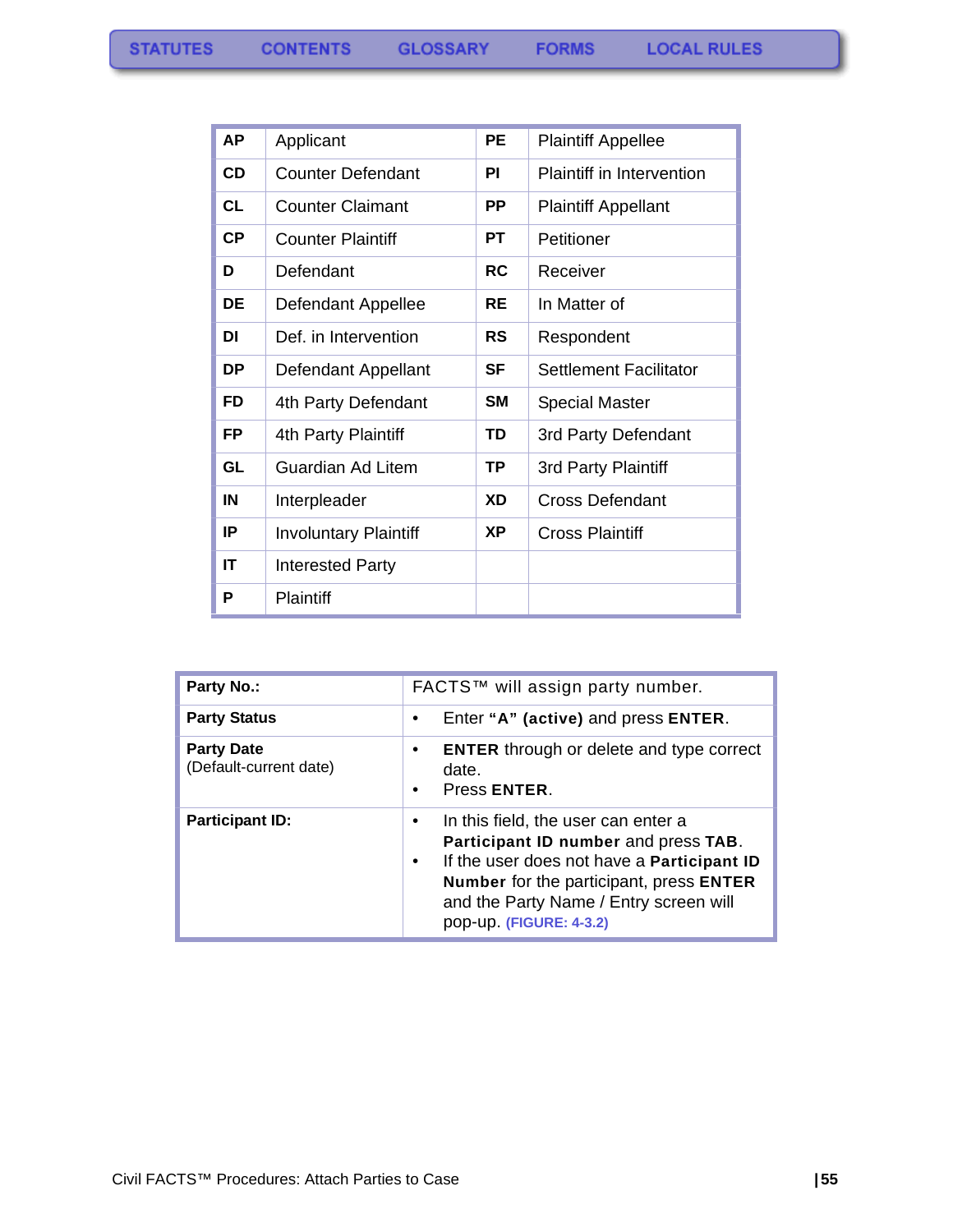| <b>Participant Name Entry / Search</b><br>Person? Y              |         |                 |
|------------------------------------------------------------------|---------|-----------------|
|                                                                  |         |                 |
| Last: SMITH<br>First: BROOKE                                     | Middle: | Suffix:         |
| Identification: SSN:                                             |         |                 |
| Date of Birth:                                                   | Within  | days            |
| Full: SMITH BROOKE<br>Identification: 1: STATE TRACKING NUMBER   |         |                 |
|                                                                  |         |                 |
| Also Search: Alias and Party Files v Search Type: Case-sensitive |         |                 |
|                                                                  |         | Search<br>Creat |

**Figure 4-3.2:** Party Name Entry / Search



| Person?        | If the Participant is a person, enter Y.<br>If the Participant is a business or<br>governmental entity, enter N.<br>If the participant is a person, the cursor will<br>move to the last name field,<br>If not, the cursor will move to the Full field.<br>٠              |
|----------------|--------------------------------------------------------------------------------------------------------------------------------------------------------------------------------------------------------------------------------------------------------------------------|
| Date of Birth: | Optional                                                                                                                                                                                                                                                                 |
| <b>Full</b>    | If the Participant is not a person, the cursor<br>will automatically move to this field so you<br>can enter the name of the business or<br>state agency.<br>If the Participant is a person, FACTS™ will<br>٠<br>populate this field from the name data<br>entered above. |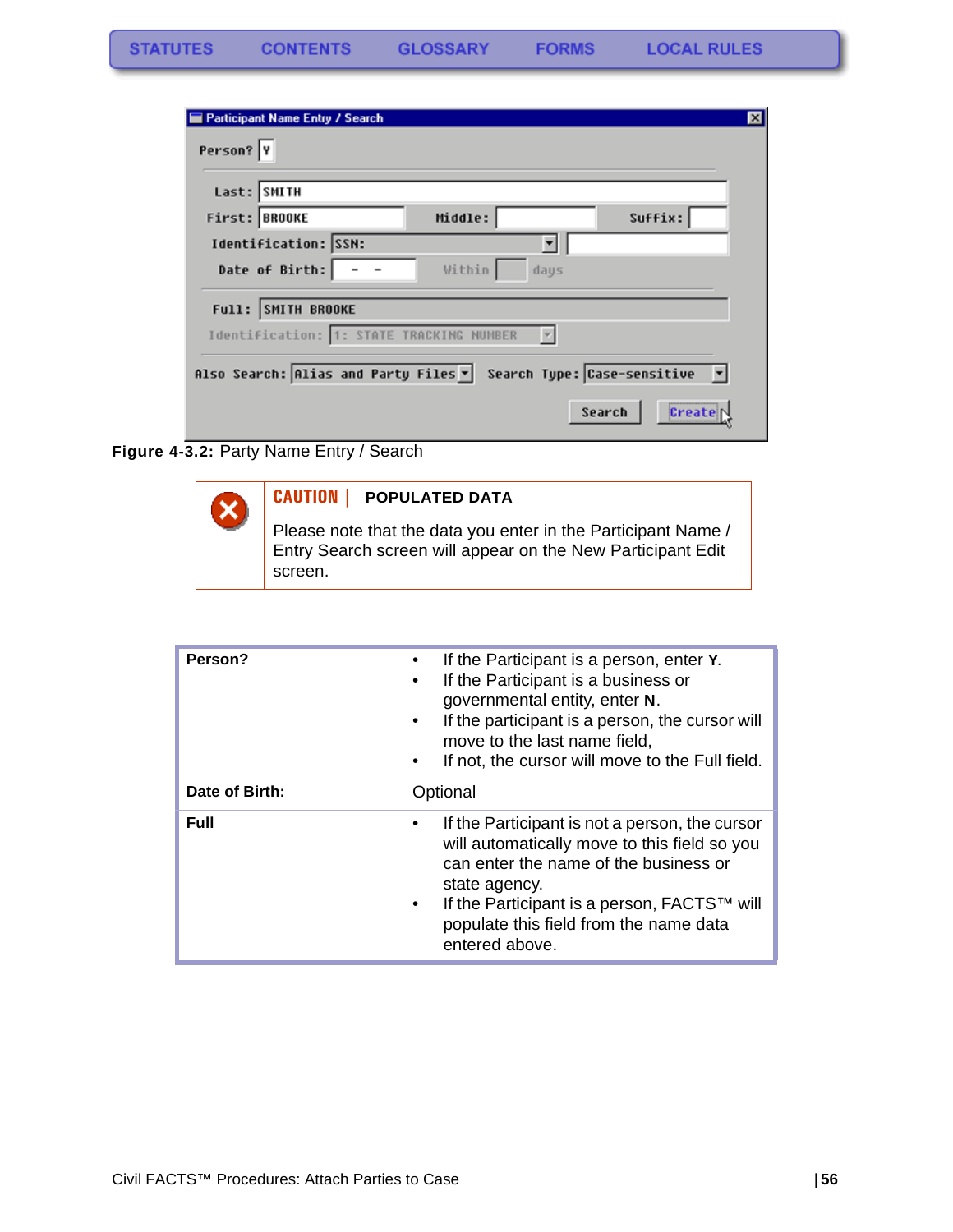#### **STATUTES CONTENTS GLOSSARY FORMS LOCAL RULES**

| <b>Search Button (Optional)</b> | If there is a chance that this participant is<br>٠<br>already in the database (for example, an<br>insurance company, a bank, etc.), click on<br>this button to search.<br>A message box may appear that states:<br>"There are participant(s) on the system<br>who match your criteria. Would you like to<br>choose among them?" Click on the YES<br>button. |
|---------------------------------|-------------------------------------------------------------------------------------------------------------------------------------------------------------------------------------------------------------------------------------------------------------------------------------------------------------------------------------------------------------|
| <b>Create Button</b>            | If there is no chance that this participant is<br>$\bullet$<br>in the database, then click on this button.<br>When this button is clicked, the New<br>٠<br>Participant Edit screen pops-up. (FIGURE:<br>$4 - 3.4$                                                                                                                                           |

#### **Track 1**

| <b>Participant Search Results</b>                       |  |                |            |                  |            |  |
|---------------------------------------------------------|--|----------------|------------|------------------|------------|--|
| The following participants match the given search crit: |  |                |            |                  |            |  |
| <b>Participant Name</b>                                 |  | Part. ID       | <b>SSN</b> | <b>DL Number</b> | <b>DOB</b> |  |
| <b>SMITH BROOKE A</b>                                   |  | <b>Y 32148</b> | 000334444  |                  |            |  |
|                                                         |  |                |            |                  |            |  |

#### **Figure 4-3.3:** Participant Search Results

| <b>Search Results</b> | Highlight the appropriate participant with<br>the arrow keys.<br>Press ENTER to select the matching<br>$\bullet$<br>participant.<br>If search result is negative, FACTS™<br>$\bullet$<br>defaults to the New Participant Edit |
|-----------------------|-------------------------------------------------------------------------------------------------------------------------------------------------------------------------------------------------------------------------------|
|                       | screen. (FIGURE: 4-3.4)                                                                                                                                                                                                       |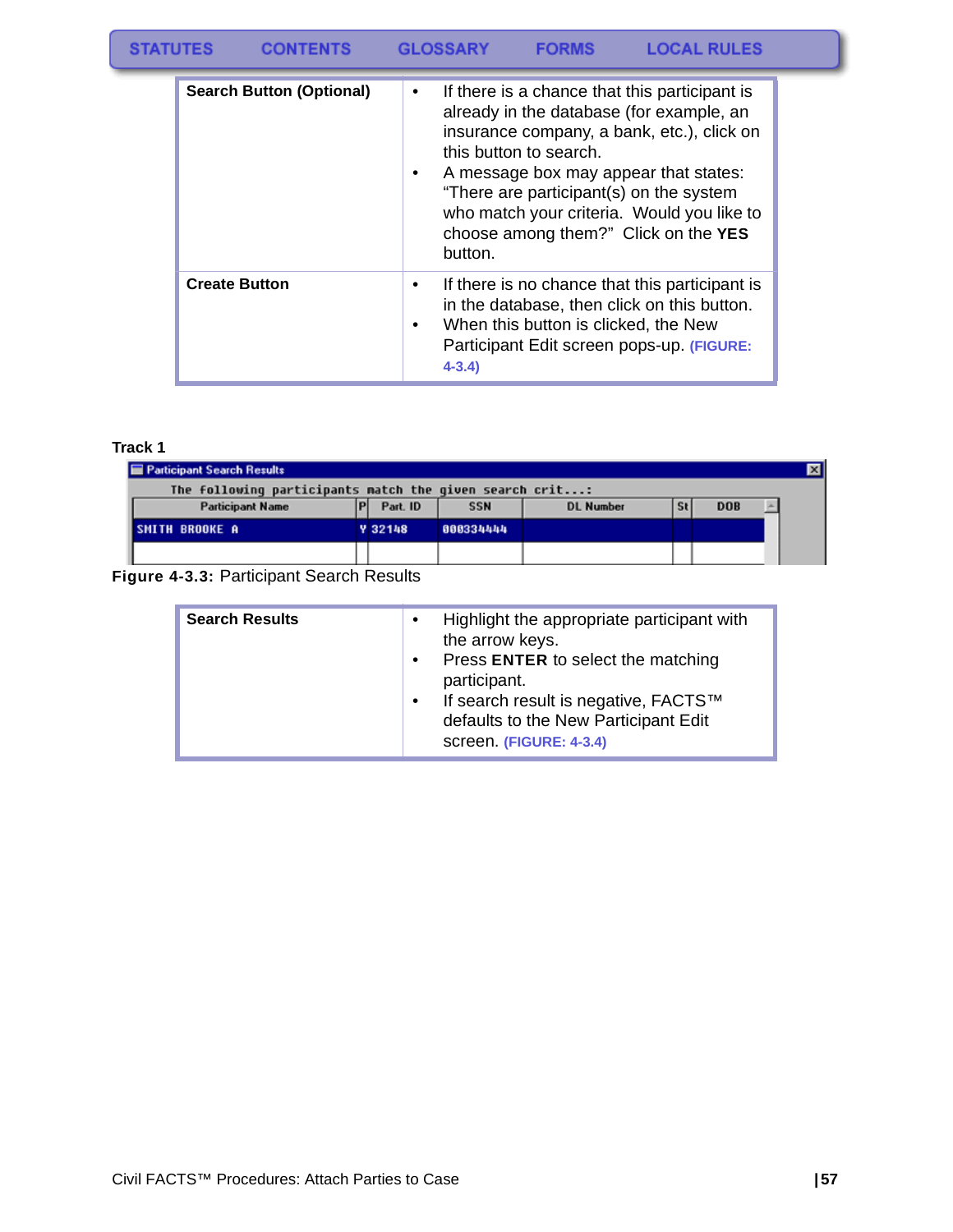**FORMS** 

#### **Track 2**

| New Participant Edit                                                 |                            |           |                      | H <sub>H</sub> |
|----------------------------------------------------------------------|----------------------------|-----------|----------------------|----------------|
|                                                                      | <b>New Participant</b>     | Person? Y |                      |                |
| Last: SMITH                                                          |                            |           | $DB: 86-29-1962$     | $Sex:$ F       |
| First: BROOKE                                                        | Middle:                    | Suffix:   | SSN: 987-65-4321     |                |
| Full: SMITH BROOKE                                                   |                            |           | Drivers License No.: |                |
| -Alternate ID's:                                                     |                            |           |                      |                |
| Address Information:<br>Correspondence Address Type:                 | Delivery Method:           |           |                      |                |
| PT Party Address                                                     | <b>Postal Service</b><br>P |           |                      |                |
| <b>Current Address</b><br>1221 PRINCETON NE<br>ALBUQUERQUE, NM 87106 |                            |           | Edit                 | Continue       |
|                                                                      |                            |           |                      |                |

**Figure 4-3.4:** New Participant Edit

### **CAUTION | POPULATED DATA** x • Please note that the data you entered on the Participant Name / Entry Search screen will appear on this screen in the appropriate fields and does not need to be reentered. • You may **ENTER** through the fields already populated (filled-in).

| Person: | If the Participant is a person, enter Y.<br>If the Participant is a business or<br>governmental entity, enter N. |
|---------|------------------------------------------------------------------------------------------------------------------|
| Last:   | Enter the person's last name.                                                                                    |
| First:  | Enter the person's first name.                                                                                   |
| Middle: | Enter the person's middle name.                                                                                  |
| Suffix: | This field supports the entry of suffixes such<br>as: JR, SR, III, MD, PHD, etc.                                 |
| DOB:    | Enter Date of Birth if available.                                                                                |
| Sex:    | Enter <b>F</b> for female or <b>M</b> for male if the data<br>is available.                                      |
| SSN:    | Enter the participant's social security<br>number if available.                                                  |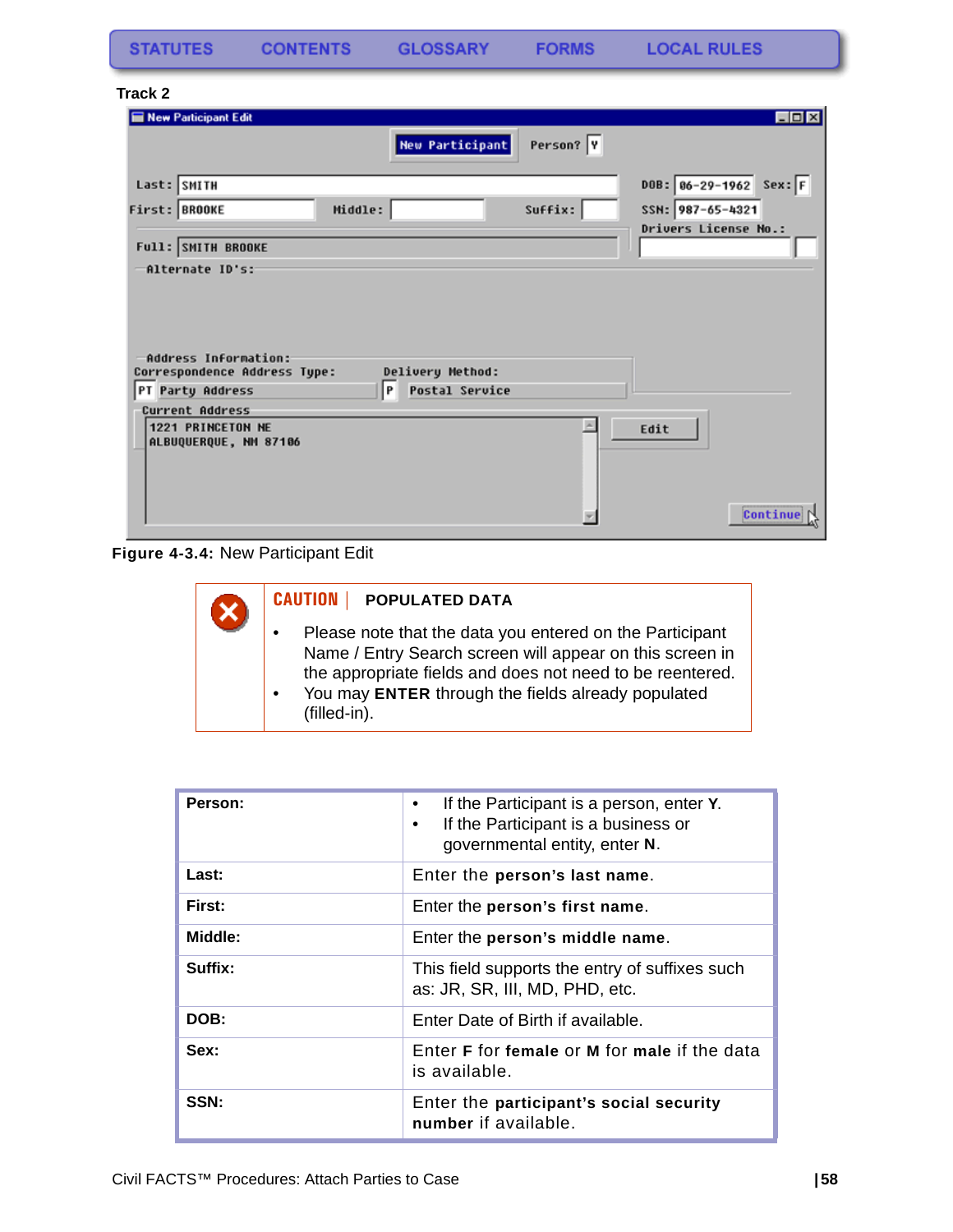| <b>STATUTES</b> | CONTENTS                    | GLOSSARY             | <b>FORMS</b> | <b>LOCAL RULES</b>                       |  |
|-----------------|-----------------------------|----------------------|--------------|------------------------------------------|--|
|                 | <b>Drivers License No.:</b> | number if available. |              | Enter the participant's driver's license |  |

| Address Information:<br>Correspondence Address Type:<br>$\mathsf P$<br>PT Party Address | Delivery Method:<br><b>Postal Service</b> |          |
|-----------------------------------------------------------------------------------------|-------------------------------------------|----------|
| <b>Current Address</b><br>1221 PRINCETON NE                                             |                                           |          |
| ALBUQUERQUE, NM 87106                                                                   |                                           | Edit     |
|                                                                                         |                                           |          |
|                                                                                         |                                           |          |
|                                                                                         |                                           | Continue |
|                                                                                         |                                           |          |



| <b>PT</b> (Party Address) is the most frequent<br>$\bullet$<br>choice.<br>This indicates the address where notices<br>$\bullet$<br>are sent. |
|----------------------------------------------------------------------------------------------------------------------------------------------|
|----------------------------------------------------------------------------------------------------------------------------------------------|



#### **CAUTION | CORRESPONDENCE ADDRESS TYPE**

If this field is left blank, then any notices that are generated will not have addresses.

| <b>CODE</b> | <b>DESCRIPTION</b>      | <b>CODE</b> | <b>DESCRIPTION</b>        |
|-------------|-------------------------|-------------|---------------------------|
| AG          | <b>Attorney Address</b> | HО          | Home Address              |
| BU          | <b>Business Address</b> | PТ          | Party Address             |
| EМ          | <b>Employer Address</b> | RL          | <b>Relative's Address</b> |

| <b>Delivery Method:</b>                      |                                                                                                                                                          |
|----------------------------------------------|----------------------------------------------------------------------------------------------------------------------------------------------------------|
| <b>Current Address Edit</b><br><b>Button</b> | Click on the <b>EDIT</b> button to type address<br>$\bullet$<br>information.<br>The New Participant Address Entry / Edit<br>will pop-up. (FIGURE: 4-3.6) |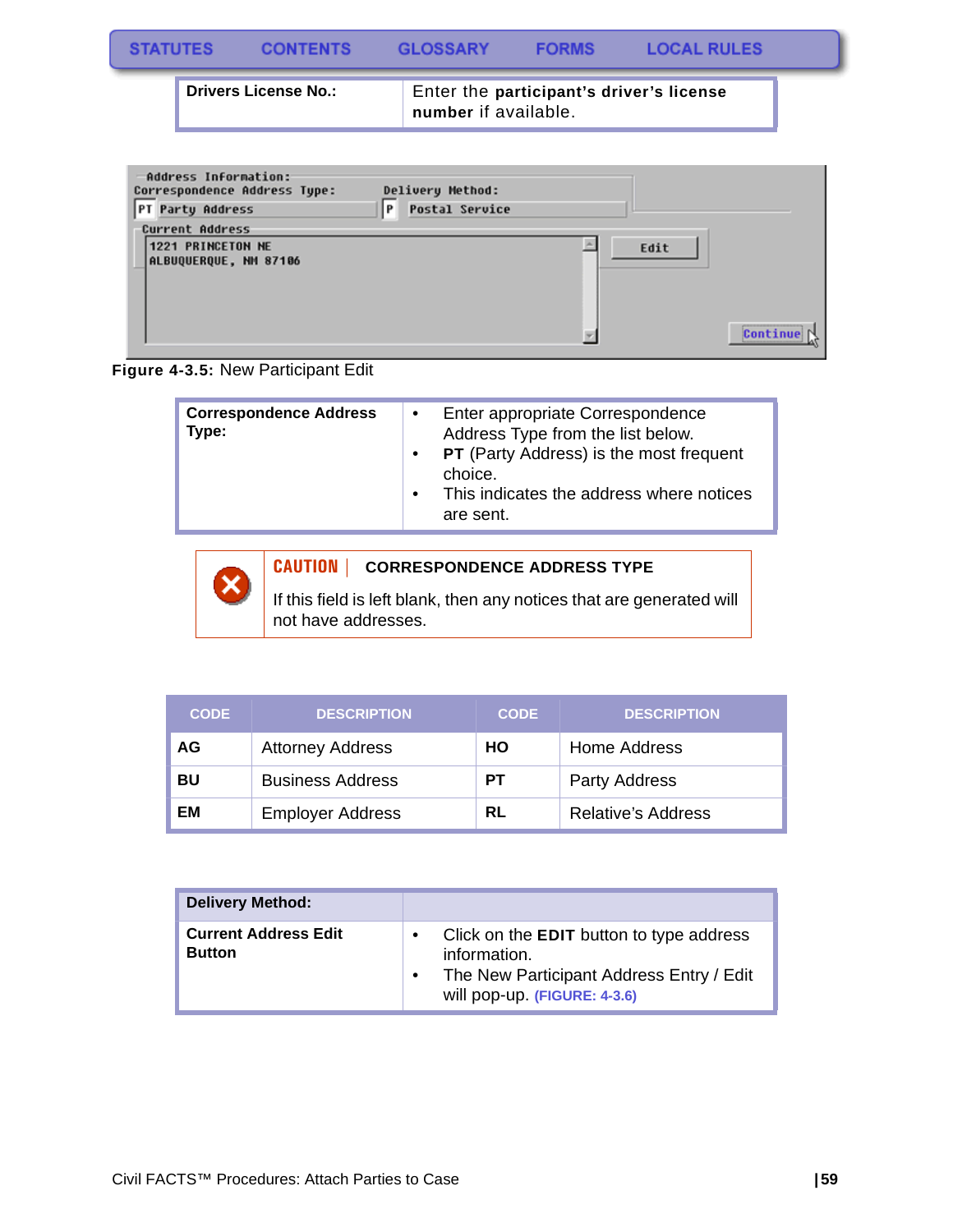

#### **CAUTION | CURRENT ADDRESS**

Please note the information indicated under Current Address is where notices get mailed.

| New Participant Address Entry / Edit |                                                          | <b>LDX</b>  |
|--------------------------------------|----------------------------------------------------------|-------------|
|                                      | New Participant: SMITH BROOKE                            |             |
|                                      | Correspondence Address Type: PT Party Address            | Restricted? |
|                                      | Line 1: 1221 PRINCETON NE                                | Mail Drop:  |
| Line 2:                              |                                                          |             |
| Line 3:                              |                                                          |             |
|                                      | City: ALBUQUERQUE                                        |             |
| Town./Municip.:                      | Business Phone (505) 841-1234                            |             |
| State: NM                            | <b>NEW MEXICO</b>                                        |             |
| Zip Code: 87106-                     |                                                          |             |
| County:                              |                                                          |             |
| Country:                             |                                                          |             |
|                                      |                                                          |             |
| $E-mail:$                            |                                                          |             |
| Web Page URL:                        |                                                          |             |
| Misc.:                               |                                                          |             |
|                                      |                                                          |             |
| <b>Current From:</b>                 | Entry Date: 03-05-2002<br>to<br>$\overline{\phantom{a}}$ | Continue    |

**Figure 4-3.6:** New Participant Address Entry / Edit

| <b>Restricted:</b>     | Enter Y for yes, or N for no.                                                                                                           |  |
|------------------------|-----------------------------------------------------------------------------------------------------------------------------------------|--|
| Line $1:$ /Line $2:$   | Enter the Participant's street address.                                                                                                 |  |
| City:                  | Enter the Participant's city.                                                                                                           |  |
| State:                 | Enter the Participant's state.                                                                                                          |  |
| <b>Zip Code:</b>       | Enter the Participant's zip code.                                                                                                       |  |
| <b>Business Phone:</b> | Enter the Participant's business phone if<br>available.                                                                                 |  |
| <b>Current From:</b>   |                                                                                                                                         |  |
| <b>Entry Date:</b>     |                                                                                                                                         |  |
| <b>Continue Button</b> | Click on the <b>CONTINUE</b> button.<br>٠<br>FACTS™ will return you to the New<br>$\bullet$<br>Participant Edit screen. (FIGURE: 4-3.7) |  |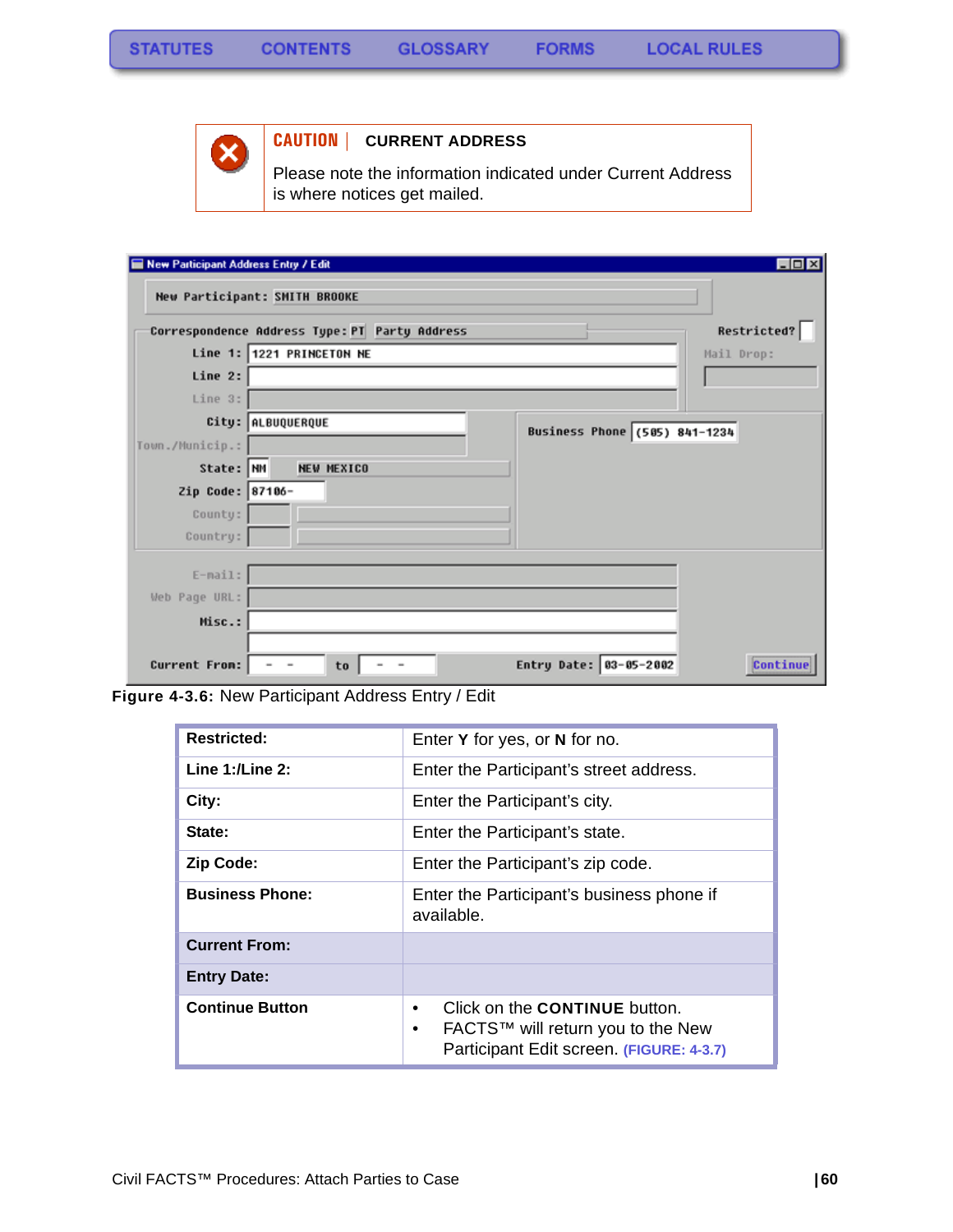| Address Information:<br>Correspondence Address Type:<br>PT Party Address | Delivery Method:<br><b>Postal Service</b><br>P |      |          |
|--------------------------------------------------------------------------|------------------------------------------------|------|----------|
| <b>Current Address</b><br>1221 PRINCETON NE<br>ALBUQUERQUE, NM 87106     |                                                | Edit |          |
|                                                                          |                                                |      | Continue |

<span id="page-62-0"></span>**Figure 4-3.7:** New Participant Edit Screen

| Continue Button | Click on the <b>CONTINUE</b> button.<br>FACTS™ will return you to the Party<br>Names screen (FIGURE: 4-3.8) |
|-----------------|-------------------------------------------------------------------------------------------------------------|
|-----------------|-------------------------------------------------------------------------------------------------------------|

| Edit<br>Participant ID:<br><b>SHITH BROOKE</b>          |                             |
|---------------------------------------------------------|-----------------------------|
| Person?  Y<br>Last Name: SMITH                          |                             |
| First: BROOKE                                           | Middle:<br>Suffix:          |
| Full Name: SMITH BROOKE                                 |                             |
| Juvenile? N<br>Birth Date: 06-29-1962                   | 987-65-4321<br>SSN:         |
| Feet<br>Height:<br>Inches<br>$Sex:$ F                   | Weight:<br>Lbs              |
| Origin:<br>Eye:                                         | Hair:                       |
| Driver License:<br>Ending Date:                         | State:                      |
| Filing Address: PT 1<br>Date of Death:                  | Edit                        |
| Attorney? Y<br>Alias Name? N<br>Edit                    | Military?<br>Edit           |
| Security Required?<br>In Custody?<br><b>Restricted?</b> | Interpreter:                |
|                                                         | This is a new partu<br>Save |

**Figure 4-3.8:** Party Names

| <b>Participant ID:</b>            | Tab twice.<br>٠<br>As a result of tabbing, FACTS™ will fill in<br>the name and personal information fields.<br>Enter through these fields or fill in the<br>information if available.                                                                                                |
|-----------------------------------|--------------------------------------------------------------------------------------------------------------------------------------------------------------------------------------------------------------------------------------------------------------------------------------|
| <b>Filing Address Edit Button</b> | If you have already entered the Participant<br>٠<br>Address, tab past this button or<br>If you want to edit the address or enter an<br>address, click this button and the New<br>Participant Address Entry/Edit screen will<br>pop-up.<br>Follow the directions above to enter data. |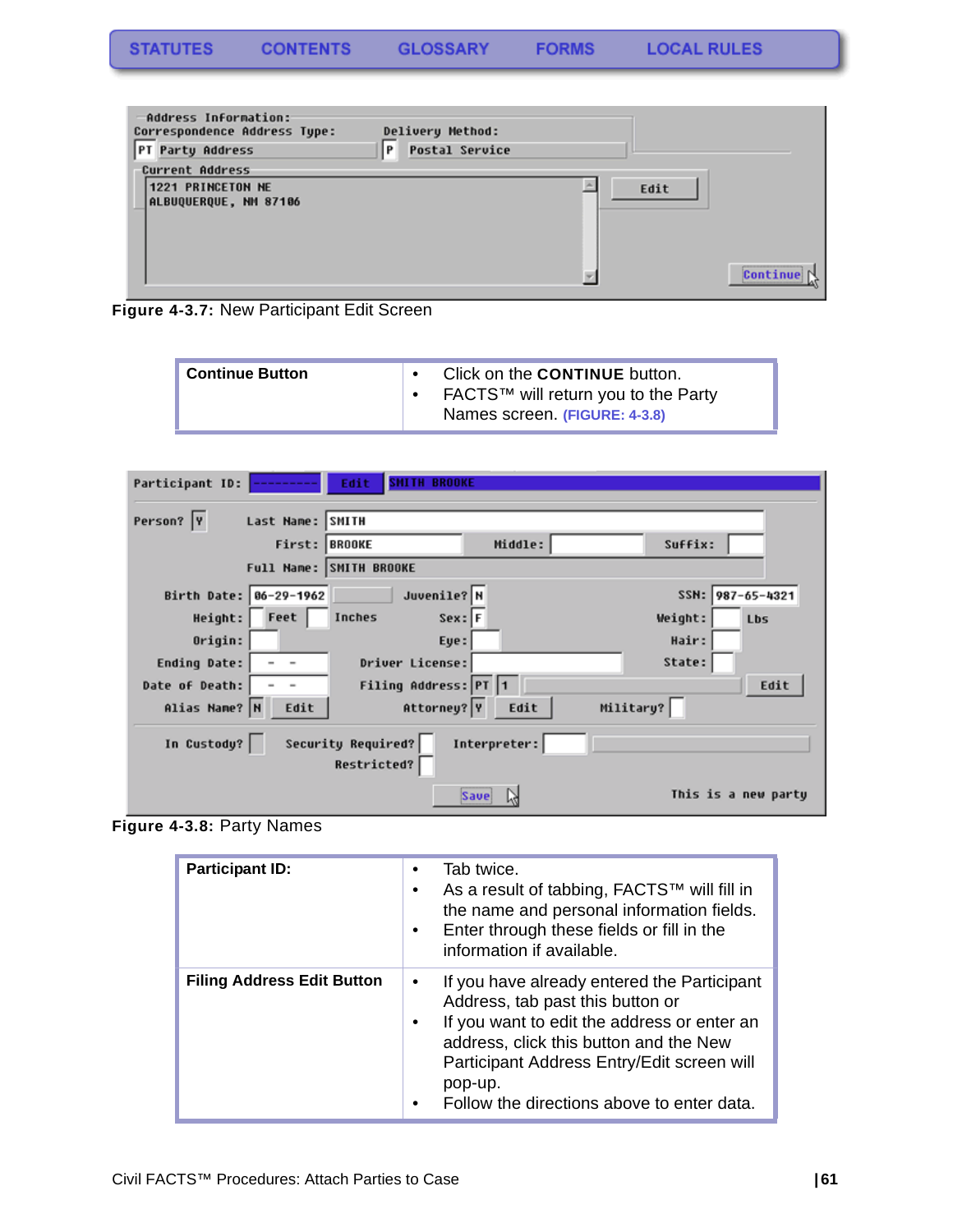| <b>STATUTES</b> | <b>CONTENTS</b>                | GI OSSARY              | <b>FORMS</b>                          | <b>LOCAL RULES</b>                                                                         |  |
|-----------------|--------------------------------|------------------------|---------------------------------------|--------------------------------------------------------------------------------------------|--|
|                 | <b>Alias Name? Edit Button</b> | <b>(FIGURE: 4-3.9)</b> | the Party Aliases screen will pop-up. | If answer is no, then tab past this button,<br>If answer is yes, then click the button and |  |

| Party Aliases                            |                                  |            |            | <b>EDX</b>   |
|------------------------------------------|----------------------------------|------------|------------|--------------|
| Participant ID:<br>Edit                  | <b>SMITH BROOKE</b>              |            |            |              |
| <b>Alias Name</b>                        |                                  | Alias Type | <b>DBA</b> | <b>DOB</b>   |
| <b>FOUNG BROOKE</b>                      |                                  | F.K.A.     | N          |              |
|                                          |                                  |            |            |              |
|                                          |                                  |            |            |              |
|                                          |                                  |            |            |              |
|                                          |                                  |            |            |              |
| п                                        |                                  |            |            |              |
|                                          |                                  |            |            | Save Aliases |
| Doing Business As? N<br>Last Name: YOUNG |                                  |            |            |              |
|                                          | Middle:<br>First: BROOKE         |            |            | Suffix:      |
|                                          | Full: YOUNG BROOKE               |            |            |              |
| <b>Birth Date</b>                        | SSN:<br>$\overline{\phantom{a}}$ |            |            |              |
| Driver License No.:                      |                                  | State:     |            |              |
| Alias Type: F                            | F.K.A.                           |            |            | Done Editing |
|                                          |                                  |            |            |              |

**Figure 4-3.9:** Party Aliases

|                                                 | Press F2 key to add a new alias.                                                                                                                                                   |
|-------------------------------------------------|------------------------------------------------------------------------------------------------------------------------------------------------------------------------------------|
| <b>Doing Business As?</b><br>(Default-N for No) | If the answer is yes, enter <b>Y</b> and the cursor<br>$\bullet$<br>will move to the Full Name field.<br>If the answer is no, the cursor will move to<br>٠<br>the Last Name field. |
| <b>Last Name:</b>                               | Enter the alias last name.                                                                                                                                                         |
| <b>First Name:</b>                              | Enter the alias first name.                                                                                                                                                        |
| <b>Middle Name:</b>                             | Enter the alias middle name if there is one.                                                                                                                                       |
| Suffix:                                         | Enter the alias suffix if there is one.                                                                                                                                            |
| Full                                            | If the alias is a person, this field will<br>٠<br>populate automatically.<br>If you entered Y in the "Doing Business"<br>As" field, enter the name of the business.                |
| <b>Birth Date</b>                               | Enter the alias birth date if one exists.                                                                                                                                          |
| SSN:                                            | Enter the alias social security number if one<br>exists.                                                                                                                           |
| <b>Driver's License No.:</b>                    | Enter the alias driver's license number if one<br>exists.                                                                                                                          |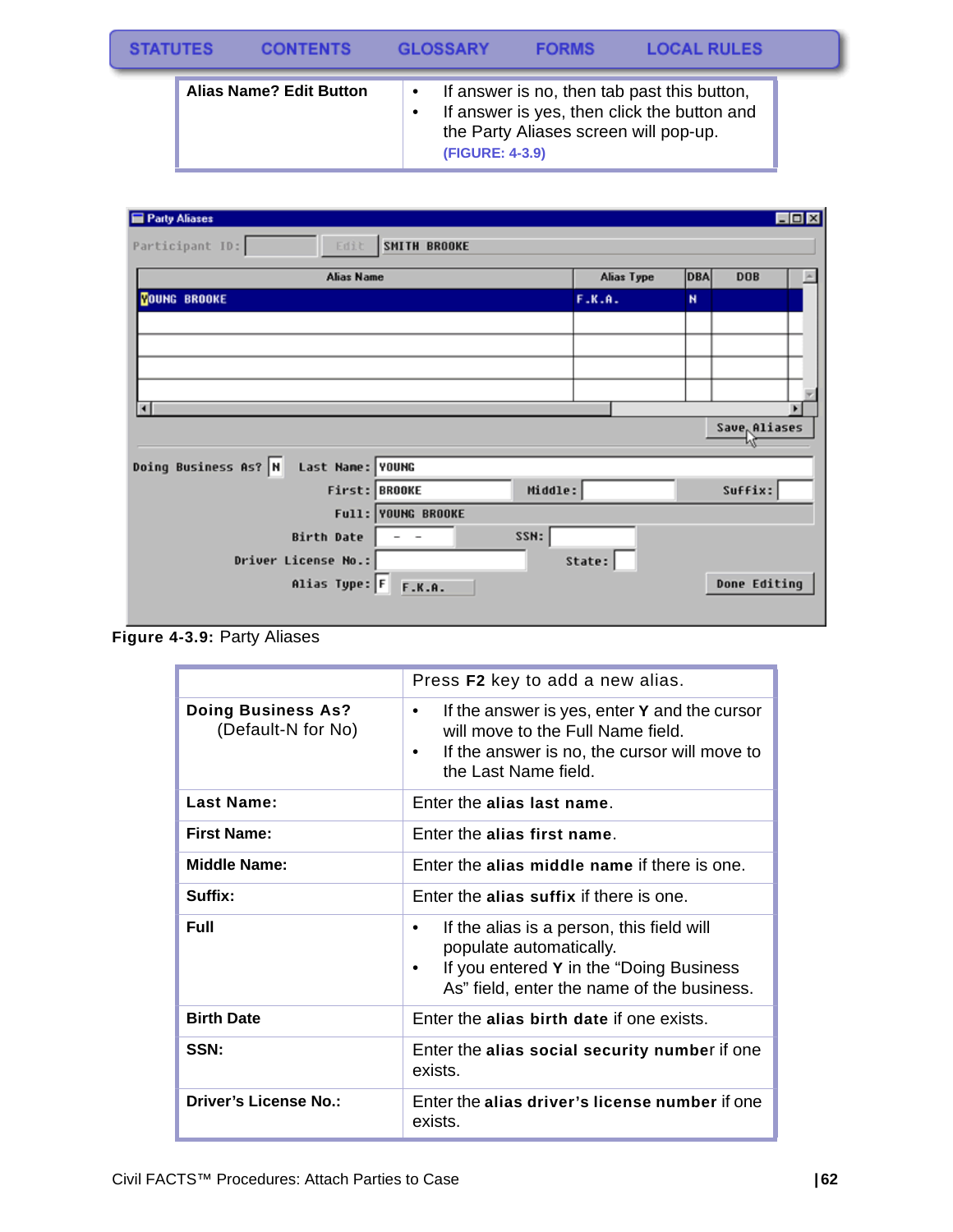#### **STATUTES CONTENTS GLOSSARY FORMS LOCAL RULES**

| State:     | Enter the state of the alias driver's license<br>number, if available. |
|------------|------------------------------------------------------------------------|
| Alias Type | Enter the appropriate code from the following<br>table.                |

| <b>CODE</b> | <b>TYPE</b> | <b>DESCRIPTION</b> |
|-------------|-------------|--------------------|
| А           | AKA         | Also known as      |
| F           | FKA         | Formerly known as  |
|             | NKA         | Now known as       |
|             | NRN         | On behalf of       |

| Party Aliases                            |                     |            |     |                           | EDX |
|------------------------------------------|---------------------|------------|-----|---------------------------|-----|
| Participant ID:<br>Edit.                 | <b>SMITH BROOKE</b> |            |     |                           |     |
| <b>Alias Name</b>                        |                     | Alias Type | DBA | <b>DOB</b>                |     |
| <b>NOUNG BROOKE</b>                      |                     | F.K.A.     | N   |                           |     |
|                                          |                     |            |     |                           |     |
|                                          |                     |            |     |                           |     |
|                                          |                     |            |     |                           |     |
|                                          |                     |            |     |                           |     |
| $\blacksquare$                           |                     |            |     |                           |     |
|                                          |                     |            |     | Save <sub>r</sub> Aliases |     |
| Doing Business As? N<br>Last Name: YOUNG |                     |            |     |                           |     |
| First: BROOKE                            | Middle:             |            |     | Suffix:                   |     |
|                                          | Full: YOUNG BROOKE  |            |     |                           |     |
| <b>Birth Date</b>                        | :SSN:               |            |     |                           |     |
| Driver License No.:                      |                     | State:     |     |                           |     |
| Alias Type: F                            | F.K.A.              |            |     | Done Editing              |     |

**Figure 4-3.10:** Party Aliases

| Click on the <b>DONE EDITING</b> button when<br><b>Done Editing Button</b><br>you have entered ALL the data for that<br>alias.<br>Verify that the data entered on the grid is<br>correct.<br>Press F2 to enter another alias.<br>$\bullet$ |
|--------------------------------------------------------------------------------------------------------------------------------------------------------------------------------------------------------------------------------------------|
|--------------------------------------------------------------------------------------------------------------------------------------------------------------------------------------------------------------------------------------------|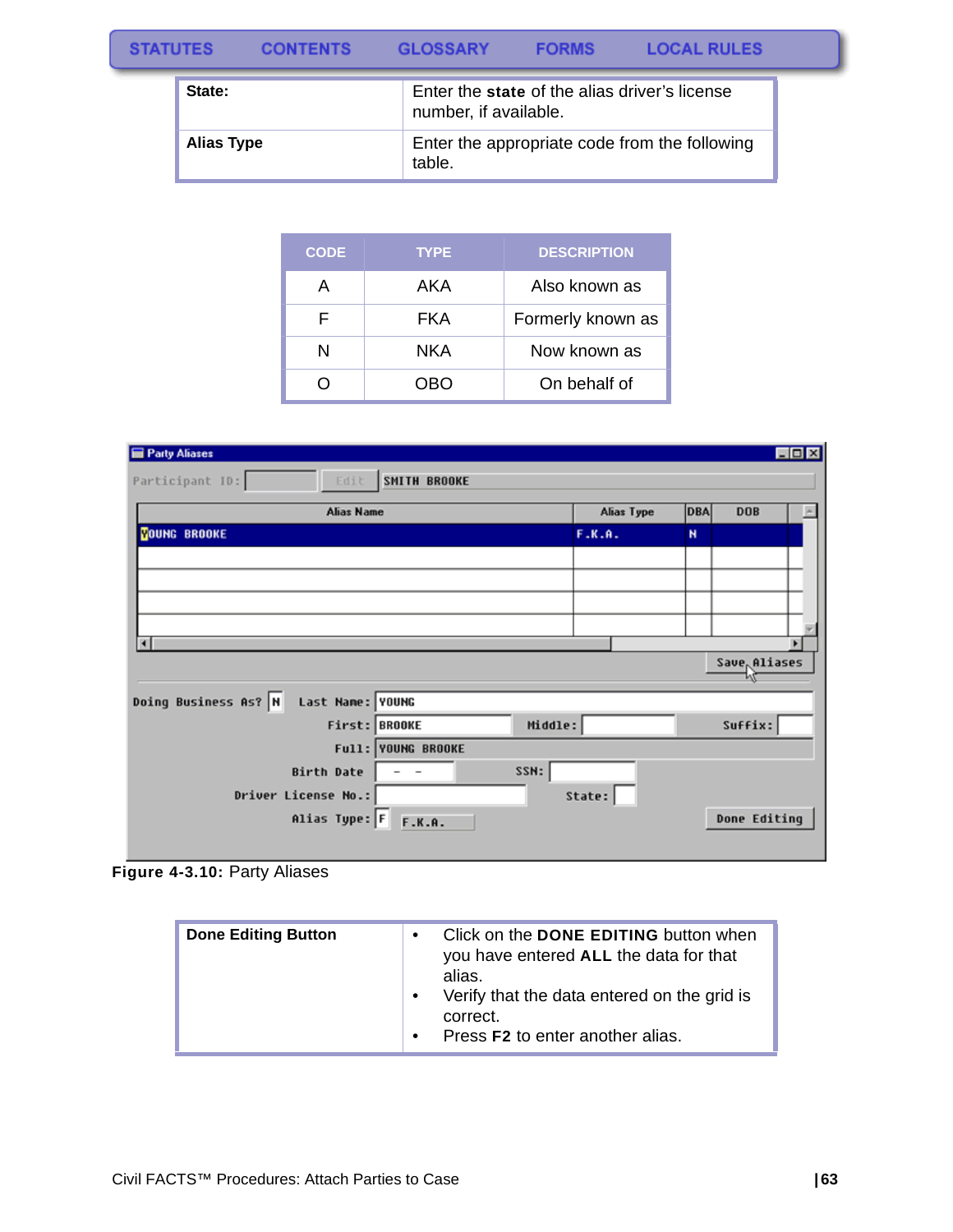| <b>STATUTES</b> | <b>CONTENTS</b>          | <b>GLOSSARY</b>               | <b>FORMS</b> | <b>LOCAL RULES</b>                                                                         |  |
|-----------------|--------------------------|-------------------------------|--------------|--------------------------------------------------------------------------------------------|--|
|                 | <b>Save Alias Button</b> | the data.<br>(FIGURE: 4-3.11) |              | Click the <b>SAVE ALIASES</b> button to save<br>You will return to the Party Names screen. |  |

| <b>Party Names</b>                       |                                          |                                        |           | - 10 B              |
|------------------------------------------|------------------------------------------|----------------------------------------|-----------|---------------------|
| Case Number: 0 0307 CV 0809900053        |                                          | <b>STATE US SMITH B</b>                |           |                     |
| Party Type/No.: D 1                      |                                          | Party Status/Date: A 83-05-2002 ACTIVE |           |                     |
| Participant ID:                          | <b>SHITH BROOKE</b><br>Edit              |                                        |           |                     |
| Person?  Y<br>Last Name: SMITH           |                                          |                                        |           |                     |
|                                          | First: BROOKE                            | Middle:                                | Suffix:   |                     |
|                                          | Full Name: SMITH BROOKE                  |                                        |           |                     |
| Birth Date: 06-29-1962                   | Juvenile? N                              |                                        |           | SSN: 987-65-4321    |
| Height: Feet                             | Inches<br>$Sex:$ F                       |                                        | Weight:   | Lbs                 |
| Origin:                                  | Eye:                                     |                                        | Hair:     |                     |
| Ending Date:<br>$\overline{\phantom{a}}$ | Driver License:                          |                                        | State:    |                     |
| Date of Death:                           | Filing Address: PT 1                     |                                        |           | Edit                |
| Alias Name? N<br>Edit                    | Attorney? Y                              | Edit                                   | Military? |                     |
| In Custody?                              | Security Required?<br><b>Restricted?</b> | Interpreter:                           |           |                     |
|                                          |                                          | Save                                   |           | This is a new party |

**Figure 4-3.11:** Party Names

| <b>Alias Name? Edit Button</b> | <b>TAB</b> past this button                                                                                            |
|--------------------------------|------------------------------------------------------------------------------------------------------------------------|
| <b>Attorney? Edit Button</b>   | To add an attorney for this party, click this<br>button.<br>The Party Attorney Menu screen will pop-<br>up. (FIGURE: ) |

| <b>Party Attorney Menu</b> |
|----------------------------|
|                            |
| Party Attorney Edit        |
| Party Attorney Delete      |
| Party Attorney Uiew        |
|                            |

**Figure 4-3.12:** Party Attorney Menu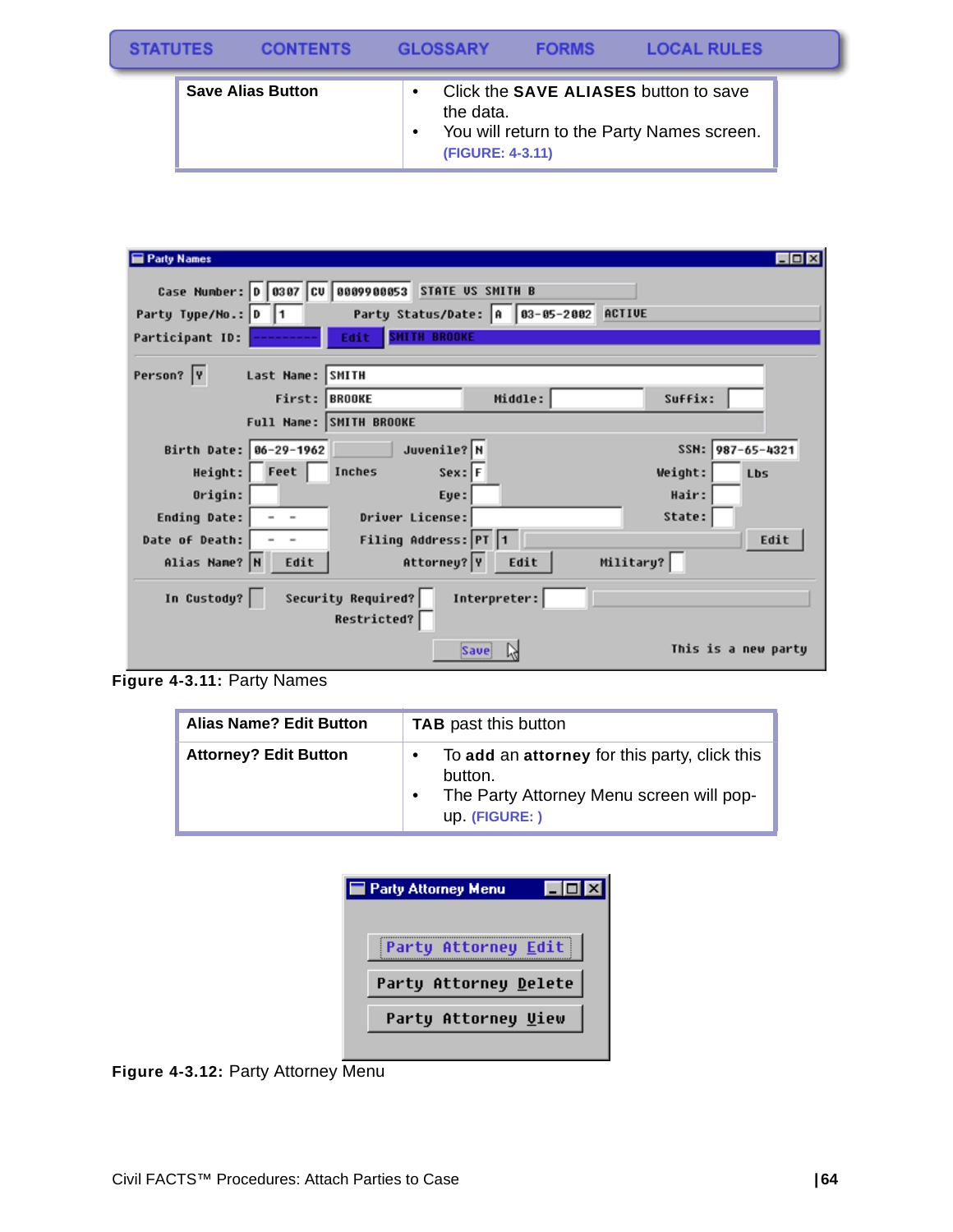| <b>Party Attorney Edit</b> | Click this button to enter a party attorney. |
|----------------------------|----------------------------------------------|
|                            | The Party Attorney Edit screen will then     |
|                            | pop-up. (FIGURE: 4-3.13)                     |

| Party Attorney Edit                                                                                                                                                                                                             |
|---------------------------------------------------------------------------------------------------------------------------------------------------------------------------------------------------------------------------------|
| Case Data<br>Case Number: 0 0307 CV 0009900053 STATE US SMITH B<br>Party Type:<br>D                                                                                                                                             |
| <b>SMITH BROOKE</b><br>Party Number:<br>$1 \vert$                                                                                                                                                                               |
| Attorney Data<br>Attorney Code: F1414<br>RHODES HIERONYMUS JONES TUCKER<br>Attorney Type: PA PRIVATE ATTORNEY<br>Attorney Status:<br>Attorney Inactive (Y/N)? N<br>Party/Attorney Status Date:   - -<br>Contact Attorney (Y/N)? |
| This is a new case                                                                                                                                                                                                              |

**Figure 4-3.13:** Party Attorney Edit

| <b>Case Number</b>   | You MUST ENTER through this field.                                                                                                                                      |
|----------------------|-------------------------------------------------------------------------------------------------------------------------------------------------------------------------|
| <b>Party Type</b>    | You MUST ENTER through this field.                                                                                                                                      |
| <b>Party Number</b>  | You MUST ENTER through this field.                                                                                                                                      |
| <b>Attorney Code</b> | Enter attorney code.<br>Press F1 for a look-up table of attorney<br>$\bullet$<br>names and codes.<br>If party is Pro Se (self-represented),<br>please indicate "PROSE." |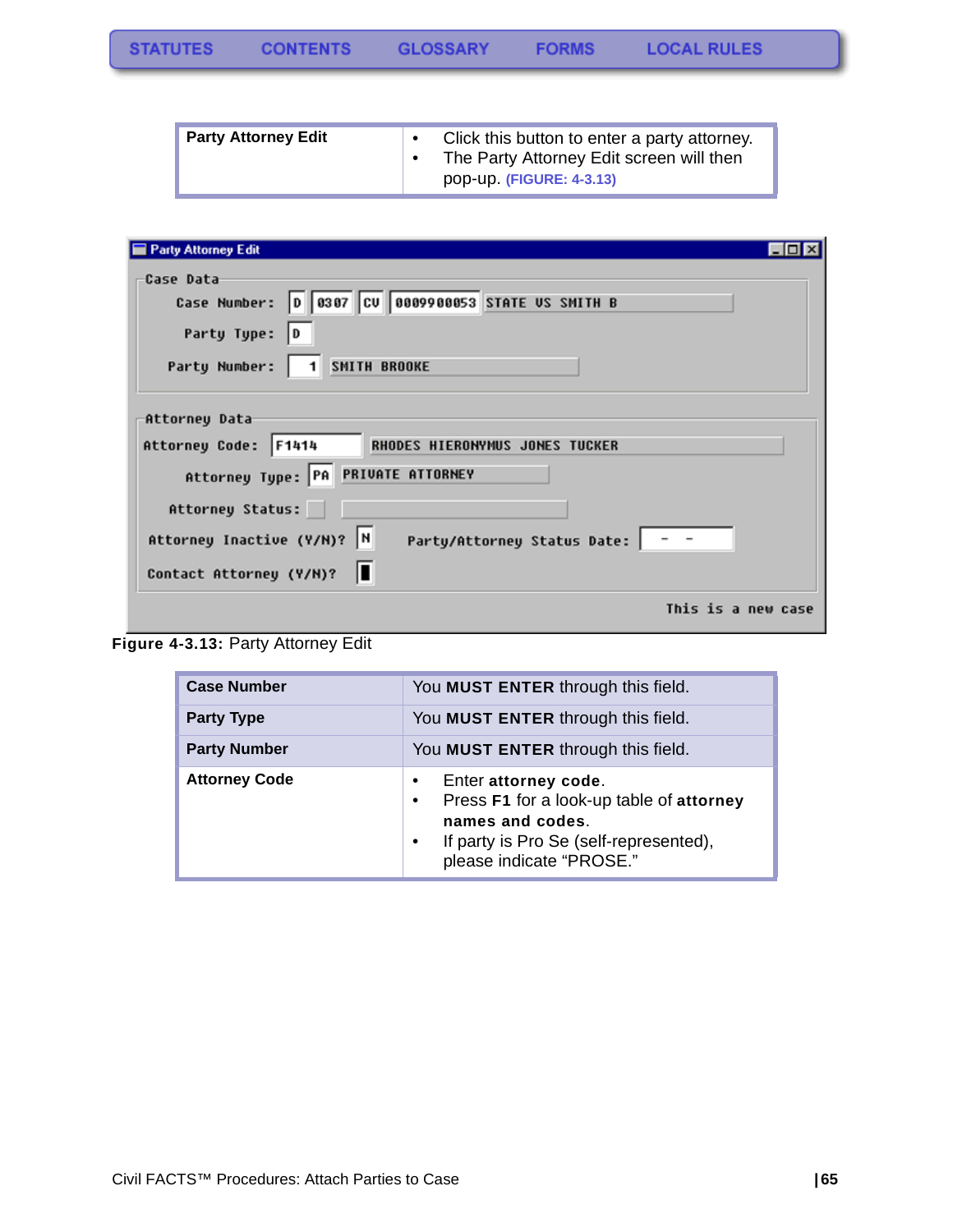| Attorney Select           |                                       |                       |  |
|---------------------------|---------------------------------------|-----------------------|--|
| Attorney Starting Code:   |                                       |                       |  |
| Name to Search For: JONES |                                       |                       |  |
|                           |                                       |                       |  |
| <b>Attorney Code</b>      |                                       |                       |  |
|                           | <b>Name</b>                           | Bin No. $\rightarrow$ |  |
| F1411                     | JONES DAY REAUIS & POGUE              |                       |  |
| F1414                     | <b>RHODES HIERONYMUS JONES TUCKER</b> |                       |  |
| SDJW                      | <b>S. DOUG JONES WITT, A.D.A.</b>     | 061298                |  |

**Figure 4-3.14:** Attorney Select

| Tab through the ATTORNEY STARTING CODE field.<br>٠<br>Type the attorney's last name in the NAME TO SEARCH<br>$\bullet$<br>FOR: field and press ENTER.<br>Highlight the appropriate attorney with the arrow keys and<br>$\bullet$<br>press ENTER. |
|--------------------------------------------------------------------------------------------------------------------------------------------------------------------------------------------------------------------------------------------------|
|                                                                                                                                                                                                                                                  |

| -Attorney Data                                                   |                    |
|------------------------------------------------------------------|--------------------|
| Attorney Code: F1414<br>RHODES HIERONYMUS JONES TUCKER           |                    |
| Attorney Type: PA PRIVATE ATTORNEY                               |                    |
| Attorney Status:                                                 |                    |
| Attorney Inactive (Y/N)?  N<br>Party/Attorney Status Date:   - - |                    |
| Contact Attorney (Y/N)?                                          |                    |
|                                                                  | This is a new case |

**Figure 4-3.15:** Party Attorney Edit

| <b>Attorney Type:</b> | $\bullet$<br>$\bullet$<br>$\bullet$ | Enter the appropriate code from the<br>following list of choices:<br>PA is the code for private attorney.<br>If necessary, use the F1 key to look up the<br>attorney types. |
|-----------------------|-------------------------------------|-----------------------------------------------------------------------------------------------------------------------------------------------------------------------------|
|-----------------------|-------------------------------------|-----------------------------------------------------------------------------------------------------------------------------------------------------------------------------|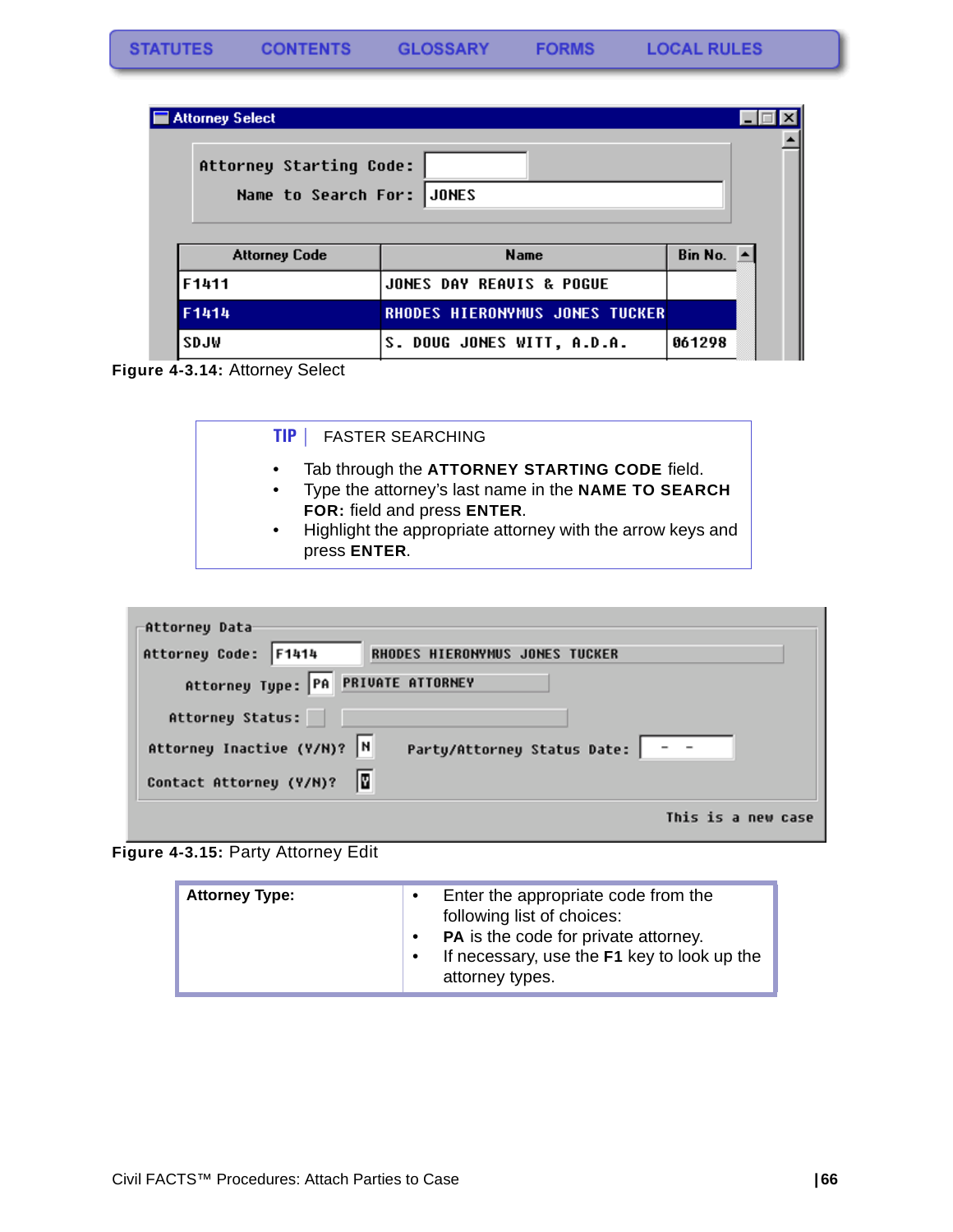| -Attorney Data                                                   |
|------------------------------------------------------------------|
| Attorney Code: F1414<br>RHODES HIERONYMUS JONES TUCKER           |
| Attorney Type: PA PRIVATE ATTORNEY                               |
| Attorney Status:                                                 |
| Attorney Inactive (Y/N)?  N<br>Party/Attorney Status Date:   - - |
| Contact Attorney (Y/N)?                                          |
| This is a new case                                               |



| <b>Attorney Inactive (Y/N)?</b>                |                                                                                                                                                                                                                                                                                                                         |
|------------------------------------------------|-------------------------------------------------------------------------------------------------------------------------------------------------------------------------------------------------------------------------------------------------------------------------------------------------------------------------|
| <b>Party/Attorney Status Date.</b>             |                                                                                                                                                                                                                                                                                                                         |
| <b>Contact Attorney (Y/N)?</b>                 | Enter Y if notices are to be sent to this<br>$\bullet$<br>attorney or<br>N if nothing is to be sent to this attorney.                                                                                                                                                                                                   |
| <b>Press Enter Key</b>                         | Press <b>ENTER</b> while cursor is in the<br>٠<br>Contact Attorney to save the data on this<br>screen.<br>A Message box will pop-up that indicates<br>٠<br>data has been saved.                                                                                                                                         |
| <b>Enter Other Attorneys</b>                   | To enter another attorney, press the <b>ESC</b><br>$\bullet$<br>key once to be taken to the top of the<br>screen.                                                                                                                                                                                                       |
| <b>Go Back to Party Names</b><br><b>Screen</b> | To exit the Attorney Names screen, press<br>٠<br>the <b>ESC</b> key twice. You will return to the<br>Party Attorney Menu screen.<br>To close this screen, press the <b>ESC</b> key or<br>٠<br>click on the "X" in the upper right-hand<br>corner. You will return to the Party Names<br><b>screen. (FIGURE: 4-3.17)</b> |

#### **CAUTION | ESCAPE (ESC) KEY**

- Do not press the **ESC** key four times in a row from the Party Attorney Edit screen.
- You will lose the data you entered on the Party Names screen.

x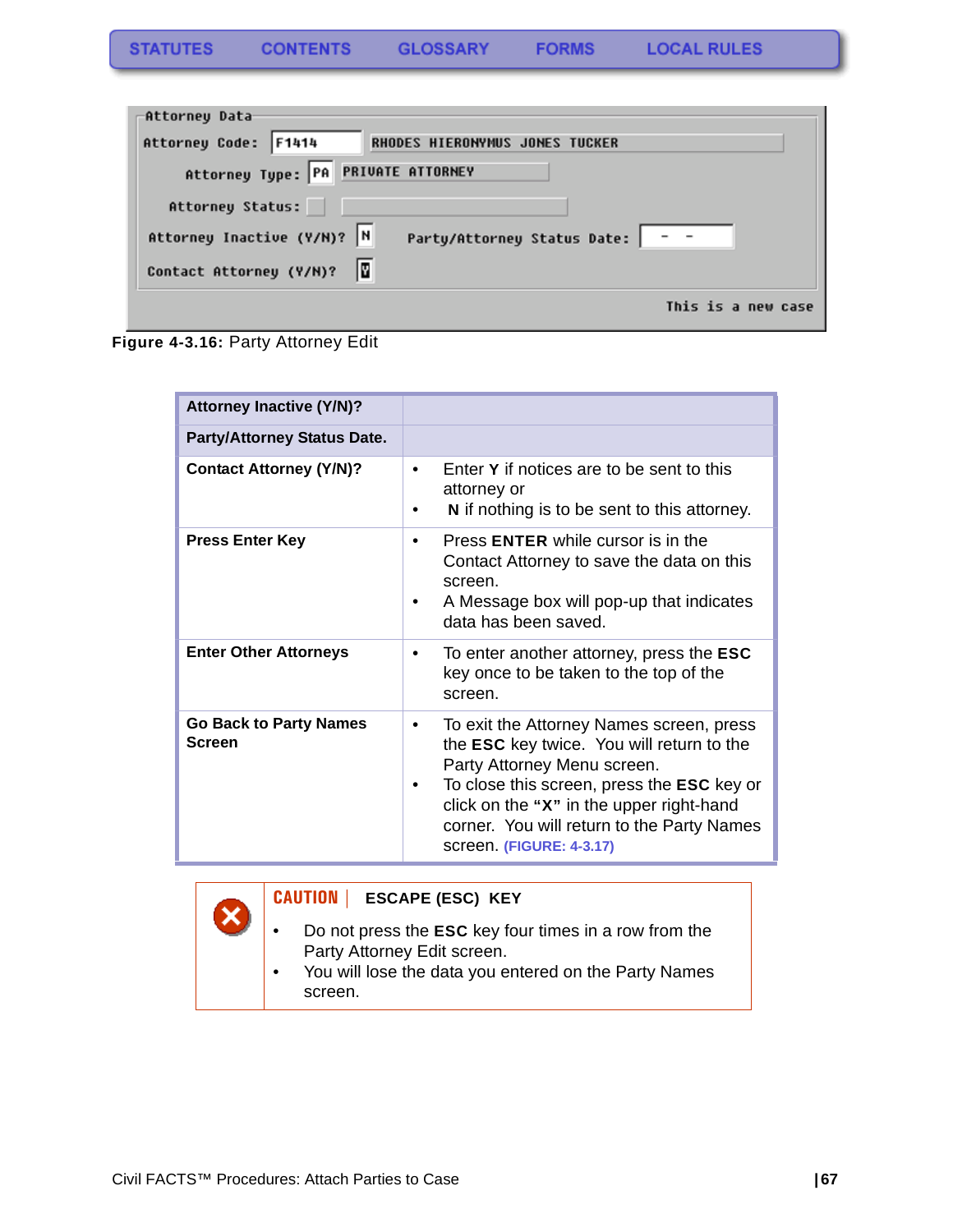| <b>Party Names</b>     |                                             |                                   |           | <b>LOK</b>          |
|------------------------|---------------------------------------------|-----------------------------------|-----------|---------------------|
|                        | Case Number: 0 0307 CV 0009900053           | <b>STATE US SMITH B</b>           |           |                     |
| Party Type/No.: D 1    |                                             | Party Status/Date: A   03-05-2002 | ACTIVE    |                     |
| Participant ID:        | <b>SMITH BROOKE</b><br>Edit.                |                                   |           |                     |
|                        |                                             |                                   |           |                     |
| Person?  Y             | Last Name: SMITH                            |                                   |           |                     |
|                        | First: BROOKE                               | Middle:                           | Suffix:   |                     |
|                        | Full Name: SMITH BROOKE                     |                                   |           |                     |
| Birth Date: 06-29-1962 | Juvenile? N                                 |                                   |           | SSN: 987-65-4321    |
| Height: Feet           | $Sex:$ F<br>Inches                          |                                   | Weight:   | Lbs                 |
| Origin:                | Eye:                                        |                                   | Hair:     |                     |
| Ending Date:           | Driver License:<br>$\overline{\phantom{a}}$ |                                   | State:    |                     |
| Date of Death:         | Filing Address: PT 1                        |                                   |           | Edit                |
| Alias Name? N          | Attorney? Y<br>Edit                         | Edit                              | Military? |                     |
| In Custody?            | Security Required?                          | Interpreter:                      |           |                     |
|                        | <b>Restricted?</b>                          |                                   |           |                     |
|                        |                                             | Save                              |           | This is a new party |

**Figure 4-3.17:** Party Names

| <b>Attorney Edit? Button</b> | Tab past this button to continue.                                           |
|------------------------------|-----------------------------------------------------------------------------|
| <b>Restricted?</b>           | Enter Y for yes, or N for no.                                               |
| <b>Save Button</b>           | Tab to SAVE button and click button to save<br>and to properly attach data. |

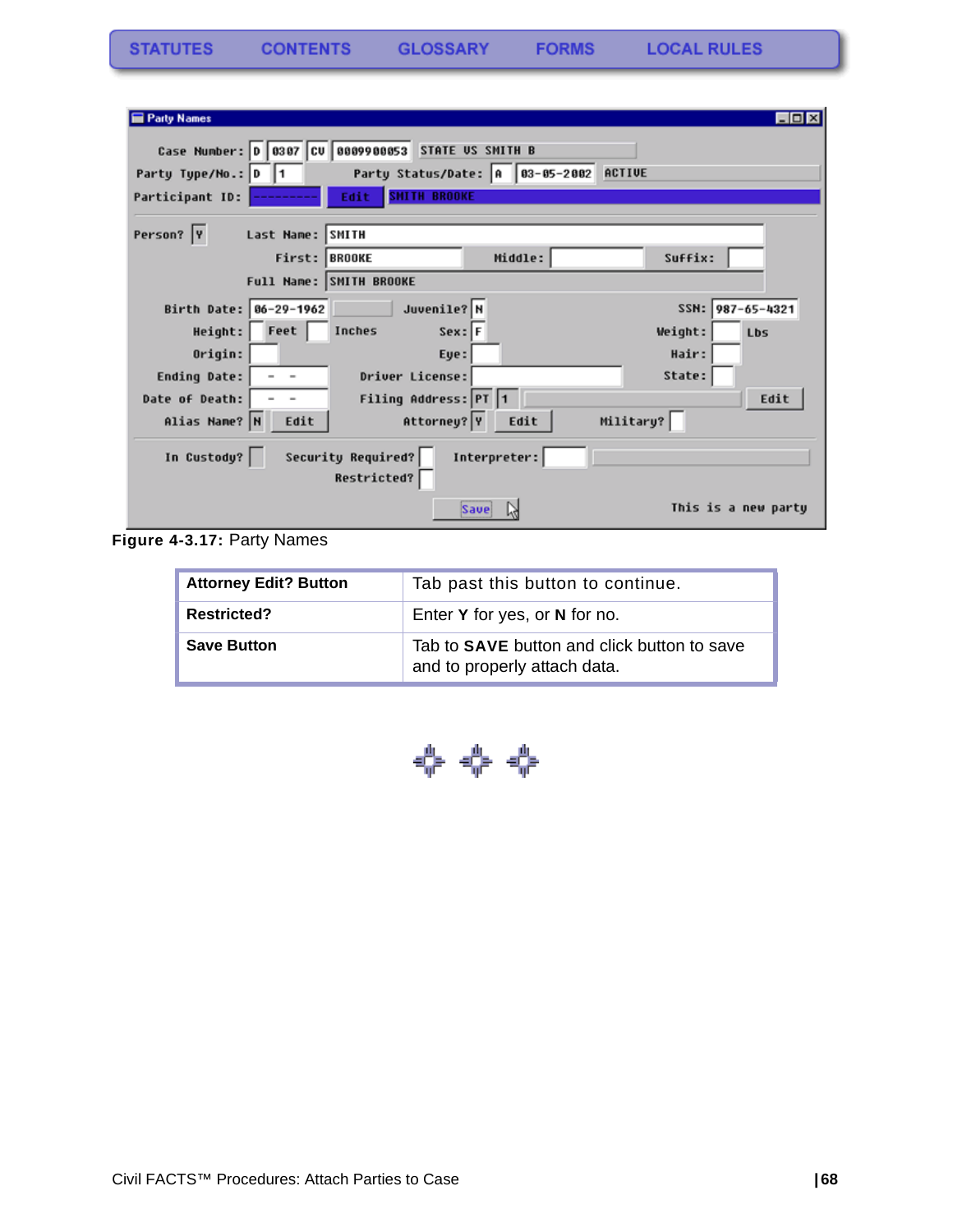## Section 4-4: Entering a Civil Complaint/Petition

The Civil Complaint/Petition screen is used to open and close civil complaints.

- **MAIN MENU** >
- **CASE MANAGEMENT** >
- **CIVIL COMPLAINT/PETITIONS**. The following screen will appear: **(FIGURE: 4-4.1)**

| $\Box$ o $\times$<br><b>Civil Complaint/Petitions</b>                                                           |  |
|-----------------------------------------------------------------------------------------------------------------|--|
| Case Number: 0 0307 CV 0009900053<br><b>STATE US SMITH B</b>                                                    |  |
| Complaint Date:<br>$03 - 05 - 2002$<br>Complaint Sequence:<br>01<br>1513 OPN: PETITION<br>Complaint Event Code: |  |
| N<br>Jury(Y/N):                                                                                                 |  |
| Identify Party(s)<br>on the event comments? (Y/N):<br>I۷                                                        |  |
| Party? (Y/N):<br>I۷                                                                                             |  |
| I٧<br>Cause of Actions? (Y/N):<br> H<br>Relief Code(s)? (Y/N):                                                  |  |
| <b>Disposition Code:</b>                                                                                        |  |
| Date:                                                                                                           |  |
| Disposition/Judgment Event:                                                                                     |  |
| Judgment Code(s)? (Y/N):                                                                                        |  |
| Related Cases<br>Save<br>À.<br>Updated<br>Bu<br>At 0 :                                                          |  |

**Figure 4-4.1:** Civil Complaint/Petitions

| <b>FIELDS</b>                                     | <b>INSTRUCTIONS</b>                                                                                                                  |
|---------------------------------------------------|--------------------------------------------------------------------------------------------------------------------------------------|
| <b>Case Number:</b><br>(Default last case number) | If you are beginning a new session or need to<br>enter data from a different case, fill in each of<br>the four subfields as follows: |
| Court                                             | Enter D for District Court.                                                                                                          |
| Location                                          | Enter the court location, for example, 101, 202.                                                                                     |
| Category                                          | Enter category, CV.                                                                                                                  |
| <b>Number</b>                                     | Enter case number.                                                                                                                   |
| <b>Complaint Date</b><br>(Default-current date)   | Enter file stamp date.<br>٠<br>Press ENTER.<br>٠                                                                                     |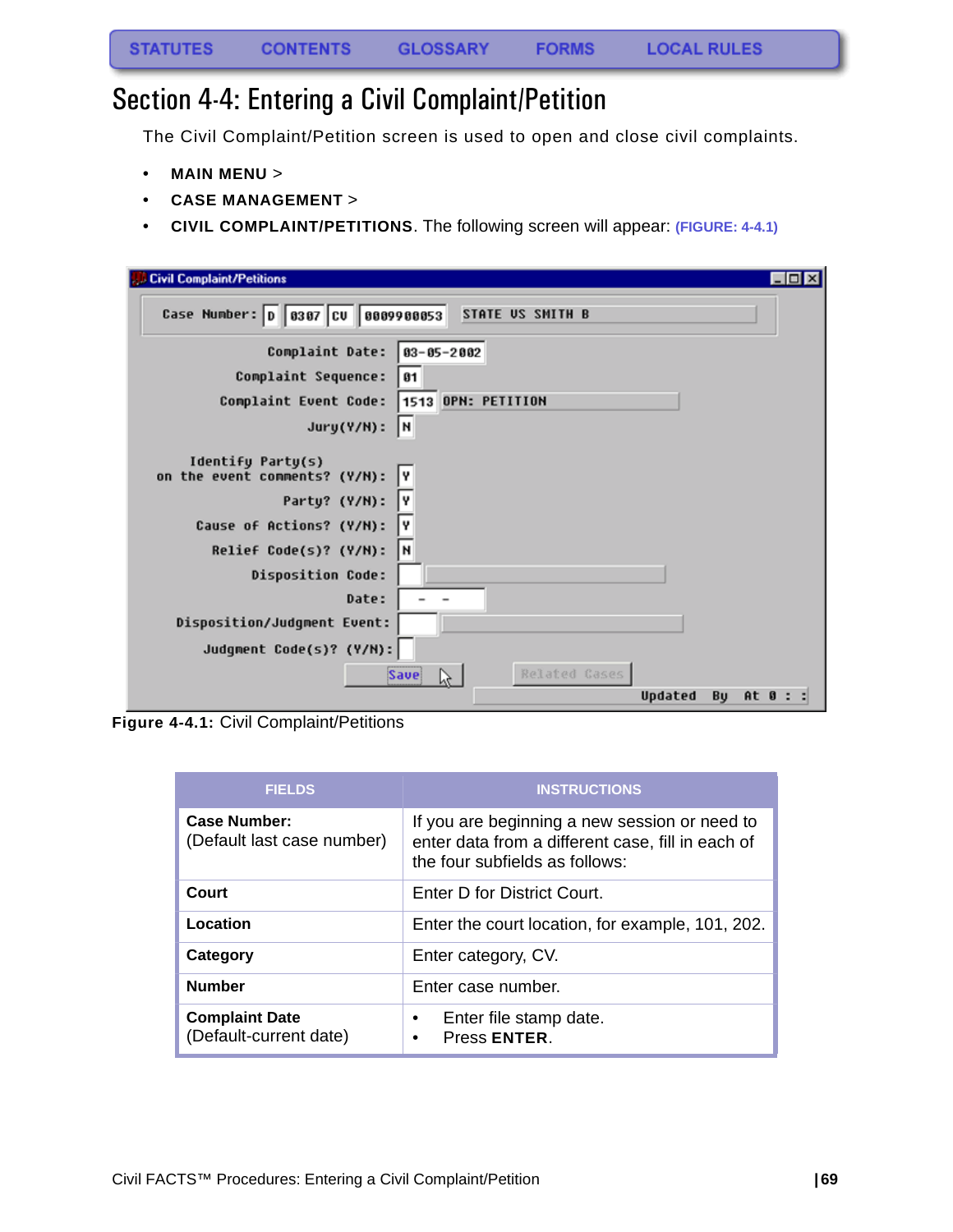CONTENTS GLOSSARY

**FORMS** 

| <b>FIELDS</b>               | <b>INSTRUCTIONS</b>                                                                                                                               |
|-----------------------------|---------------------------------------------------------------------------------------------------------------------------------------------------|
| <b>Complaint Sequence</b>   | Type in the sequence number (how many<br>$\bullet$<br>complaints on this case).<br>If you ENTER through, the number will<br>$\bullet$<br>default. |
| <b>Complaint Event Code</b> | Type in the opening or reopening event code<br>from the list below:                                                                               |

| <b>CODE</b> | <b>DESCRIPTION</b>      | <b>CODE</b> | <b>DESCRIPTION</b>             |
|-------------|-------------------------|-------------|--------------------------------|
| 1500        | <b>OPN: Application</b> | 2502        | RPN: Mandate/Reopen            |
| 1501        | OPN: Change of Venue    | 2504        | RPN: Mtn/Pet to Reopen         |
| 1503        | <b>OPN: Complaint</b>   | 2506        | RPN: Order to Reopen           |
| 1508        | OPN: Misc/Other Open    | 2509        | RPN: Reopen Fee/Paid           |
| 1509        | OPN: Motion (MTN)       | 2510        | RPN: No Fee Paid               |
| 1513        | <b>OPN: Petition</b>    | 2511        | RPN: Reopen/Misc/Other         |
|             |                         | 2512        | RPN: Reopen No Fee<br>Required |

| Jury                                                     | If the plaintiff requests a jury, enter Y for<br>yes.<br>If the plaintiff does not request a jury, enter<br>٠<br>N for no.                                 |
|----------------------------------------------------------|------------------------------------------------------------------------------------------------------------------------------------------------------------|
| <b>Identify Parties on the event</b><br>comments? (Y/N): | Enter Y for yes.                                                                                                                                           |
| Party:                                                   | Enter Y for yes and press ENTER.<br>The Complaint Party Screen will pop-up.<br>(FIGURE: 4-4.2)<br>Complete the following screen as directed<br>٠<br>below. |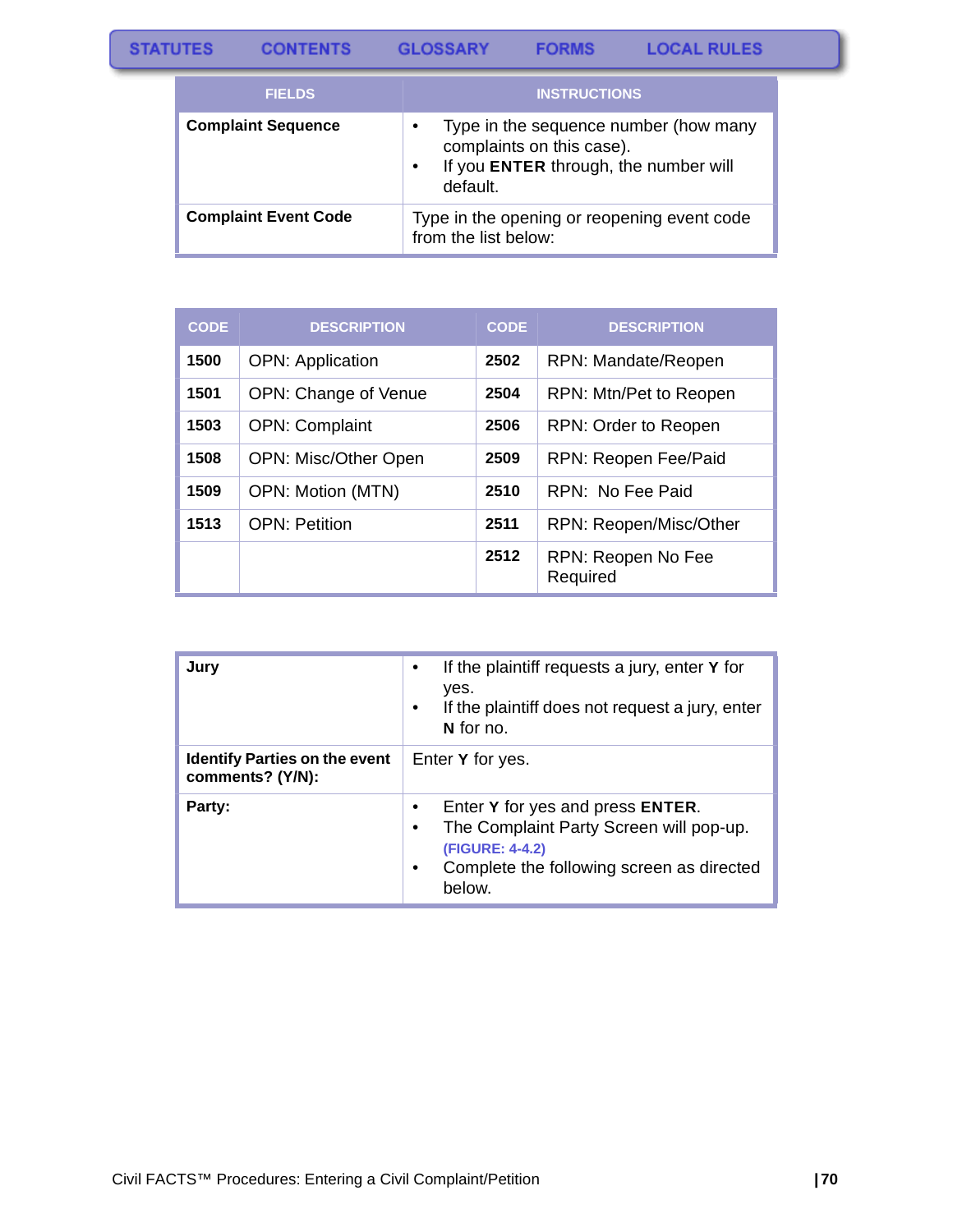

**Figure 4-4.2:** Complaint Party Screen

| <b>Complaint Party Screen</b><br>(Default-any parties<br>already entered.) | Verify that the parties are correct.<br>$\bullet$<br>If you have any missing parties, exit this<br>$\bullet$<br>screen.<br>Go to CASE MANAGEMENT > PARTY<br>$\bullet$<br><b>NAMES</b> and enter missing parties.<br>Delete any parties that do not apply to this<br>$\bullet$<br>complaint.<br>Return to the Complaint Party screen.<br>$\bullet$<br>Press CTRL T to save.<br>$\bullet$<br>You will return to the Civil Complaint/<br>$\bullet$<br>Petitions screen. (FIGURE: 4-4.3) |
|----------------------------------------------------------------------------|--------------------------------------------------------------------------------------------------------------------------------------------------------------------------------------------------------------------------------------------------------------------------------------------------------------------------------------------------------------------------------------------------------------------------------------------------------------------------------------|
|----------------------------------------------------------------------------|--------------------------------------------------------------------------------------------------------------------------------------------------------------------------------------------------------------------------------------------------------------------------------------------------------------------------------------------------------------------------------------------------------------------------------------------------------------------------------------|



**Figure 4-4.3:** Civil Complaint/Petitions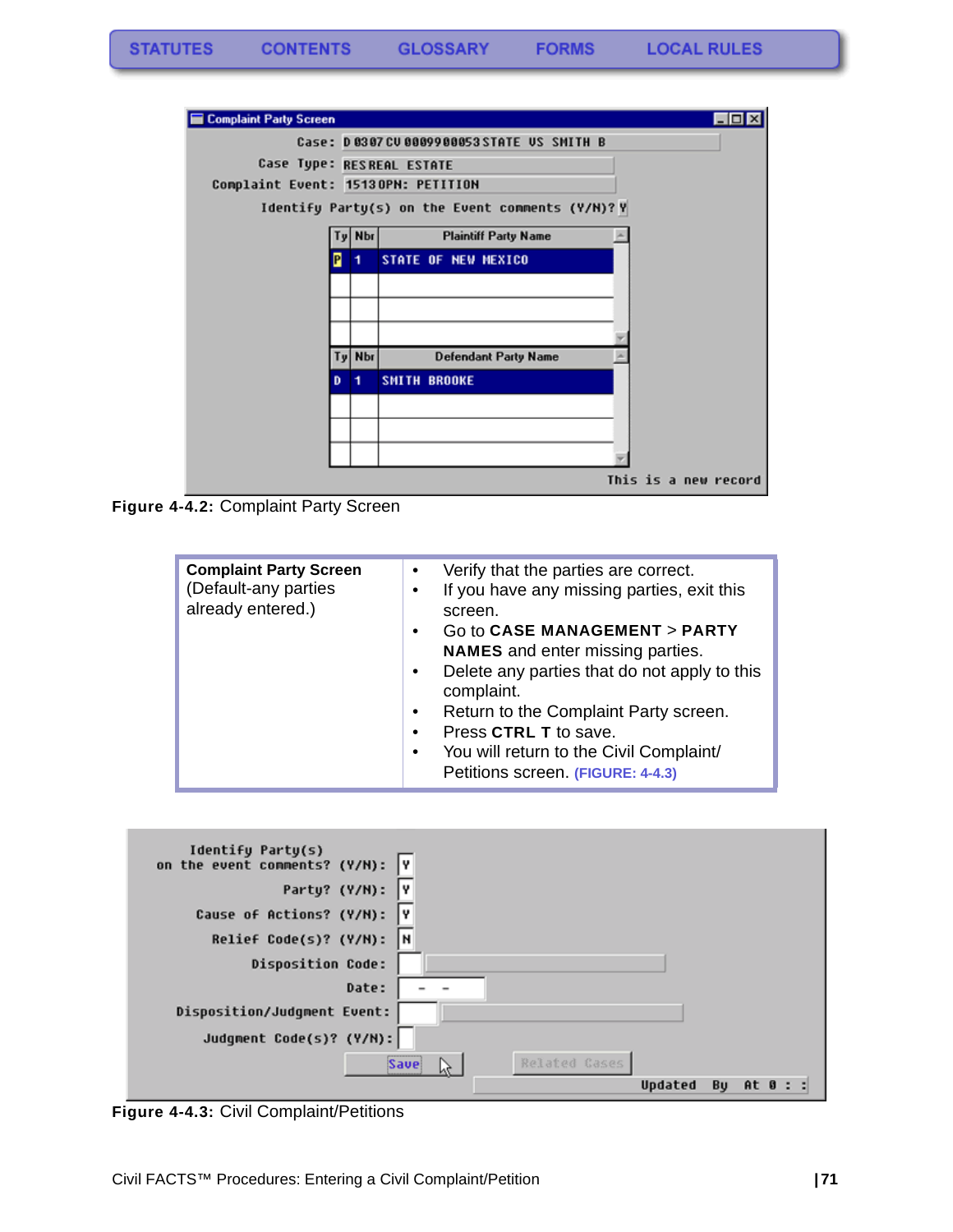| Cause of Actions: (Y/N) | Enter Y for yes.<br>The Cause of Actions screen will appear. |
|-------------------------|--------------------------------------------------------------|
|                         | (FIGURE: 4-4.4)                                              |

| <b>Cause of Actions</b>                               |                                           |                                                                 |    |         |                             |                              | <b>EDX</b> |
|-------------------------------------------------------|-------------------------------------------|-----------------------------------------------------------------|----|---------|-----------------------------|------------------------------|------------|
|                                                       | Case: D 0307CV                            | <b>STATE US SMITH B</b><br>0009900053                           |    |         |                             |                              |            |
|                                                       | Event Date: 03-05-2002<br>Sequence:<br>61 | Case Type: RESREAL ESTATE<br>Complaint Event: 15130PN: PETITION |    |         |                             |                              |            |
| Cause of Actions sequence: 0001 Cause of Actions: RGA |                                           |                                                                 |    |         |                             | GOUT:CONDEMN EMIN DOMAIN ETC |            |
|                                                       | Contested: C Yes G No                     |                                                                 |    |         |                             |                              |            |
|                                                       |                                           | Jury: @ Yes @ No                                                |    |         |                             |                              |            |
|                                                       | <b>Disposition Code:</b>                  |                                                                 |    |         |                             |                              |            |
|                                                       | <b>Disposition Date:</b>                  |                                                                 |    |         |                             |                              |            |
| <b>Disposition Event Code:</b>                        |                                           |                                                                 |    |         |                             |                              |            |
| PT No                                                 | <b>Plaintiff Party Name</b>               |                                                                 | PT | No      | <b>Defendant Party Name</b> |                              |            |
| P                                                     | <b>001 STATE OF NEW MEXICO</b>            |                                                                 | D  |         | 001 SMITH BROOKE            |                              |            |
|                                                       |                                           |                                                                 |    |         |                             |                              |            |
|                                                       |                                           |                                                                 |    |         |                             |                              |            |
|                                                       |                                           |                                                                 |    |         |                             |                              |            |
|                                                       |                                           |                                                                 |    | Updated | By At                       |                              |            |

**Figure 4-4.4:** Cause of Actions

| <b>Cause of Action</b>           | Press F1 to look up code or type in the correct<br>code. |
|----------------------------------|----------------------------------------------------------|
| <b>Contested</b><br>(Default-No) |                                                          |
| Jury                             |                                                          |
| <b>Disposition code</b>          |                                                          |
| <b>Disposition Date</b>          |                                                          |
| <b>Disposition Event Code</b>    |                                                          |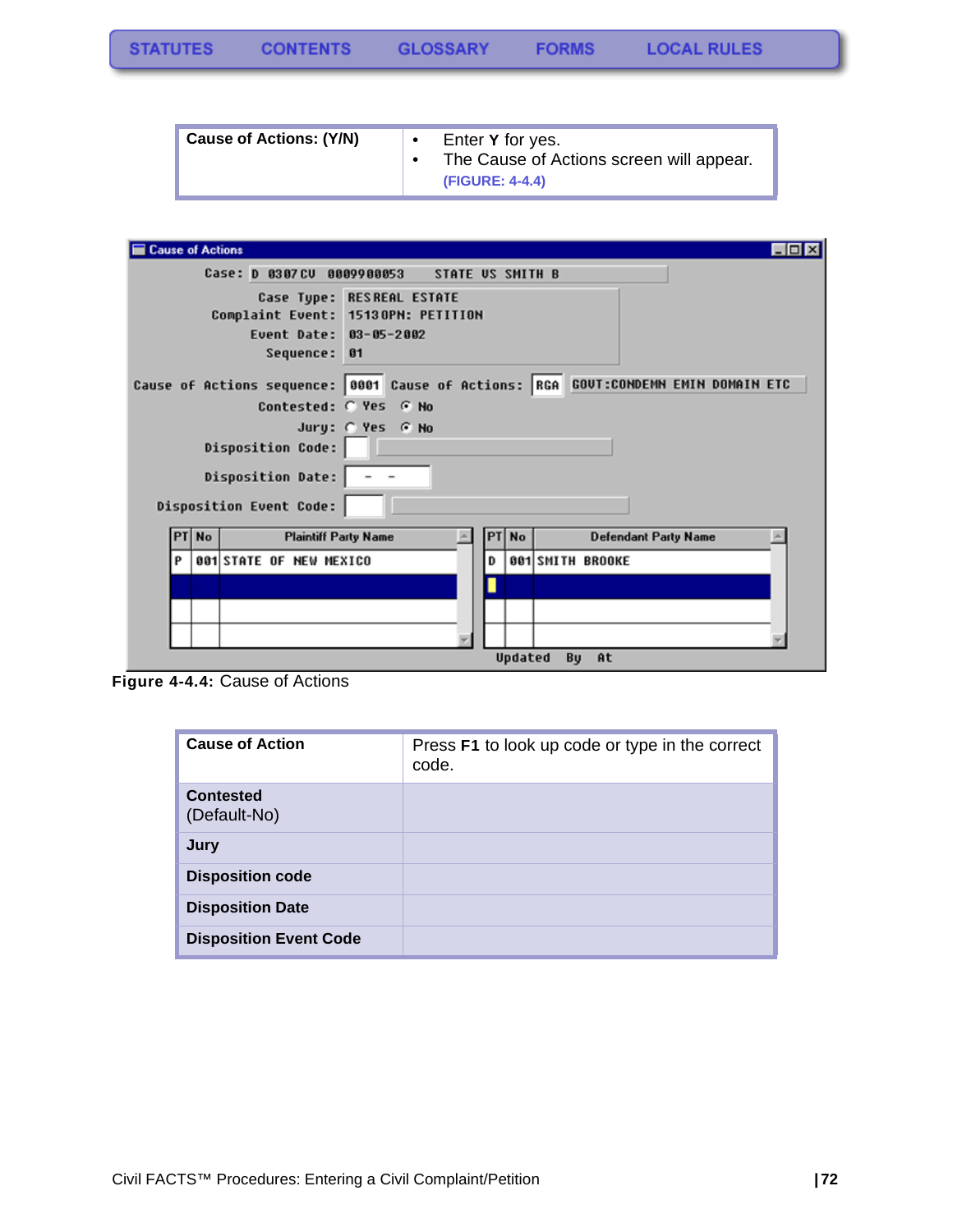| <b>Plaintiff Party Name:</b><br>(Default-any plaintiff data<br>already entered.) | The cursor will rest in the PT field and<br>$\bullet$<br>flash.<br>If you know the party, you can enter P and<br>1 and press enter or<br>Press the F1 key and a list of parties will<br>pop-up.<br>Highlight the correct choice with the arrow<br>keys and press ENTER.<br>Press F3 to move cursor to the PT field on<br>the Defendant Party Name side. |
|----------------------------------------------------------------------------------|---------------------------------------------------------------------------------------------------------------------------------------------------------------------------------------------------------------------------------------------------------------------------------------------------------------------------------------------------------|
| <b>Defendant Party Name:</b><br>(Default-any plaintiff data<br>already entered.) | The cursor will rest in the PT field and<br>$\bullet$<br>flash.<br>Press the F1 key and a list of parties will<br>pop-up.<br>Highlight the correct choice with the arrow<br>keys and press ENTER.<br>Press F2 to move cursor to the PT field on<br>٠<br>the Plaintiff Party Name side if needed.                                                        |
|                                                                                  | Press the CTRL T keys to save and press<br>٠<br>ENTER.<br>A message will appear stating that the<br>data has been saved.<br>Close this screen by clicking on the "X" in<br>the upper right-hand corner or by pressing<br>the ESC key.<br>You will return to the Civil Complaint/<br>Petition screen. (FIGURE: 4-4.5)                                    |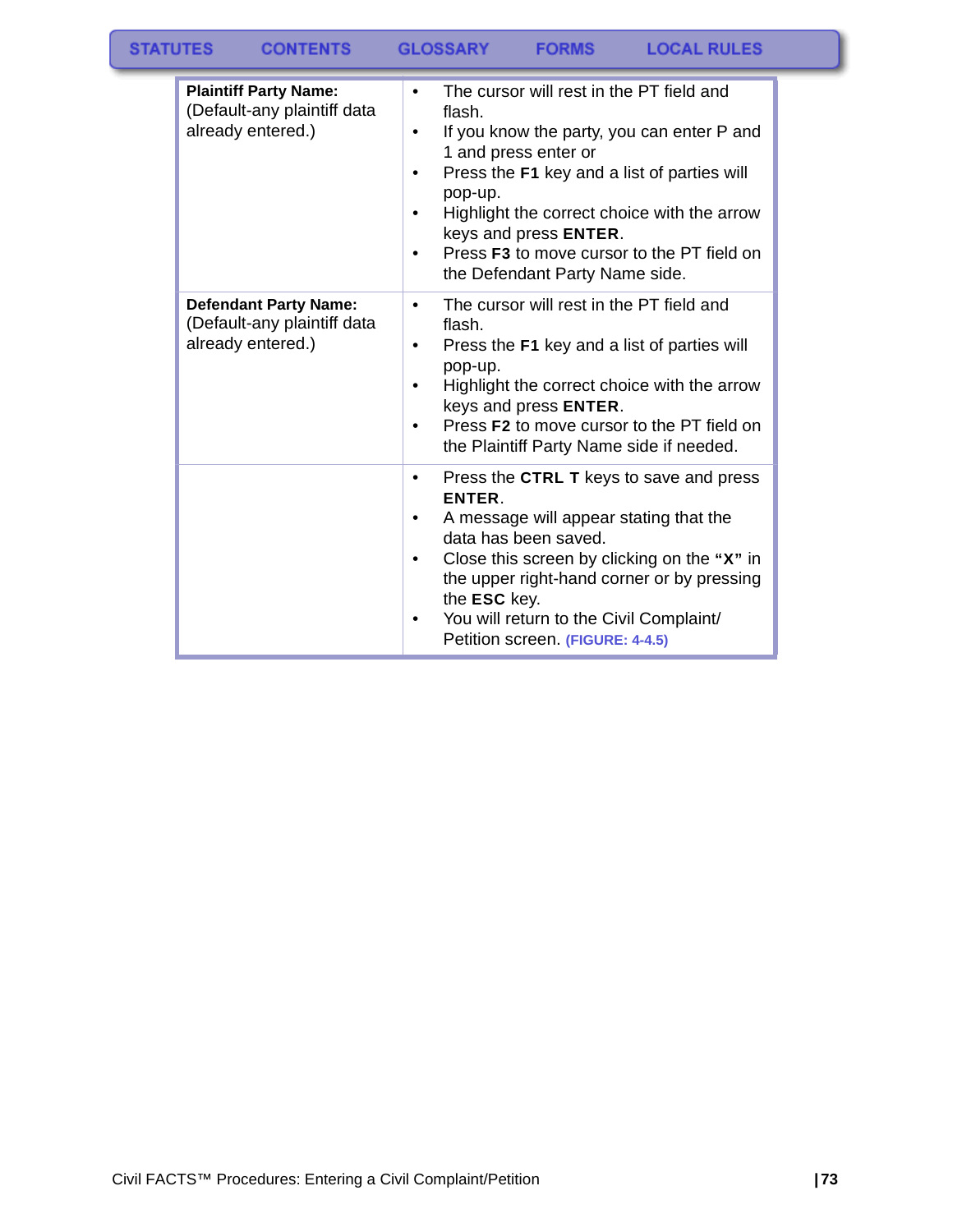| <b>Civil Complaint/Petitions</b><br>-101                     |
|--------------------------------------------------------------|
| Case Number: 0 0307 CV 0009900053<br><b>STATE US SMITH B</b> |
| Complaint Date:<br>83-05-2002                                |
| Complaint Sequence:<br>01                                    |
| 1513 OPN: PETITION<br>Complaint Event Code:                  |
| $Jury(Y/N)$ :<br>I۲                                          |
| Identify Party(s)<br>on the event comments? (Y/N):<br>I۷     |
| I٧<br>Party? (Y/N):                                          |
| Cause of Actions? (Y/N):<br>I۷                               |
| H<br>Relief Code(s)? (Y/N):                                  |
| <b>Disposition Code:</b>                                     |
| Date:                                                        |
| Disposition/Judgment Event:                                  |
| Judgment Code(s)? (Y/N):                                     |
| Related Cases<br><b>Save</b><br>M.                           |
| Updated<br>Bu<br>At 0                                        |

**Figure 4-4.5:** Civil Complaint/Petition

|  | Tab through all fields to <b>SAVE</b> button.<br><b>Save Button</b><br>Click button or press ENTER. |
|--|-----------------------------------------------------------------------------------------------------|
|--|-----------------------------------------------------------------------------------------------------|

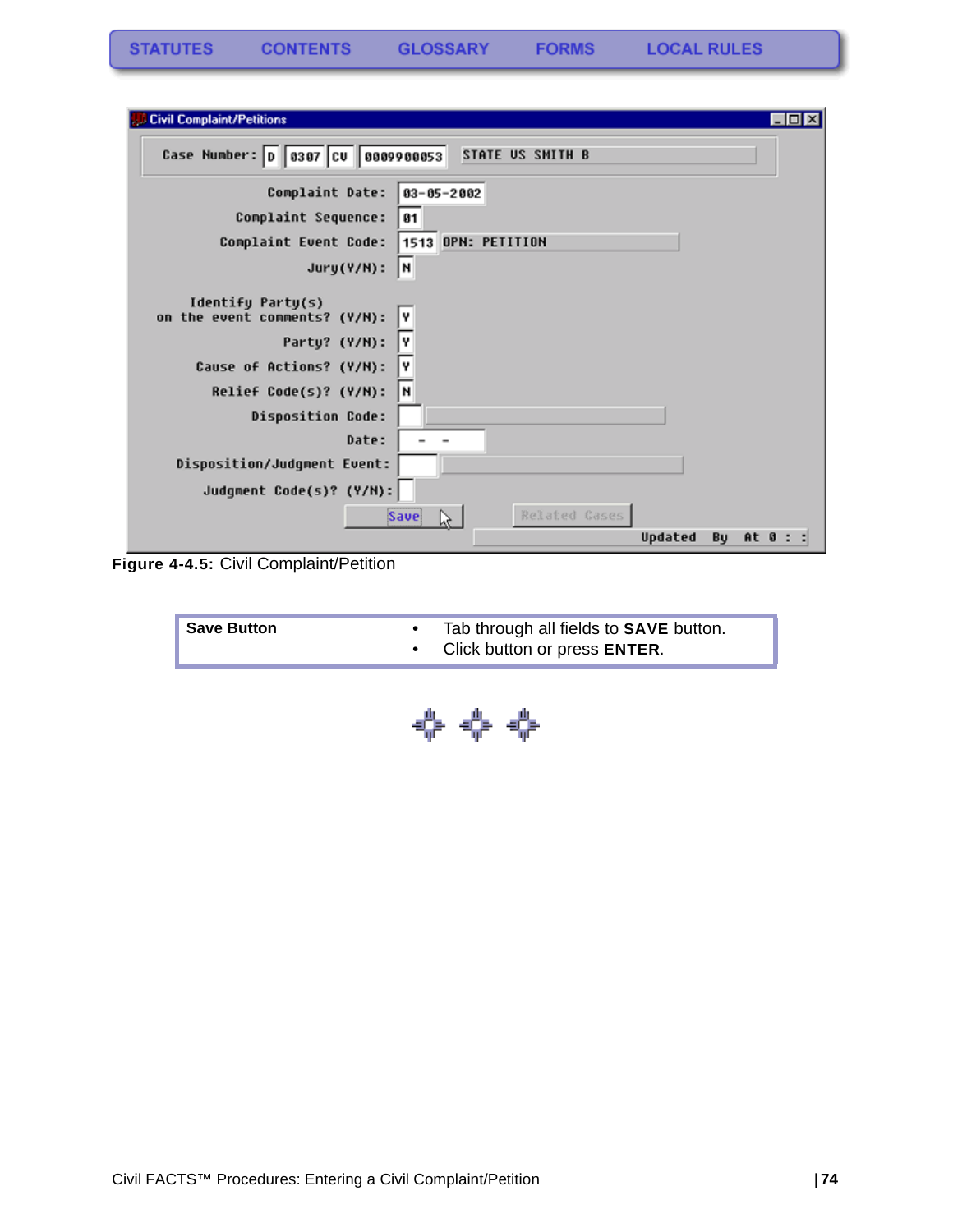## Section 4-5: Docketing

Use the Case Docket screen to record events that occur in a case. These events record the progression of a case.

- **MAIN MENU** >
- **CASE MANAGEMENT** >
- **CASE DOCKET**. The Case Docket screen will appear. **(FIGURE: 4-5.1)** or
- Click on the **CASE DOCKET** button  $\left| \frac{1}{\mathbf{b}} \right|$  on the toolbar at the top of the screen.

|                     | Case Number: 0 0307 CV 0009900053 STATE US SMITH B            |
|---------------------|---------------------------------------------------------------|
|                     | Event Date: $\boxed{03-05-2002}$ Event Sequence: $\boxed{01}$ |
|                     | Event Code: 1513 OPN: PETITION                                |
|                     | Schedule Calendar Event?<br>Calendar Days:                    |
| Issue Form?         | Form:                                                         |
| <b>Action Code:</b> | Action Date:                                                  |
|                     | Judge Code: RR8 ROBERT E ROBLES<br>Deputy Code:               |
| Party:              | Quantity:<br>Count:                                           |
| Reopen(Y/N): N      |                                                               |
| Instrument:         | Bond Type:                                                    |
| <b>Bondsman:</b>    |                                                               |
| Underwriter:        | <b>Result Code:</b>                                           |
|                     | Descriptive Data (Y/M)?: V Edit                               |
|                     | Related Cases<br>Save                                         |
|                     | Updated 03/05/2002 By train1 At 12:37                         |

**Figure 4-5.1:** Case Docket

| <b>FIELD NAMES</b>                                                   | <b>INSTRUCTIONS</b>                          |
|----------------------------------------------------------------------|----------------------------------------------|
| Case Number:                                                         | FACTS™ will enter default Court and Location |
| Court<br>(Default-D for District)                                    | Codes.                                       |
| Location<br>(Default-four digit location<br>code, for example, 0101) |                                              |
| Category                                                             | Enter category, CV.                          |
| <b>Number</b>                                                        | Enter case number.                           |
| <b>Event Date</b><br>(Default-current date)                          | Enter file stamp date.                       |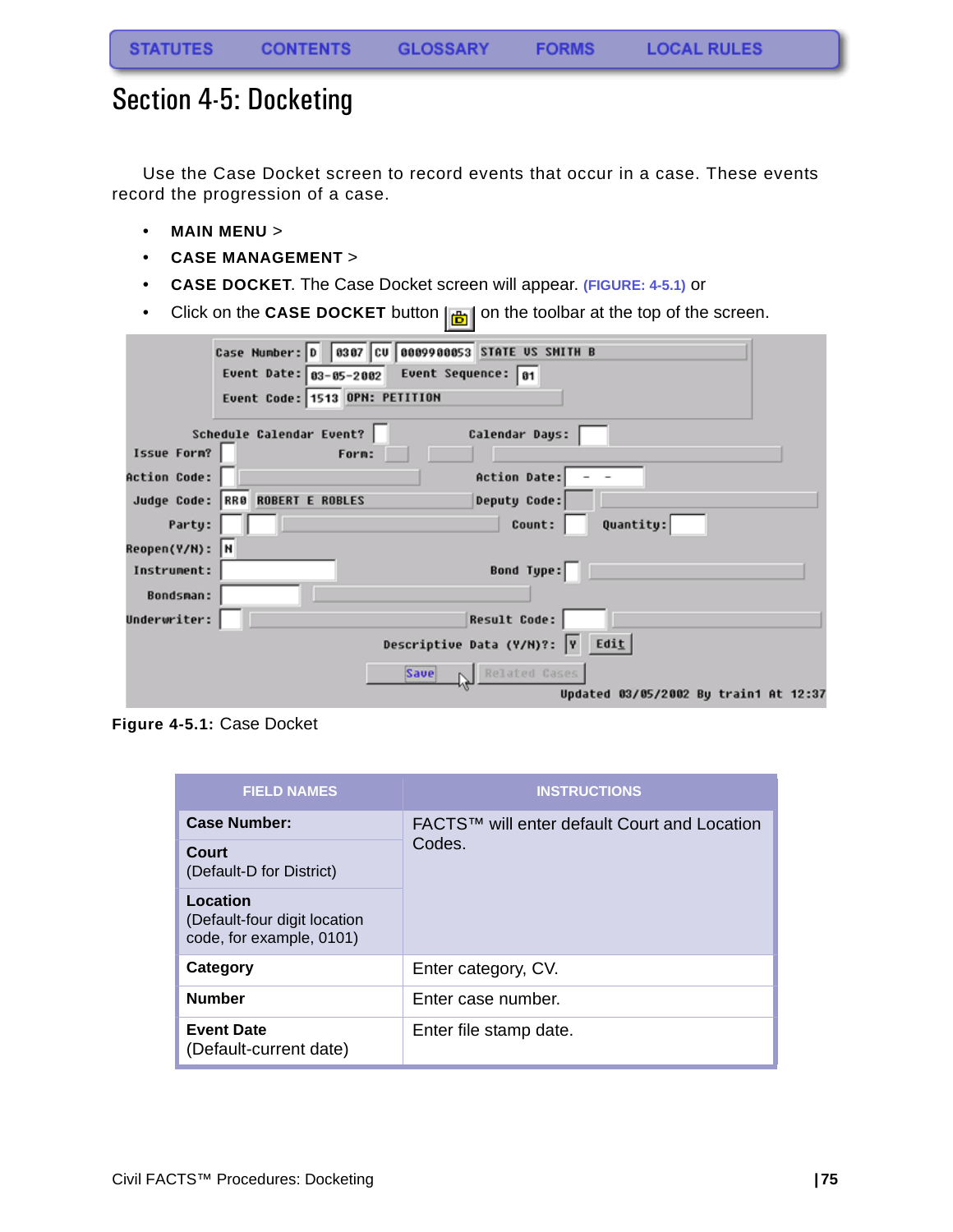**CONTENTS** 

**GLOSSARY FORMS** 

| <b>FIELD NAMES</b>                             | <b>INSTRUCTIONS</b>                                                                                                                                                                                      |
|------------------------------------------------|----------------------------------------------------------------------------------------------------------------------------------------------------------------------------------------------------------|
| <b>Event Sequence</b>                          | This field will default to the next sequence<br>$\bullet$<br>number, verify that the sequence number<br>is correct or<br>Press F1 to select the correct sequence<br>$\bullet$<br>number and press ENTER. |
| <b>Event Code</b>                              | Enter appropriate event code.                                                                                                                                                                            |
| <b>Schedule Calendar Event?</b>                |                                                                                                                                                                                                          |
| <b>Calendar Days:</b>                          |                                                                                                                                                                                                          |
| <b>Issue Form:</b>                             |                                                                                                                                                                                                          |
| <b>Action Code:</b>                            | FACTS™ will input a default value based on<br>the event code you entered.                                                                                                                                |
| <b>Action Date:</b>                            |                                                                                                                                                                                                          |
| <b>Judge Code:</b><br>(Default-Assigned Judge) | If another judge presided over event,<br>$\bullet$<br>delete assigned judge, and<br>Enter correct judge.<br>$\bullet$                                                                                    |
| <b>Deputy Code:</b><br>(Default-User login)    |                                                                                                                                                                                                          |
| <b>Party</b>                                   | Enter Party type and number if<br>$\bullet$<br>appropriate.<br>Press ENTER button.                                                                                                                       |
| <b>Enter through other Fields</b>              |                                                                                                                                                                                                          |
| <b>Descriptive Data:</b>                       | Click on the <b>EDIT</b> button.<br>$\bullet$<br>The Event Description screen will pop-up.<br>$\bullet$<br>(FIGURE: 4-5.2)                                                                               |

| Event Description                                  |                        |
|----------------------------------------------------|------------------------|
| Case Details                                       |                        |
| 0307 CU 0009900053<br>D<br>Case Number:            | Event Date: 03-05-2002 |
| 81<br>Event Code: 1513 OPN: PETITION<br>Event Seq: |                        |
| Standard Description Code:                         |                        |
| Comments                                           |                        |
| EMINENT DOMAIN PETITION                            |                        |



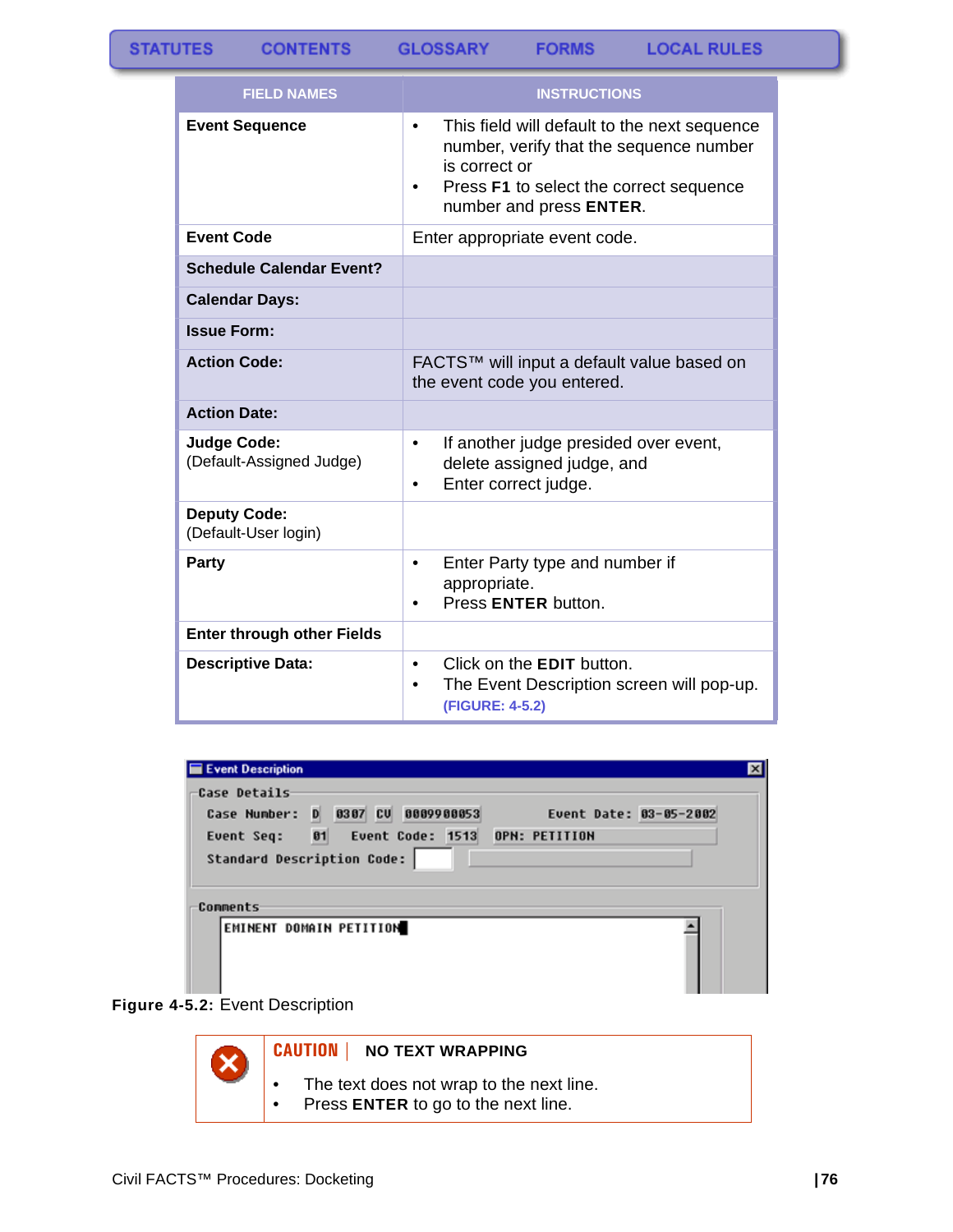|  | $\bullet$<br>$\bullet$<br><b>CTRL T</b> to save.<br>$\bullet$<br>$\bullet$<br>(FIGURE: 4-5.3) | and type in descriptive text.<br>Press <b>ENTER</b> or click <b>OK</b> to exit out. | <b>ENTER</b> until you reach the comments field<br>After the message box appears, press<br>You will return to the Case Docket screen. |  |
|--|-----------------------------------------------------------------------------------------------|-------------------------------------------------------------------------------------|---------------------------------------------------------------------------------------------------------------------------------------|--|



S1

**CAUTION | YOU MUST PRESS "CTRL T" TO SAVE; OTHERWISE, DATA WILL BE LOST.**



**Figure 4-5.3:** Case Docket

| <b>Event Date:</b> | $\bullet$<br>$\bullet$<br>$\bullet$<br>$\bullet$ | The cursor will return to the event date<br>field (FIGURE: 4-5.4)<br>Shift tab to the case number to docket<br>another event or<br>Shift tab twice to docket to another case or<br>To exit the screen, click on the "X" in the<br>upper right-hand corner. |
|--------------------|--------------------------------------------------|------------------------------------------------------------------------------------------------------------------------------------------------------------------------------------------------------------------------------------------------------------|
|--------------------|--------------------------------------------------|------------------------------------------------------------------------------------------------------------------------------------------------------------------------------------------------------------------------------------------------------------|

| Case Number: 0 0307 CV 0009900053 STATE US SMITH B     |  |
|--------------------------------------------------------|--|
| Event Date: $\frac{03-85-2002}{10}$ Event Sequence: 01 |  |
| Event Code: 1513 OPN: PETITION                         |  |

<span id="page-78-0"></span>**Figure 4-5.4:** Case Docket

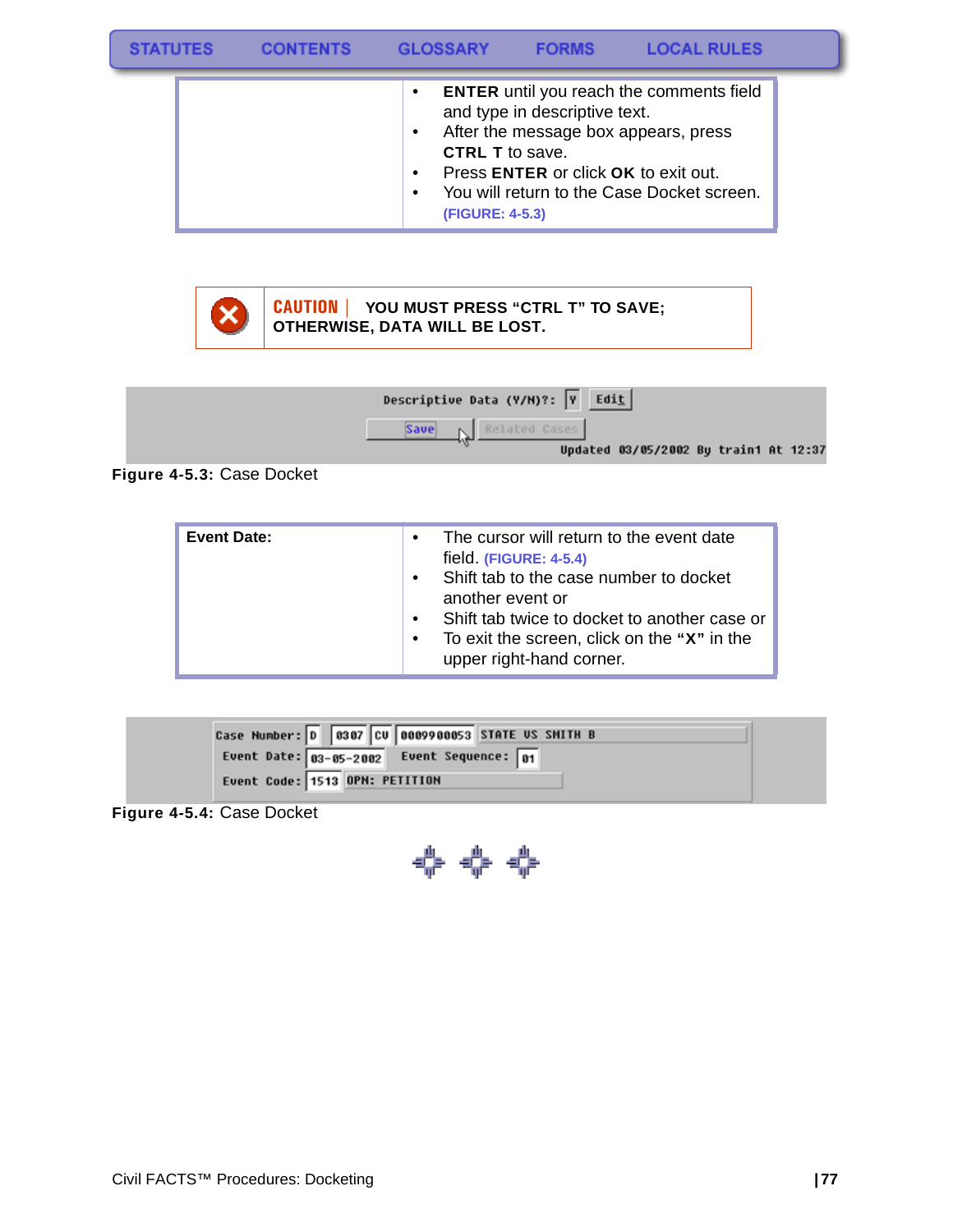# Section 4-6: Closing Case Using the Civil Complaint/Petitions Screen

The Civil Complaint/Petitions screen is used to open and close domestic matters petitions.

- **MAIN MENU** >
- **CASE MANAGEMENT** >
- **CIVIL COMPLAINT/PETITIONS**. The Civil Complaints/Petition screen will appear. **(FIGURE: 4-6.1)**

| $ \Box$ $\times$<br><b>Civil Complaint/Petitions</b>                                                |
|-----------------------------------------------------------------------------------------------------|
| Case Number: D 387 CV 9988853<br><b>STATE US SMITH B</b>                                            |
| Complaint Date:<br>$ 03 - 05 - 2002$<br>Complaint Sequence:                                         |
| Complaint Event Code:  1513 OPN: PETITION<br>Jury(Y/N):<br>∥Ν                                       |
| Identify Party(s)<br>on the event comments? (Y/N):<br>I۷<br>Party? (Y/N):                           |
| Cause of Actions? (Y/N):<br>Relief Code(s)? (Y/N):                                                  |
| <b>ST SETTLED</b><br><b>Disposition Code:</b><br>Date:<br>$ 03 - 07 - 2002$                         |
| Disposition/Judgment Event: 3526 CLS: STIPULATED JUDGMT                                             |
| Judgment Code(s)? (Y/N): Y<br>Related Cases<br><b>Save</b><br>Updated 03/05/2002 By train1 At 12:43 |

**Figure 4-6.1:** Civil Complaint/Petitions

| <b>FIELD NAMES</b>                                                | <b>INSTRUCTIONS</b>                                                         |
|-------------------------------------------------------------------|-----------------------------------------------------------------------------|
| <b>Case Number:</b><br>(Default-last case number)                 | Enter the appropriate case number.                                          |
| <b>Complaint Date</b><br>(Default-current date)                   | Enter the file stamp date of the opening<br>pleading.                       |
| <b>Complaint Sequence</b><br>(Default-next complaint<br>sequence) | Delete the number and enter the appropriate<br>number.                      |
| <b>Complaint Event Code</b>                                       | FACTS™ will populate this field with the<br>appropriate opening event code. |
| Jury                                                              |                                                                             |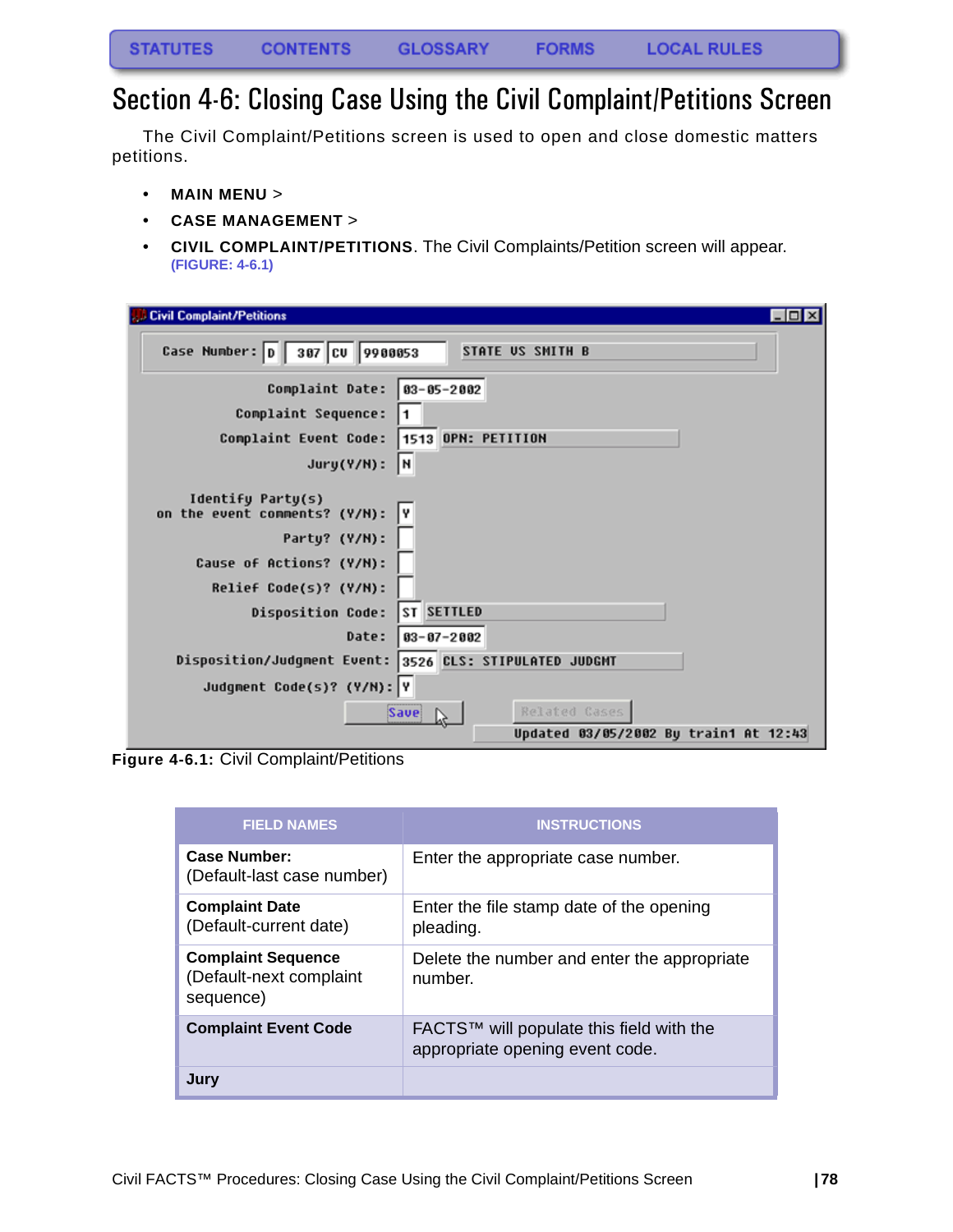#### **STATUTES** CONTENTS GLOSSARY **FORMS**

| <b>FIELD NAMES</b>                                       | <b>INSTRUCTIONS</b>                             |
|----------------------------------------------------------|-------------------------------------------------|
| <b>Identify Parties on the event</b><br>comments? (Y/N): |                                                 |
| Party:                                                   |                                                 |
| Cause of Actions (Y/N)                                   |                                                 |
| Relief Code(s)? (Y/N)                                    |                                                 |
| <b>Disposition Code</b>                                  | Enter the disposition code from the list below. |

| AR.       | Arbitration                                 | <b>DW</b> | Dismissed Before Trial with<br>Prejudice |
|-----------|---------------------------------------------|-----------|------------------------------------------|
| DB        | Dismissed Before Trial                      | NT        | Non-Jury Trial                           |
| DF        | Default                                     | OD.       | <b>Other Disposition</b>                 |
| DJ.       | Dismissed Before Jury Trial                 | <b>PD</b> | <b>Petition Denied</b>                   |
| <b>DO</b> | Dismissed Before Trial Without<br>Prejudice | <b>PG</b> | <b>Petition Granted</b>                  |
| DP.       | Dismissed by Party                          | SP        | <b>Summary Proceedings</b>               |
| <b>DS</b> | Dismissed                                   | ST        | Settled                                  |
| DT        | <b>Dismissed During Non-Jury</b><br>Trial   | <b>TF</b> | Transferred                              |
| DV        | <b>Directed Verdict</b>                     |           |                                          |

| Date:                       | Enter file stamp date of the closing pleading. |
|-----------------------------|------------------------------------------------|
| <b>Disposition/Judgment</b> | Enter the appropriate disposition event code   |
| Event:                      | from the list below.                           |

| 3500 | <b>CLS: Administrative Closure</b>   | 3533 | <b>CLS: MCA Order Dismissing</b><br>Party |
|------|--------------------------------------|------|-------------------------------------------|
| 3501 | <b>CLS: Arbitration Appeal Quash</b> | 3534 | CLS: MCA Reverse and<br>Remand            |
| 3502 | <b>CLS: Notice of Bankruptcy</b>     | 3535 | <b>CLS: MCA RCL Reverse</b><br>Remand     |
| 3504 | CLS: Close Miscellaneous             | 3536 | <b>CLS: MCA Hearing Denied</b>            |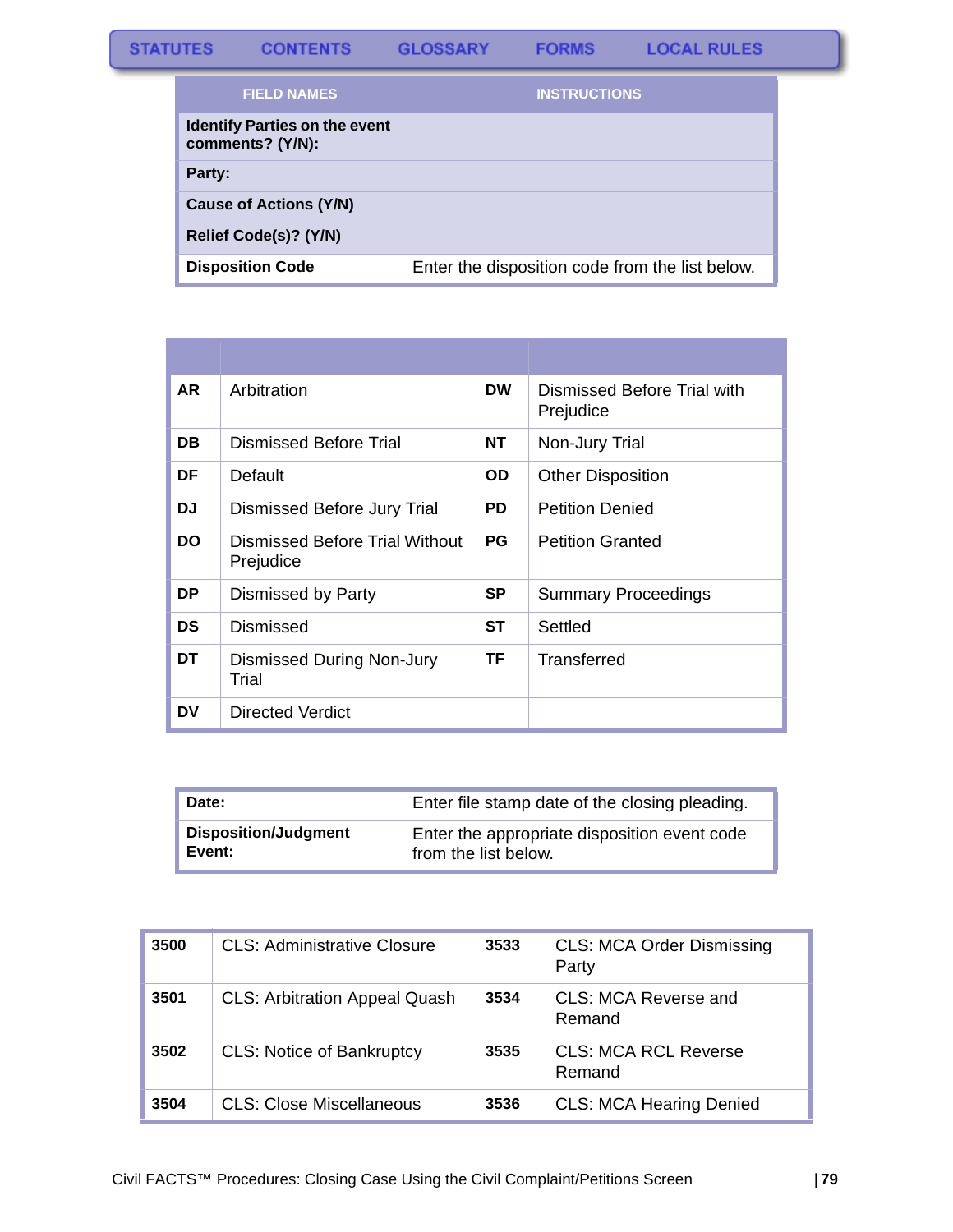| <b>TATUTES</b> | <b>GLOSSARY</b><br><b>CONTENTS</b>            |      | <b>LOCAL RULES</b><br><b>FORMS</b>           |
|----------------|-----------------------------------------------|------|----------------------------------------------|
| 3506           | CLS: Directed Verdict 12                      | 3541 | <b>CLS: Order Changing Venue</b>             |
| 3507           | <b>CLS: Directed Verdict 6</b>                | 3542 | <b>CLS: Order Changing Name</b>              |
| 3509           | <b>CLS: Dismissal Lack of</b><br>Prosecution  | 3547 | <b>CLS: Order Denying Writ</b>               |
| 3510           | <b>CLS: Dismissal with Prejudice</b>          | 3548 | <b>CLS: Order of Dismissal</b>               |
| 3511           | CLS: MCA Dismiss and<br>Remand                | 3549 | <b>CLS: Stipulated Order</b>                 |
| 3512           | <b>CLS: Final Decree/Order</b><br>Judgment    | 3550 | CLS: Order/Order to Close                    |
| 3514           | <b>CLS: Permanent Injunction</b>              | 3552 | <b>CLS: Removal to Federal Court</b>         |
| 3515           | <b>CLS: Judgment AMD Arbitration</b><br>Award | 3553 | <b>CLS: Stipulated Dismissal</b>             |
| 3516           | <b>CLS: Judgment Arbitration</b><br>Award     | 3554 | <b>CLS: Summary Close</b>                    |
| 3518           | CLS: Judgment/Default                         | 3558 | CLS: Withdrawal/Close                        |
| 3519           | CLS: Judgment/Disposition                     | 3559 | <b>CLS: Order Petition/Motion</b><br>Denied  |
| 3521           | CLS: Judgment/Foreign                         | 3560 | <b>CLS: Order Petition/Motion</b><br>Granted |
| 3523           | CLS: Judgment/Jury 12 Person                  | 3568 | <b>CLS: Order Granting</b><br>Restoration    |
| 3524           | CLS: Judgment Jury 6 Person                   | 3570 | <b>CLS: Judgment on Writ</b>                 |
| 3525           | CLS: Judgment/Non Jury                        | 3577 | CLS: Remand to Mag/Muni<br>Court             |
| 3526           | <b>CLS: Stipulated Judgment</b>               | 3586 | <b>CLS: Dismiss Without Prejudice</b>        |
| 3527           | <b>CLS: Summary Judgment</b>                  | 3588 | <b>CLS: Order Granting Writ</b>              |
| 3530           | <b>CLS: MCA Affirm/Reverse Part</b>           | 3589 | <b>CLS: Order Denying Restoration</b>        |
| 3531           | <b>CLS: MCA Judgment Affirmed</b>             | 3590 | <b>CLS: Dismiss During Jury Trial</b>        |
| 3532           | <b>CLS: MCA Order Dismissing</b><br>Count     |      |                                              |



### **SECOND | ORA EVENT CODES**

The following event codes are used only by the Second Judicial District.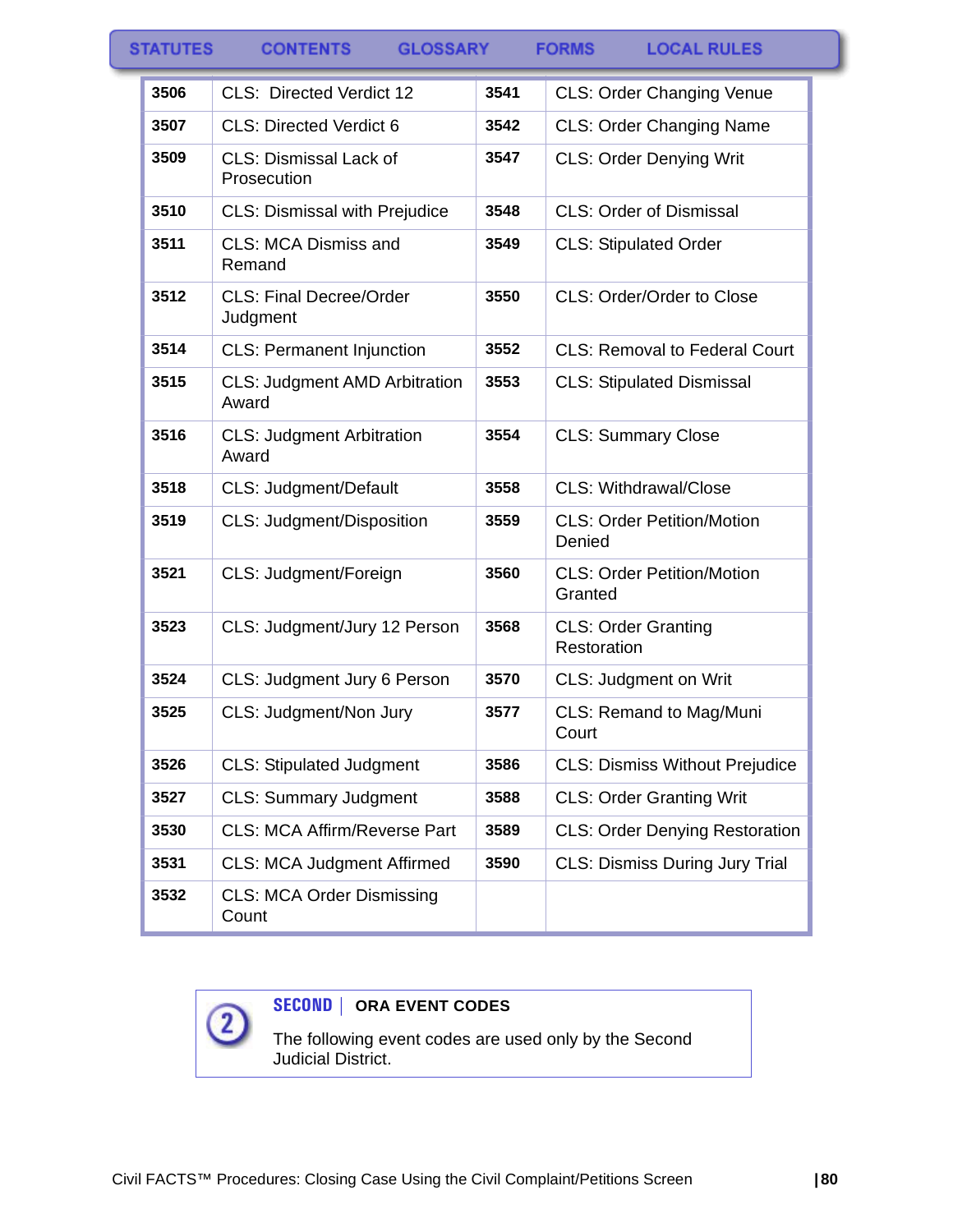| 3579 | CLS: ORA Affirm/Reverse Part        | 3583 | CLS: ORA Reverse and<br>Remand        |
|------|-------------------------------------|------|---------------------------------------|
| 3580 | <b>CLS: ORA Judgment Affirmed</b>   | 3584 | <b>CLS: ORA RCL Reverse</b><br>Remand |
| 3581 | <b>CLS: ORA Order Dismiss Count</b> | 3585 | <b>CLS: ORA Rehearing Denied</b>      |
| 3582 | <b>CLS: ORA Order Dismiss Party</b> | 3592 | <b>CLS: ORA Order Dismiss</b>         |

| Judgment Code(s)? (Y/N) | If there is a judgment, then enter Y for yes;<br>∣ ●<br>otherwise enter N for no.<br>If Y is entered, then the Complaint<br>Judgment Codes screen will pop-up.<br>(FIGURE: 4-6.2) |
|-------------------------|-----------------------------------------------------------------------------------------------------------------------------------------------------------------------------------|
|-------------------------|-----------------------------------------------------------------------------------------------------------------------------------------------------------------------------------|

| <b>Complaint Judgment Code(s)</b>                 | $ \Box$ $\times$                                    |  |  |  |
|---------------------------------------------------|-----------------------------------------------------|--|--|--|
| Case: D 0307 CU 0009900053 STATE US SMITH B       |                                                     |  |  |  |
|                                                   | Case Tupe: RES REAL ESTATE                          |  |  |  |
|                                                   | Complaint Event: 1513 OPN: PETITION                 |  |  |  |
|                                                   | Event Date: 03-05-2002 Sequence: 1                  |  |  |  |
| Cause of Actions Sequence: 0                      | ENTIRE COMPLAINT                                    |  |  |  |
|                                                   | Relief Sequence: 0001 IMMEDIATE POSSESS OF PREMISES |  |  |  |
| Judgment Code Sequence: 0001                      |                                                     |  |  |  |
| Judgment Code: IPP                                | IMMEDIATE POSSESS OF PREMISES                       |  |  |  |
|                                                   |                                                     |  |  |  |
| Judgment Date: 83-07-2002                         | DATE                                                |  |  |  |
|                                                   |                                                     |  |  |  |
|                                                   |                                                     |  |  |  |
|                                                   | Text? $(Y/N):$ Y                                    |  |  |  |
|                                                   | G Post By Case/Parties G Post By Case Only          |  |  |  |
| In Favor of                                       | <b>Responsible Party</b>                            |  |  |  |
| <b>No</b><br>Party Name<br>PT                     | Party Name<br>PT  No                                |  |  |  |
| P<br>$\blacksquare$<br><b>STATE OF NEW MEXICO</b> | 1<br><b>SMITH BROOKE</b><br>D                       |  |  |  |
|                                                   |                                                     |  |  |  |
|                                                   |                                                     |  |  |  |
|                                                   |                                                     |  |  |  |
|                                                   | This is a new case.                                 |  |  |  |
|                                                   |                                                     |  |  |  |

**Figure 4-6.2:** Complaint Judgment Codes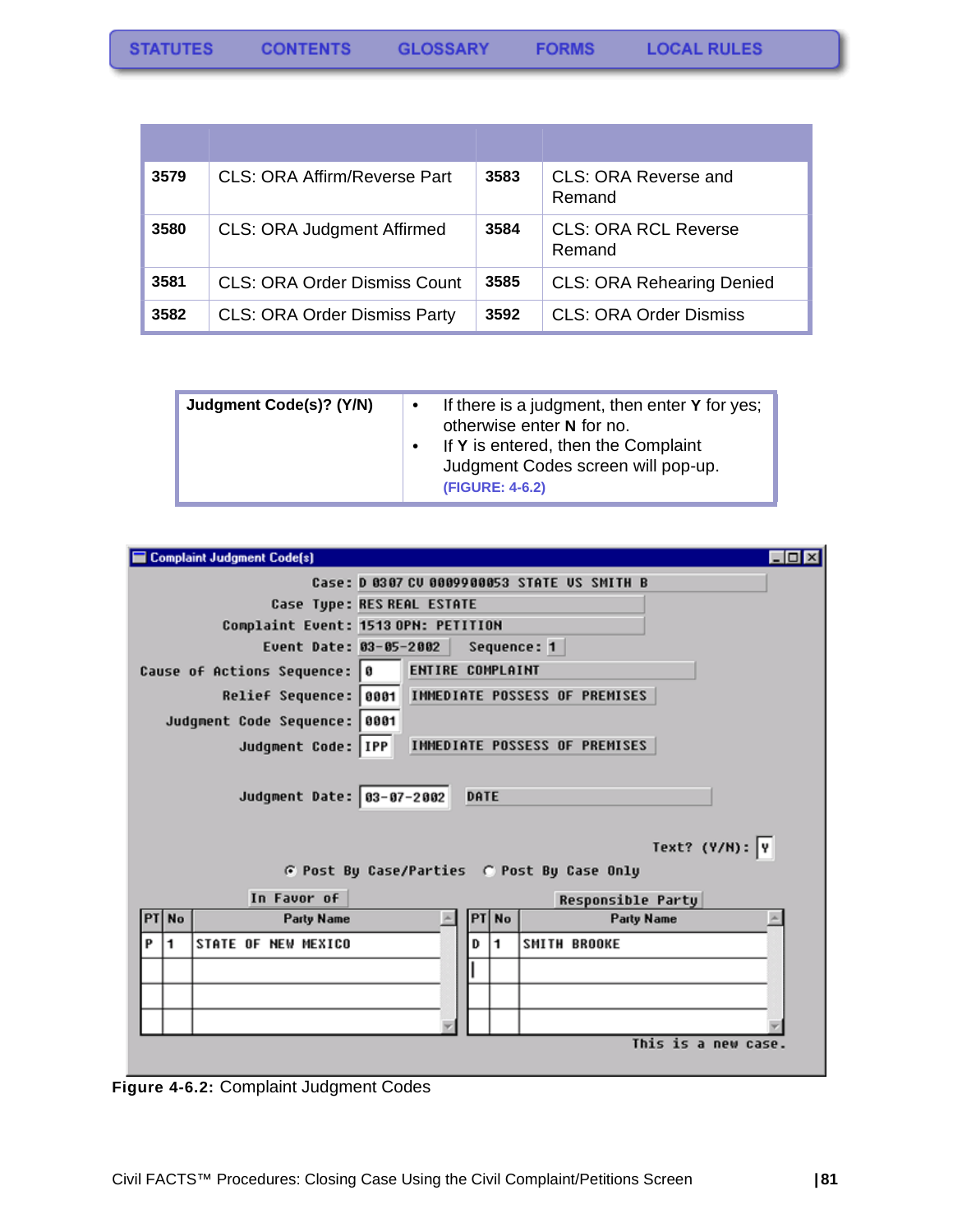**FORMS** 

| <b>Cause of Actions Sequence</b> | Press F1 to view a list of all the choices.<br>$\bullet$<br>Highlight the correct choice with the arrow<br>$\bullet$<br>keys and press ENTER.<br>Usually the judgment will be attributed to<br>$\bullet$<br>the entire case. |
|----------------------------------|------------------------------------------------------------------------------------------------------------------------------------------------------------------------------------------------------------------------------|
| <b>Relief Sequence</b>           | Press <b>F1</b> to view a list of all the choices.<br>$\bullet$<br>Highlight the correct choice with the arrow<br>$\bullet$<br>keys and press ENTER.                                                                         |
| <b>Judgment Code Sequence</b>    | FACTS™ will populate this field automatically.                                                                                                                                                                               |
| <b>Judgment Code</b>             | Enter the judgment code from the following list.                                                                                                                                                                             |

| <b>DSS</b> | Amount                           | <b>MED</b> | Amount of Medical                  |
|------------|----------------------------------|------------|------------------------------------|
| <b>DVP</b> | Amount                           | <b>OTH</b> | Other                              |
| <b>ENF</b> | Enforcement                      | PD.        | <b>Petition Denied</b>             |
| <b>INA</b> | Amount Held                      | <b>PG</b>  | <b>Petition Granted</b>            |
| <b>INM</b> | Interest Amount                  | <b>PRO</b> | <b>Property Value</b>              |
| <b>INT</b> | Interest Rate                    | <b>PUN</b> | <b>Amount of Damages</b>           |
| <b>IPP</b> | Immediate Possession of Premises | <b>RNT</b> | <b>Rent Due</b>                    |
| <b>JDG</b> | Judgment                         | <b>RPP</b> | <b>Return of Personal Property</b> |
| <b>LCA</b> | Late Charge Amount               | <b>RSO</b> | <b>Restraining Order</b>           |
| <b>LCR</b> | Late Charge Rate                 | <b>TAX</b> | Tax Amount                         |

| Text? $(Y/N)$ | If you have descriptive text for the<br>judgment, enter Y for yes.<br>The Complaint Judgment Code(s) Text<br>screen will pop-up. (FIGURE: 4-6.3) |
|---------------|--------------------------------------------------------------------------------------------------------------------------------------------------|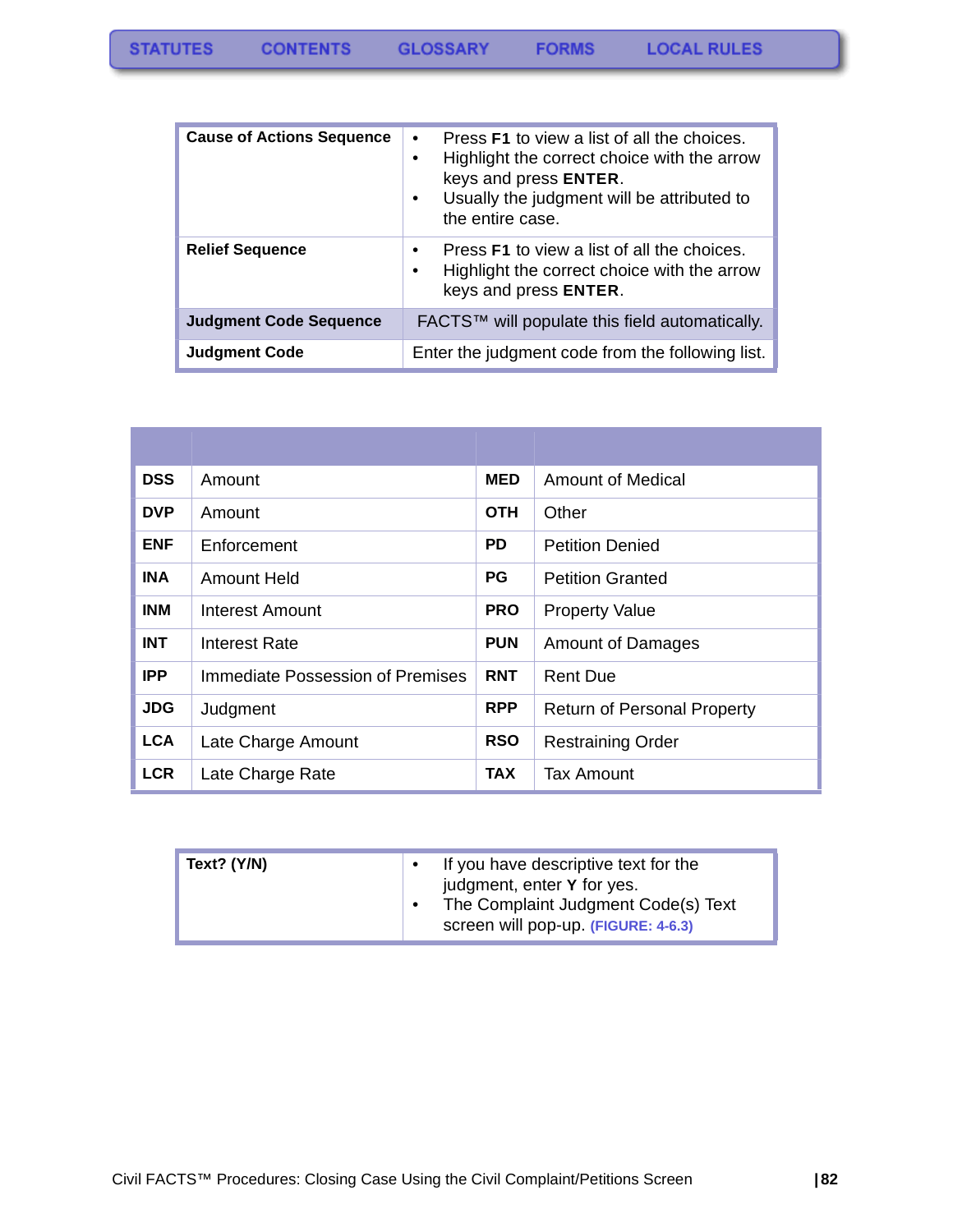| Complaint Judgment Code(s) Text                                                                                                                                     |                                                                                                         |  |
|---------------------------------------------------------------------------------------------------------------------------------------------------------------------|---------------------------------------------------------------------------------------------------------|--|
| Case Type: RES<br>Complaint Date: 03-05-2002<br>Complaint Sequence: 1<br>Cause of Actions sequence: 0<br>Relief Code Sequence: 0001<br>Judgment Code Sequence: 0001 | Case: D 0307 CU0009900053 STATE US SMITH B<br><b>REAL ESTATE</b><br>Complaint Event: 1513 OPN: PETITION |  |
|                                                                                                                                                                     | Judgment Code: IPP IMMEDIATE POSSESS OF PREMISES                                                        |  |
|                                                                                                                                                                     | DATE                                                                                                    |  |
|                                                                                                                                                                     |                                                                                                         |  |
|                                                                                                                                                                     | This is a new record                                                                                    |  |

**Figure 4-6.3:** Complaint Judgment Code(s) Text

| <b>Complaint Judgment</b><br>Code(s) Text |  |                                                                                 | Enter the descriptive text in the text box. |  |  |  |
|-------------------------------------------|--|---------------------------------------------------------------------------------|---------------------------------------------|--|--|--|
|                                           |  | <b>CAUTION   TEXT WRAPPING</b>                                                  |                                             |  |  |  |
|                                           |  | The text does not wrap to the next line.<br>Press ENTER to go to the next line. |                                             |  |  |  |

| <b>Saving</b> | Press CTRL T to save.<br>A message will appear stating that the<br>data has been saved.<br>You will return to the PT box in the<br>Complaint Judgment Codes screen.<br>(FIGURE: 4-6.4) |
|---------------|----------------------------------------------------------------------------------------------------------------------------------------------------------------------------------------|
|---------------|----------------------------------------------------------------------------------------------------------------------------------------------------------------------------------------|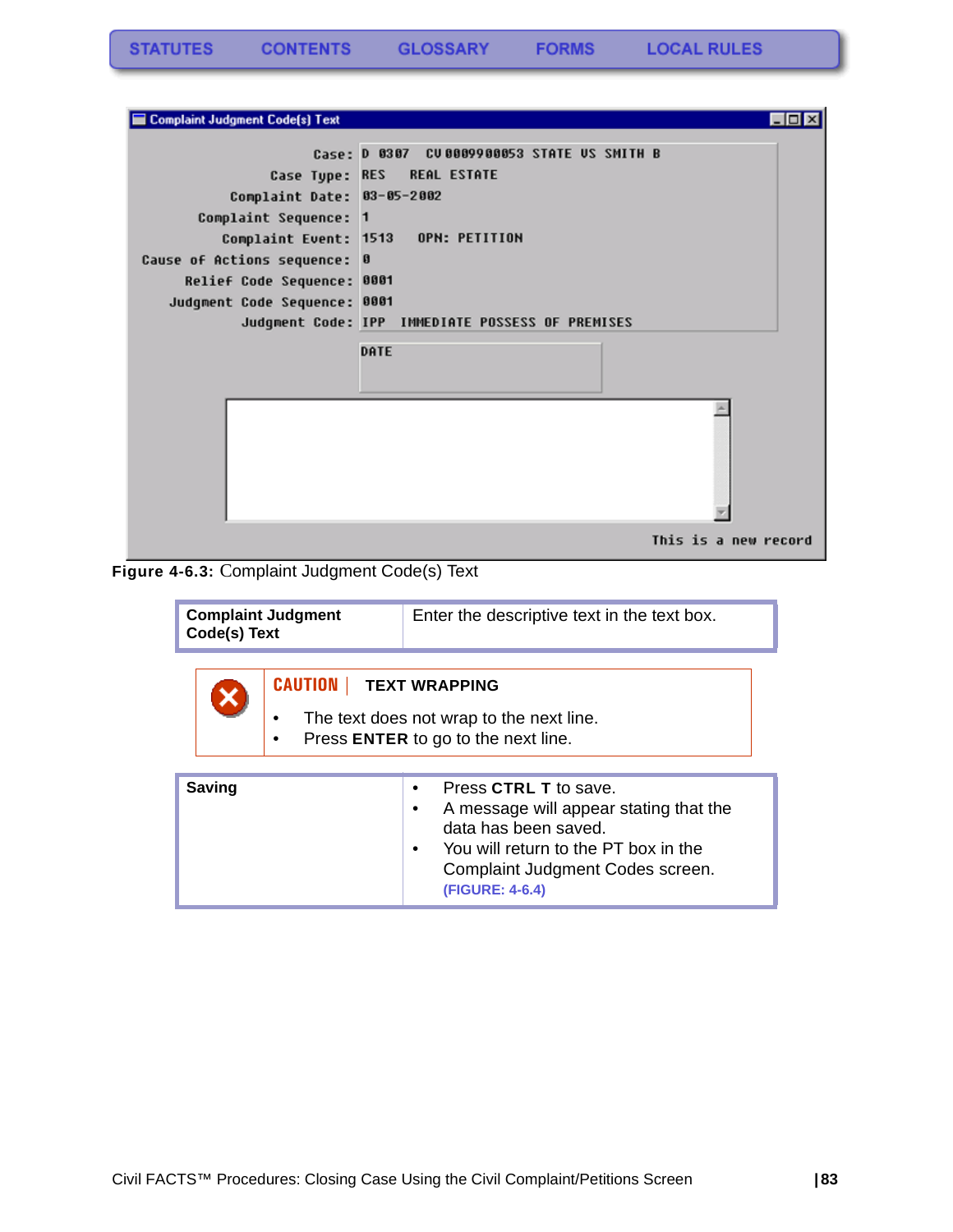|   |              |  |                            |   |       | Text? $(Y/N):$                             |
|---|--------------|--|----------------------------|---|-------|--------------------------------------------|
|   |              |  |                            |   |       | G Post By Case/Parties G Post By Case Only |
|   |              |  | In Favor of                |   |       | <b>Responsible Party</b>                   |
|   | <b>PT No</b> |  | <b>Party Name</b>          |   | PT No | Party Name                                 |
| P |              |  | <b>STATE OF NEW MEXICO</b> | D |       | <b>SMITH BROOKE</b>                        |
|   |              |  |                            |   |       |                                            |
|   |              |  |                            |   |       |                                            |
|   |              |  |                            |   |       |                                            |
|   |              |  |                            |   |       | This is a new case.                        |

**Figure 4-6.4:** Complaint Judgment Code(s)

| In Favor of              | Cursor will sit in the PT field and flash.<br>٠<br>Press <b>F1</b> for a list of parties.<br>Highlight the appropriate party name with<br>the arrow keys and press ENTER.<br>Press F3 to move the cursor to the PT field<br>within the Responsible Party field.                                                                                                                           |
|--------------------------|-------------------------------------------------------------------------------------------------------------------------------------------------------------------------------------------------------------------------------------------------------------------------------------------------------------------------------------------------------------------------------------------|
| <b>Responsible Party</b> | Cursor will sit in the PT field and flash.<br>Press <b>F1</b> for a list of parties.<br>٠<br>Highlight the appropriate party name with<br>the arrow keys and press ENTER.<br>Press F2 to move the cursor PT field within<br>the Responsible Party field.                                                                                                                                  |
| <b>Saving</b>            | Press CTRL T to save.<br>A message will state that the data has<br>been saved and the cursor will return to<br>the field so you can enter more judgments.<br>When you have entered all the judgment<br>data, close this screen by clicking on the<br>"X" in the upper right-hand corner of the<br>screen.<br>You will return to the Civil Complaint/<br>Petitions screen. (FIGURE: 4-6.5) |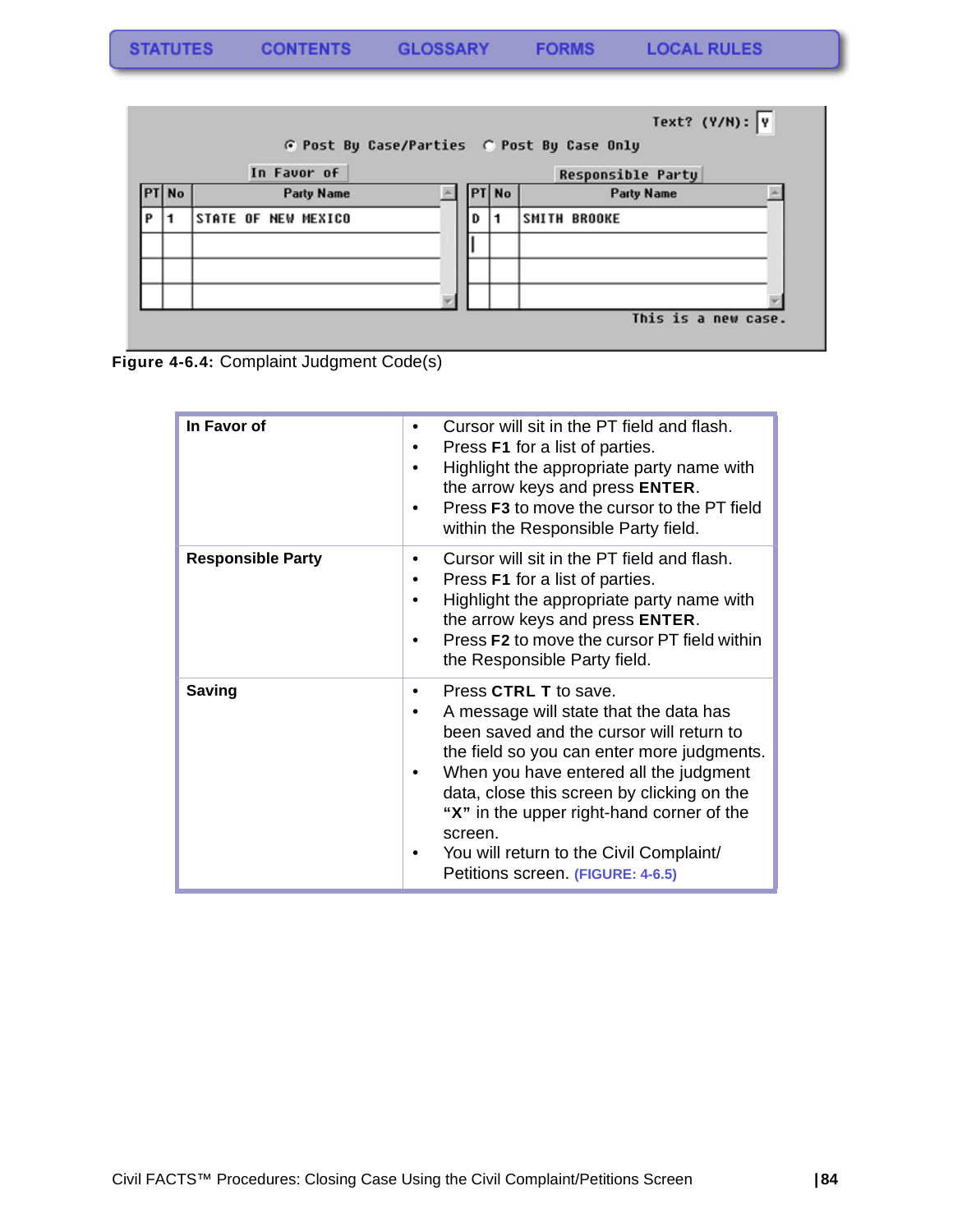| Disposition Code: ST SETTLED                            |                                       |
|---------------------------------------------------------|---------------------------------------|
| Date: 03-07-2002                                        |                                       |
| Disposition/Judgment Event: 3526 CLS: STIPULATED JUDGMT |                                       |
| Judgment Code(s)? (Y/N): Y                              |                                       |
| -------------<br> Save                                  | Related Cases                         |
|                                                         | Updated 03/05/2002 By train1 At 12:43 |

#### **Figure 4-6.5:** Civil Complaints/Petitions

| <b>Saving the Civil Complaints</b><br><b>Petition Screen</b> | Upon return from the Complaint Judgment<br>Code(s) screen, the data is automatically<br>saved and a message announcing that the |
|--------------------------------------------------------------|---------------------------------------------------------------------------------------------------------------------------------|
|                                                              | data has been saved appears.                                                                                                    |